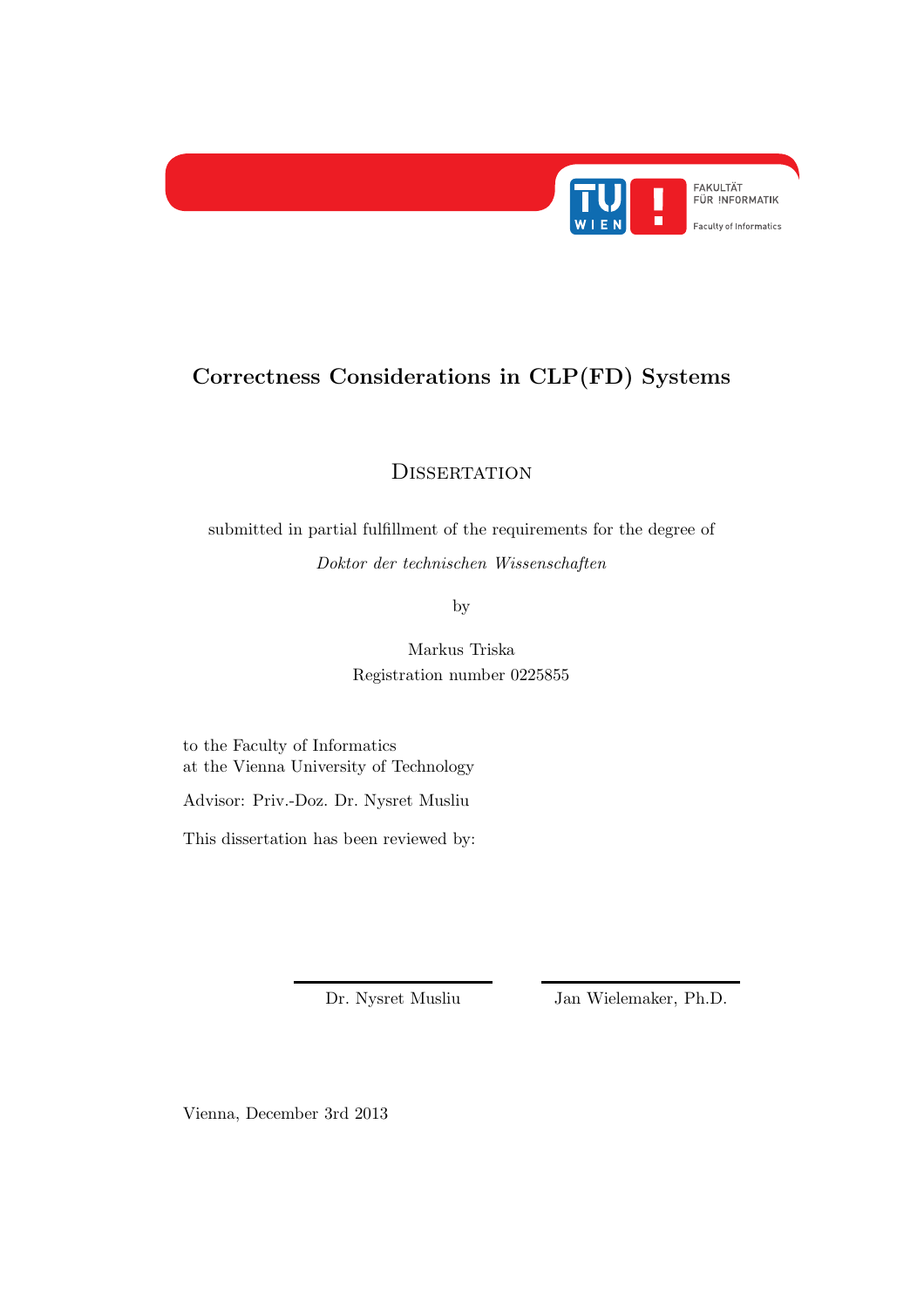To Ludwig Moser, whose commitment to elegance guided me.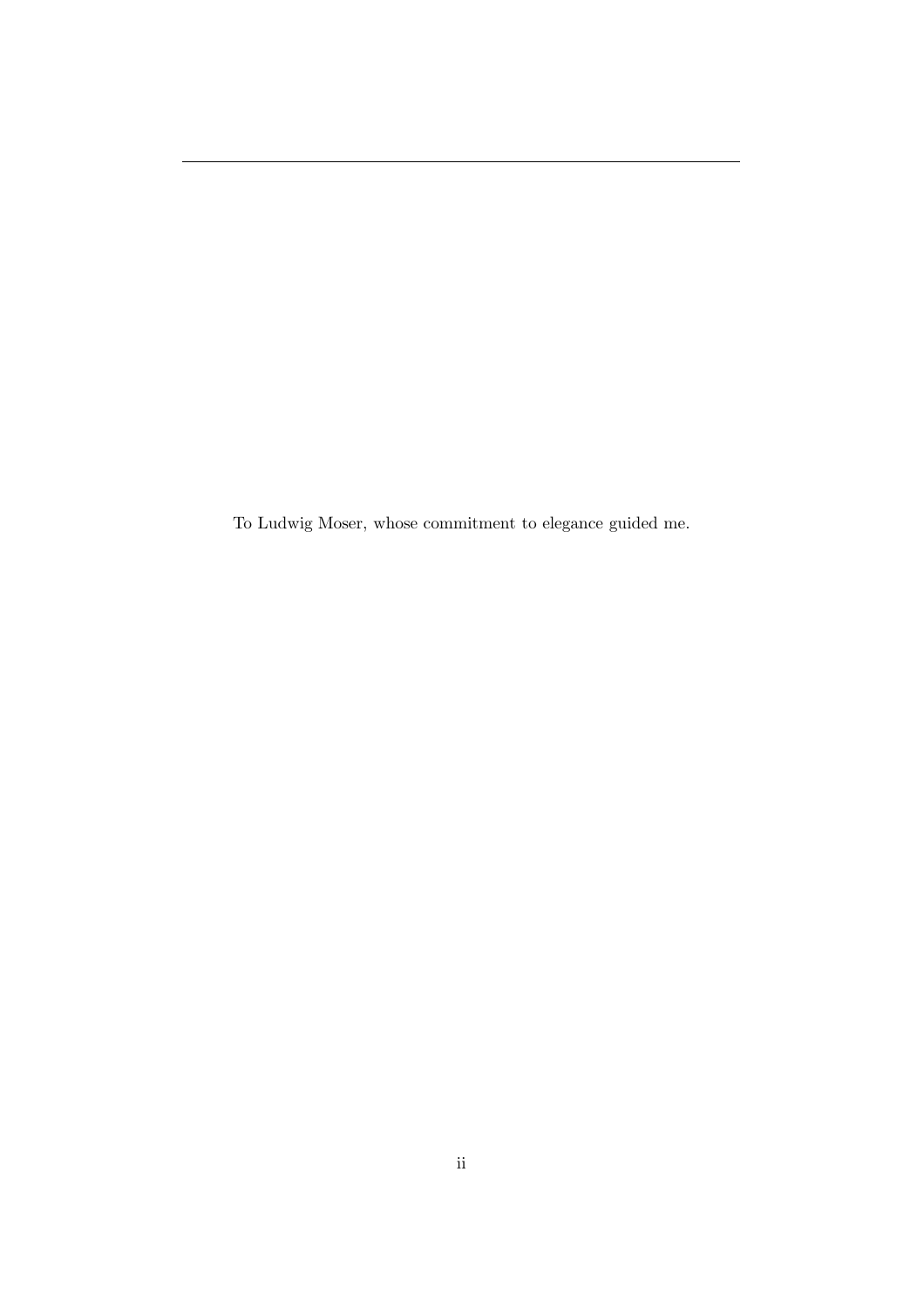How infinitely good that Providence is, which has provided, in its government of mankind, such narrow bounds to his sight and knowledge of things; and though he walks in the midst of so many thousand dangers, the sight of which, if discovered to him, would distract his mind and sink his spirits, he is kept serene and calm, by having the events of things hid from his eyes, and knowing nothing of the dangers which surround him.

Daniel Defoe, The Life and Adventures of Robinson Crusoe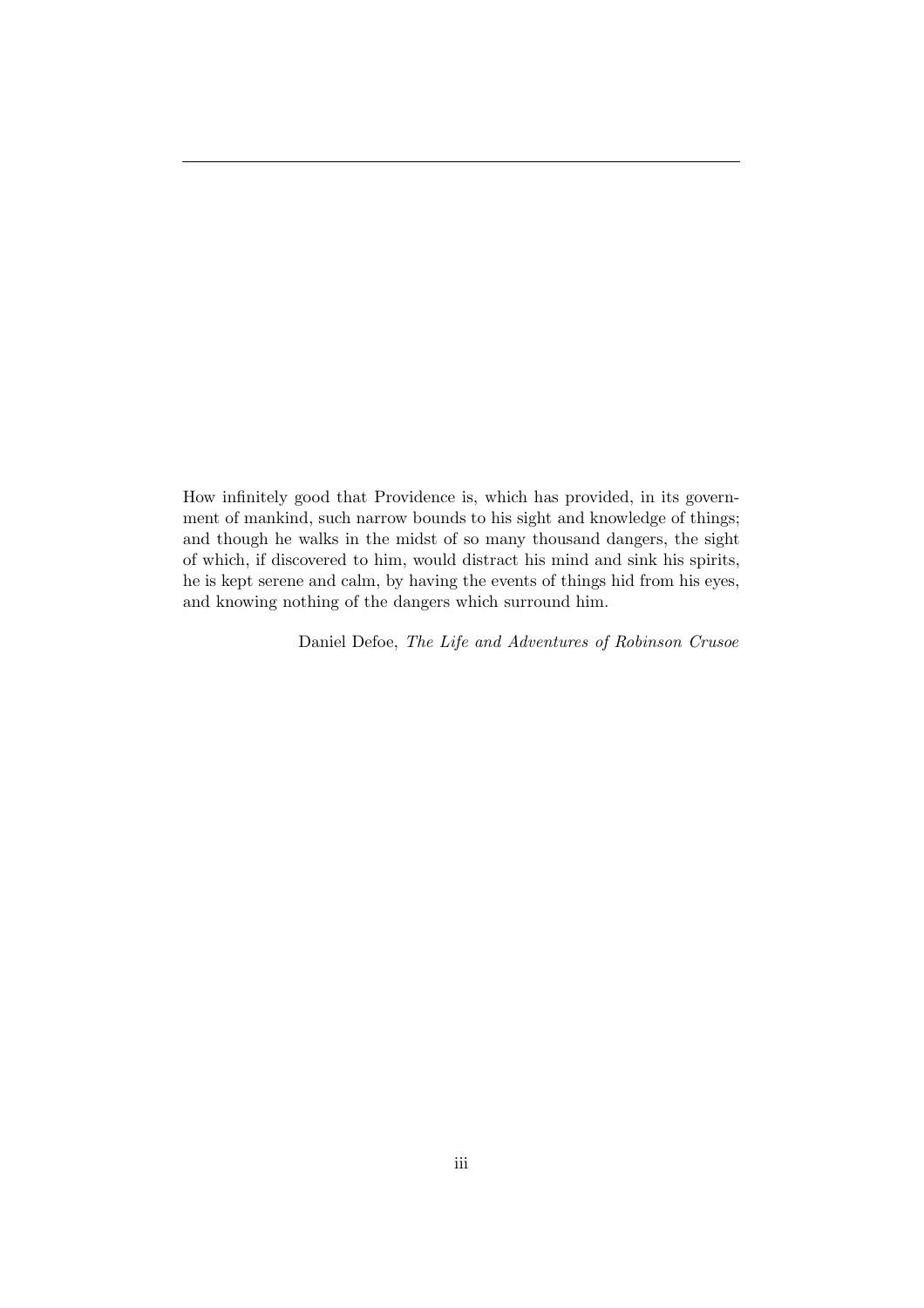## Abstract

Constraint logic programming (CLP) is a declarative formalism for describing conditions a solution must satisfy. Constraint logic programming over finite domains, denoted as CLP(FD), considers problems involving integers, including combinatorial problems such as planning, scheduling and allocation tasks. Given a problem description, a constraint solver tries to find valid solutions via constraint propagation and search.

Constraint solvers are complex programs, and many existing and widely used CLP(FD) systems suffer from limitations and mistakes that can cause them to miss valid solutions or give wrong answers.

In this thesis, we show examples of common limitations and mistakes of several widely used CLP(FD) systems. We then present a new CLP(FD) system that overcomes some of these issues. Our system has several unique features such as monotonicity, reasoning over arbitrarily large integers and always terminating propagation. This yields new application opportunities for constraint solvers which we also present. We develop new domain-specific languages that let us concisely and declaratively express parts of our system whose encoding would otherwise be difficult and error prone, such as parsing, propagator selection and constraint reification. We present two methods for testing our solver: systematic test cases, and automated analysis of individual propagators. Our contributions are applicable to other constraint systems as well and may improve their correctness.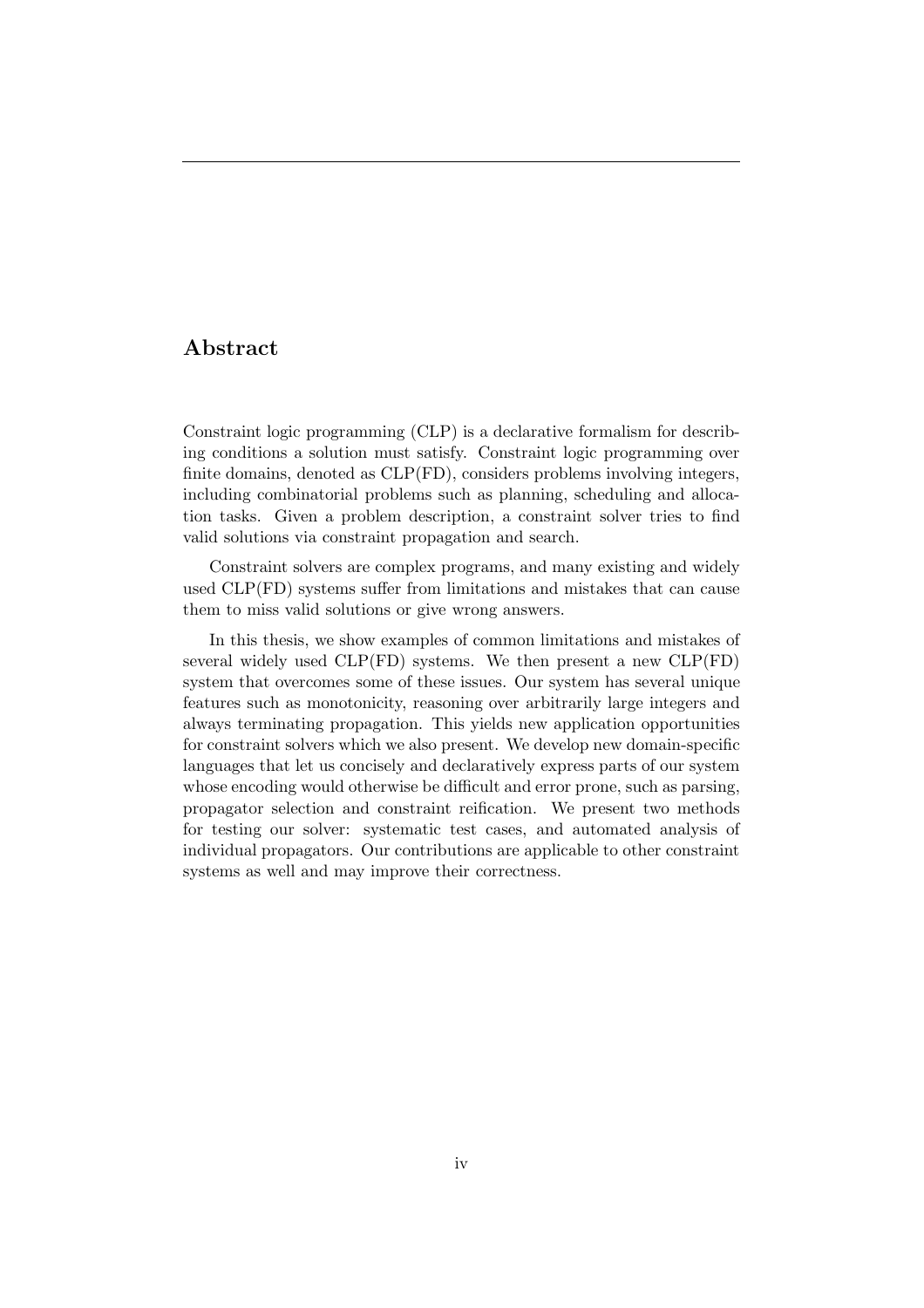## Zusammenfassung

Constraint Logic Programming (CLP) ist ein deklarativer Formulismus zur Beschreibung von Bedingungen, die von gesuchten Lösungen erfüllt werden müssen. Constraint Logic Programming über endlichen Wertebereichen, abgek¨urzt als CLP(FD), befasst sich mit Problemstellungen mit ganzen Zahlen und umfasst kombinatorische Probleme wie Planung, Scheduling und Allokationsaufgaben. Ein Constraint Solver sucht unter Anwendung von Constraint Propagierung nach Lösungen, welche die angegebenen Bedingungen erfüllen.

Constraint Solver sind komplexe Programme, und viele existierende und in vielen Bereichen eingesetzte CLP(FD) Systeme weisen Einschränkungen und Fehler auf, durch die sie gültige Lösungen nicht finden oder falsche Antworten geben.

In dieser Dissertation zeigen wir Beispiele für typische Einschränkungen und Fehler von weit verbreiteten CLP(FD) Systemen. Anschließend präsentieren wir ein neues CLP(FD) System, das einige dieser Einschränkungen aufhebt. Mehrere Eigenschaften wie Monotonie, Schließen ¨uber beliebig großen ganzen Zahlen und immer terminierende Propagierung werden von unserem System erstmals garantiert. Dadurch entstehen neue Anwendungsmöglichkeiten für Constraint Solver, die wir ebenfalls beschreiben. Wir entwickeln neue domänenspezifische Sprachen, mit denen wir kompakt und deklarativ Teile unseres Systems ausdrücken können, die sonst schwierig und fehleranfällig wären, wie Parsen, Propagator-Auswahl und Reifikation von Constraints. Wir präsentieren zwei Methoden, mit denen wir unseren Constraint Solver testen: systematische Testfälle, und automatisierte Analyse einzelner Propagatoren. Unsere Beiträge sind auch auf andere Constraint Systeme anwendbar und können ihre Korrektheit verbessern.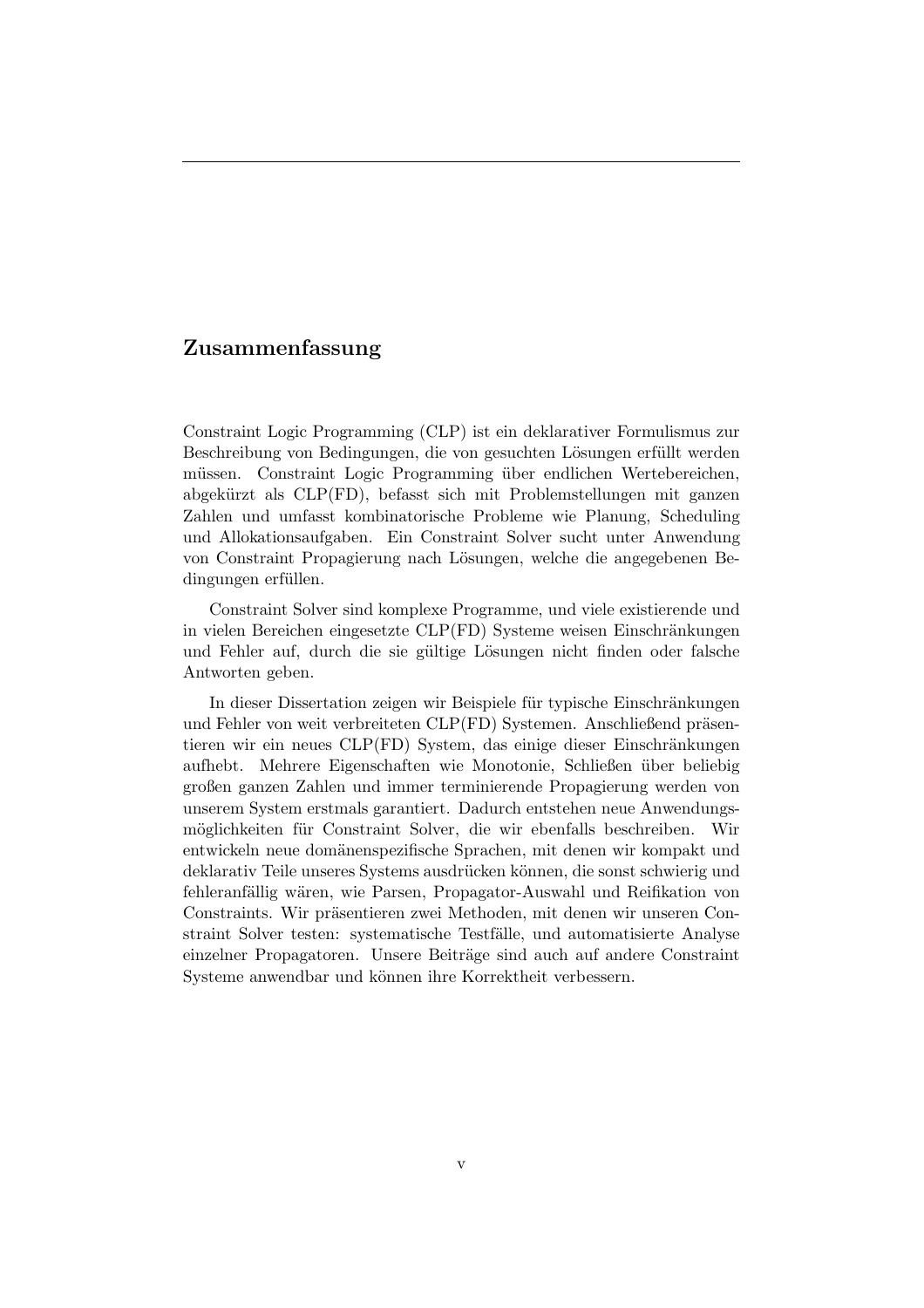## Acknowledgements

First and foremost, I thank my advisor Nysret Musliu for supervising this thesis. His interest in combinatorial problems motivated me to finally implement the CLP(FD) system that is the main subject of this thesis.

Further, I thank Ulrich Neumerkel for introducing me to constraint logic programming, and drawing my attention to PostScript. My gratitude also goes to Mats Carlsson, whose exceptionally elegant CLP(FD) formulation of the so-called "social golfer problem" was my main motivation for implementing several important global constraints.

Jan Wielemaker provides a robust, feature-rich and free Prolog system, which I used extensively. Tom Schrijvers generously contributed several libraries to SWI-Prolog, from which I learned a lot. Thank you!

I thank all my colleagues in the Austrian Federal Ministry of Finance for making each working day so enjoyable. I thank all users of my constraint solver for their feedback and encouragement. I thank my friends for their support. Last, not least, I thank my parents and family for making it all possible in the first place.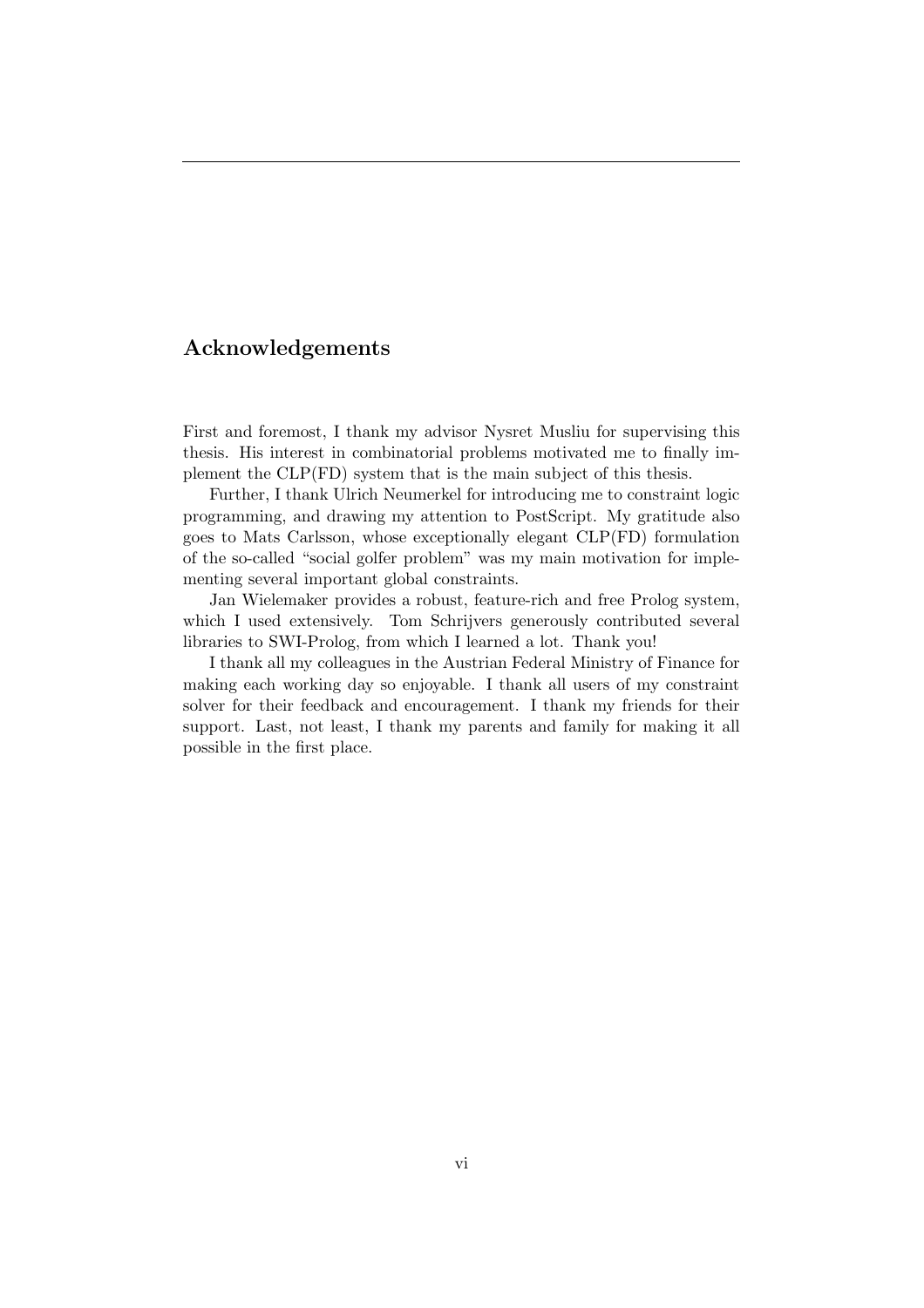|                |            | Contents                                                                    |                 |
|----------------|------------|-----------------------------------------------------------------------------|-----------------|
|                | Dedication |                                                                             | ii              |
|                | Epigraph   |                                                                             | iii             |
|                | Abstract   |                                                                             | iv              |
|                |            |                                                                             |                 |
|                |            | Zusammenfassung                                                             | $\mathbf{v}$    |
|                |            | Acknowledgements                                                            | vi              |
| $\mathbf{1}$   |            | Introduction                                                                | 4               |
|                | 1.1        |                                                                             | $6\phantom{.}6$ |
|                | 1.2        |                                                                             | $\,6\,$         |
|                | 1.3        |                                                                             | 7               |
| $\overline{2}$ |            | Constraint Programming and CLP(FD)                                          | 8               |
|                | 2.1        |                                                                             | 8               |
|                | 2.2        |                                                                             | 8               |
|                | 2.3        |                                                                             | 9               |
|                | 2.4        |                                                                             | 10              |
|                | 2.5        | Constraint propagation and search $\ldots \ldots \ldots \ldots$             | 11              |
|                | 2.6        | Selection strategies for variables and values $\ldots \ldots \ldots$        | 13              |
|                | 2.7        | Visualising the constraint solving process $\dots \dots \dots$              | 15              |
| 3              |            | Current CLP(FD) systems and their properties                                | 19              |
|                | 3.1        |                                                                             | 19              |
|                | 3.2        |                                                                             | 19              |
|                | 3.3        |                                                                             | 20              |
|                |            | 3.3.1                                                                       | 21              |
|                |            | 3.3.2                                                                       | 22              |
|                |            | Application: Constructing $2-(16,4,2)$ designs $\ldots \ldots$<br>3.3.3     | 24              |
|                | 3.4        | $SICStus Prolog \ldots \ldots \ldots \ldots \ldots \ldots \ldots \ldots$    | 28              |
|                |            | 3.4.1 Symbolic infinities as domain boundaries $\ldots \ldots$              | $28\,$          |
|                |            | 3.4.2<br>Termination properties $\ldots \ldots \ldots \ldots \ldots \ldots$ | 29              |
|                |            | Semantic inconsistencies<br>3.4.3                                           | 29              |
|                | 3.5        | ECLiPSe                                                                     | 31              |
|                | $3.6\,$    | Gecode<br>.                                                                 | 31              |
|                |            | 3.6.1<br>Guarantee of mistakes                                              | 32              |
|                |            | 3.6.2                                                                       | 32              |
|                | 3.7        |                                                                             | 33              |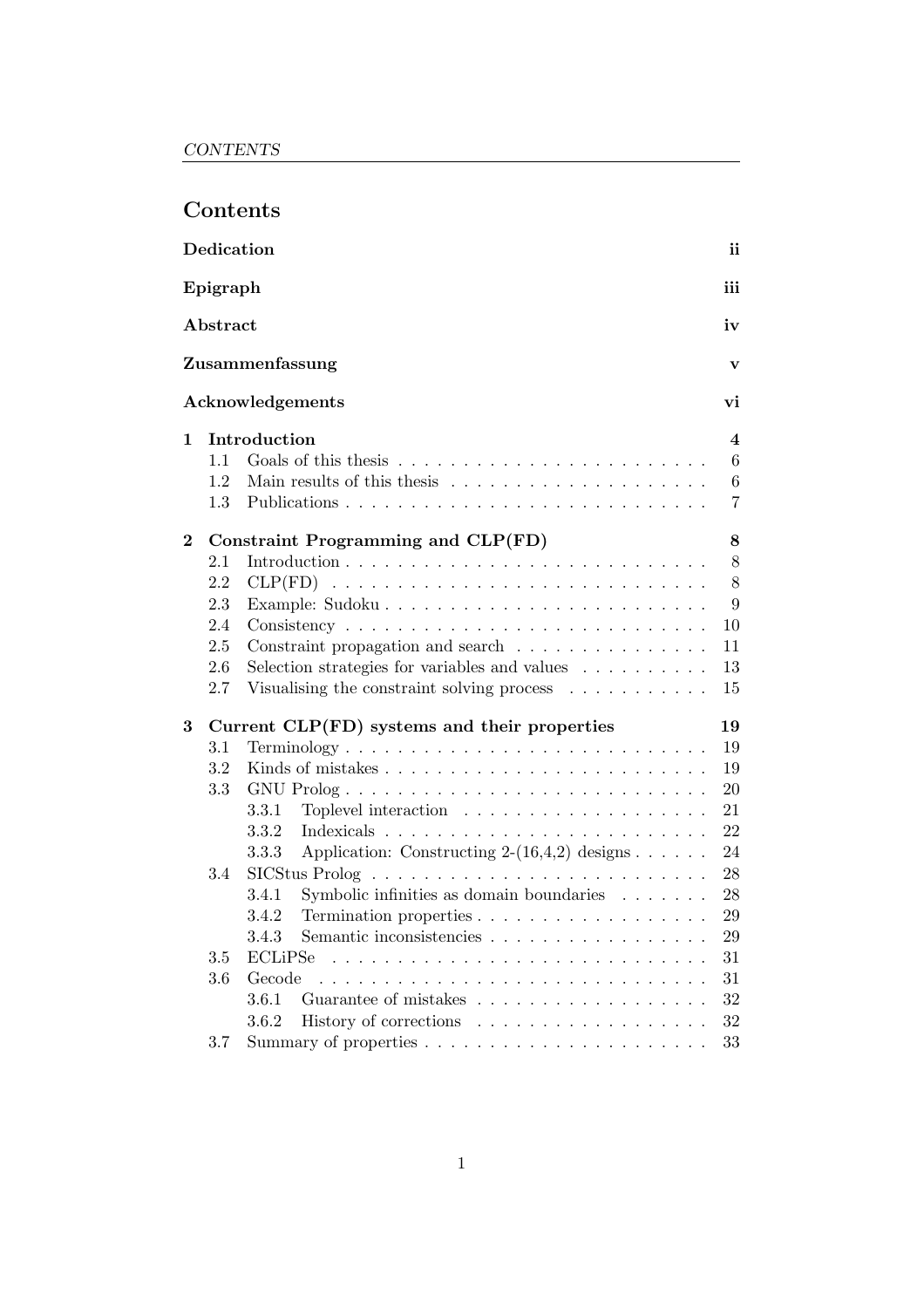| 4 |         | A new CLP(FD) system                                                | 34     |
|---|---------|---------------------------------------------------------------------|--------|
|   | 4.1     |                                                                     | 34     |
|   | 4.2     |                                                                     | 34     |
|   | 4.3     | A monotonic CLP(FD) system                                          | 37     |
|   | 4.4     |                                                                     | 39     |
|   | 4.5     | Reasoning over arbitrarily large integers                           | 42     |
|   |         | Large integers in conventional $CLP(FD)$ tasks $\ldots$ .<br>4.5.1  | 42     |
|   |         | 4.5.2 Uniform integer arithmetic                                    | 43     |
|   | 4.6     | Ensuring terminating propagation                                    | 45     |
|   | 4.7     |                                                                     | 46     |
|   | 4.8     |                                                                     | 46     |
|   | 4.9     |                                                                     | 47     |
|   |         |                                                                     | 52     |
|   |         |                                                                     | 52     |
|   |         |                                                                     | 54     |
|   |         | 4.10.3 Relations between domains                                    | 54     |
|   |         |                                                                     | 57     |
|   |         | 4.11.1 Parsing arithmetic expressions                               | 58     |
|   |         | 4.11.2 Selecting propagators for constraints                        | 60     |
|   |         | 4.11.3 Limitations of indexicals                                    | 63     |
|   |         | 4.11.4 Important internal predicates                                | 64     |
|   |         | 4.11.5                                                              | 65     |
|   |         |                                                                     | 67     |
|   |         |                                                                     | 71     |
|   |         |                                                                     | 76     |
|   |         |                                                                     | 77     |
|   |         |                                                                     | 79     |
|   |         | 4.13.3 Tarjan's strongly connected components algorithm             | 81     |
|   |         |                                                                     | 83     |
|   |         | 4.14.1 labeling/2 always terminates                                 | 83     |
|   |         | 4.14.2 labeling/2 is always complete $\ldots \ldots \ldots \ldots$  | 84     |
|   |         |                                                                     | 85     |
|   |         |                                                                     |        |
| 5 |         | Testing a CLP(FD) system                                            | 86     |
|   | 5.1     |                                                                     | 86     |
|   | $5.2\,$ |                                                                     | 86     |
|   | 5.3     | Systematic test cases for a $CLP(FD)$ system $\ldots \ldots \ldots$ | 87     |
|   | 5.4     | Advantages of black-box testing                                     | $89\,$ |
|   | $5.5\,$ | Limitations of black-box testing                                    | 89     |
|   | 5.6     | Automated analysis of individual propagators                        | 91     |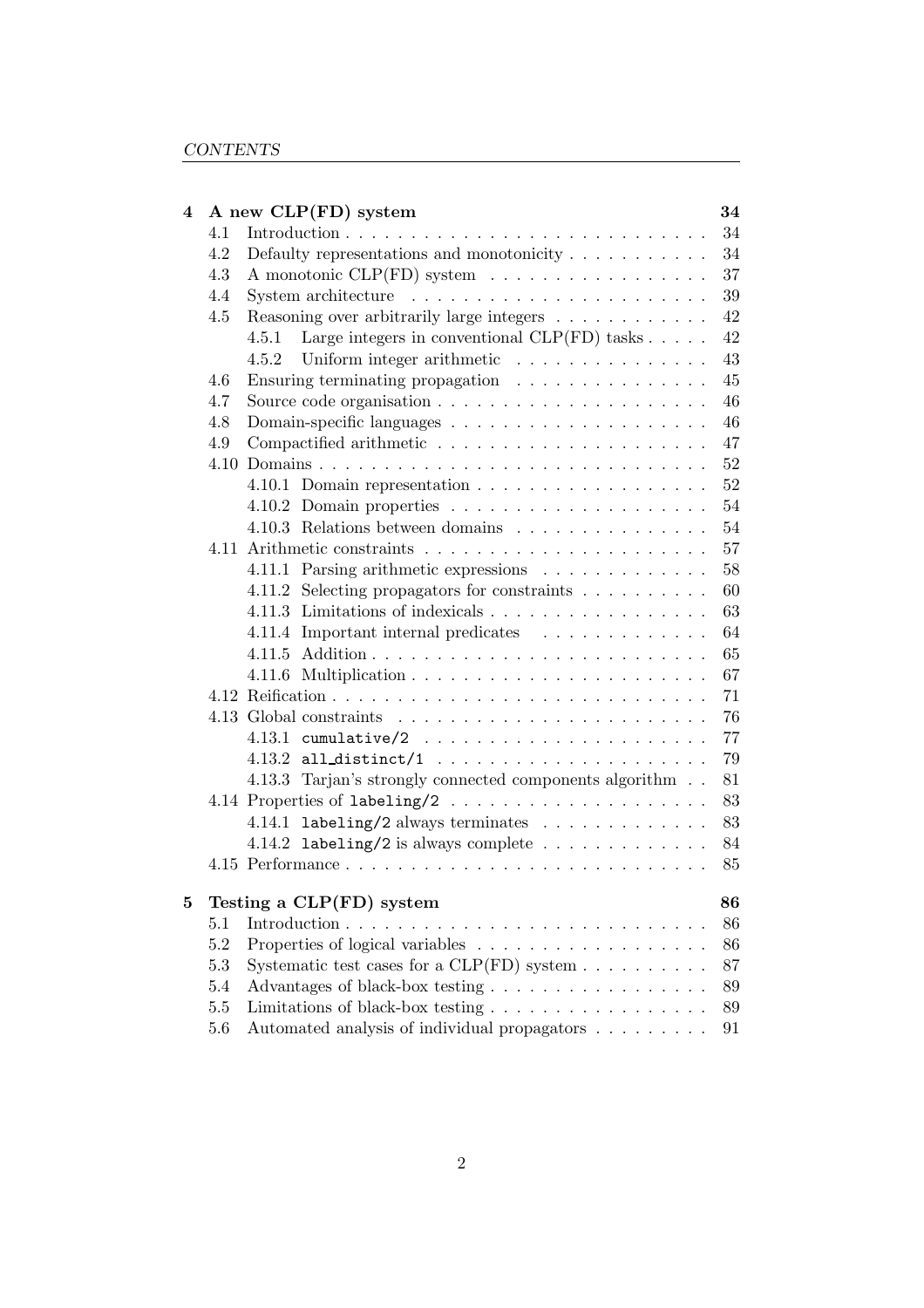| 6 |                         | Application: Rotating workforce scheduling                                           | 97  |  |  |  |  |  |  |  |  |  |
|---|-------------------------|--------------------------------------------------------------------------------------|-----|--|--|--|--|--|--|--|--|--|
|   | 6.1                     |                                                                                      | 98  |  |  |  |  |  |  |  |  |  |
|   | 6.2                     |                                                                                      |     |  |  |  |  |  |  |  |  |  |
|   | 6.3                     | The rotating workforce scheduling problem $\dots \dots \dots$ 99                     |     |  |  |  |  |  |  |  |  |  |
|   | 6.4                     | A new system for rotating workforce scheduling $\ldots \ldots \ldots 101$            |     |  |  |  |  |  |  |  |  |  |
|   | 6.5                     | A CLP(FD) model for rotating workforce scheduling $\ldots \ldots$ 102                |     |  |  |  |  |  |  |  |  |  |
|   | 6.6                     | The automaton/3 constraint $\ldots \ldots \ldots \ldots \ldots \ldots 103$           |     |  |  |  |  |  |  |  |  |  |
|   | 6.7                     | Visualising the search $\ldots \ldots \ldots \ldots \ldots \ldots \ldots \ldots 103$ |     |  |  |  |  |  |  |  |  |  |
|   | 6.8                     | Labeling and allocation strategies $\ldots \ldots \ldots \ldots \ldots \ldots 104$   |     |  |  |  |  |  |  |  |  |  |
|   | 6.9                     | Comparison with the commercial system FCS $\ldots \ldots \ldots 105$                 |     |  |  |  |  |  |  |  |  |  |
|   |                         | Conclusion and future work                                                           | 107 |  |  |  |  |  |  |  |  |  |
| 8 |                         | <b>Bibliography</b>                                                                  | 110 |  |  |  |  |  |  |  |  |  |
| 9 | About the author<br>114 |                                                                                      |     |  |  |  |  |  |  |  |  |  |
|   | Index                   |                                                                                      | 115 |  |  |  |  |  |  |  |  |  |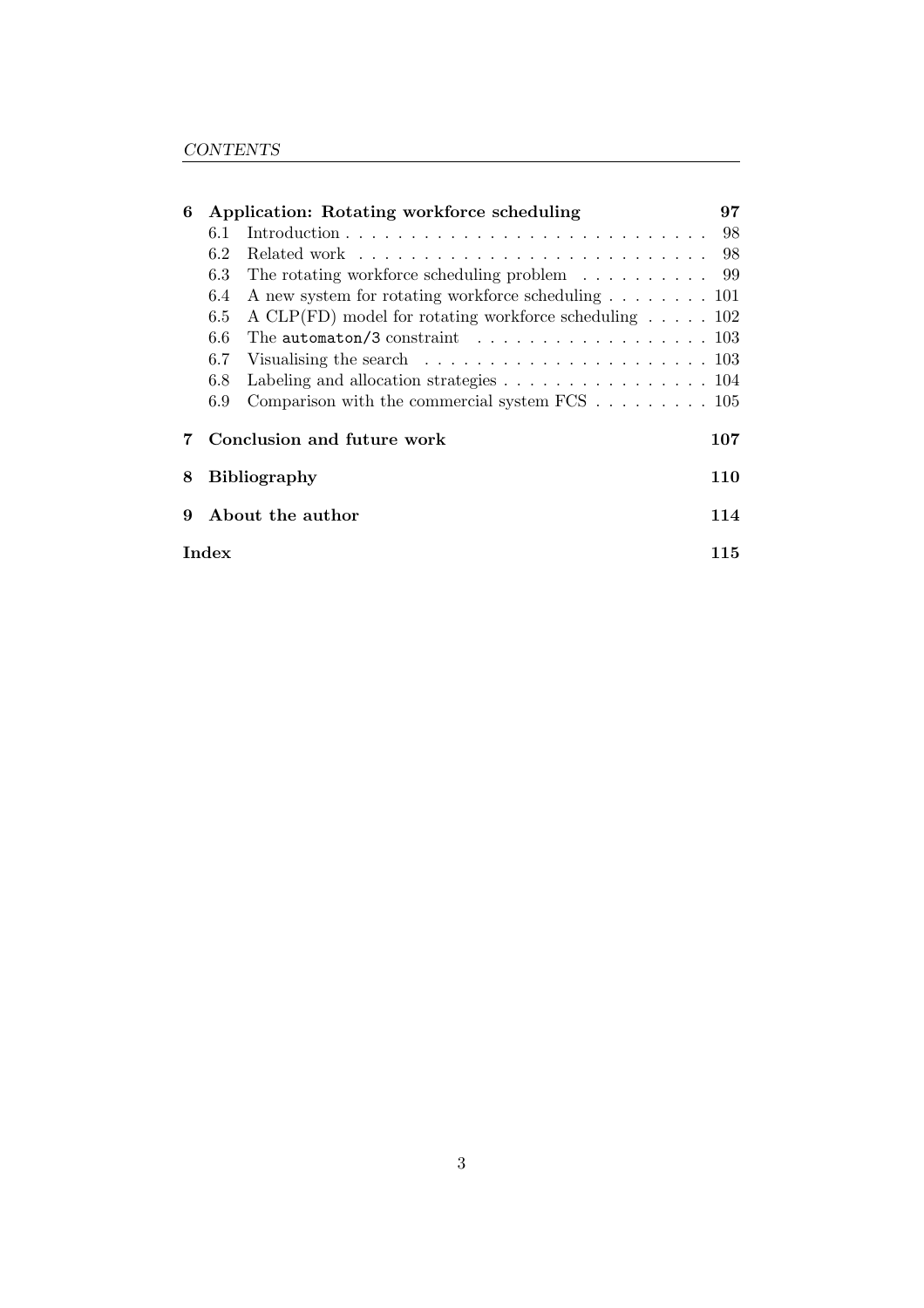## 1 Introduction

Constraint logic programming (CLP) is a declarative formalism for describing conditions a solution must satisfy. Constraint logic programming over finite domains, denoted as CLP(FD), considers problems involving integers, including combinatorial problems such as planning, scheduling and allocation tasks. Given a problem description, a constraint solver tries to find valid solutions via constraint propagation and search.

Constraint solvers are complex programs, and many existing and widely used CLP(FD) systems suffer from limitations and mistakes that can cause them to miss valid solutions or give wrong answers. One frequent source of erroneous answers in common constraint systems are their – either implicit or explicit – restrictions to quite small values. Consider for example the following interaction with GNU Prolog 1.4.0 (32-bit):

```
| ?- X #> 200, X #\= 2.
X = \text{\#2}(201 \dots 268435455)yes
```
As expected, the conjunction of these two constraints succeeds, since there clearly are integers that are greater than 200 and not equal to 2. However, if we exchange the two goals by commutativity of conjunction, we get the incorrect answer "no" instead of "yes":

```
| ?- X #\= 2, X #> 200.
Warning: Vector too small - maybe lost solutions (...)no
```
In this case, at least a warning is emitted that solutions may have been lost (as they indeed have been), but according to the manual, this may not be detected in all cases, and indeed the system fails without qualification for example in:

$$
| ?- X #= Y*Z.
$$
no

As we show in this thesis, similar problems are easily found in other constraint systems as well. Since CLP(FD) is applied in many industrial settings like systems verification, it is natural to ask: How can we implement constraint solvers that are more reliable?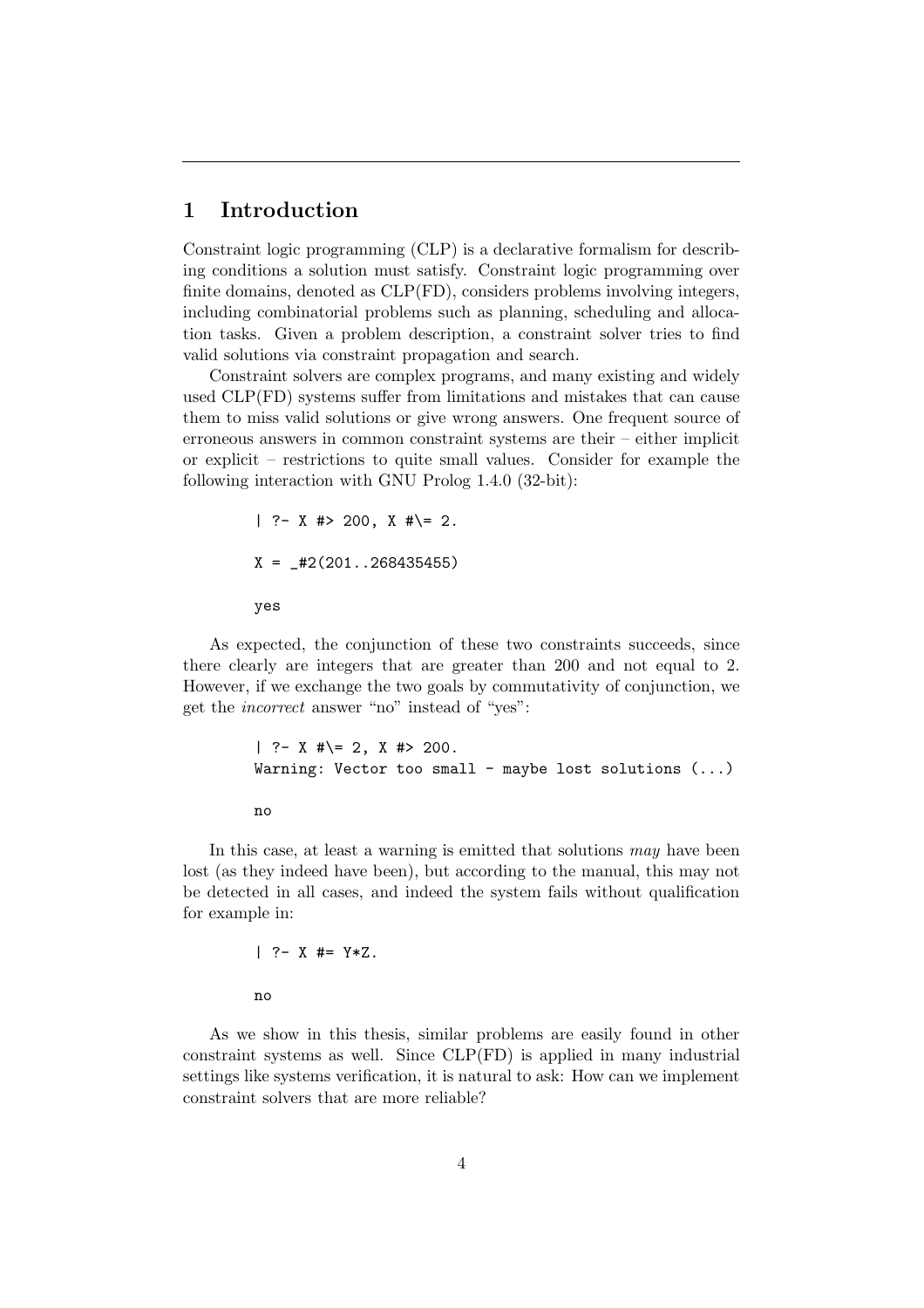In this thesis, we approach this question by first asking: What do we guarantee in our systems? Clearly, it would be ideal if we could for example answer with "We guarantee correctness.", or "If there is a solution, our system will always find it.", or "Our system will never emit a wrong answer.". However, these guarantees are very hard to ensure, and to the best of our knowledge, no CLP(FD) system can justifiably give them yet. We therefore aim for useful properties that are easier to ensure, and which help us to establish further guarantees towards the ultimate goal of ensuring correctness of our systems.

We will describe a new  $CLP(FD)$  system that gives strong guarantees with respect to:

• domains

Our system reasons over arbitrarily large integers.

• termination

In our system, constraint propagation always terminates.

• monotonicity

Our system is monotonic when a specific flag is set to true.

We will demonstrate the importance of each of these guarantees throughout this thesis. To the best of our knowledge, ours is the first widely available CLP(FD) system that gives any of these guarantees.

As we will show in this thesis, mistakes in CLP(FD) systems can be very subtle and occur only rarely. We will see an example of a mistake that occurs only after weeks of computation time. Very isolated mistakes are hard to find with black-box tests. We will therefore develop a way to make further guarantees about individual propagators, using abstract interpretation. This technique is easily applicable for a homoiconic language like Prolog, which we use for implementing our system. It is harder to make comparable guarantees for systems that are written in other languages.

Based on the observation that isolated mistakes are hard to find, the second question we ask is: How can we make mistakes less isolated? In our view, which may appear counter-intuitive at first and which we will justify with specific examples throughout this thesis, an ideal CLP(FD) system satisfies the following property:

If there is a single mistake anywhere in the implementation of the system, then the system does not work at all.

In our system, we are aiming to satisfy this property as far is we can with the development and use of new *domain-specific languages* that are also applied to new domains such as compactified arithmetic and propagator selection. These languages let us generate large portions of our system from concise and declarative specifications. If there is any mistake in the expansion phase, it is likely to affect several parts of our system at once. Mistakes in these portions are therefore less isolated and thus easier to find.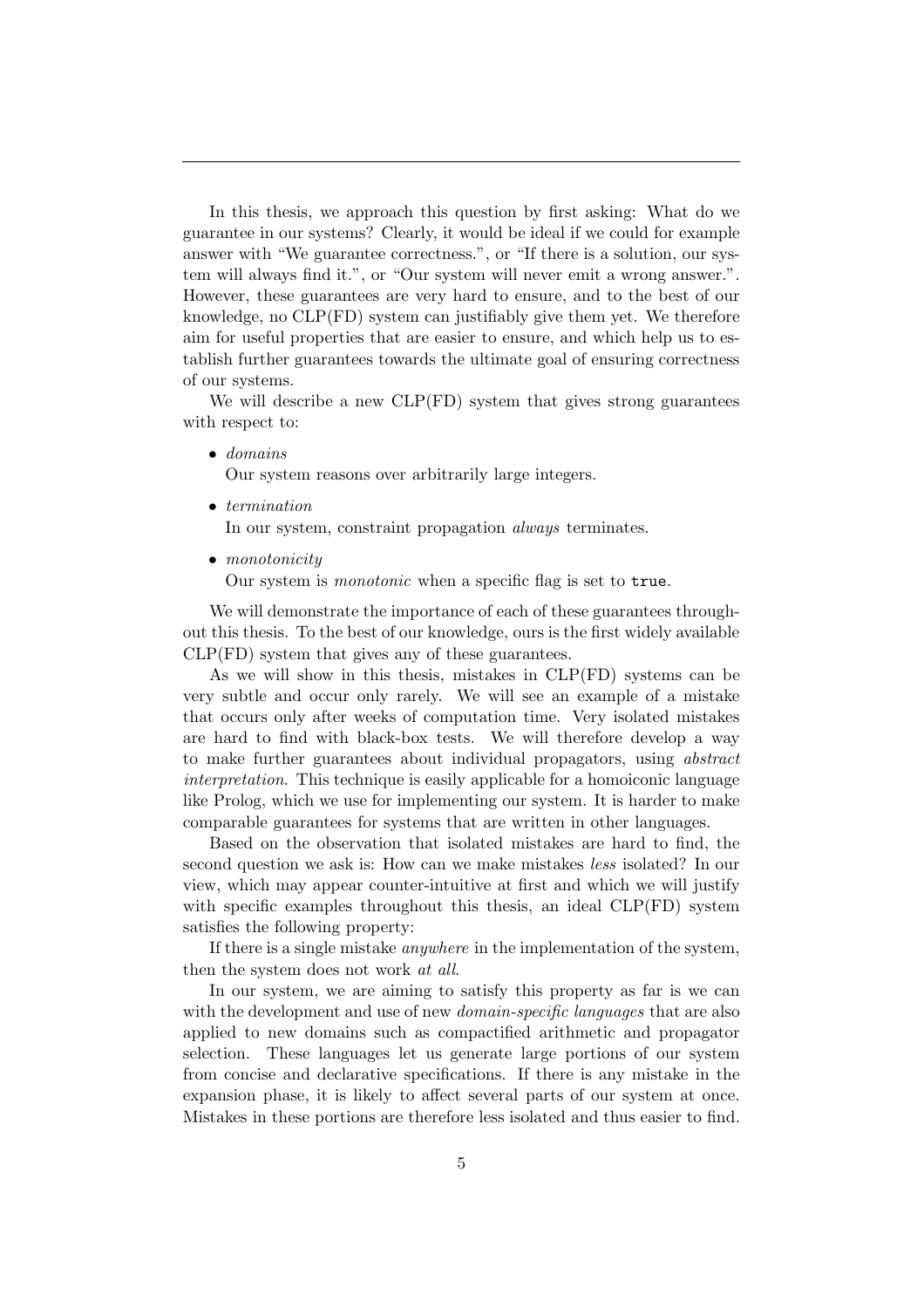## 1.1 Goals of this thesis

The goals of this thesis are:

- 1. to show examples of common limitations and mistakes of several widely used CLP(FD) systems to increase awareness of these issues among authors and users of these systems
- 2. to present a new CLP(FD) system that overcomes some of these issues and gives guarantees that other systems do not give
- 3. to outline systematic test cases based on these guarantees
- 4. to apply the system on benchmarks and real-life problems.

## 1.2 Main results of this thesis

We briefly summarize the main results of this thesis:

- 1. We identify limitations and mistakes in several widely used CLP(FD) systems and show that these limitations prevent the use of these systems on interesting classes of programs that have hitherto received little attention from the constraint community.
- 2. We develop and present a new CLP(FD) system with several unique features and guarantees: monotonicity, reasoning over arbitrarily large integers and always terminating propagation.
- 3. We show new domain-specific languages that are used for parsing arithmetic expressions, propagator selection, compactified arithmetic and constraint reification to improve correctness and efficiency.
- 4. We present systematic test cases which are also applicable to other systems, and describe how we ensure several important properties in our system via automated analysis of individual propagators.
- 5. We apply parts of our CLP(FD) system in real-life rotating workforce scheduling instances with competitive results.

Our CLP(FD) system is entirely written in Prolog and available in the free Prolog system SWI-Prolog as library(clpfd). In this thesis, we include several pages of the concrete Prolog source code of this library. The reason is that we consider it essential to refer to concretely executable code when discussing correctness considerations. Readers are encouraged to read and verify for themselves all portions of code, which we consider an integral part of our contribution. Little would be gained for our purpose by studying code that is not actually executed, since who could then tell whether what is actually executed is correct?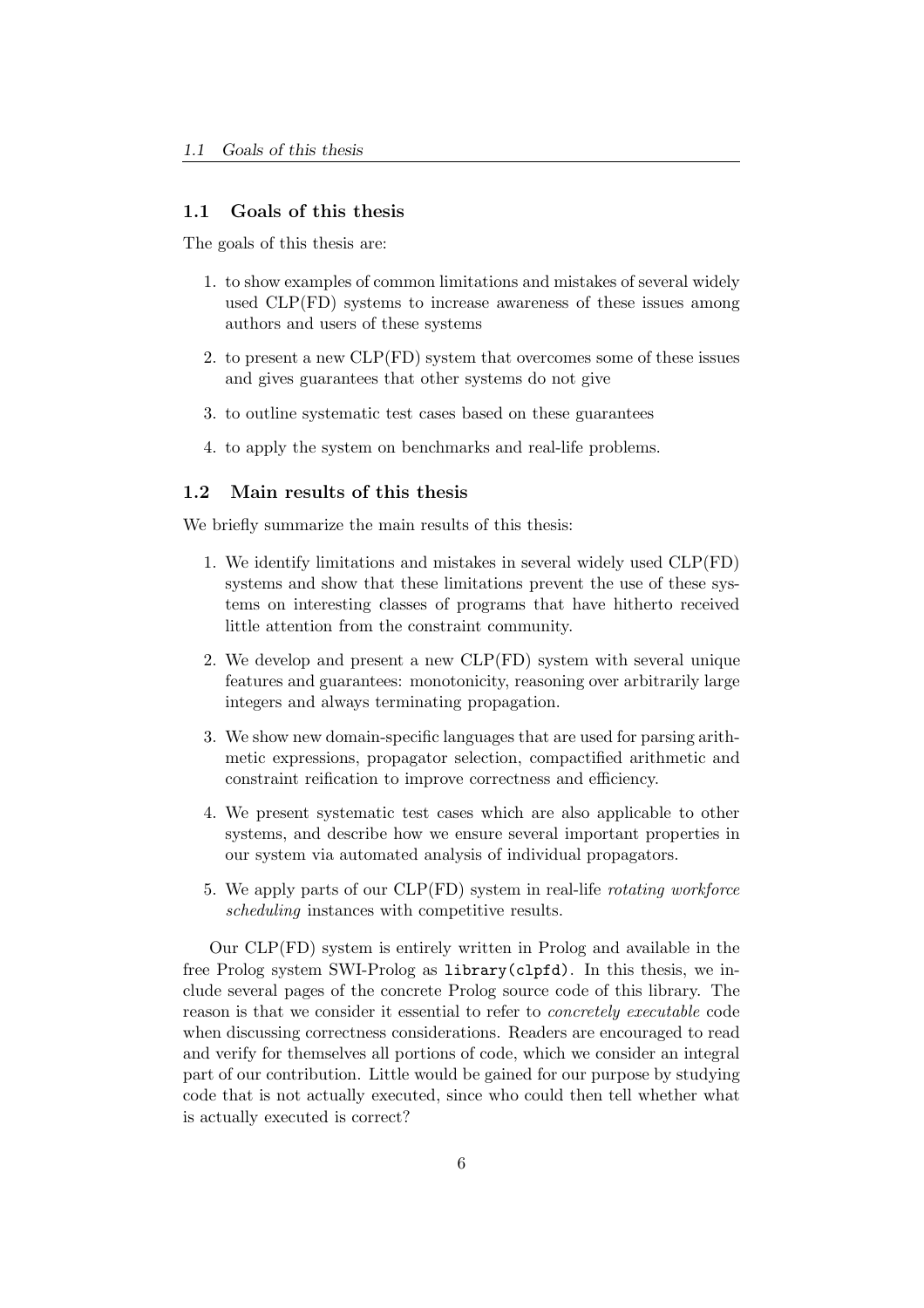## 1.3 Publications

Some results of this thesis appear in the following publications:

## Books

• SWI Prolog Reference Manual 6.2.2 Jan Wielemaker, Thom Fruehwirth, Leslie De Koninck, Markus Triska, Marcus Uneson Books on Demand, ISBN: 3848226170

## Journal papers

• SWI-Prolog

Jan Wielemaker, Tom Schrijvers, Markus Triska and Torbjörn Lager TPLP 12 (2012), pp. 67–96

### Conference papers

- The Finite Domain Constraint Solver of SWI-Prolog Markus Triska FLOPS 2012, LNCS 7294, pp. 307–316
- Domain-specific Languages in a Finite Domain Constraint Programming System Markus Triska Proceedings of INAP 2011, Technical report
- A Constraint Programming Application for Rotating Workforce Scheduling Markus Triska and Nysret Musliu EA/AIE 2011, Studies in Computational Intelligence 363 (2011), pp. 83– 88
- Generalising Constraint Solving over Finite Domains Markus Triska ICLP 2008, LNCS 5366, pp. 820–821

The introduction to CLP(FD) that appears in this thesis is an extended and improved version of a chapter published in the author's Masters thesis, Solution Methods for the Social Golfer Problem.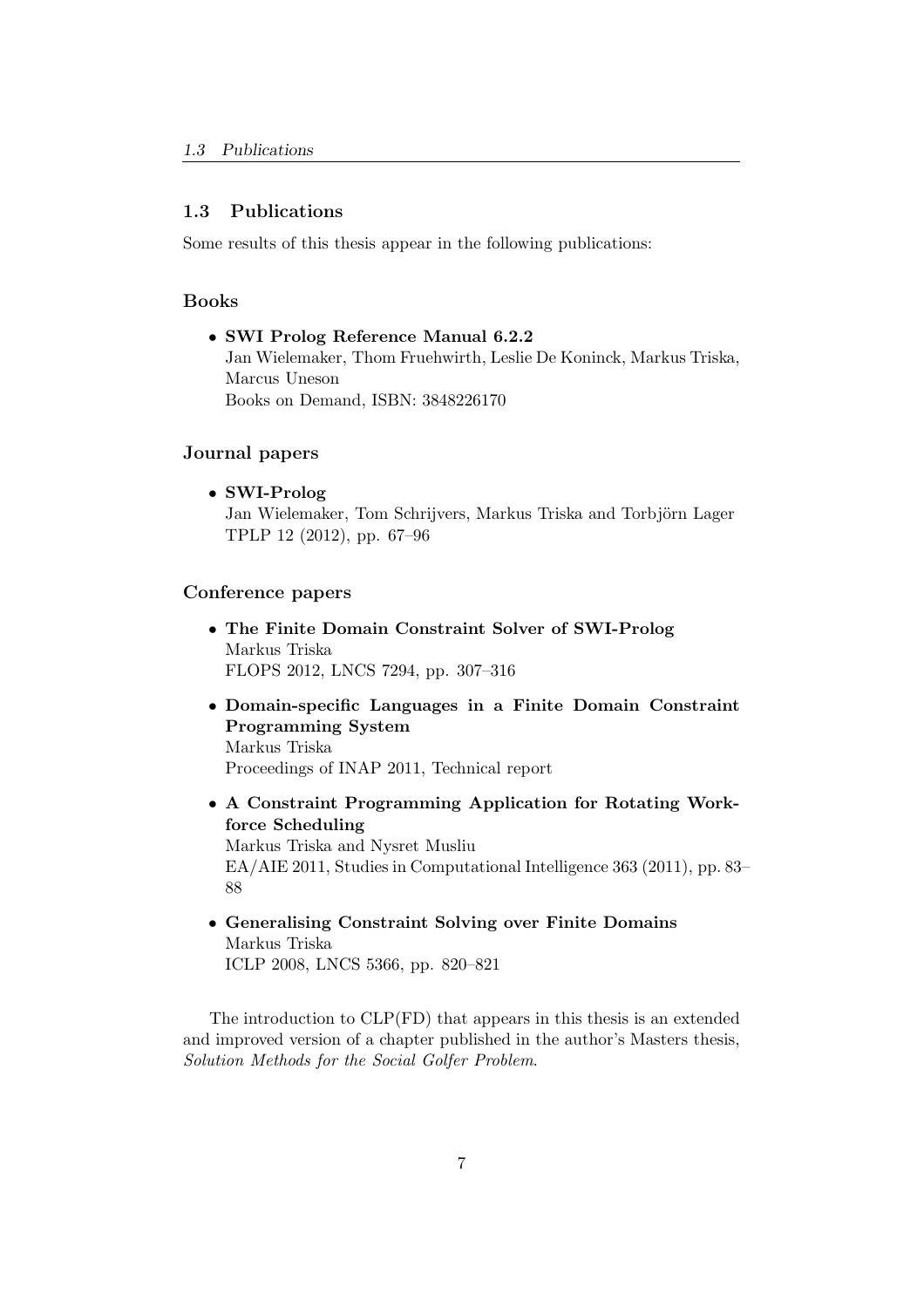## 2 Constraint Programming and CLP(FD)

## 2.1 Introduction

Constraint programming (CP) is a declarative formalism that lets users specify conditions a solution must satisfy. Based on that description, a constraint solver can then search for solutions.

The first ideas for CP date back to the sixties and seventies ([Sut63]), with the *scene labelling* problem ([Wal75]) being one of the first constraint satisfaction problems (CSPs) that were formalised. A CSP consists of:

- a set X of variables,  $X = \{x_1, \ldots, x_n\}$
- for each variable  $x_i$ , a set  $D(x_i)$  of values that  $x_i$  can assume, which is called the *domain* of  $x_i$
- a set of *constraints*, which are relations among variables in  $X$ , and which can further restrict their domains.

One key observation, made by Jaffar, Lassez ([JL87a]), Gallaire ([Gal85]) and others, was the insight that pure logic programming (LP) can be regarded as an instance of constraint solving, namely as solving constraints over variables whose domains are Herbrand terms. In addition, LP and CP share an important intention, which is to make users less concerned about how a problem should be solved, and instead let them focus on a clear description of what should be solved. From that description, a logic engine or constraint solver can, in principle, compute a solution without additional instructions. Logic programming languages like Prolog are therefore among the most important host platforms for constraint solvers, and most Prolog implementations nowadays ship with several libraries for constraint programming. When CP is used with a logic programming language as its host, it is referred to as constraint logic programming (CLP). However, constraint programming is not restricted to CLP: It is possible to embed constraint solvers in other host languages, even if they might not blend in as seamlessly as they do with Prolog.

## 2.2 CLP(FD)

In connection with combinatorial optimisation or completion problems, one of the most frequently used instances of constraint programming is constraint logic programming over finite domains, denoted as CLP(FD). This means that all domains are sets of integers, and the available constraints include at least the common arithmetic relations between integer expressions.

One advantage when reasoning over integers is that many known laws of arithmetic can be used to further reduce the domains of variables that participate in the provided relations. Another advantage is that there is a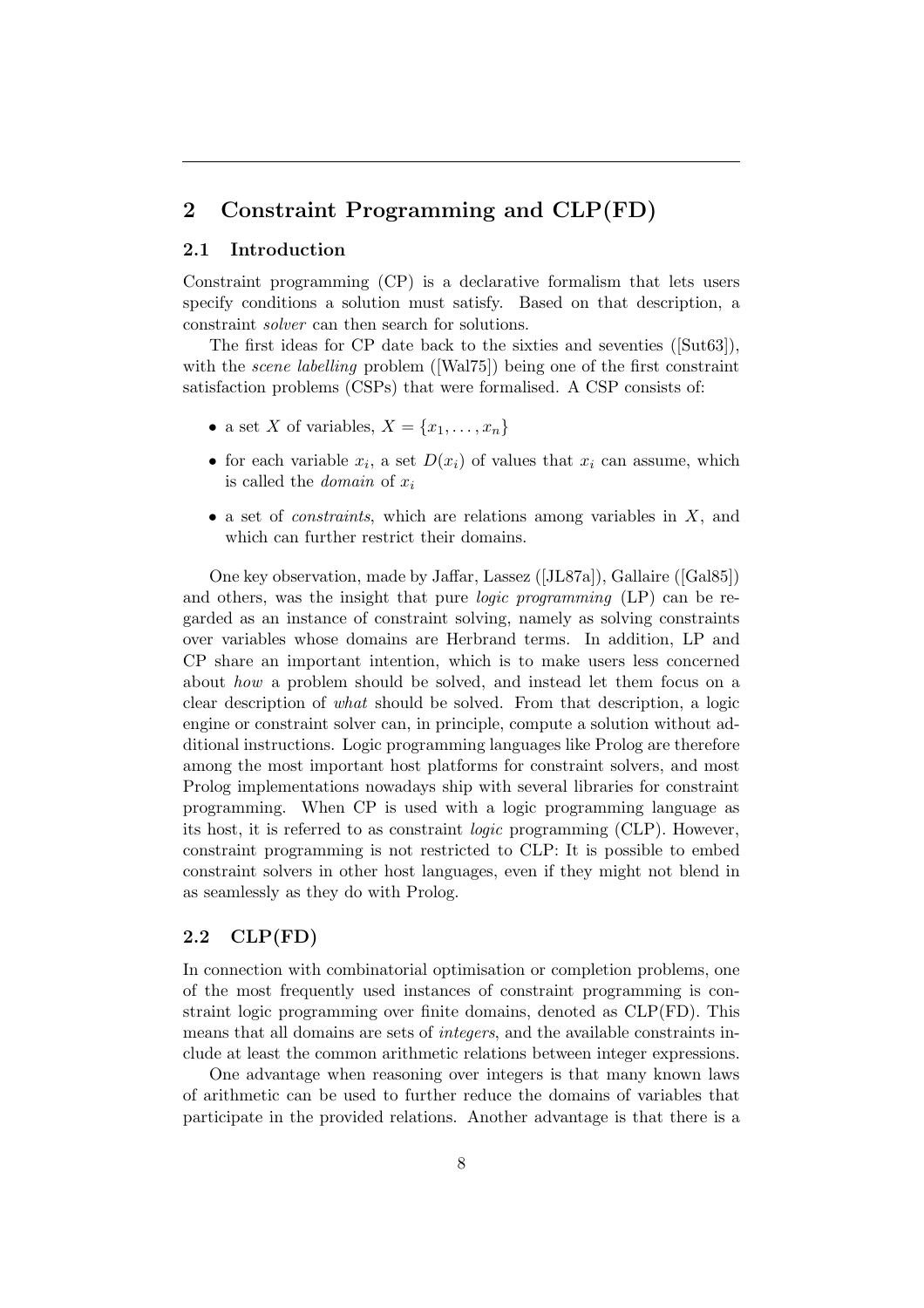predefined total order over the integers, which can often help to eliminate uninteresting symmetries between solutions and reduce the search space.

CLP(FD) can also help to solve problems over rational numbers. The following example is known as the "7-11 problem" ([PG83]):

**Example 2.1.** The total price of 4 items is  $\in 7.11$ . The product of their prices is  $\epsilon$  7.11 as well. What are the prices of the 4 items?

**Answer.** The prices are  $\in$  3.16,  $\in$  1.50,  $\in$  1.25 and  $\in$  1.20. A CLP(FD) solution for this problem is shown in Fig. 2.1. Line 1 states the domain of all variables, lines 2 and 3 post the two known constraints. The product of all variables equals a quite large constant, which is beyond the capabilities of several current constraint systems on still common 32-bit platforms. Line 4 imposes additional constraints to break symmetries between values. Finally, line 5 searches for valid ground instantiations of all variables, using a strategy which we explain in Section 2.6. Notice that other constraints could be imposed as well. For example, due to the fundamental theorem of arithmetic, the factorisation of one of the variables must contain one of the prime factors of  $711 \times 100^3$ . However, imposing such a constraint would in general also require weakening the ordering relation, and it is not a priori clear which of the formulations is better.

```
?– Vs = [A,B,C,D], Vs ins 0..711,
2 A * B * C * D #= 711*100^3,
3 \qquad A + B + C + D \nparallel = 711,4 A \sharp >= B, B \sharp >= C, C \sharp >= D,<br>5 labeling([ff], Vs).
        labeling([ff], Vs).
```


#### 2.3 Example: Sudoku

In the recent past, a combinatorial number puzzle called Sudoku has attracted significant attention. Sudoku puzzles are commonly found in newspapers and periodicals and are naturally modelled as CSPs. A Sudoku Latin square is a particular kind of Latin square ([CD96b]):

**Definition 2.1.** A Latin square of order n is an  $n \times n$  array in which each cell contains a single symbol from a set  $S$  with  $n$  elements, such that each symbol occurs exactly once in each row and exactly once in each column.

**Definition 2.2.** Let a, b and n be positive integers with  $a \times b = n$ . Partition an  $n \times n$  array into  $a \times b$  rectangles. An  $(a, b)$ -Sudoku Latin square is a Latin square on the symbol set  $\{1, \ldots, n\}$  where each  $(a, b)$ -rectangle contains all symbols. A Sudoku Latin square is a (3, 3)-Sudoku Latin square.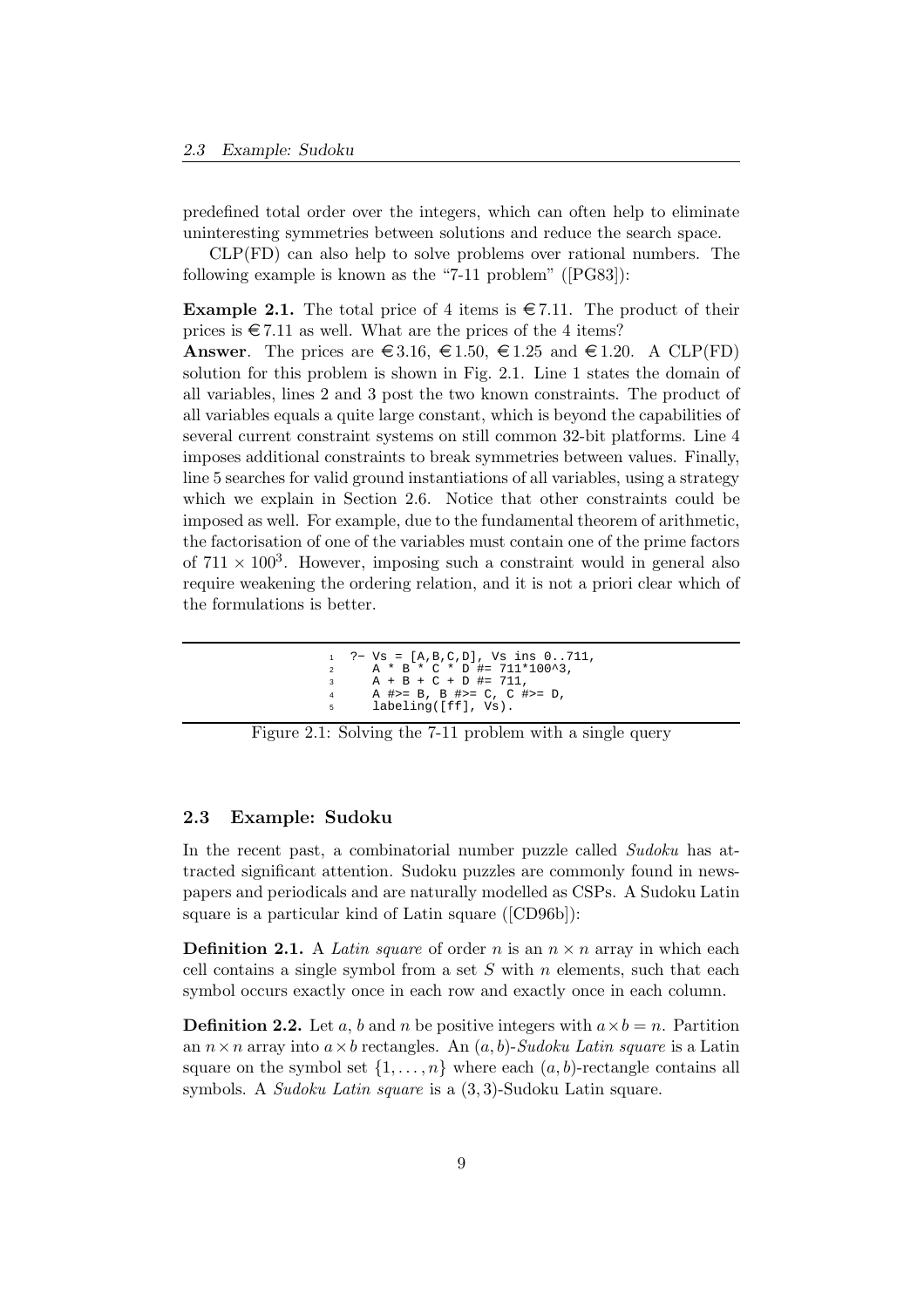```
sudoku(Rows) :-
2 length(Rows, 9), maplist(length_(9), Rows),
3 append(Rows, Vs), Vs ins 1..9,
          maplist(all_different, Rows)
5 transpose(Rows, Columns), maplist(all_different, Columns),
6 Rows = [A, B, C, D, E, F, G, H, I],
7 blocks(A, B, C), blocks(D, E, F), blocks(G, H, I).
8
9 length_(N, Ls) :− length(Ls, N).
10
11 blocks([], [], []).
12 blocks([A,B,C|Bs1], [D,E,F|Bs2], [G,H,I|Bs3]) :−
13 all_different([A,B,C,D,E,F,G,H,I]),
14 blocks(Bs1, Bs2, Bs3).
```
Figure 2.2: A CLP(FD) description of Sudoku Latin squares

**Definition 2.3.** An  $(a, b)$ -Sudoku critical set is a partial Latin square P that is completable in exactly one way to an  $(a, b)$ -Sudoku Latin square, and removal of any of the filled cells from P destroys the uniqueness of completion.

Fig. 2.2 shows a CLP(FD) formulation for Sudoku Latin squares. Here, a Sudoku Latin square is modelled as a list of rows, with each row being a list of variables with domain  $\{1, \ldots, 9\}$ . Line 2 ensures the correct list structure, which makes it possible to use the predicate in all directions: One can use the specification to test and complete partially filled squares as well as to enumerate all possible squares. The only constraint used in this formulation is the built-in constraint all different/1, which imposes pairwise disequalities between all variables occurring in a list. The constraint is imposed for each row (line 4), column (line 5), and  $3 \times 3$ -subsquare (lines 6, 7 and 11–14).

A valid Sudoku puzzle as commonly found in contemporary newspapers and periodicals is a partial Latin square that is completable in exactly one way to a Sudoku Latin square. Fig. 2.3 (a) shows an example of a valid Sudoku puzzle, which is simultaneously a (3, 3)-Sudoku critical set. In fact, the figure shows one of the "hardest" Sudoku puzzles with respect to the number of hints: There is no  $(3, 3)$ -Sudoku critical set with fewer than 17 given numbers ([MTC12]). Fig. 2.3 (b) shows the Sudoku Latin square that is uniquely determined by this Sudoku critical set.

#### 2.4 Consistency

A CSP is called *consistent* if it has a solution. An element v of a domain  $D(x)$ is said to be inconsistent with respect to a given CSP if there is no solution in which  $x$  assumes the value  $v$ . Consistency techniques were introduced in [Wal75] and are derived from graph notions (see [Bar99]).

A domain  $D(x)$  is called *domain consistent* with respect to a constraint c if  $D(x)$  contains all values of x with respect to c, and no proper subset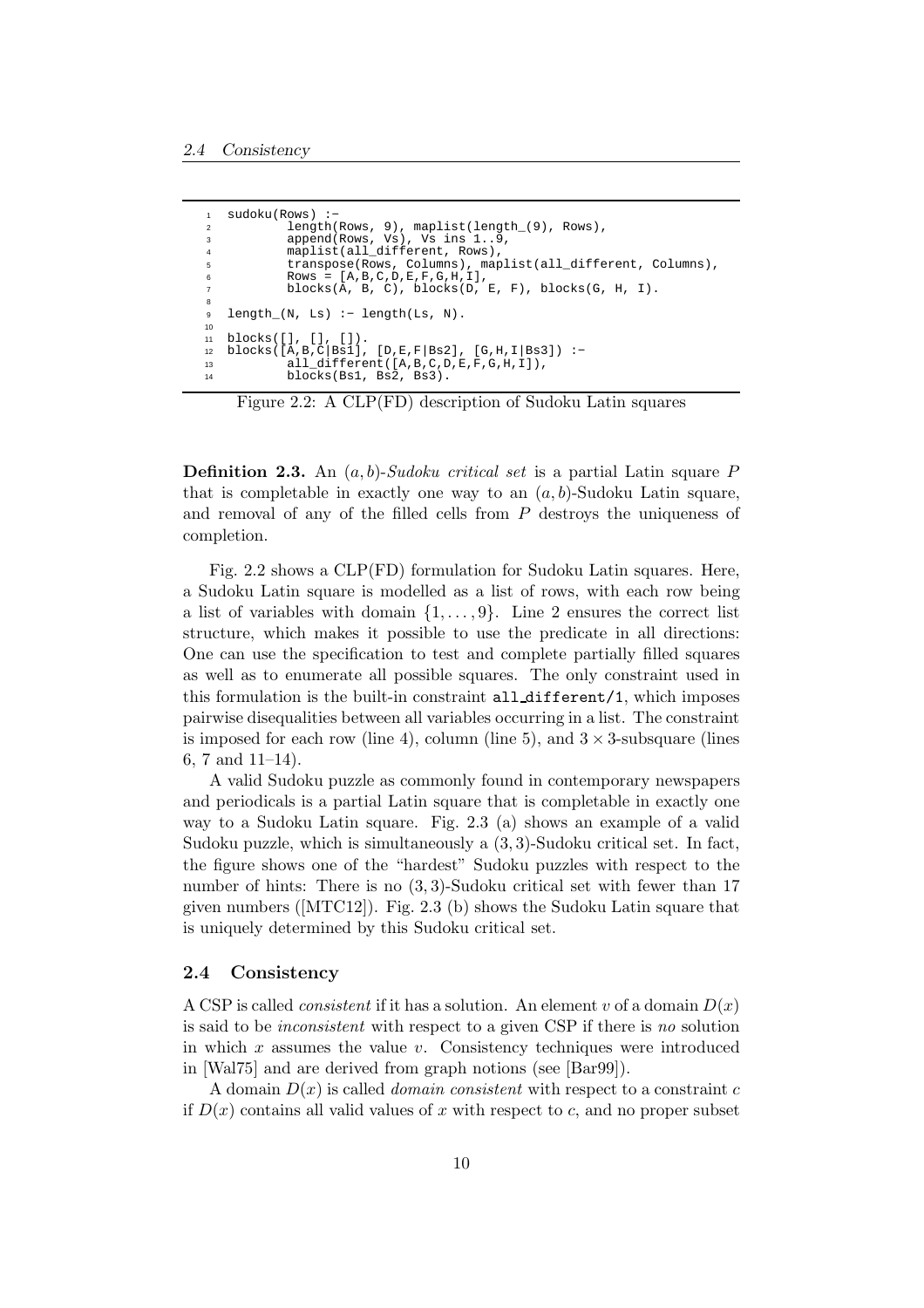| 1 |   |                |   |                         |   |   |   |                  |
|---|---|----------------|---|-------------------------|---|---|---|------------------|
|   |   | $\overline{2}$ | 7 | $\overline{\mathbf{4}}$ |   |   |   |                  |
|   |   |                | 5 |                         |   |   |   | $\boldsymbol{4}$ |
|   | 3 |                |   |                         |   |   |   |                  |
| 7 | 5 |                |   |                         |   |   |   |                  |
|   |   |                |   |                         | 9 | 6 |   |                  |
|   | 4 |                |   |                         | 6 |   |   |                  |
|   |   |                |   |                         |   |   | 7 | 1                |
|   |   |                |   |                         | 1 |   | 3 |                  |
|   |   |                |   | (a)                     |   |   |   |                  |

Figure 2.3: (a) A (3, 3)-Sudoku critical set, and (b) the induced Sudoku Latin square

of  $D(x)$  contains all valid values.

Different notions of bounds consistency appear in the literature (see for example [CHLS06] for an overview). In this thesis, we use the following definition throughout: A set of integers  $D(x)$  is *bounds consistent* with respect to a constraint  $c$  if it contains all valid values of  $x$  with respect to c and it is a subset of the smallest interval of integers that contains all valid values. Note that the interval need not be finite.

#### 2.5 Constraint propagation and search

A constraint propagator is a method for filtering inconsistent elements from a domain. The process of deterministically ensuring some form of consistency is called constraint propagation.

Since propagation alone is in general insufficient to reduce all domains to singleton sets and thus produce concrete solutions, some form of search is necessary in addition to constraint propagation. Systematically trying out values for variables is called labeling, and we discuss it in the next section. As soon as a variable is labeled, constraint propagation is used to further prune the search space. Conversely, propagation can in itself yield a singleton set for a variable's domain, thus causing the variable to be instantiated to a ground value. Search and propagation are therefore interleaved when solving a CSP. Clearly, a trade-off must be reached between strong propagation, implying great reduction of the search space for some problems, and computational tractability.

As an example for different consistency notions, consider again Sudoku puzzles. In this case, the search space is often quite large when traversed naively. However, a constraint solver is typically able to delete many values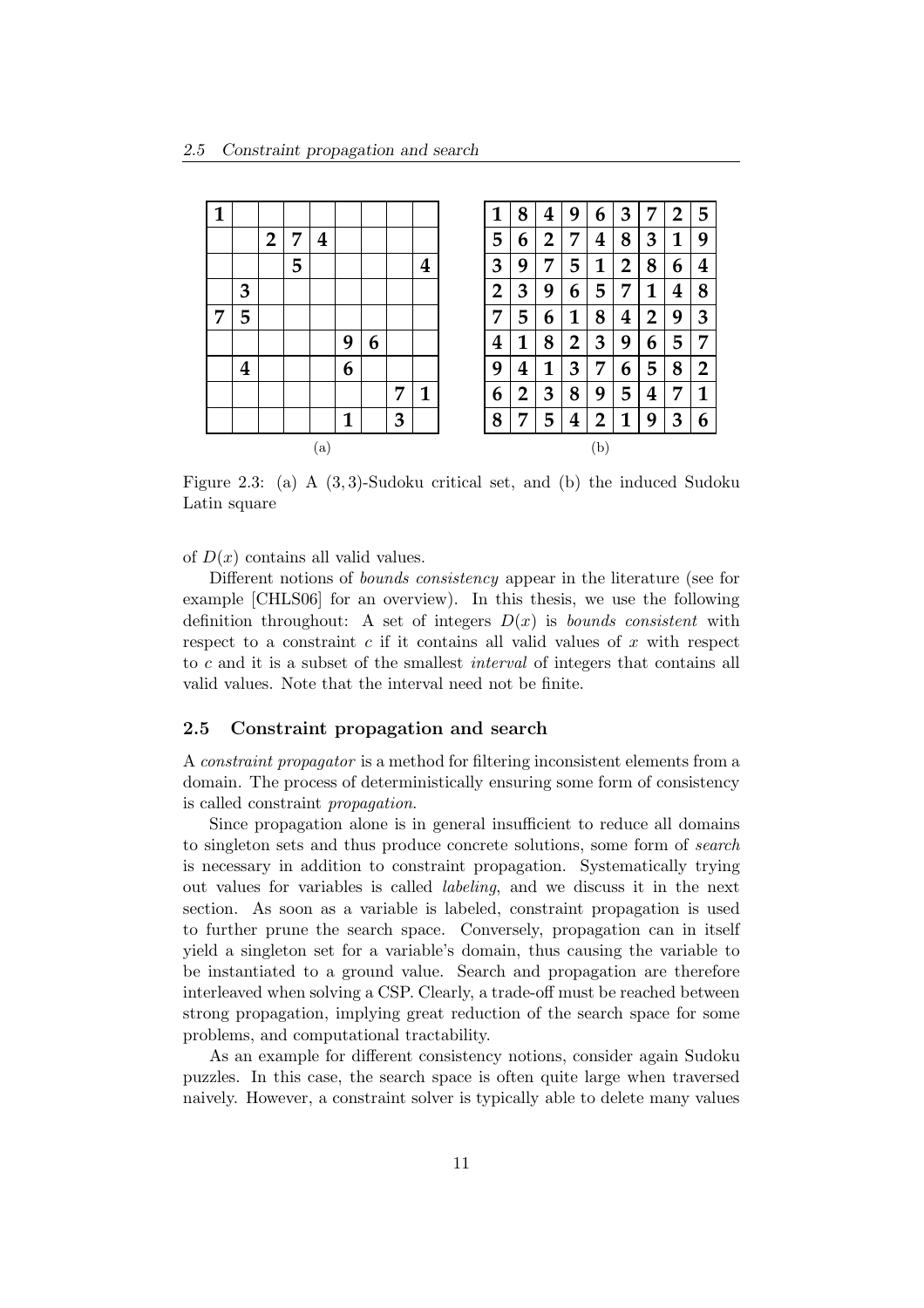

Figure 2.4: Subdivision of a single cell

|                                              | $\cdot$ .<br>٠<br>$\ddot{\phantom{a}}$ | $\bullet$                                |           | ٠                       | ٠                         |   | ٠ | ٠                    |
|----------------------------------------------|----------------------------------------|------------------------------------------|-----------|-------------------------|---------------------------|---|---|----------------------|
| $\bullet\hspace{0.4mm}\bullet\hspace{0.4mm}$ | $\cdots$<br>$\bullet$                  | $\overline{2}$                           | 7         | $\overline{\mathbf{4}}$ | $\ddot{\phantom{0}}$<br>٠ |   |   | $\ddot{\phantom{0}}$ |
| $\bullet\bullet$                             | $\cdots$<br>$\bullet$ $\bullet$        | $\bullet\quad \bullet$                   | 5         |                         | ٠<br>٠                    |   |   | 4                    |
| ٠                                            | 3                                      |                                          | $\bullet$ | ٠                       | ٠<br>٠                    |   |   | ٠                    |
| 7                                            | 5                                      |                                          | ٠         | ٠                       | ٠<br>٠                    |   |   | ٠                    |
| ٠                                            | ٠                                      | ٠                                        | ٠         | ٠                       | 9                         | 6 | ٠ | ٠                    |
| ٠                                            | 4                                      |                                          | ٠         | ٠                       | 6                         | ٠ | ٠ | ٠                    |
| ٠                                            | ٠                                      | $\bullet\hspace{1mm}\bullet\hspace{1mm}$ | ٠         | ٠                       | ٠                         | ٠ | 7 | 1                    |
| $\bullet$                                    | ٠                                      | $\cdots$<br>٠                            | ٠         | ٠                       | 1                         | ٠ | 3 | ٠                    |
|                                              |                                        |                                          |           | (a)                     |                           |   |   |                      |

Figure 2.5: Domain elements that can be removed after posting the Sudoku puzzle with (a) a bounds consistent constraint solver and (b) a stronger solver

from the domains of those variables that correspond to free cells before the search even begins.

To give a visual impression of the values that can be removed from domains, we proceed as follows: First, we subdivide all free cells into 9 small regions as shown in Fig. 2.4. Each region corresponds to the domain element that it contains in this figure. Then, a dot is drawn in those regions that correspond to domain elements which can be excluded due to the given constraints. Fig. 2.5 shows which values can be excluded by two different constraint solvers without performing any search. Fig. 2.5 (a) was created with a bounds consistent solver, and Fig. 2.5 (b) was created with a solver with stronger filtering.

Since Sudoku puzzles only have a single solution, a solver with perfect filtering would reduce all domains to singleton sets in this case, making further search unnecessary while expending more computation time on the propagation itself. However, note that even if we use a domain consistent variant of all different/1, we do not necessarily obtain such a strong filtering, because the consistency notions only apply to individual constraints in isolation and do not take combinations of constraints into account.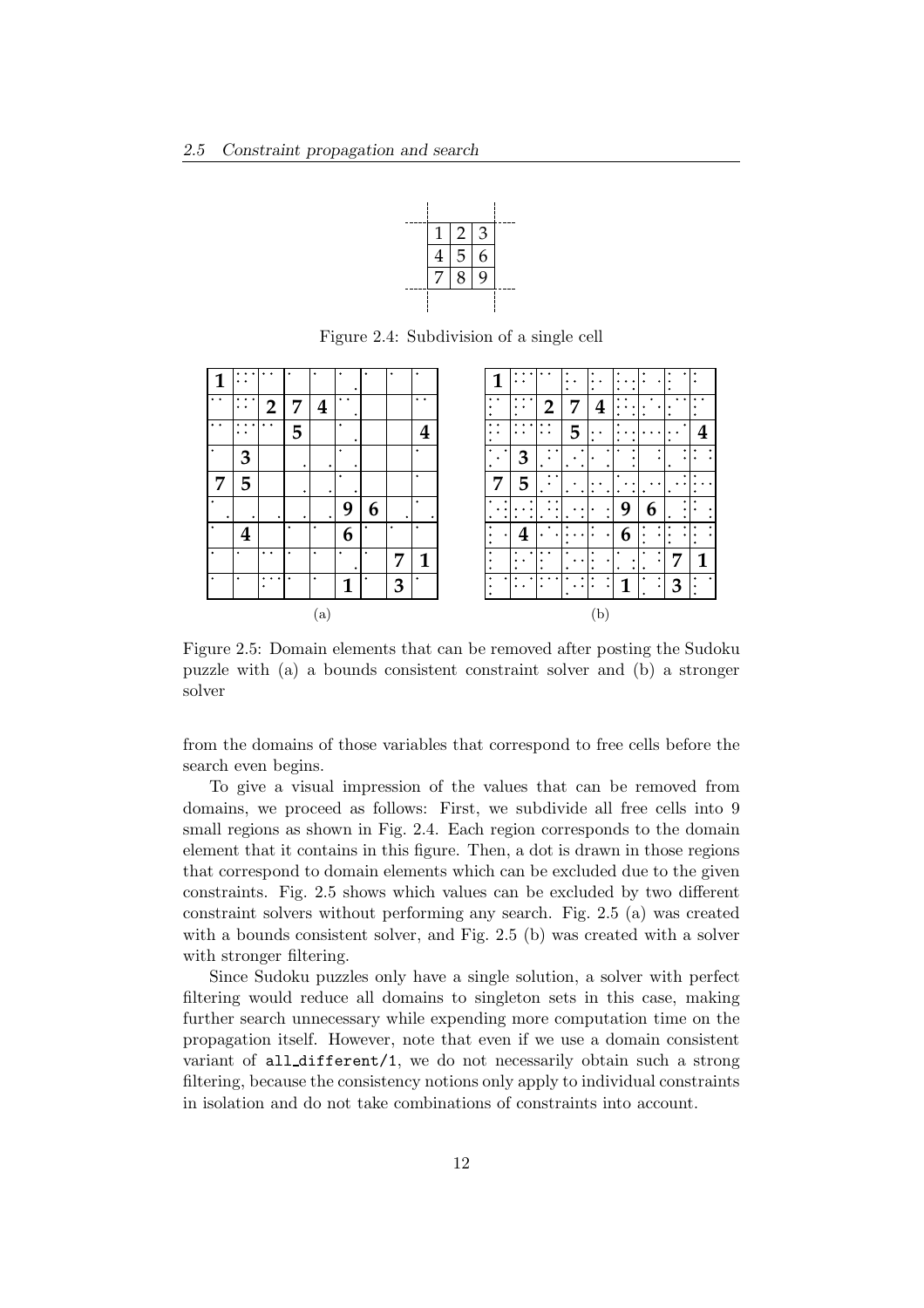#### 2.6 Selection strategies for variables and values

When searching for solutions of a CSP by trying ground values for variables, there are at least two degrees of freedom: First, the instantiation order of variables. Second, the order in which values are tried for each variable. Choosing good orders can significantly reduce computation time.

We first discuss the impact of variable instantiation orders. Fig. 2.6 depicts two possible search tree shapes arising from complete enumerations of two unconstrained variables,  $X$  and  $Y$ , with domains of size 2 and 5, respectively. The order or type of actual values that are tried for each variable is currently of no concern, as we focus on the order in which the variables themselves are instantiated. Inner nodes of the search tree, which are the variables, are shown as circles, and leaves are shown as boxes. When a leaf is reached in the search process, all variables are instantiated. Clearly, the number of leaves must be the same for all possible shapes of the search tree, while the number of inner nodes can obviously differ significantly.



Figure 2.6: Search tree shapes arising from different instantiation orders

In typical CSPs, many values can turn out to be infeasible. In fact, a significant number of subtrees of the search tree will often turn out to be of no interest at all. We expect the greatest reduction of inner nodes that must still be visited by first trying to instantiate the variable with the fewest domain elements left. The strategy of instantiating the variables in order of increasing size of domains is called "first-fail", and often performs very well in practice. The intention here is twofold: First, variables with small domains are likely to run out of domain elements, causing their instantiation to fail. Clearly, it is advantageous to detect inevitable failure as early as possible. Second, instantiating variables can only further constrain the domains of remaining variables. Therefore, we want to instantiate variables with small domains while that is still possible, since the situation can only become worse for them. For a probabilistic analysis of the impact of this strategy, see [HE80].

Constraint solvers typically provide several pre-defined variable selection strategies that users can choose from, and which can influence computation time considerably. For example, SICStus Prolog provides the following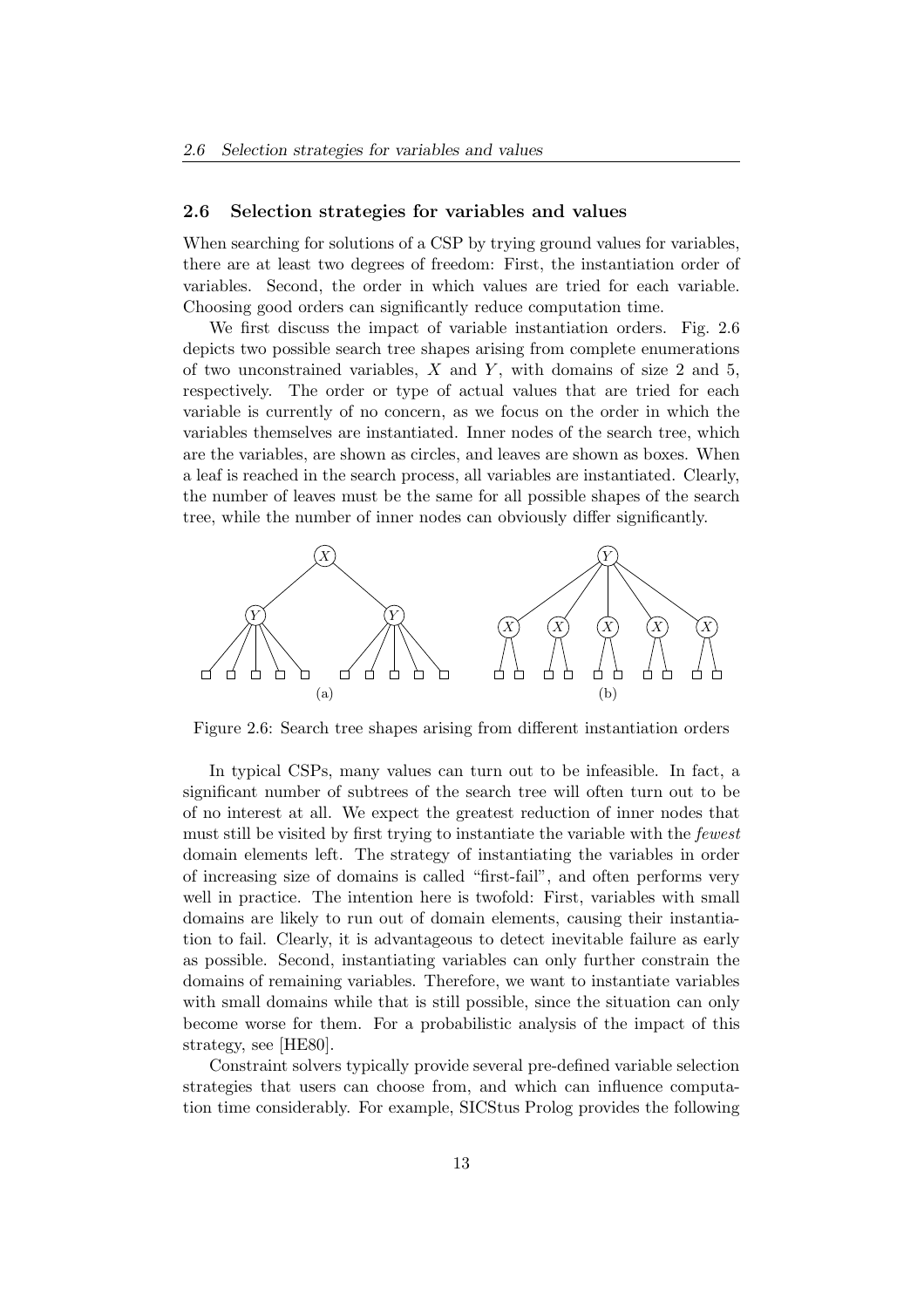strategies to instantiate a list of variables (ties are broken by selecting the leftmost variable in the list), which are also available in most other constraint solvers:

#### • leftmost

Instantiate the variables from left to right in the order they occur in the given list.

•  $f{f}$  ("first-fail")

Instantiate a variable with smallest domain next.

• ffc

Of the variables having smallest domains, one involved in most constraints is instantiated next.

• min

Instantiate a variable whose lower bound is the lowest next.

• max

Instantiate a variable whose upper bound is the highest next.

For most of these options, it is important to accurately assess a variable's current domain, and thus solvers with different propagation strengths can lead to very different instantiation orders of variables. Somewhat counterintuitively, stronger propagation can even have an adverse effect in this case. This was first pointed out in [SF94] and can be explained by the fact that stronger propagation can also lead an instantiation strategy away from a "good" ordering, since propagation affects the variables' domains and thus the selected variable for many of these options.

After having selected a variable  $x$  for instantiation, a constraint solver must choose a value from  $D(x)$  that should be assigned to x. A good strategy is often to instantiate  $x$  to a value of its domain which constrains the remaining variables the least. However, determining which of the values have this property can be costly, and many constraint solvers therefore do not provide this option. Two examples for value selection strategies are:

#### • up

The values of each domain are tried in ascending order.

• down

The values are tried in descending order.

In addition to these pre-defined selection strategies and value ordering options, users are free to implement their own allocation strategies. We regard this as one of the great advantages of constraint-based approaches over other methods: Once all constraints are stated, variables can be instantiated in any order and to any values, and infeasible choices are automatically rejected.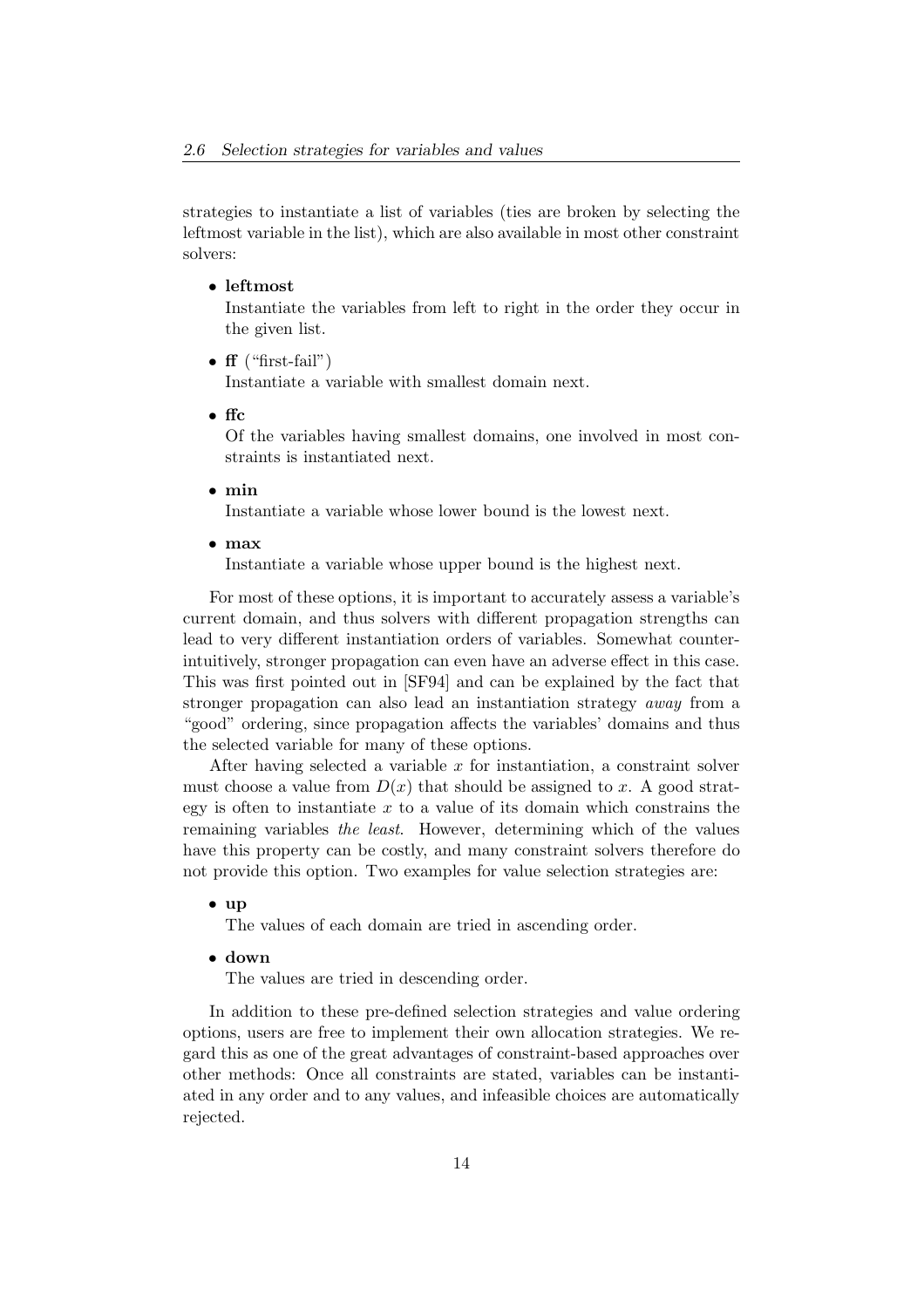#### 2.7 Visualising the constraint solving process

In many cases, it is very interesting to visualise the constraint solving process graphically. At the very least, one can get an impression of how the search progresses. Based on that observation, one can then try different allocation strategies, which sometimes work much better than others.

Transparent constraint animations have not received much attention in the literature so far: In [NRS97], Neumerkel et al. explain the importance of visualisations in the context of GUPU, a teaching environment for Prolog. However, they do not mention the potential usefulness of visualisations for deducing alternative strategies. Fages et al. present a graphical user interface for CLP in [FSC04]. Their approach typically requires several changes in the actual program code to obtain visualisations. In addition, it is hard to customise towards problem-specific visualisations. Finally, Ducassé and Langevine present abstract visualisations generated from an automated analysis of execution traces in [DL02]. This requires a rather involved event filtering and transformation scheme.

We now adapt the approach proposed in [NRS97] to the free Prolog system SWI-Prolog and explain it in more detail than the authors themselves. Our intention is to make their very transparent and portable approach more widely accessible and understandable also for casual users of constraint programming systems.

To focus on the main points involved when producing animations, we use the so-called N-queens problem as a self-contained and simple example, which is also presented in [NRS97]. The task is to place  $N$  queens on an  $N \times N$  chess board in such a way that no two queens attack each other, which we call a *consistent* placement. Fig. 2.7 shows a consistent placement of 8 queens.



Figure 2.7: A consistent placement of 8 queens

Fig. 2.8 shows a CLP(FD) formulation for the N-queens problem: We use N variables  $Q_1, \ldots, Q_N$ , where  $Q_i$  denotes the row number of the queen in column  $i$ . Lines 13 and 14 impose the necessary constraints: The queens'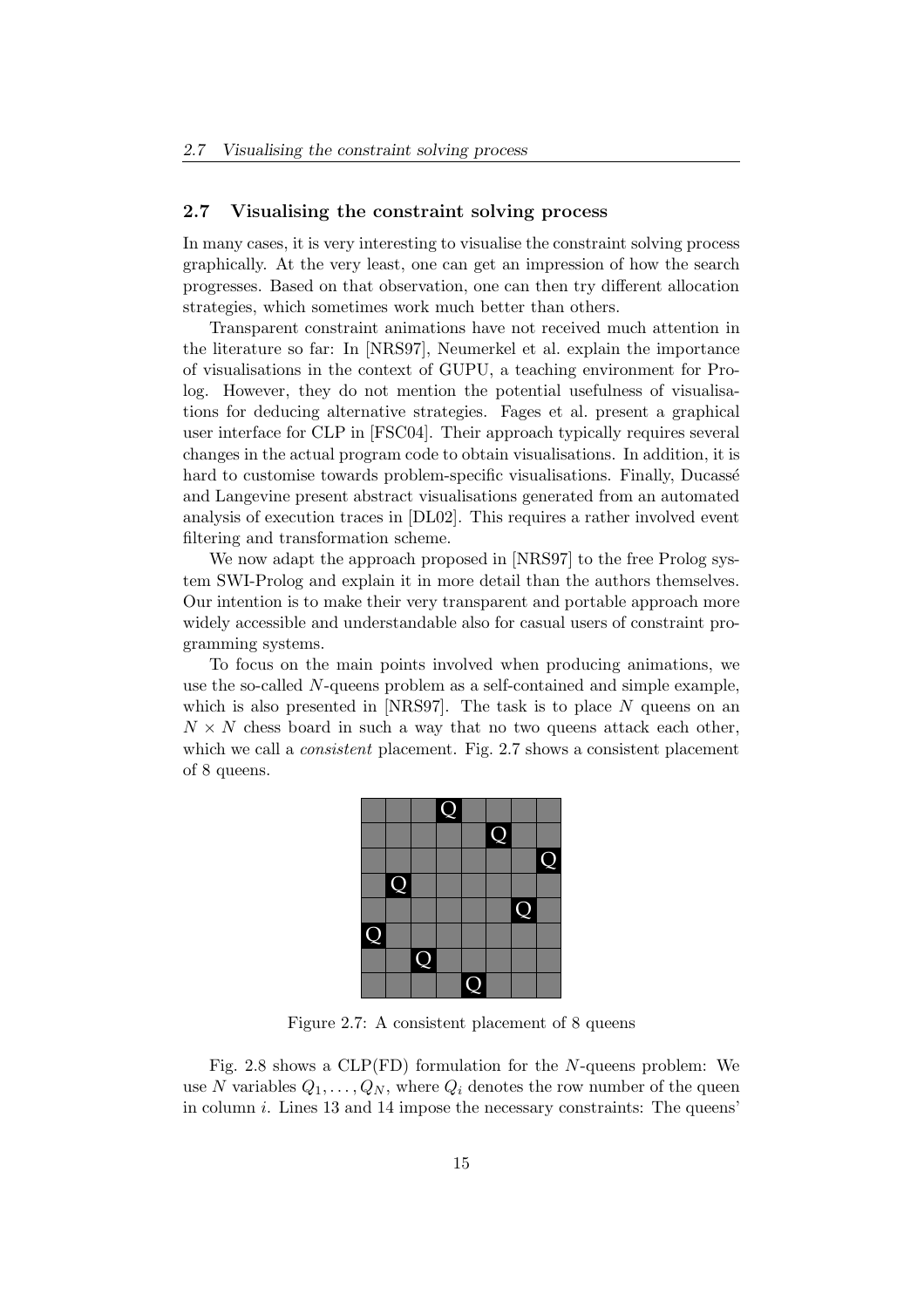rows must be pairwise distinct to forbid horizontal attacks, and diagonal attacks are prohibited as well.

Fig. 2.9 shows how the CLP(FD) formulation can be transparently extended to emit PostScript instructions that visualise the constraint solving process: For each value  $n_i$  of the domain of queen  $Q_i$ , a so-called reified constraint of the form  $(Q_i = n_i) \leftrightarrow B_{ij}$  is posted. Constraint reification is a common feature of constraint solvers and lets us reflect the truth value of many constraints into Boolean variables. When  $n_i$  vanishes from the domain of  $Q_j$ ,  $B_{ij}$  becomes 0. In that case, PostScript instructions for graying out the corresponding square are emitted. When  $B_{ij}$  becomes 1, the equality holds, and instructions for placing the queen are emitted. On backtracking, the square is cleared in both cases. To make the example completely self-contained, we show the necessary PostScript definitions in Fig. 2.10. Fig. 2.11 (a) shows an example of its usage and Fig. 2.11 (b) shows the resulting picture. To obtain a real-time animation of the constraint solving process, the PostScript instructions that are generated can be directly fed into a PostScript interpreter.

Fig. 2.12 shows an animation for 50 queens. The labeling strategy is firstfail, modified as proposed by Ertl in [Ert90]: In case of ties, we try to distribute the queens across the two horizontal halves of the board. In [Ert90], this strategy is proposed without further explanation, and it is not mentioned how this heuristic could be improved for board sizes where it does not perform well. However, when an animation of the process is available, alternative strategies are often apparent. For example, in Fig. 2.12, one can see that the strategy does not distribute the queens as evenly as intended towards the end.

```
n_queens(N, Qs) :-
           length(Qs, N),
           Qs ins 1..N,
           safe_queens(Qs).
5
6 safe_queens([]).
  safe_queens([Q|Qs]) :-
           safe\_queens(Qs, Q, 1),
           safe_queens(Qs).
10
11 safe_queens_([], _, _).
12 safe_queens_([Q|Qs], Q0, D0) :−
13 Q0 \# \ = \ \dot{Q},
14 abs(Q0 − Q) #\= D0,
15 D1 #= D0 + 1,
           safe_queens_(Qs, Q0, D1).
```
Figure 2.8: A CLP(FD) formulation for the N-queens problem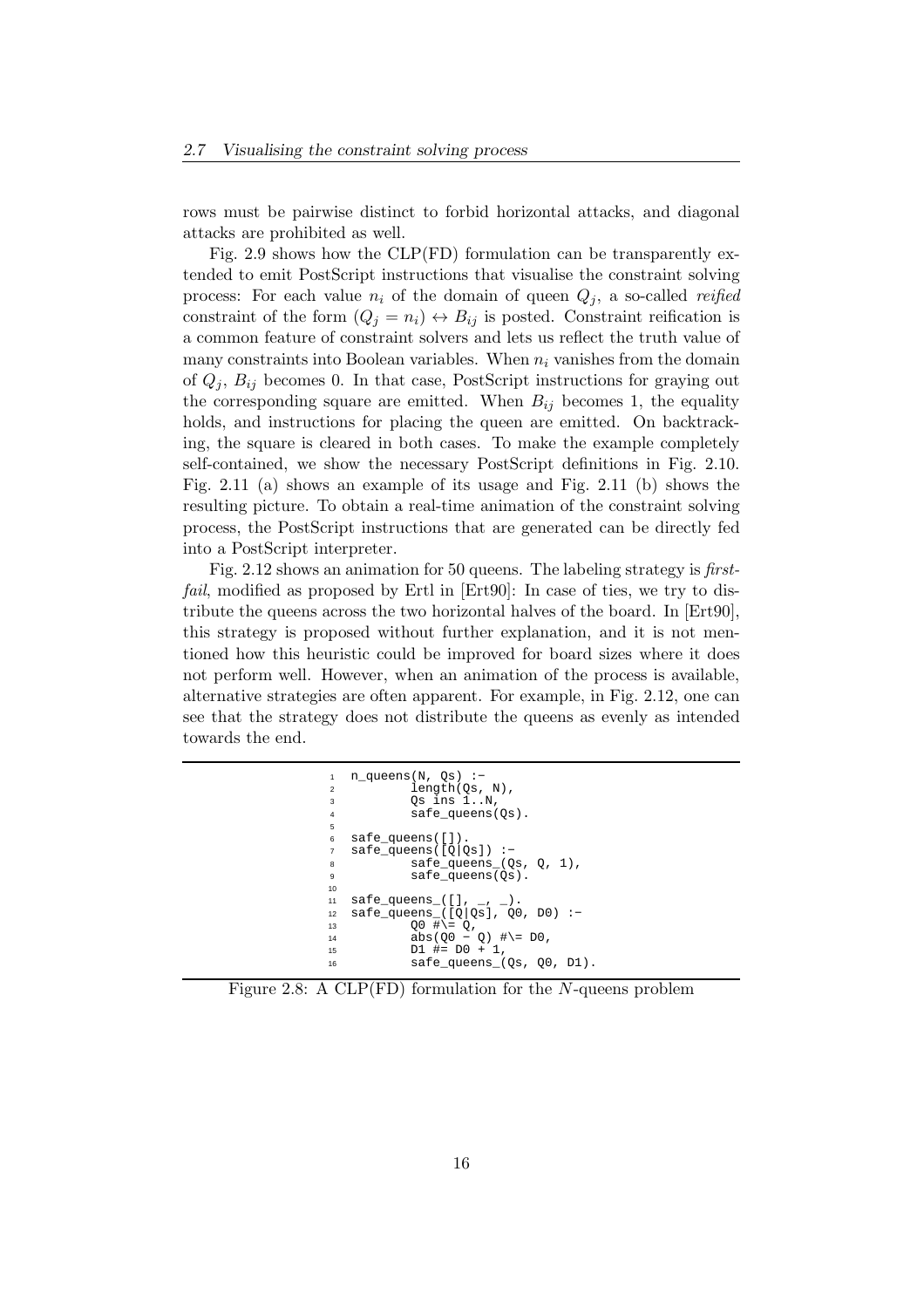```
1 animate(Qs) :− animate(Qs, Qs, 1).
2
3 animate([], _, _).
4 animate([_|Rest], Qs, N) :−
5 animate_(Qs, 1, N),
6 N1 \# = N + 1,
          animate(Rest, Qs, N1).
8
9 animate_([], _, _).
10 animate_([Q|Qs], C, N) :−
11 freeze(B, queen_value_truth(C,N,B)),
12 Q \# = N \# \le = \implies B,
13 C1 #= C + 1,
14 animate_(Qs, C1, N).
15
16 queen_value_truth(Q, N, 1) :- format("~w ~w q\n", [Q,N]).
17 queen_value_truth(Q, N, 0) :− format("~w ~w i\n", [Q,N]).
18 queen_value_truth(Q, N, ) :- format("~w ~w c\n", [Q,N]), false.
```


```
1 /init { /N exch def 322 N div dup scale −1 −1 translate
2 /Palatino−Roman 0.8 selectfont 0 setlinewidth
3 1 1 N { 1 1 N { 1 index c } for pop } for } bind def
4 
5 /r { translate 0 0 1 1 4 copy rectfill 0 setgray rectstroke } bind def
6 /i { gsave .5 setgray r grestore } bind def
7 /q { gsave r 0.5 0.28 translate (Q) dup stringwidth pop
8 −2 div 0 moveto 1 setgray show grestore } bind def
9 /c { gsave 1 setgray r grestore } bind def
```
Figure 2.10: PostScript definitions for visualising  $N$ -queens



Figure 2.11: (a) PostScript instructions and (b) the resulting picture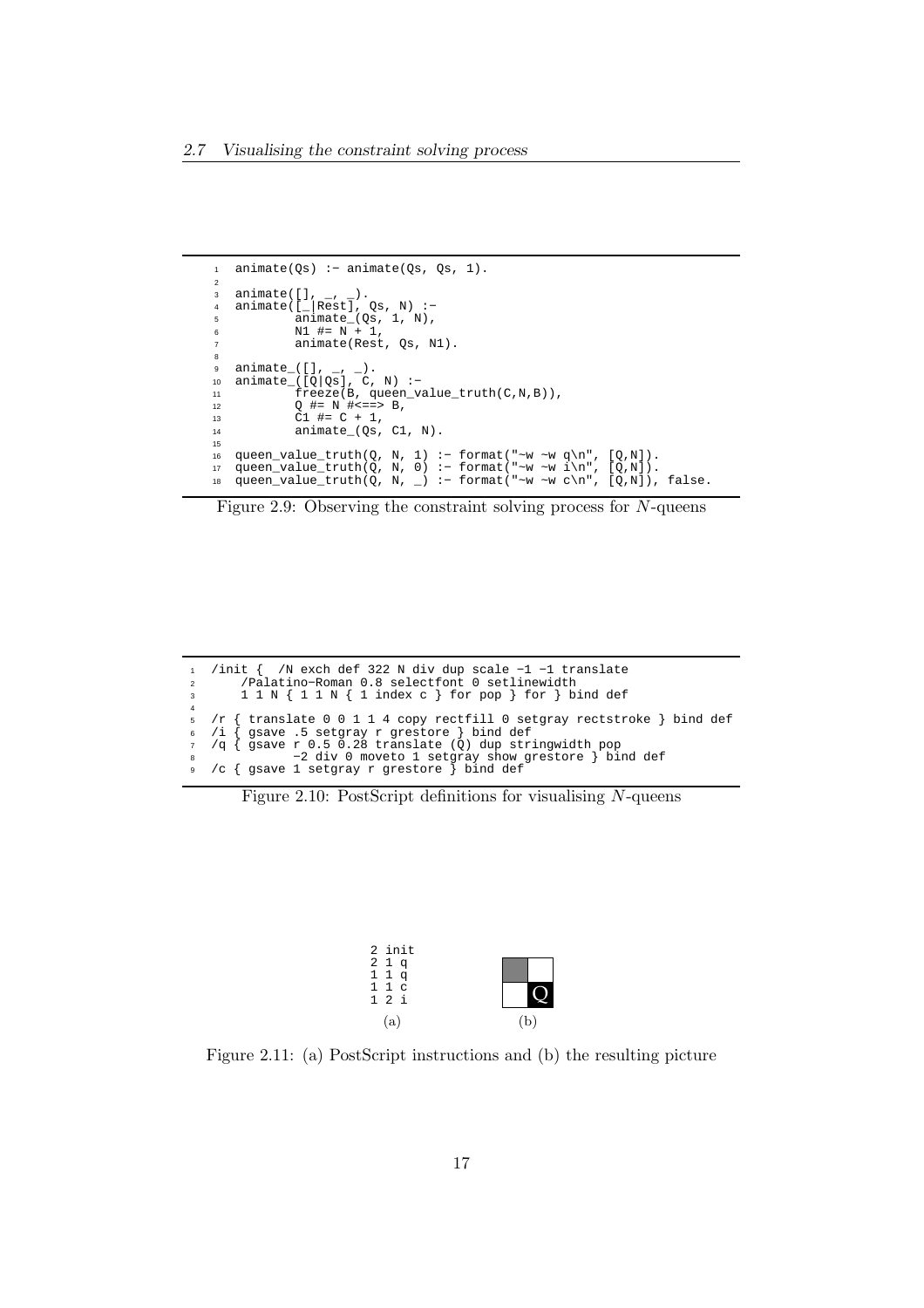

Figure 2.12: 50 queens, strategy first-fail, breaking ties as proposed in [Ert90], using SWI-Prolog 6.5.2 on a 2.66 GHz iMac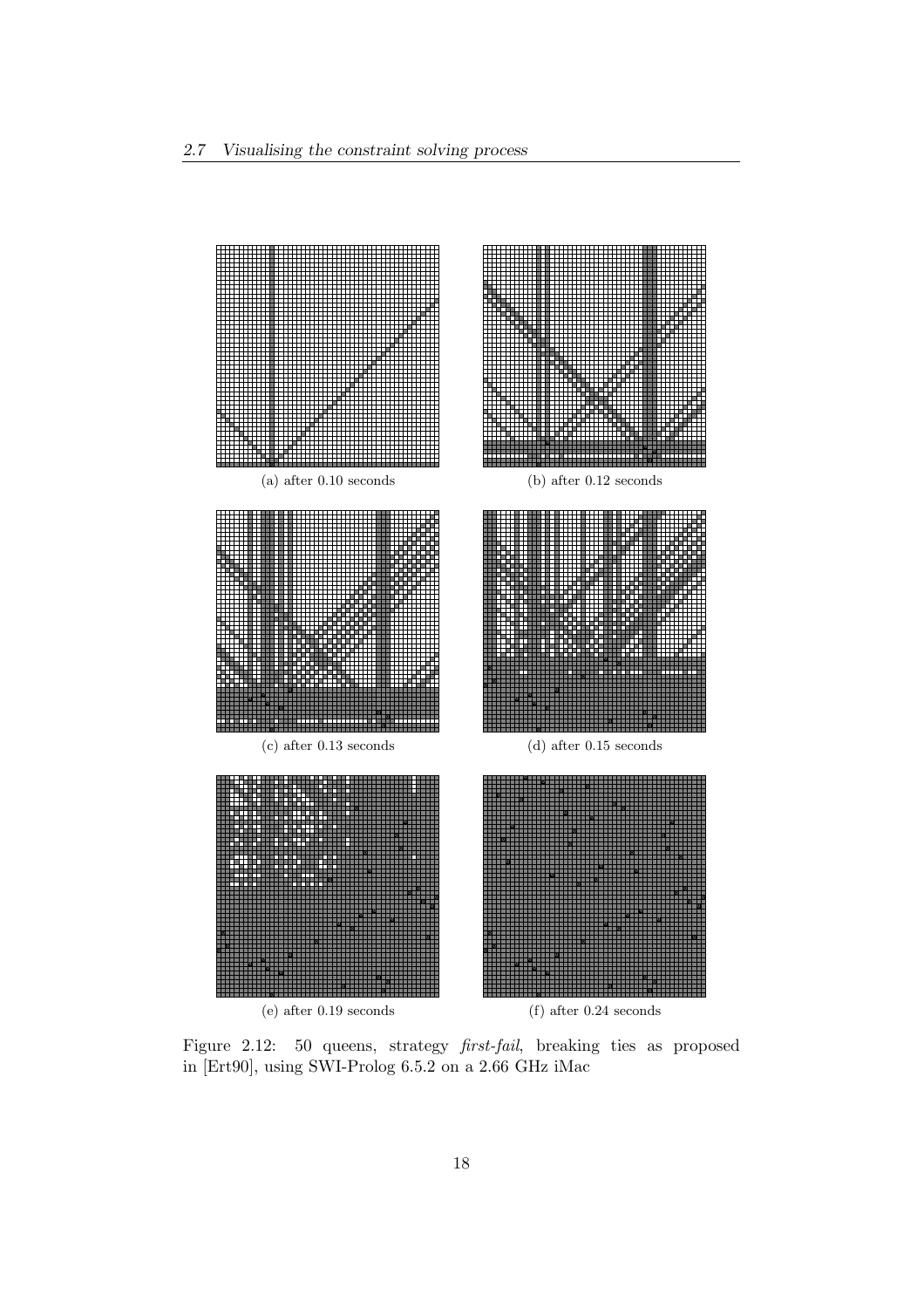## 3 Current CLP(FD) systems and their properties

In this chapter, we give a brief overview of a several prominent existing constraint solvers over finite domains. They are all widely used in commercial and academic environments and are well known in the constraint programming community.

Throughout this chapter, we present characteristic properties of these systems. We give special attention to known shortcomings and correctness issues, to raise awareness of these issues among the users and authors of these systems. Shortcomings in these CLP(FD) systems are almost invariably due to conscious decisions, for example, because performance is deemed more important than declarative correctness, or because certain use cases are deemed more important than others. However, we also present examples of unintended and previously unknown mistakes, which were typically corrected after we reported them to the authors of these systems.

Despite all shortcomings and mistakes, these systems deserve to be admired for their great practical value and gracious designs. They have been useful to practitioners, researchers and students for many years and have set a standard against which every future CLP(FD) system will be measured.

#### 3.1 Terminology

We first define a few concepts that are applicable to all CLP(FD) systems that we discuss in this chapter. A CLP(FD) system is given a logic program. Users run the program by posting a query. The textual response of the system is called an answer. An answer is for example:

- a *solution*, which is a set of bindings of the query's variables to concrete values that turn the query into a logical consequence of the given program.
- an *exception*, indicating that an error arose in the course of the computation.
- false, indicating that there is no solution.
- a *conditional solution*, indicating that there is a solution *if* some conditions, which are called *residual constraints* or *residual goals*, hold.

There are also other kinds of output, for example, because the program itself emits text during the computation.

## 3.2 Kinds of mistakes

When considering pure logic programs that terminate without raising an exception, there are two ways in which a system can yield wrong results: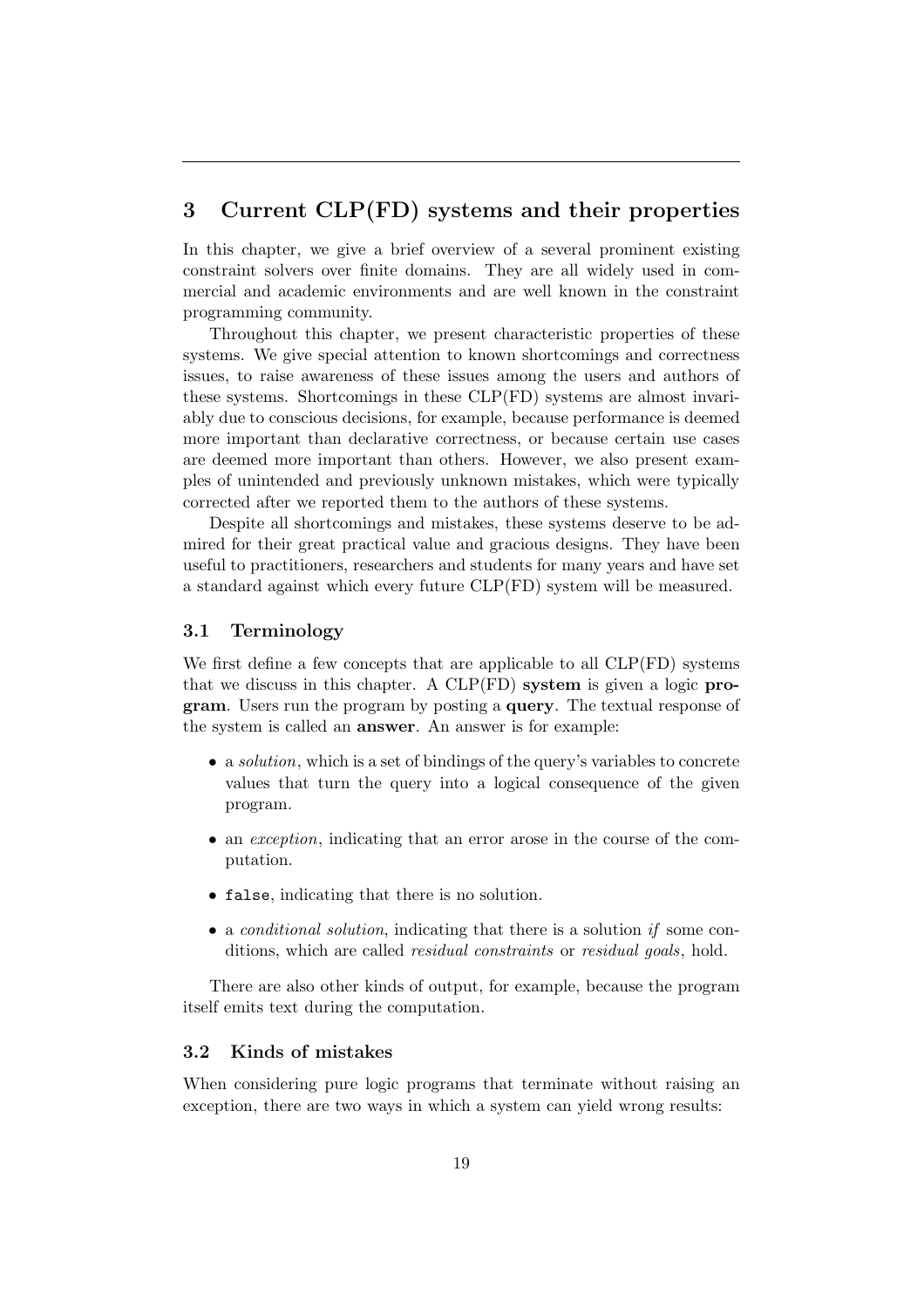- 1. it fails to find a solution that actually exists. We call such a system incomplete.
- 2. it emits an answer that is not a consequence of the given logic program. We call such a system *unsound*.

From a user's perspective, an incomplete system is typically the worse case. This is because it is typically easy to verify any answer the system emits, and to discard invalid answers. It is much harder to detect the case that valid solutions are not emitted, because they are lost internally in the system and never appear outside of it.

Note that we are not talking about mistakes in the user-supplied logic program, but about mistakes in the CLP(FD) system itself. That is, we assume that a given problem is *correctly* formulated via CLP(FD) constraints, but the system does not behave according to its documentation.

Also note that raising an exception is not considered a mistake in this sense, since it is then clear that there is some kind of problem, and no unconditional answer is reported to the user.

### 3.3 GNU Prolog

GNU Prolog ([DC01], [DAC12]) is one of the most established and well known Prolog systems. It is available as free software and used in teaching and research at several universities.

GNU Prolog's finite domain constraint solver is an integral part of the system, and all its predicates are available even without loading any libraries. The solver does not support negative integers, and could therefore be called a  $CLP(N)$  solver. According to the manual, there are two internal representations for the domain of a finite domain variable:

- *interval representation*, which maintains the end-points of an integer interval. It can represent values between 0 and the greatest value that any finite domain variable can take, called fd max integer.
- *sparse representation*, where an additional bit-vector is used to represent the domain. It can represent values between 0 and an internal value called vector max, which is 127 by default and adjustable via the built-in predicate fd set vector max/1.

Quoting from GNU Prolog's manual: "The initial representation for an FD variable  $X$  is always an interval representation and is switched to a sparse representation when a 'hole' appears in the domain (e.g. due to an inequality constraint). Once a variable uses a sparse representation it will not switch back to an interval representation even if there are no longer holes in its domain. When this switching occurs some values in the domain of  $X$  can be lost since vector max is less than  $fd$  max integer."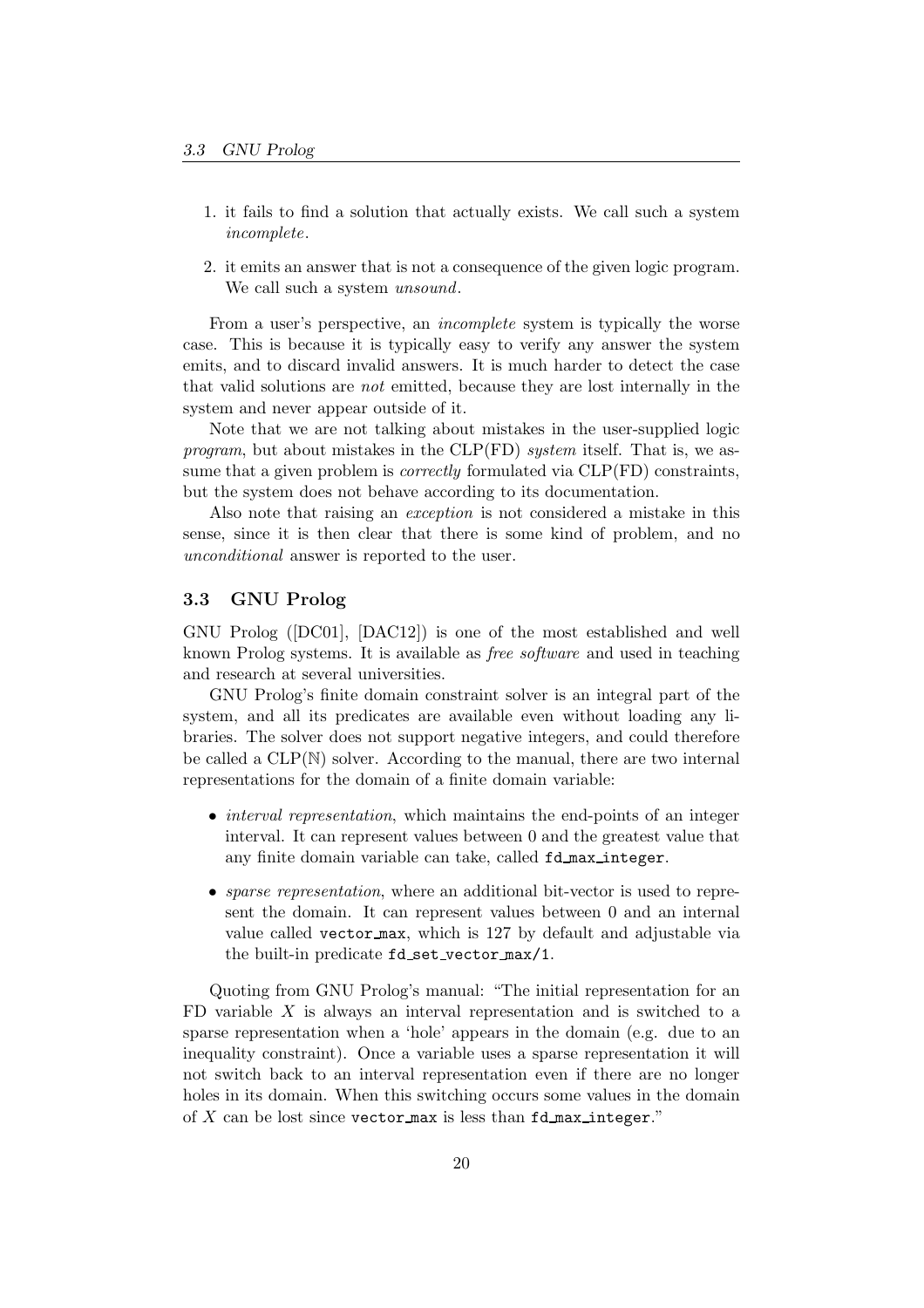Further, the manual states: "As seen before, the solver tries to display a message when a failure occurs due to a too short vector max. Unfortunately, in some cases it cannot detect the lost of values and no message is emitted. So the user should always take care to this parameter to be sure that it is large to encode any vector."

#### 3.3.1 Toplevel interaction

We present a few examples of interacting with GNU Prolog 1.4.1 (32-bit). Let us first ask if there are finite domain elements less than 0:

$$
| ?- X \nless 0.
$$
no

The system answers "no", indicating that no term X satisfies this constraint. However, it also says that  $-1$  does satisfy the constraint:

$$
| ?- X = -1, X #< 0.
$$
  
 $X = -1$   
*yes*

GNU Prolog's constraint solver is thus not monotonic, since adding constraints (in this case,  $X = -1$ ) can yield additional solutions. This is not a problem in most practical applications, but you have to keep it in mind when testing or reasoning about the system. Moreover, even the constraint solver itself can yield negative integers, since integer overflow is not detected for performance reasons:

```
| ?- X #= 268435455 + 1.
X = -268435456yes
```
It is understandable that GNU Prolog omits overflow checks for better performance, especially because the system is mainly used to solve combinatorial tasks that involve only quite small values in practice. On the other hand, users who are interested in other kinds of tasks may not even consider using GNU Prolog due to this trade-off.

The disequality in the following conjunction causes GNU Prolog to use its sparse representation for the domain of X, limiting it to integers up to at most 127 by default: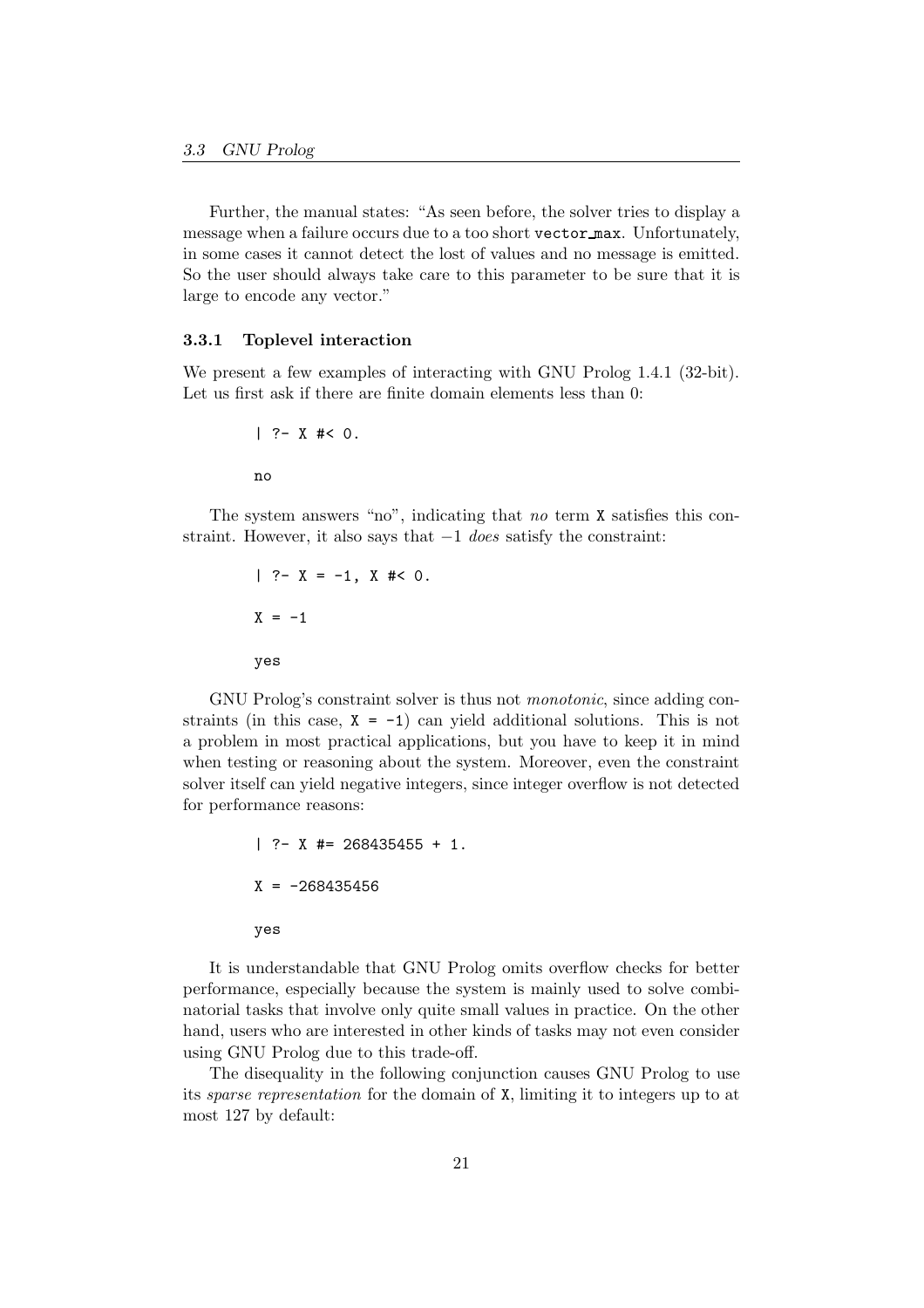```
| ?- X #\= 2, X #> 200.
Warning: Vector too small - maybe lost solutions (\ldots)
```
no

In this case, at least a warning is emitted that solutions may have been lost. If we exchange the two constraint goals, we get the opposite and correct answer "yes" instead of "no", since there clearly are integers greater than 200 that do not equal 2:

$$
?
$$
 - X  $\#$  > 200, X  $\#$  = 2.  
X =  $\_ \#2(201..268435455)$   
yes

As the manual notes, the solver cannot detect lost values in some cases. For example, the system *incorrectly* fails without qualification in:

$$
|- ? - X # = Y*Z.
$$

no

On the other hand, the following case which also involves only variables works as one may expect:

$$
?
$$
 - X #= Y\*Y.  
\nX = \_#21(0..268402689)  
\nY = \_#2(0..16383)

yes

Again, this trade-off has little impact for most practical applications for which GNU Prolog is being used. However, more predictable behaviour of propagators is very desirable for automated testing and declarative debugging, which rely on properties like monotonicity and commutativity.

#### 3.3.2 Indexicals

Internally, GNU Prolog uses indexicals ([CD96a], [HSD98]) to implement propagators. The main idea of indexicals is to declaratively describe the domains of variables as functions of the domains of related variables. The indexical language consists of the constraint in/2 and expressions such as  $min(X)$ ..max $(X)$ . It also includes specialized constructs that make it applicable to describe a large variety of arithmetic and combinatorial constraints. Fig. 3.1 shows several examples of indexicals, cited from the actual source code of GNU Prolog. Notice how compact and elegant these definitions are.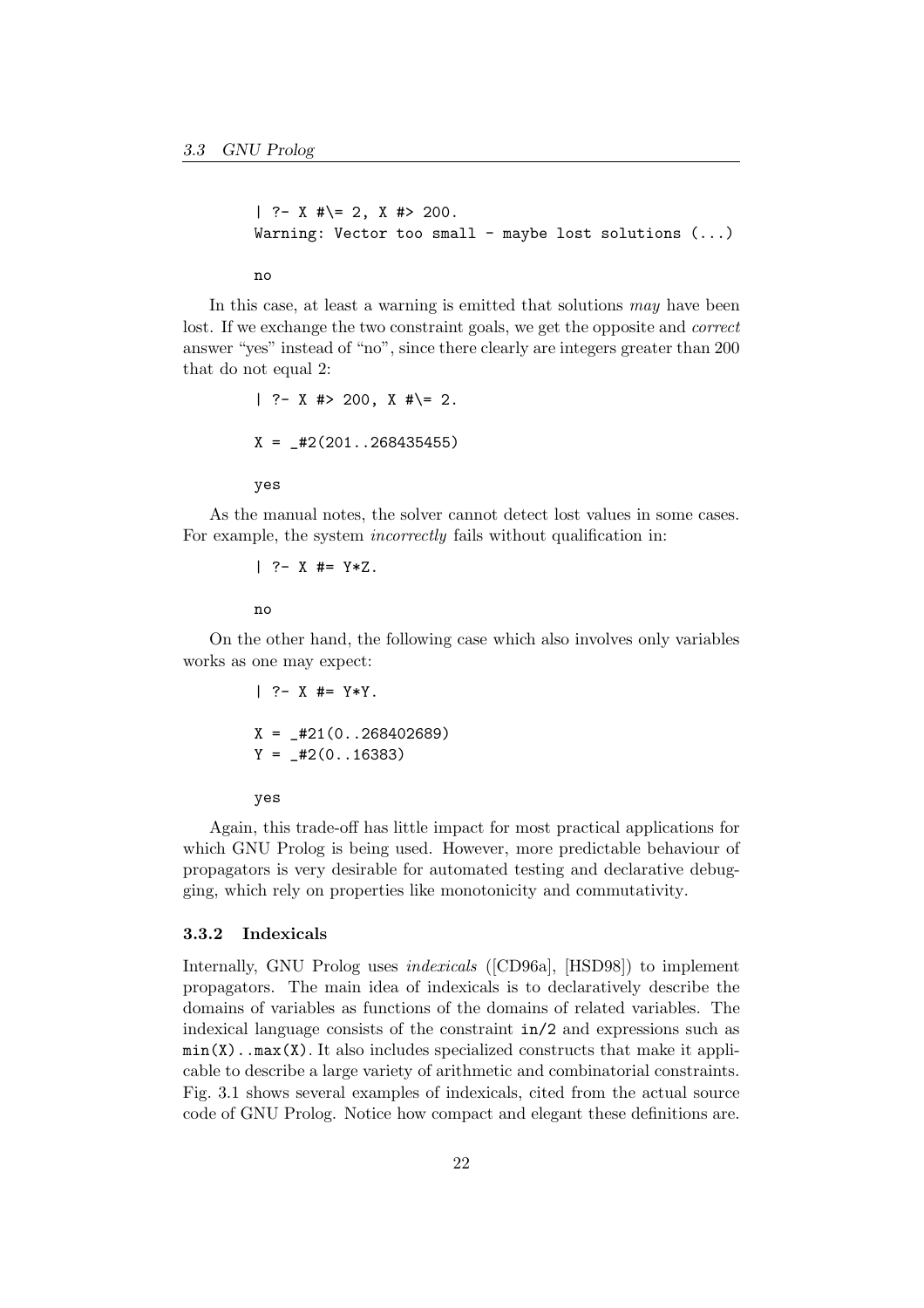```
1 /*−−−−−−−−−−−−<br>2 * Partial AC *
2 * Partial AC *<br>3 *------------*
                   *−−−−−−−−−−−−− */
4
5
    6 x_eq_y(fdv X,fdv Y)
\begin{array}{c} 6 \\ 7 \end{array}\begin{matrix}8\\9\end{matrix} \quad \  \  \, \left\{ \begin{matrix} \\ 2\end{matrix} \right.9 start X in min(Y) .. max(Y)
10 start Y in min(X).. max(X)\begin{bmatrix} 10 \\ 11 \end{bmatrix}12
13
14
15
16 x_plus_c_eq_y(fdv X,int C,fdv Y)
17
\begin{matrix} 18 & \left\{ \\ 19 & \right. \end{matrix}19 start X in min(Y) − C .. max(Y) − C
20 start Y in min(X) + C .. max(X) + C
\begin{bmatrix} 21 \end{bmatrix}22
23
24 / * −−−−−−−−−−− *
25 * Full AC * 
20 *−−−−−−−−−−− */
27
28
    x_eq_y_F(fdv X, fdv Y)30
\begin{array}{c} 31 \\ 32 \end{array}32 start X in dom(Y)
33 start Y in dom(X)
    \big\}\begin{array}{c} 34 \\ 35 \end{array}36
37
38
39 x_plus_c_eq_y_F(fdv X,int C,fdv Y)
\frac{40}{41}\begin{array}{cc} 41 & \left\{ \\ 42 & \right. \end{array}42 start X in dom(Y) − C
43 start Y in dom(X) + C
44 }
45
46
    47 xy_eq_z_F(fdv X,fdv Y,fdv Z)
48
\begin{matrix} 49 &\phantom{0} \end{matrix} \hspace{0.5cm} \Big\{ \vspace{0.5cm} \begin{matrix} 50 & \phantom{0} \end{matrix}50 start Z in dom(X) * dom(Y)<br>51 wait_switch
51 wait_switch<br>52 case min
52 case min(Z) > 0<br>53 start
53 start Y in 1..max_integer
54 start X in dom(Z)//dom(Y)
55 start Y in dom(Z)//dom(X)
56
57 case max(Z) == 0 & min(Y) > 0<br>58 start X in \{ 0 \}start X in \{ 0 \}59
60 case max(Z)==0 && min(X)>0
61 start Y in { 0 }
62}
63
```
Figure 3.1: Examples of indexicals in GNU Prolog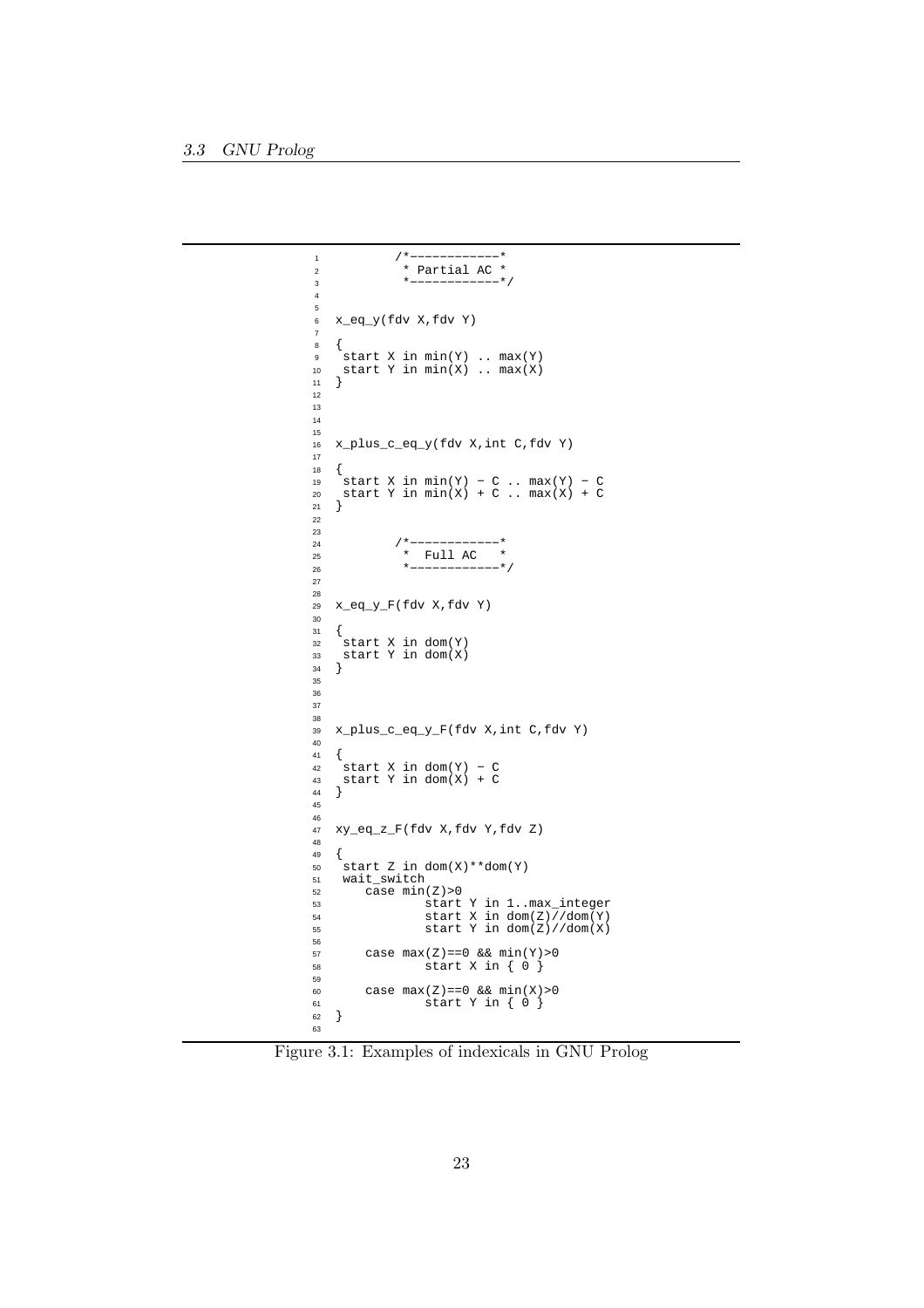#### 3.3.3 Application: Constructing 2-(16,4,2) designs

To illustrate some of the phenomena one encounters when working with a typical CLP(FD) system, we now use GNU Prolog to search for specific combinatorial objects from design theory, a subfield of discrete mathematics:

**Definition 3.1.** A  $t$ - $(v, k, \lambda)$  design is a collection of k-element subsets (called *blocks*) of a v-element set V, such that every t-element subset of V is contained in exactly  $\lambda$  blocks.

In this section, our goal is to find  $2-(16,4,2)$  designs that are *decomposable*, that is, the union of two  $2-(16,4,1)$  designs, and *supersimple*, which means that every two blocks share at most two points. We actually faced this task in a real-life situation: We wanted to reproduce the results described by Colbourn in [Col99] for reasons that are completely unrelated to the present thesis, and one of the steps outlined in that paper is the construction of such designs.

Fig. 3.2 shows a GNU Prolog program that describes such designs declaratively with finite domain constraints, using the integers  $0, \ldots, 15$  as the set  $V$ . Each block is a list containing 4 finite domain variables, which are constrained to be strictly ascending to break symmetries within blocks (line 27). To express that every pair of numbers occurs in at most one block, we build a multiplication table (lines 56 and 57) consisting of triples of the form  $(n_i, n_j, p_{ij})$  for each pair of numbers  $n_i, n_j, n_i < n_j$ . The value  $p_{ij}$  is computed as  $n_1 \times 16 + n_2$  and is thus unique for each such pair of numbers. Next, we collect all pairs of variables that occur in the same block, and extend them to triples by adding one new variable to each of them.

$$
\begin{array}{c|cc}\n\text{Block 1} & A & B & C \\
\hline\n\text{Block 2} & D & E & F\n\end{array}
$$

Figure 3.3: Two blocks of a design containing variables

For example, given the two blocks of a (different) design shown in Fig. 3.3, this yields the triples  $(A,B,x_1), (A,C,x_2), (B,C,x_3), (D,E,x_4), (D,F,x_5)$  and  $(E, F, x_6)$ , where  $x_i$  denotes a free variable that does not occur anywhere else in the formulation. Each of these triples is constrained to be an element of the previously built multiplication table (using GNU Prolog's built-in fd relation/2 constraint in line 58), and the variables  $x_i$  are constrained to be pairwise distinct (using the fd all different/1 constraint in line 60). These steps guarantee that every pair of numbers occurs in at most one block:

*Proof.* Suppose integers a and b,  $a < b$ , occur together in two different blocks, and let  $(a, b, x_i)$  and  $(a, b, x_j)$  be triples that were built from such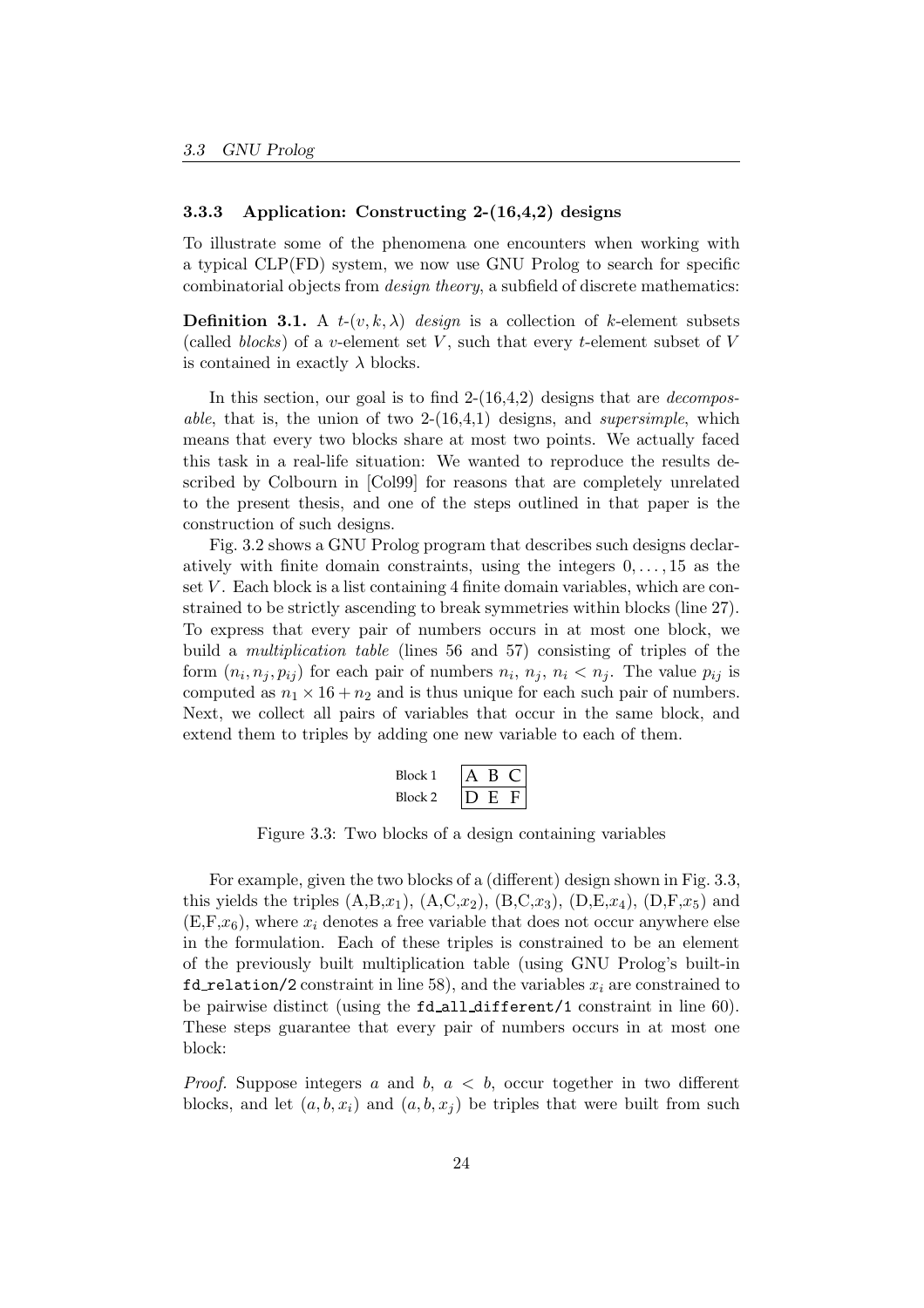blocks. Then, by the **fd\_relation/2** constraint,  $x_i = x_j = a \times 16 + b$ . But by the fd all different/1 constraint,  $x_i \neq x_j$ . Contradiction.  $\Box$ 

This example shows that quite large numbers can arise even when formulating tasks that involve only small values on the surface. In the present case, we describe designs that consist of numbers between 0 and 15, using a multiplication table that contains numbers as high as  $14 \times 16 + 15 = 239$ . This already exceeds the default value of GNU Prolog's vector max variable, and we therefore set it to a higher value in line 25.

We exhaustively search for such designs and emit them via forced backtracking with the following query:

```
?- supersimple_decomposable_16_4_2(Solution, Vs),
   fd_labelingff(Vs),
   portray_clause(Solution),
   fail.
```
The *first-fail* search strategy in the above query works well in this case: On a 2.66 GHz iMac, GNU Prolog 1.3.1 emits its first solution (Fig. 3.4) after a few seconds. After about 2 weeks of computation time and exactly 22, 219 correct solutions, it emits its first invalid answer, shown in Fig. 3.5, followed by many other answers that are no solutions, indicating a mistake in the internal mechanism of GNU Prolog.

In this case, the solver's failure to emit a valid design is so obvious that it is easy to spot. In more complex applications, it is easy to miss such mistakes especially when one does not expect them.

We reported this problem on the GNU Prolog mailing list. The source of the problem was found to be an overflow in the system's time-stamp mechanism that is used for scheduling propagators. The author of GNU Prolog included a change that resets an internal counter of the solver to 1 when it has become negative due to overflow in the next release of GNU Prolog, version 1.4.0. In that version, the code that assesses the size of a domain was also changed. The new code contains a mistake which affects the variable selection strategy used in our query (which chooses a variable with the smallest domain and therefore uses the code) so heavily that not a single solution is emitted with the above query even after several days of computation time. This independent mistake was corrected in the next release of GNU Prolog, version 1.4.1. After about 16 days of computation time, this version emits a different, but also invalid, answer after again emitting exactly 22, 219 correct solutions with the above query. We again reported this problem on the GNU Prolog mailing list, and the author made another change to the constraint solver that is included in GNU Prolog as of version 1.4.2. After about 27 days of computation time that version emits more than 22, 219 solutions, all of which are correct.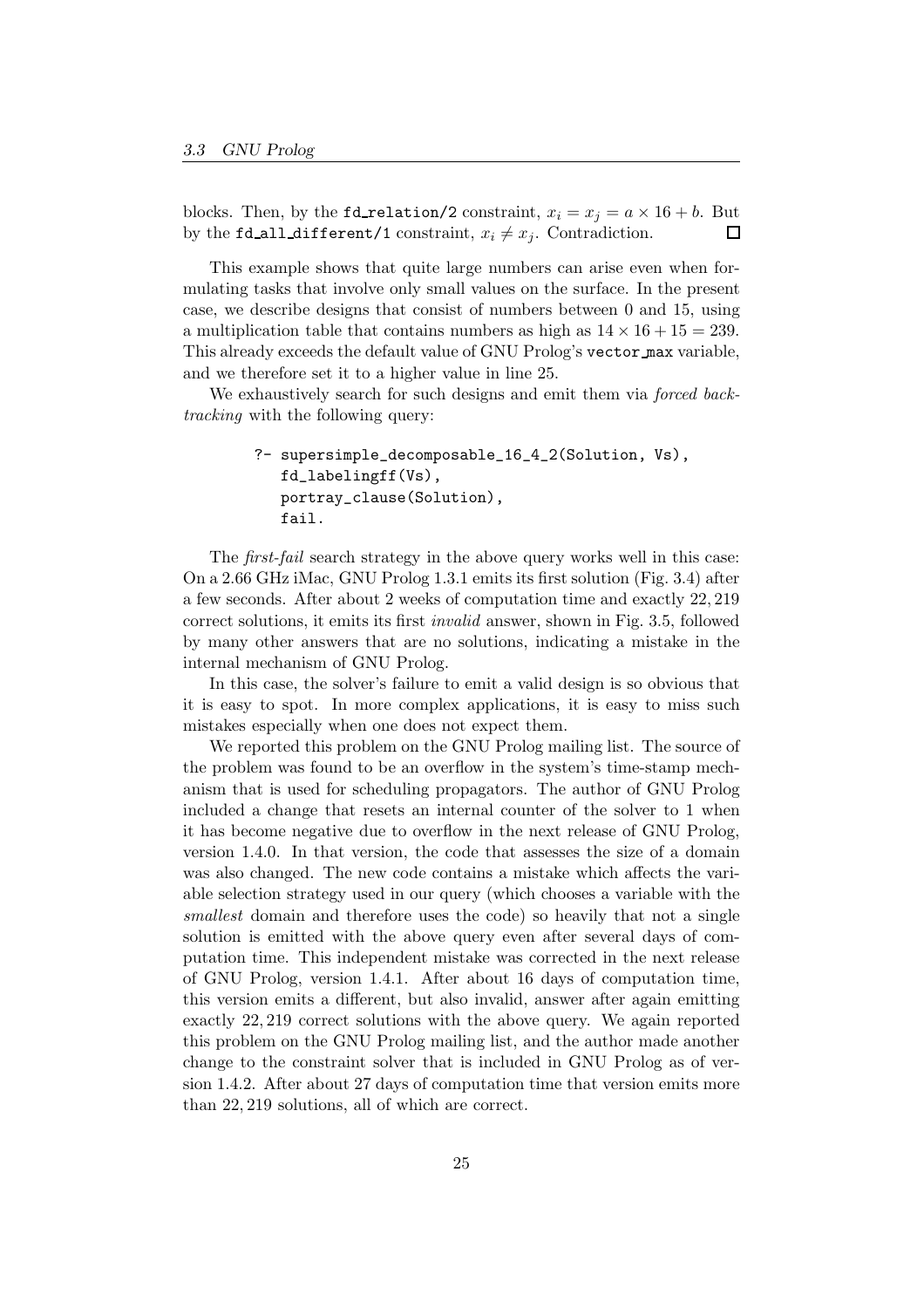```
supersimple_decomposable_16_4_2(D1-D2, Vs) :-
           \overline{d}\_{1}\overline{6}\_{4}\_{1}(\overline{D}1, Vs1), \overline{d}\_{1}\overline{6}\_{4}\_{1}(D2, Vs2),3 leq2_in_common(D1, D2),
4 D1 = [[_,_,X,_]|_], D2 = [[_,_,Y,_]|_], X #< Y,
5 append(Vs1, Vs2, Vs).
6
7 leq2_in_common([], _).
8 leq2_in_common([Block|Blocks], D2) :−
           leq2_each(D2, Block), leq2_in_common(Blocks, D2).
10
   leq2_each([],
12 leq2_each([B|Bs], Block) :−
13 phrase(in_common(B, Block), Cs), sum(Cs, #=, N), N #=< 2,
14 leq2_each(Bs, Block).
15
16 in_common([], _) −−> [].
17 in_common([X|Xs], Bs) −−> in_common_(Bs, X), in_common(Xs, Bs).
18
19 in_common_([], _) −−> [].
20 in_common_([X|Xs], Y) −−> { X #= Y #<=> B }, [B], in_common_(Xs, Y).
21
22 length_(L, Ls) :− length(Ls, L).
23
24 d_16_4_1(Blocks, Vars) :−
25 fd_set_vector_max(500),
26 length(Blocks, 20),
27 maplist(length_(4), Blocks), maplist(block, Blocks),
28 maplist(nth0(0), Blocks, Firsts),
29 chain(Firsts, #=<), length(Five, 5),
30 append(Five, [F1,F2,F3,F4,F5,F6,F7|_], Blocks),
Blocks = \lfloor [0,1,\_,-1] \rfloor \rfloor, ordered_by_second(Blocks),
32 maplist(first(0), Five), maplist(first(1), [F1,F2,F3,F4]),
33 maplist(first(2), [F5,F6,F7]), append(Blocks, Vars),
34 numlist(0, 15, Players),
35 maplist(fd_exactly(5, Vars), Players), unique_pairs(Blocks),
36 rests_diff(Five),<br>37 rests diff([F1,F2
37 rests\overline{diff}(\overline{F1},\overline{F2},\overline{F3},\overline{F4}),<br>38 rests diff(\overline{F5},\overline{F6},\overline{F71}).
           rests diff([F5,F6,F7]).
39
40 rests_diff(Ls) :− maplist(arg(2), Ls, Rests), append(Rests, Diff),
41 fd_all_different(Diff).
42
43 ordered_by_second([]).
44 ordered_by_second([_]) :− !.
45 ordered_by_second([[A,B|_],Second|Rest]) :−
46 Second = [C,D]_{-}, A #= C #==> B #< D,
47 ordered_by_second([Second|Rest]).
48
49 block(Block) :− chain(Block, #<).
50
51 first(N, [N].
52
53 unique_pairs(Blocks) :−
54 phrase(blocks_triples(Blocks), Triples),
55 findall([A,B,P], (fd_domain([A,B], 0, 15), A #< B,
56 P #= A*16+B, fd_labeling([A,B])), Table),
57 maplist(fd_relation(Table), Triples),
58 maplist(nth0(2), Triples, Ps),
59 fd_all_different(Ps).
6061 blocks_triples([]) −−> [].
62 blocks_triples([B|Bs]) −−> block_triples(B), blocks_triples(Bs).
63
64 block_triples([]) −−> [].
65 block_triples([L|Ls]) −−> block_triples(Ls, L), block_triples(Ls).
66
67 block_triples([], _) −−> [].
68 block_triples([Y|Ys], X) −−> [[X,Y,_]], block_triples(Ys, X).
```
Figure 3.2: GNU Prolog CLP(FD) formulation of supersimple decomposable 2-(16,4,2) designs (omitted predicates are defined as in SWI-Prolog)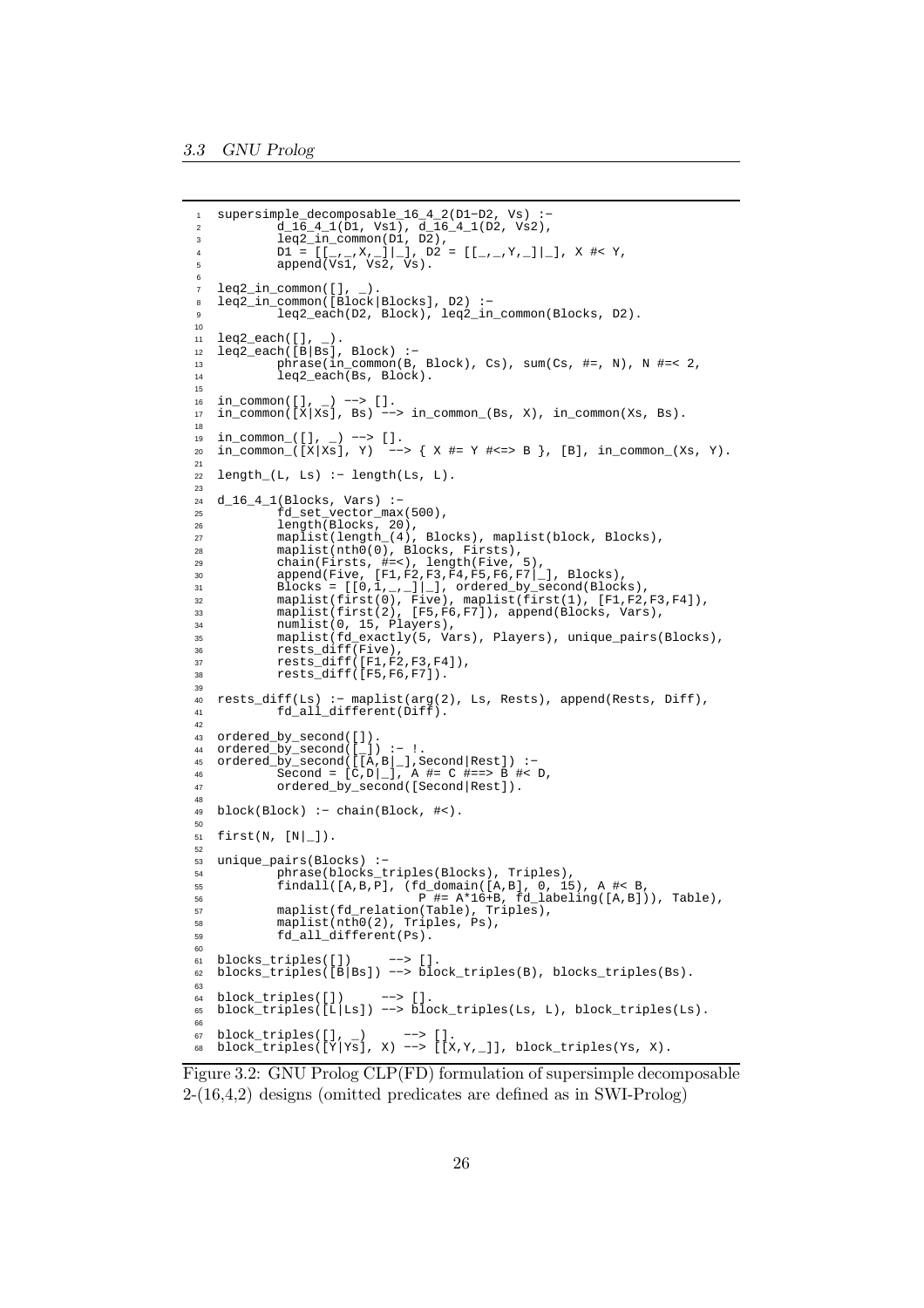|                | $\mathcal{B}l_{\mathcal{O}_{\mathbb{C}\nolimits_{\mathbb{C}}I}}$ | $B_{logk$ 2    | $\mathcal{B}l_{\text{OQ}k}$ $_3$ | $B_{\text{O}}$ ok 4 | $\mathcal{B}l_{\mathcal{O}_{\mathbb{C}\pmb{\ell}}}$ 5 | $\ensuremath{^{B\!{log}}}\xspace_{\delta}$ | $B_{\rm log}$ $>$ | $\mathcal{B}_{\text{log}_\mathcal{B}}$ | $\mathcal{B}l_{\text{Oc}}$ | $\stackrel{B\!I_{O{\mathbb Q}}}{\sim} I_O$ | $\stackrel{B_{\mbox{\scriptsize{log}}}}{\sim} I_I$ | $\stackrel{B_0}{\sim}_{{\cal C}\hspace{-.1em}\ell} \hspace{.1em} \times \hspace{.1em} {\cal D}$ | $\stackrel{B_0}{\sim}$ $\stackrel{I_3}{\sim}$ | $\stackrel{B_{{\cal I}_{\rm O}}}{\sim}{}_{I_4}$ | $\ensuremath{\mathcal{B}\!}\xspace_{\mathit{O}\xspace\mathit{C}\xspace\mathit{K}}$ $_{I5}$ | $\stackrel{B\!f}_{\,QQ\!f}_{\!k}$ $I_{\!6}$ |    | $\stackrel{B\!I_{O{\rm C}\!k}}{d}I_8$ | $\stackrel{B\!f}_{\,}{{\cal O}}\nolimits_{C\! \not \! k \, \, Ig}$ | $\mathcal{B}l_{\text{Oc}}$ $\mathcal{C}$ |
|----------------|------------------------------------------------------------------|----------------|----------------------------------|---------------------|-------------------------------------------------------|--------------------------------------------|-------------------|----------------------------------------|----------------------------|--------------------------------------------|----------------------------------------------------|-------------------------------------------------------------------------------------------------|-----------------------------------------------|-------------------------------------------------|--------------------------------------------------------------------------------------------|---------------------------------------------|----|---------------------------------------|--------------------------------------------------------------------|------------------------------------------|
|                | $\theta$                                                         | 0              | 0                                | 0                   | $\theta$                                              |                                            |                   |                                        |                            | $\overline{2}$                             | $\overline{2}$                                     | 2                                                                                               | 3                                             | 3                                               | 4                                                                                          | 4                                           | 5  | 5                                     | 6                                                                  | 9                                        |
| $2-(16,4,1)$ : | 1                                                                | $\overline{2}$ | 3                                | 4                   | 6                                                     | $\overline{2}$                             | 3                 | 7                                      | 11                         | 3                                          | 7                                                  | 11                                                                                              | 4                                             | 6                                               | 5                                                                                          | 8                                           | 6  | 8                                     | 7                                                                  | 10                                       |
|                | 5                                                                | 8              | 7                                | 9                   | 10                                                    | 4                                          | 8                 | 10                                     | 13                         | 5                                          | 9                                                  | 12                                                                                              | 14                                            | 12                                              | 7                                                                                          | 10                                          | 9  | 12                                    | 8                                                                  | 13                                       |
|                | 14                                                               | 13             |                                  | 12                  | 15                                                    | 6                                          | q                 | 12                                     | 15                         | 10                                         | 15                                                 | 14                                                                                              | 15                                            | 13                                              | 13                                                                                         |                                             |    | 15                                    | 14                                                                 | 14                                       |
|                |                                                                  |                |                                  |                     |                                                       |                                            |                   |                                        |                            |                                            |                                                    |                                                                                                 |                                               |                                                 |                                                                                            |                                             |    |                                       |                                                                    |                                          |
|                | $\theta$                                                         | $\Omega$       | $\Omega$                         | $\Omega$            | $\Omega$                                              |                                            |                   |                                        |                            | $\overline{2}$                             | 2                                                  | 2                                                                                               | 3                                             | 3                                               | $\overline{4}$                                                                             | 4                                           | 4  | 5                                     | 5                                                                  | 6                                        |
| $2-(16,4,1)$ : | 1                                                                | 2              | 3                                | 8                   | 12                                                    | 2                                          | 3                 | 5                                      | 9                          | 3                                          | 6                                                  | 7                                                                                               | 5                                             | 7                                               | 6                                                                                          | 7                                           | 10 | 7                                     | 8                                                                  | 10                                       |
|                | 6                                                                | 4              | 9                                | 11                  | 13                                                    | 8                                          | 4                 | 11                                     | 14                         | 11                                         | 9                                                  | 13                                                                                              | 6                                             | 8                                               | 8                                                                                          | 9                                           | 12 | 10                                    | 9                                                                  | 11                                       |
|                | 7                                                                | 5              | 10                               | 14                  | 15                                                    | 10                                         | 13                | 12                                     | 15                         | 15                                         | 12                                                 | 14                                                                                              | 14                                            | 12                                              | 15                                                                                         | 11                                          | 14 | 15                                    | 13                                                                 | 13                                       |

Figure 3.4: A supersimple decomposable 2-(16,4,2) design found by GNU Prolog, displayed as two 2-(16,4,1) designs

|                           |                                |                                  |                              | 5                          |                                                        |                    |                                                 |                                              |                                            |                |                                                      |                                |                                    |                                      |                                                                                                     |                                      |                                  |                                    |                     |
|---------------------------|--------------------------------|----------------------------------|------------------------------|----------------------------|--------------------------------------------------------|--------------------|-------------------------------------------------|----------------------------------------------|--------------------------------------------|----------------|------------------------------------------------------|--------------------------------|------------------------------------|--------------------------------------|-----------------------------------------------------------------------------------------------------|--------------------------------------|----------------------------------|------------------------------------|---------------------|
| $\mathcal{B}l_{OQk}$ $_I$ | $\mathcal{B}_{\textit{log}_2}$ | $\mathcal{B}l_{\text{OQ}k}$ $_3$ | $\mathcal{B}l_{OQk$ $_{\AA}$ | $\mathcal{B}_{\text{IQC}}$ | $\mathcal{B}l_{\mathcal{O}_{\mathbb{Q}_K^k}}$ $\delta$ | $Bl_{\rm OQf}$ $>$ | $\mathcal{B}l_{\text{OQ} \xi}$ $_{\mathcal{S}}$ | $\mathcal{B}l_{\text{OQf}}$ $_{\mathcal{G}}$ | $\mathcal{B}l_{\rm OQf}$ $I_{\mathcal{O}}$ |                | $\mathcal{B}l_{\text{OQ}k}$ $\mathcal{I}_{\text{Q}}$ | $\mathcal{B}l_{\rm OQf}$ $I_3$ | $\mathcal{B}l_{\rm OQf}$ $I_{\AA}$ | $\emph{B}l_{\emph{OQ}k}$ $\emph{I5}$ | $\mathcal{B}_{I\hspace{-1pt}O_{\mathrm{C}\hspace{-1pt}c\hspace{-1pt}c\hspace{-1pt}c}}$ $I_{\delta}$ | $\mathcal{B}l_{\rm OQf}$ $_{I\!\!P}$ | $\mathcal{B}l_{\rm OQf}$ $_{Ig}$ | $\mathcal{B}_{\text{Pok}}$ $_{I9}$ | $B_{\text{Pok}}$ 20 |
| $\theta$                  | 0                              | 0                                | 0                            | 0                          | 1                                                      | 1                  |                                                 | 1                                            | 2                                          | 2              | 2                                                    | 3                              | 3                                  | 3                                    | 3                                                                                                   | 3                                    | 3                                | 3                                  | 3                   |
| 1                         | 2                              | 3                                | 4                            | 6                          | 2                                                      | 3                  | 7                                               | 11                                           | 3                                          | 7              | 10                                                   | 4                              | 4                                  | 4                                    | 4                                                                                                   | 4                                    | 4                                | 4                                  | 4                   |
| 5                         | 8                              | 7                                | 9                            | 10                         | 4                                                      | 8                  | 10                                              | 13                                           | 5                                          | 9              | 11                                                   | 5                              | 5                                  | 5                                    | 5                                                                                                   | 5                                    | 5                                | 5                                  | 5                   |
| 14                        | 13                             |                                  | 12                           | 15                         | 6                                                      | 9                  | 12                                              | 15                                           | 2                                          | 15             | 14                                                   | 6                              | 6                                  | 6                                    | 6                                                                                                   | 6                                    | 6                                | 6                                  | 6                   |
|                           |                                |                                  |                              |                            |                                                        |                    |                                                 |                                              |                                            |                |                                                      |                                |                                    |                                      |                                                                                                     |                                      |                                  |                                    |                     |
| $\theta$                  | 0                              | 0                                | 0                            | 0                          | 1                                                      |                    |                                                 |                                              | 2                                          | $\overline{2}$ | 2                                                    | 3                              | 3                                  | 3                                    | 3                                                                                                   | 3                                    | 3                                | 3                                  | 3                   |
| 1                         | 2                              | 3                                | 4                            | 10                         | 2                                                      | 3                  | 5                                               | 6                                            | 3                                          | 4              | 5                                                    | 6                              | 5                                  | 5                                    | 5                                                                                                   | 5                                    | 5                                | 5                                  | 5                   |
| 7                         | 12                             | 5                                | 6                            | 11                         | $10\,$                                                 | 4                  | 8                                               | 11                                           | 7                                          | 9              | 6                                                    | 10                             | 7                                  | 7                                    | 7                                                                                                   | 7                                    | 7                                | 7                                  | 7                   |
| 9                         | 14                             | 15                               | 8                            | 13                         | 15                                                     | 13                 | 12                                              | 14                                           | 8                                          | 11             | 13                                                   | 12                             | 10                                 | 10                                   | 10                                                                                                  | 10                                   | 10                               | 10                                 | 14                  |

Figure 3.5: Erroneous answer emitted by GNU Prolog 1.3.1 after about 2 weeks of computation time. It contains several identical blocks, for example blocks 14 through 19 are (erroneously) the same even in both of the two substructures.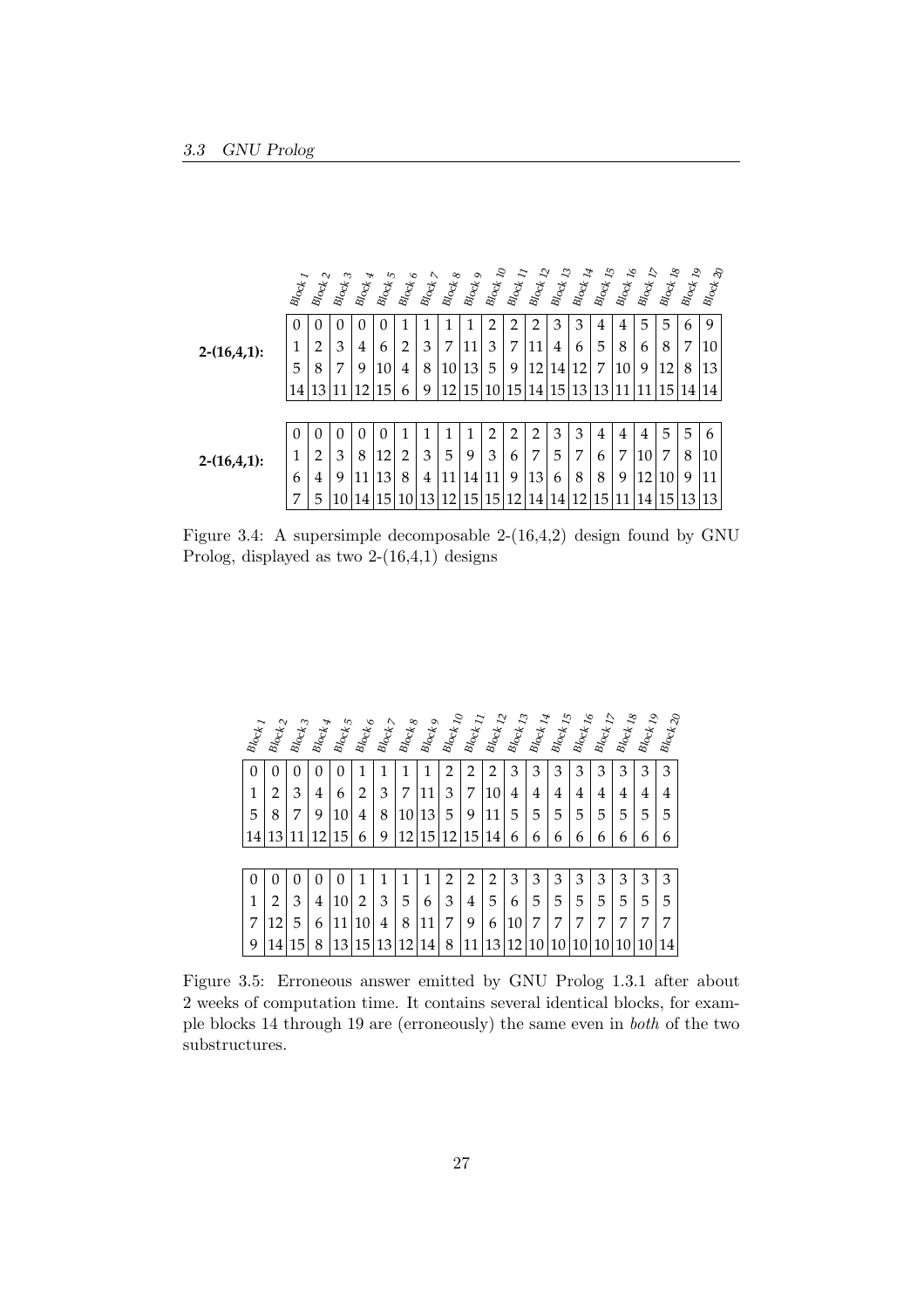## 3.4 SICStus Prolog

SICStus Prolog ([CM12]) is well-known by academic and industrial users alike as one of the most advanced CLP systems that is currently available. In SICStus Prolog, CLP(FD) is available as library(clpfd), which must be explicitly loaded before it can be used. In comparison with many other Prolog systems, the CLP(FD) solver of SICStus Prolog stands out particularly both due to the large number of semantically rich constraints that it provides and its high performance on many problems of practical relevance.

In SICStus Prolog, most global constraints are implemented in the programming language C. Like GNU Prolog, SICStus uses indexicals to implement several arithmetic constraints.

#### 3.4.1 Symbolic infinities as domain boundaries

SICStus is notable as the first widely available Prolog system that uses a symbolic notion for infinities as domain boundaries in CLP(FD): The atoms inf and sup denote negative and positive infinity, respectively. These atoms can be used when constraining the domain of a variable (in/2) and are also used in residual goals, for example, with SICStus 4.2.3 (32-bit):

> | ?- Y in inf..0, X #> 3. Y in inf..0, X in 4..sup ?

However, these atoms only mask underlying and still comparatively small numbers which are the actual domain boundaries for finite domain variables in SICStus Prolog. When these boundaries are exceeded, a representation error is thrown:

```
| ? - X | \neq 1000000000 + 1.! Representation error in argument 2 of user: #= /2
```
This is a declaratively valid way to denote that a system limit has been breached. In cases like this, it is clearly preferable to silent failure, which indicates that no solution exists.

In contrast, arbitrary precision integers are supported in SICStus Prolog when evaluating arithmetic expressions with  $is/2$ :

> | ?- X is 100000000000000000000000000000000000000 + 1. X = 100000000000000000000000000000000000001 ?

Clearly, it would be ideal if finite domain constraints could be used uniformly for all integer calculations that arise in programs. However, since finite domain constraints cannot handle arbitrarily large numbers in SICStus Prolog, its lower-level arithmetic predicates need to be taught, learned and used until finite domain constraints become sufficiently general to be the only predicates that are needed to perform integer arithmetic.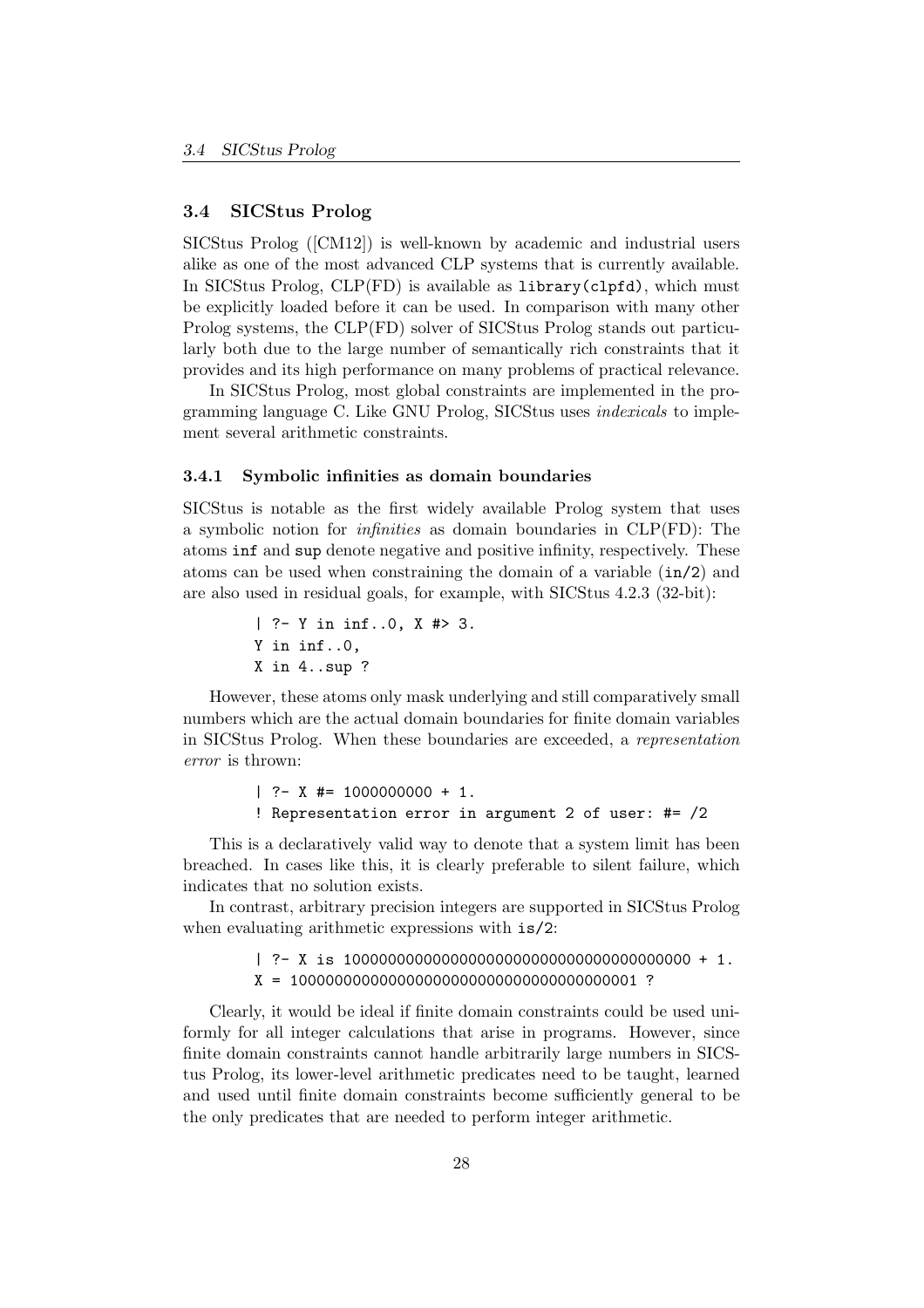#### 3.4.2 Termination properties

Since SICStus provides notions for infinities, it is natural to ask: Does constraint propagation in SICStus Prolog always terminate? In practice, we can observe terminating propagation on still common 32-bit platforms even when SICStus takes some time for apparently simple queries, such as:

```
| ?- X #> abs(X).
! Representation error in user:'t=<u+c'/3
| ?- X #> Y, Y #> X, X #> 0.
! Representation error in user:'t>=u+c'/3
```
On 32-bit platforms, these queries terminate as shown in that they yield a representation error after a quite noticeable delay. On increasingly more common 64-bit platforms, this can no longer be observed. We will say more about desirable termination properties of propagation in Section 4.6.

#### 3.4.3 Semantic inconsistencies

Although the CLP(FD) solver of SICStus Prolog is widely used throughout academia and industry alike and thus benefits from a lot of testing, one can readily find semantic inconsistencies in the system's answers that make it hard to tell what the constraints actually mean. For example, using the most recent version of SICStus Prolog (4.2.3) at the time of this writing, we see that #=/2 does not constrain its arguments to integers in cases like:

> $| ? - 0 # = X - X.$ true ?

Notice that the query succeeds unconditionally, meaning that it is true for any term X. As a consequence, we have for example:

> | ?-  $X = f(a)$ , 0 #=  $X - X$ .  $X = f(a)$  ?

From this and elementary syntactic substitution, we should be able to deduce that  $0 \neq f(a) - f(a)$  holds as well. But it does not hold:

> | ?- 0 #=  $f(a) - f(a)$ . ! Existence error in user:f/1

Moreover, applying a syntactic substitution can also yield new and unintended solutions. For example, the following yields a *type error*, as intended:

```
| ? - Y = 0, X # = Y*a.! Type error in argument 2 of user:'x*y=z'/3
```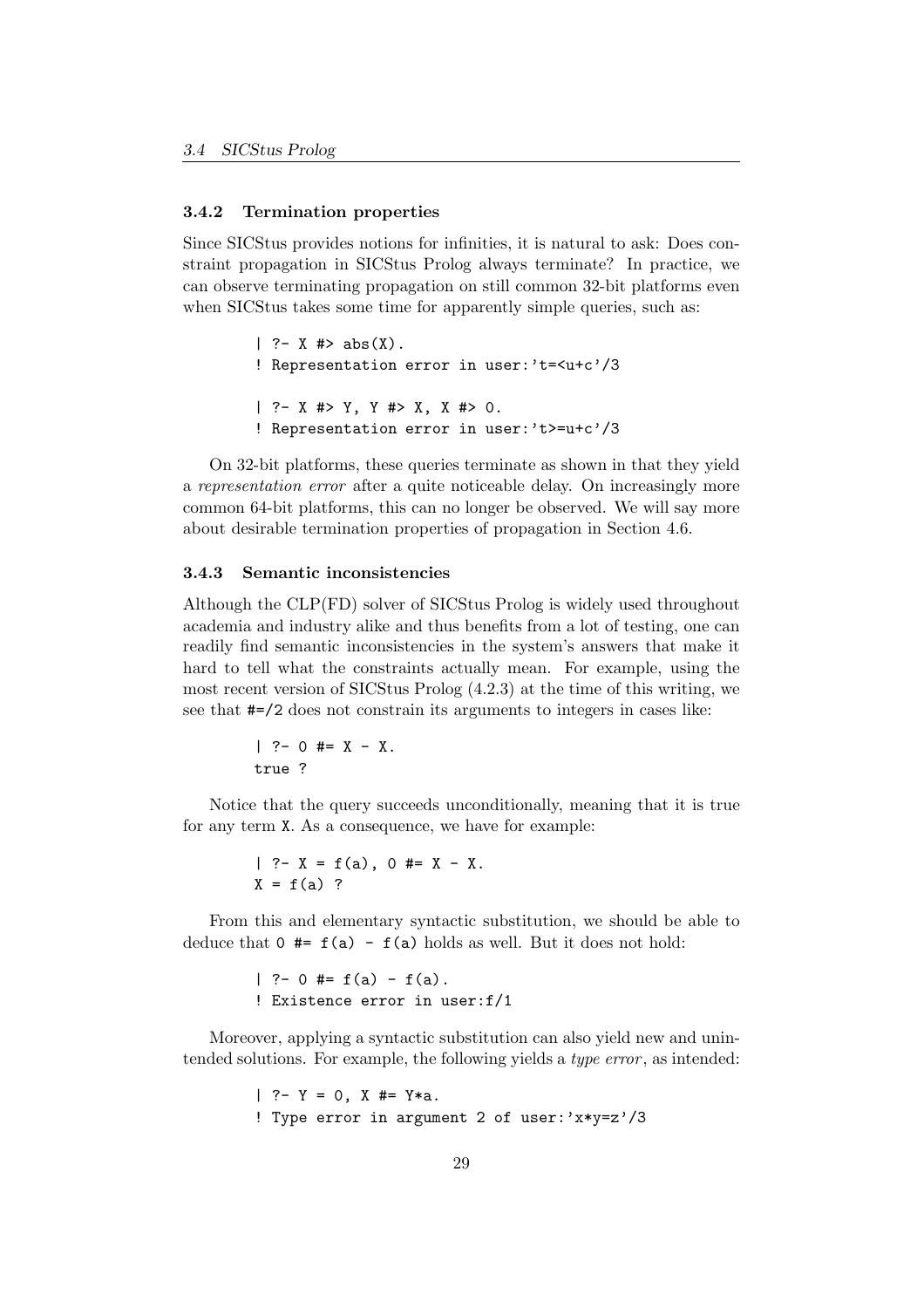but after substituting 0 for Y, we obtain:

 $| ?- X #= 0*a.$  $X = 0$  ?

In the above cases, one may argue that the system's behaviour is justifiably undefined because the input is ill-typed in the first place. However, such phenomena also occur with valid arithmetic expressions, as in:

$$
| ?- 1 + 2 #= 3.
$$
  
yes

whereas if we simply introduce an additional unification, we get:

```
| ?- X = (1 + 2), X \neq 3.
! Type error in argument 1 of user: #= /2
! expected an integer, but found 1+2
! goal: 1+2#=3
```
In contrast, using setof/3 to collect all solutions works as intended even in the case above:

```
| ? - X = (1 + 2), setof(X, X #= 3, Solutions).
X = 1 + 2.
Solutions = [1+2] ?;
no
```
Unexpectedly though, it again raises an error if we combine both goals:

```
| ?- setof(X, (X = (1 + 2), X \neq 3), Solutions).
! Type error in argument 1 of user: #= /2
! expected an integer, but found 1+2
! goal: 1+2#=3
```
The lack of such elementary algebraic properties in a constraint system significantly complicates reasoning about queries and their results and thus makes it harder to apply declarative debuggers and black-box tests. For practical scheduling tasks, these properties are usually less relevant.

In our tests of SICStus Prolog, we also found a category of mistakes that involve only finite domain variables and constraints without any syntactic substitutions. They occur when reifying expressions that involve division, mod and rem. For example, queries like:

```
| ? - X | \neq = Y / 0 | \neq \leq > B.
| ? - X | \neq Y mod 0 \neq <=> B.
```
incorrectly *failed* although they should succeed with  $B = 0$ . We reported this issue to the support team of SICStus, and it is corrected as of version 4.0.3.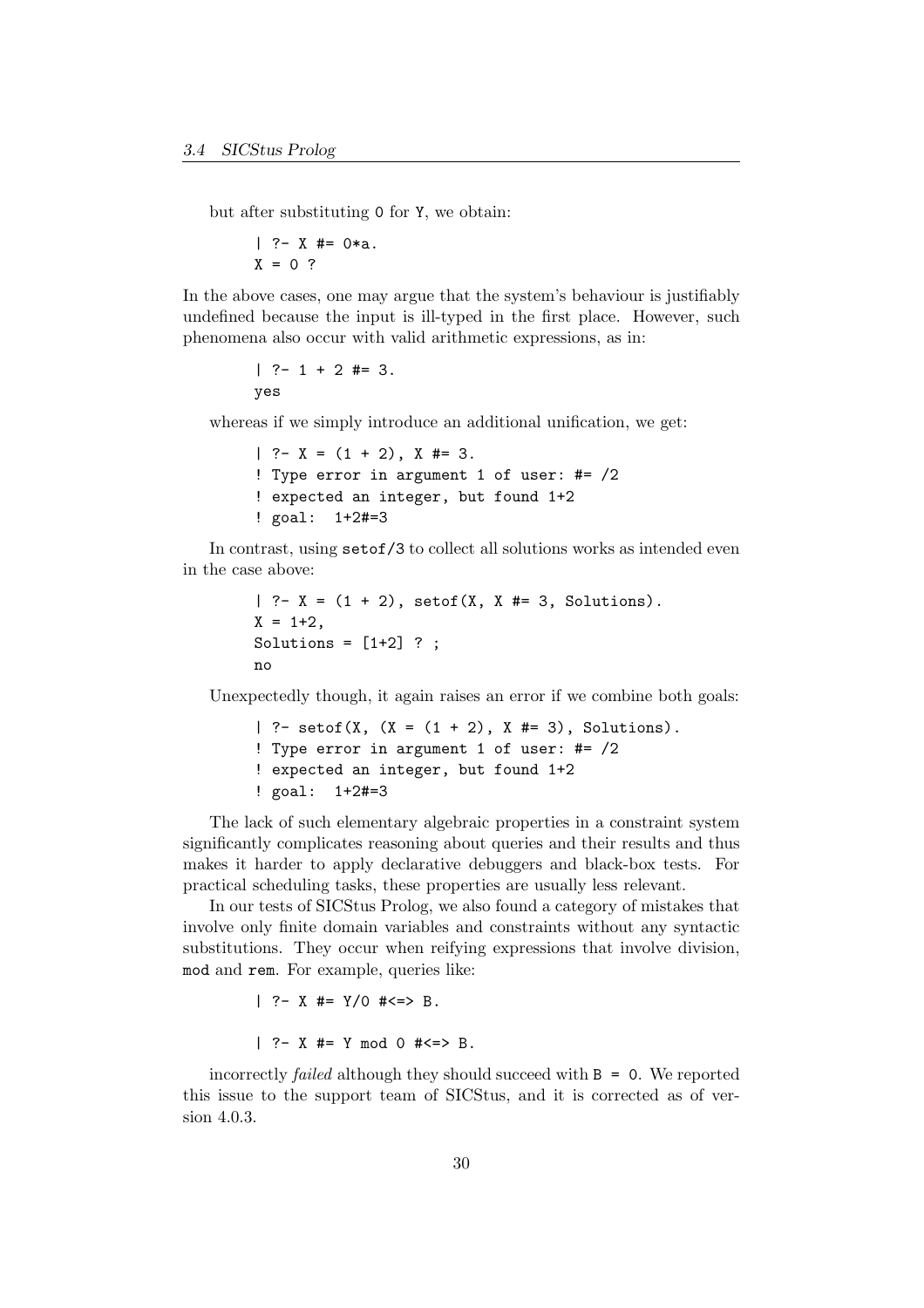## 3.5 ECLiPSe

ECLiPSe ([SS12]) is another popular and widely used plattform for CLP. ECLiPSe ships with an IC (Interval Constraint) library, which is a hybrid integer/real interval arithmetic constraint solver. IC replaces the fd, ria and range libraries which are also included in the ECLiPSe distribution.

According to the ECLiPSe constraint library manual which describes the IC library, "integer variables and constraints ought to behave as expected until the values being manipulated become large enough that they approach the precision limit of a double precision floating point number  $(2^{51} \text{ or so}).$ Beyond this, lack of precision may mean that the solver cannot be sure which integer is intended, in which case the solver starts behaving more like an interval solver than a traditional finite domain solver."

Indeed, using the latest version of ECLiPSe (6.1) at the time of this writing, we find for example that  $2^{52}$  is correctly evaluated using the IC library on a 32-bit platform:

```
[eclipse 5]: X #= 2^52.X = 4503599627370496
         Yes (0.00s cpu)
However, when evaluating 2^{53}, the IC library resorts to intervals:
```
[eclipse 6]: X #= 2^53. X = X{9007199254740991 .. 9007199254740994} Delayed goals: X{9007199254740991 .. 9007199254740994} #= 9007199254740991.0\_\_9007199254740994.0 Yes (0.00s cpu)

This behaviour of the IC library means that it cannot be uniformly used for all integer calculations that arise in programs. In Section 4.5, we will see why this is desirable.

## 3.6 Gecode

Gecode is a toolkit for developing constraint-based systems and applications. Like ILOG, Choco (see respective homepages) and other CP systems, Gecode is not a *logic* programming system and therefore also not a  $CLP(FD)$ system. Nevertheless, it is interesting to briefly compare correctness aspects of a CP system to the CLP(FD) systems we discuss in this chapter. We choose Gecode as one of the most prominent and well-known representatives of CP systems.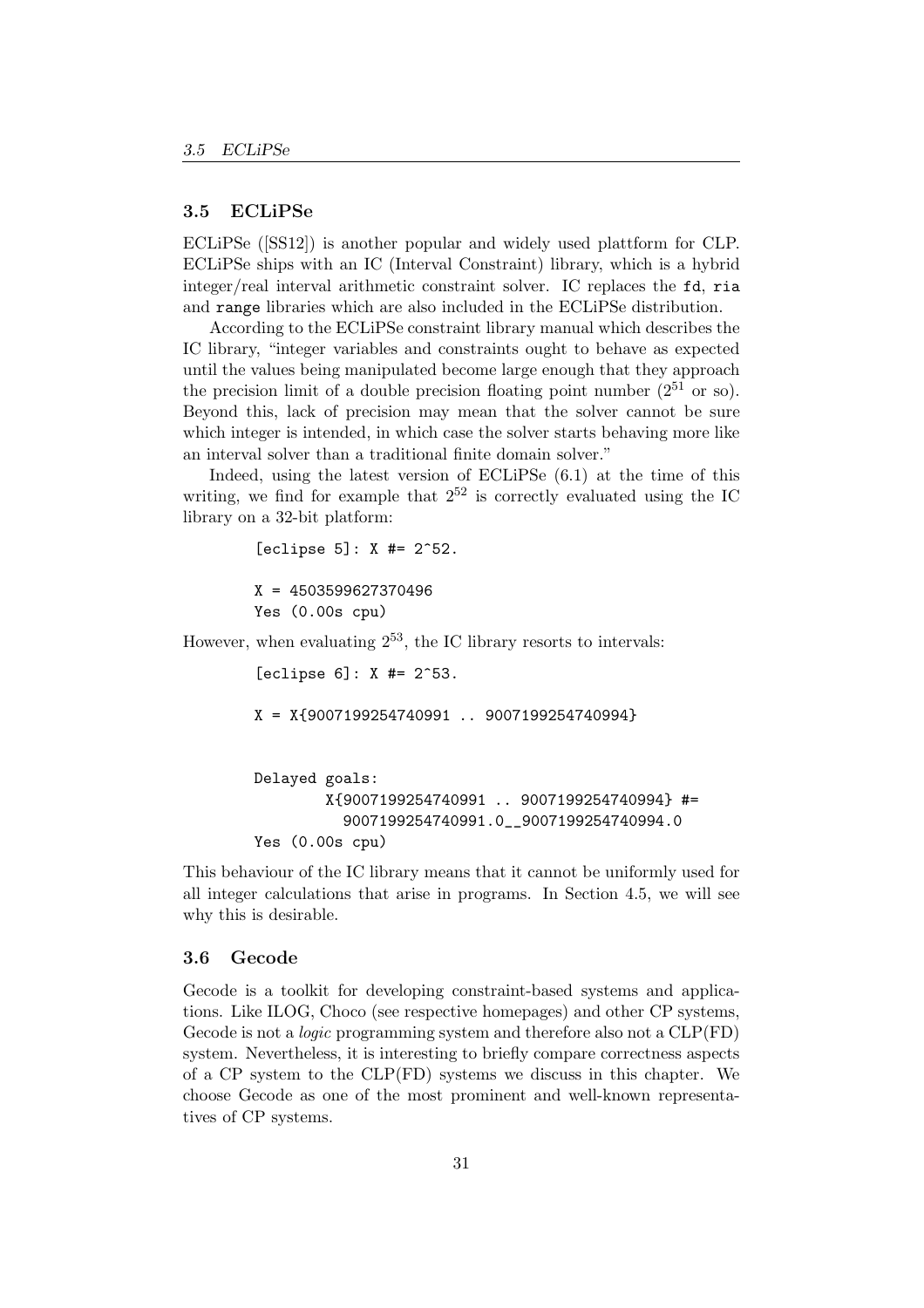## 3.6.1 Guarantee of mistakes

To the question "Does Gecode have bugs?", we find in the Gecode manual ([STL10]) the following answer:

Yes, of course! But, Gecode is very thoroughly tested (tests cover almost 100%) and extensively used (several thousand users). If something does not work, we regret to inform you that this is most likely due to your program and not Gecode. Again, this does not mean that Gecode has no bugs. But it does mean that it might be worth searching for errors in your program first.

Given the complexity of Gecode, it is understandable that its authors have taken this attitude towards the inevitable mistakes in contains. However, as authors of constraint systems, can we not formulate and guarantee more interesting properties about our systems? We will see examples for formulating and verifying specific properties of our code in Section 5.6.

### 3.6.2 History of corrections

Gecode is notable for the meticulous ChangeLog that is included in the source distribution. The authors of Gecode are to be applauded for stating precisely what was corrected and improved for each release, and giving full credits to contributors and users who reported issues. Fig. 3.6 shows an excerpt of a ChangeLog entry that describes corrections in the finite domain integer component of Gecode. We include this excerpt to show that correctness considerations must also be applied in constraint systems that do not support logical variables.

|                | Changes in Version 4.0.0 (2013-03-14)                          |
|----------------|----------------------------------------------------------------|
| 2              |                                                                |
| 3              | - Bug fixes                                                    |
| 4              | - Fixed precede constraint with less than two values.          |
| 5              | (minor, thanks to Roberto Castañeda Lozano)                    |
| 6              | - Fixed a bug where bounds consistent distinct reported        |
| $\overline{7}$ | subsumption instead of failure in certain cases.               |
| 8              | (major, thanks to Lin Yong)                                    |
| 9              | - Fixed potential rounding issues in sqr and sqrt constraints. |
| 10             | (minor)                                                        |
| 11             | - Fixed copying of tuple sets in extensional constraints and   |
| 12             | IntSets in sequence constraints (could lead to crashes when    |
| 13             | using parallel search). (major, thanks to Manuel Baclet)       |
| 14             | - Added missing propagation for nary min/max constraint.       |
| 15             | (minor, thanks to Jean-Noël Monette)                           |
| 16             | - Make extensional constraints work with empty tuple sets.     |
| 17             | (minor, thanks to Peter Nightingale)                           |
| 18             | - Fix count (global cardinality constraint) for multiple       |
| 19             | occurrences of the same value in the cover array.              |
| 20             | (minor, thanks to Peter Nightingale)                           |

Figure 3.6: Examples of corrections in Gecode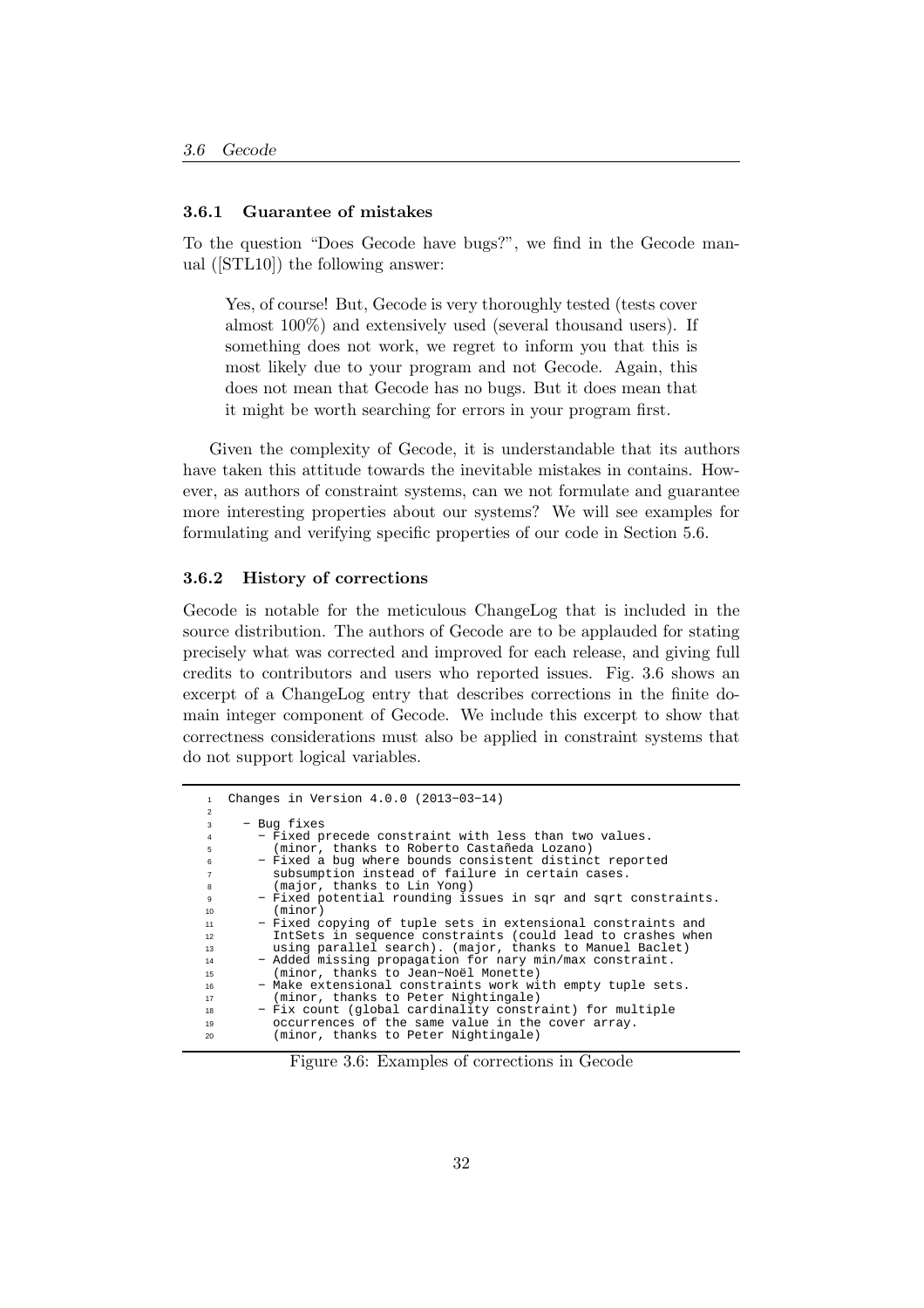## 3.7 Summary of properties

B-Prolog ([Zho12]) is an example of another widely used CLP(FD) system. It is notable for using action rules ([Zho06]) in its implementation.

However, instead of attempting to cover or even mention all CLP(FD) systems that are currently available, we now summarize some important properties of available CLP(FD) systems as follows:

- Reasoning is limited to comparatively small integers. When these limits are exceeded, one of the following happens:
	- (1) errors are thrown (example: SICStus Prolog)
	- (2) the system fails silently (example: GNU Prolog)
	- (3) the behaviour is hard to predict (example: ECLiPSe)

Of these options, only (1) is declaratively sound. However, to find all solutions, it would be even better if these limits did not exist at all.

- The CLP(FD) systems we discuss in this chapter are inherently not monotonic or fail to satisfy elementary algebraic properties such as commutativity of conjunction due to their defaulty representation (see Section 4.2) of arithmetic expressions: Variables that occur in expressions are implicitly constrained to integers, although declaratively, they stand for compound expressions as well. We will discuss this problem and how it can be avoided in the following chapter.
- No guarantees are provided regarding termination. In the following chapters, we will see why it is desirable that constraint propagation always terminates in a CLP(FD) system.
- If guarantees are given, they typically state the efficiency of global propagators in  $\mathcal{O}\text{-notation}$ , or the type of consistency that is reached after filtering. However, there are other important guarantees that should be stated explicitly in manuals. Examples of valid questions that should be answered in manuals are:
	- 1. Can labeling yield redundant solutions?
	- 2. Does labeling always terminate?
	- 3. Is labeling always complete?

We will see why such guarantees are desirable, and also formulate guarantees for individual propagators in the following chapters.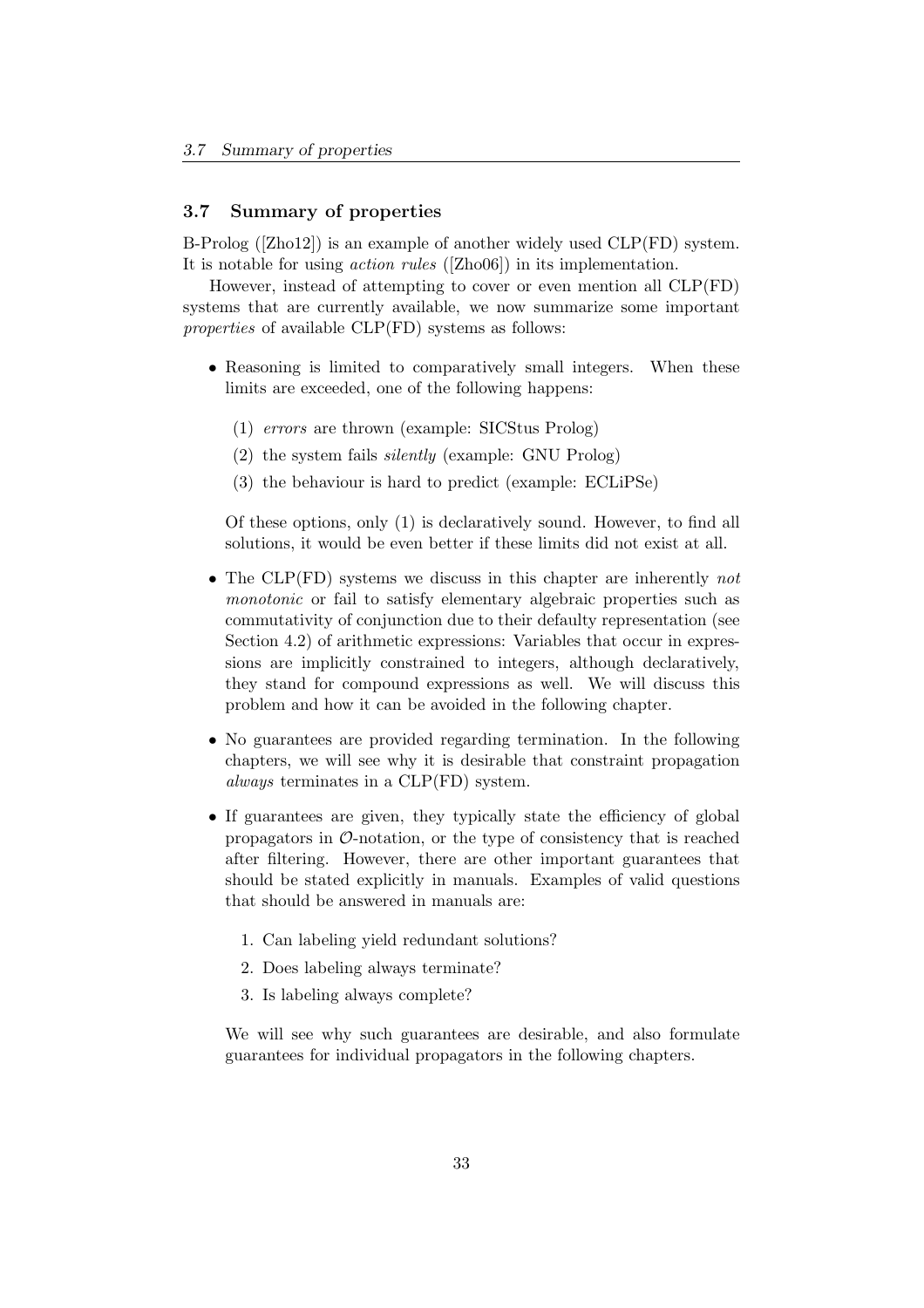# 4 A new CLP(FD) system

## 4.1 Introduction

To overcome several of the limitations that we explained in the previous chapter, we implemented a new CLP(FD) system. When we started to implement the system in 2007, our goals were:

- No artificial limits on the size of domains and arising numbers.
- Always terminating propagation.
- The system shall be implemented in Prolog to keep it concise and easy to study, analyse and improve.

Ultimately, and as we will show in this chapter, these goals all serve the purpose of ensuring correctness above all else. We present the system in the following sections, giving special attention to correctness considerations. We again emphasize our conscious decision to include portions of the actual Prolog source code, since only the code that is actually executed matters when considering correctness issues. Even if there were a different language to precisely describe what our solver does, that description would in our opinion likely be at least as verbose as the actual Prolog implementation that we present, and the advantage of the Prolog code is that it is directly executable. We hope that our readers enjoy studying the code, learn from it, and find all remaining mistakes.

## 4.2 Defaulty representations and monotonicity

Before describing any particular feature or approach of our system, we explain the notion of defaulty representations of data and why we avoid them in our solver. Consider the following type definition, describing a Prolog clause body:

```
is_body(true).
is\_body((A,B)) := is\_body(A), is\_body(B).is\_body(G) :- is\_goal(G).
```
Informally, this means:

- the atom true is a valid clause body
- a term of the form  $(A, B)$ , sometimes called "and-list", is a clause body if both A and B are clause bodies
- a term G is a clause body if it is a goal. We omit the definition of is goal/1 since it is not relevant for explaining the main problem with this representation of clause bodies.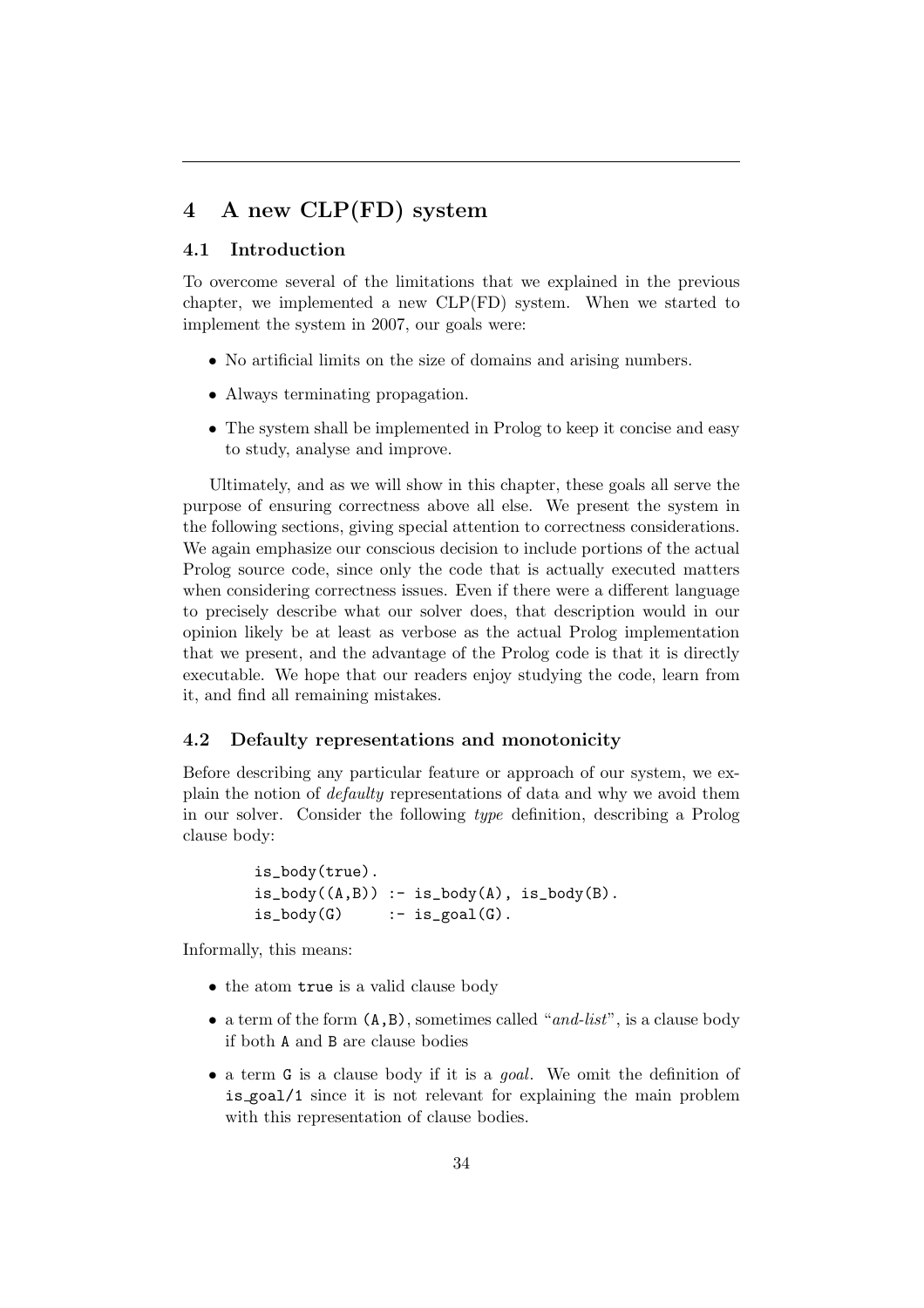According to this definition, the term (true, (true, true)), which can also be written as (true, true, true) is a valid clause body. And indeed we see from the following interaction with SWI-Prolog that it is the case:

```
?- is_body((true,true,true)).
true .
```
However, from the blank that it issued after true, we also see that is body/1 is not deterministic in this case. The reason is that the third clause head  $(is_body(G))$  is so general that it subsumes every term, and this has to be so because there is no more specific term that subsumes all possible goals in this representation of Prolog code. To obtain a deterministic predicate, it is tempting to introduce !/0 to commit as early as possible, leaving the third clause as a default case that is tried when the ones before it cannot be applied:

```
is\_body(true) :-!.
is\_body((A,B)) :- !, is\_body(A), is\_body(B).
is\_body(G) :- is\_goal(G).
```
A representation whose handling requires or suggests such a *default* case. or – more generally – cannot be expressed via pattern matching, is aptly called defaulty and is problematic for the following reason: While the addition of !/0 makes the above query deterministic

```
?- is_body((true,true,true)).
true.
```
the most general query now only yields a single solution:

?- is\_body(Body). Body =  $true.$ 

This destroys commutativity of goals:

```
?- is_body(Body), Body = (true,true).
false.
?- Body = (true,true), is_body(Body).
Body = (true, true).
```
and renders the program non-monotonic, meaning that adding further constraints can yield new solutions: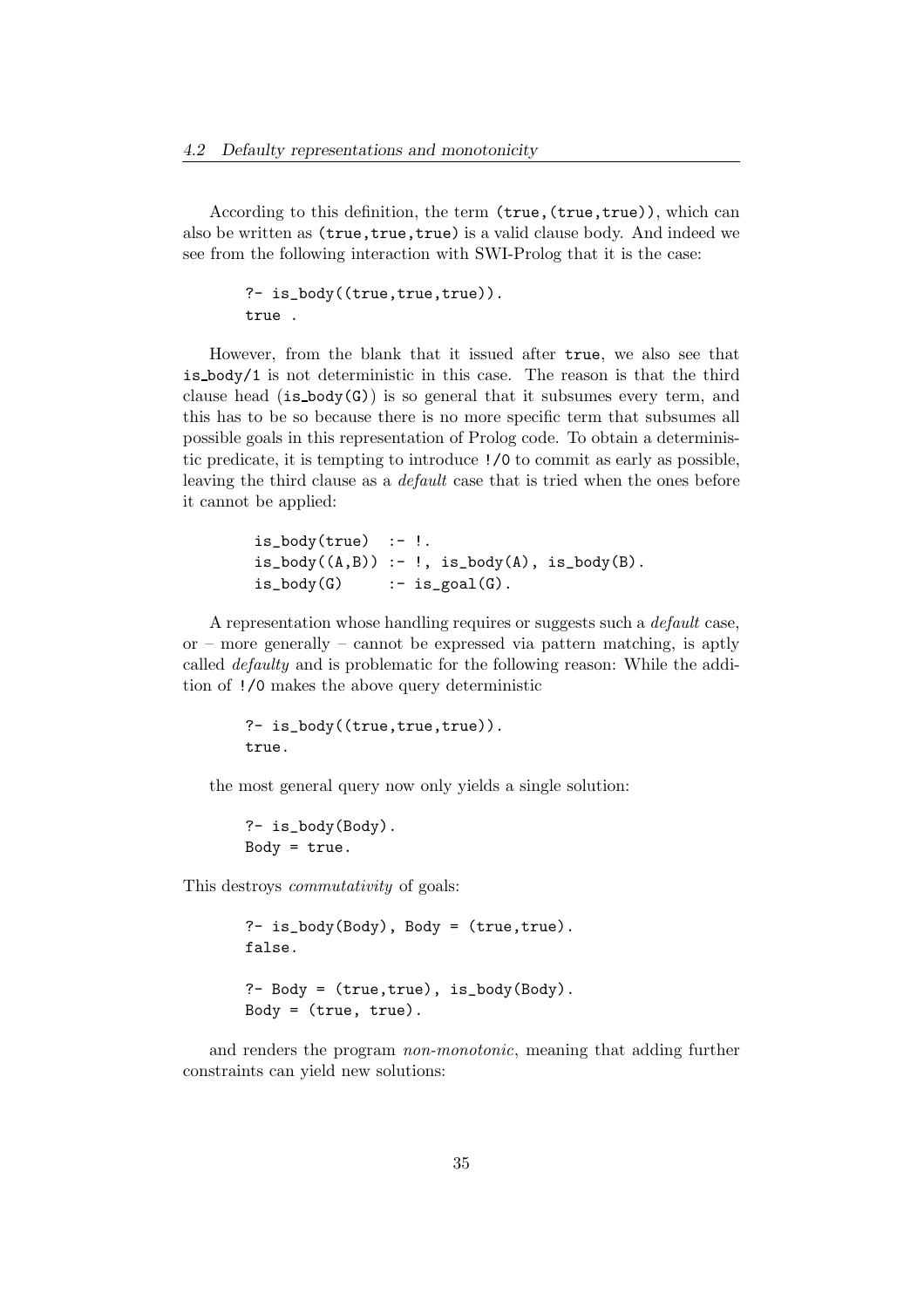```
?- is_body(Body), Body = (true,true).
false.
?- Body = (true,true), is_body(Body), Body = (true,true).
Body = (true, true).
```
We cannot change the built-in representation of Prolog clause bodies, but we can:

- 1. avoid defaulty representations for all internal data structures
- 2. transform defaulty representations to cleaner data structures before doing anything else with them, and  $-$  if necessary  $-$  transform them back to defaulty structures only after nothing else needs to be done with them.

Defaulty representations do have an advantage, which is mainly convenience for users when typing them. Suppose for example that we settle on the following representation of Prolog clause bodies and at the same time represent the program itself according to this specification:

```
is_body(true).
is\_body((A,B)) := g(is\_body(A)), g(is\_body(B)).is\_body(g(G)) :- g(is\_goal(G)).
```
Informally, this means:

- the atom true is a valid clause body
- (A,B) is a clause body if A and B are clause bodies
- a term g(G) is a clause body if G is a goal.

This representation is not defaulty since goals are now uniquely distinguished by a common functor  $g/1$ . Note, however, that this representation requires that users consistently wrap goals into such a structure, as the example itself already shows in the bodies of the last two clauses. While the declarative advantages of this representation are evident, the program itself can hardly be called more readable than the initial version. In practice, therefore, we will often have to allow defaulty data structures for the sake of convenience, and convert them to cleaner representations before doing anything else with them.

A Prolog list is an example of a data structure that is not defaulty, since the two possible cases are readily distinguished by their functors:

```
is\_list([]).
is_list([[]Rest]) :- is_list(Rest).
```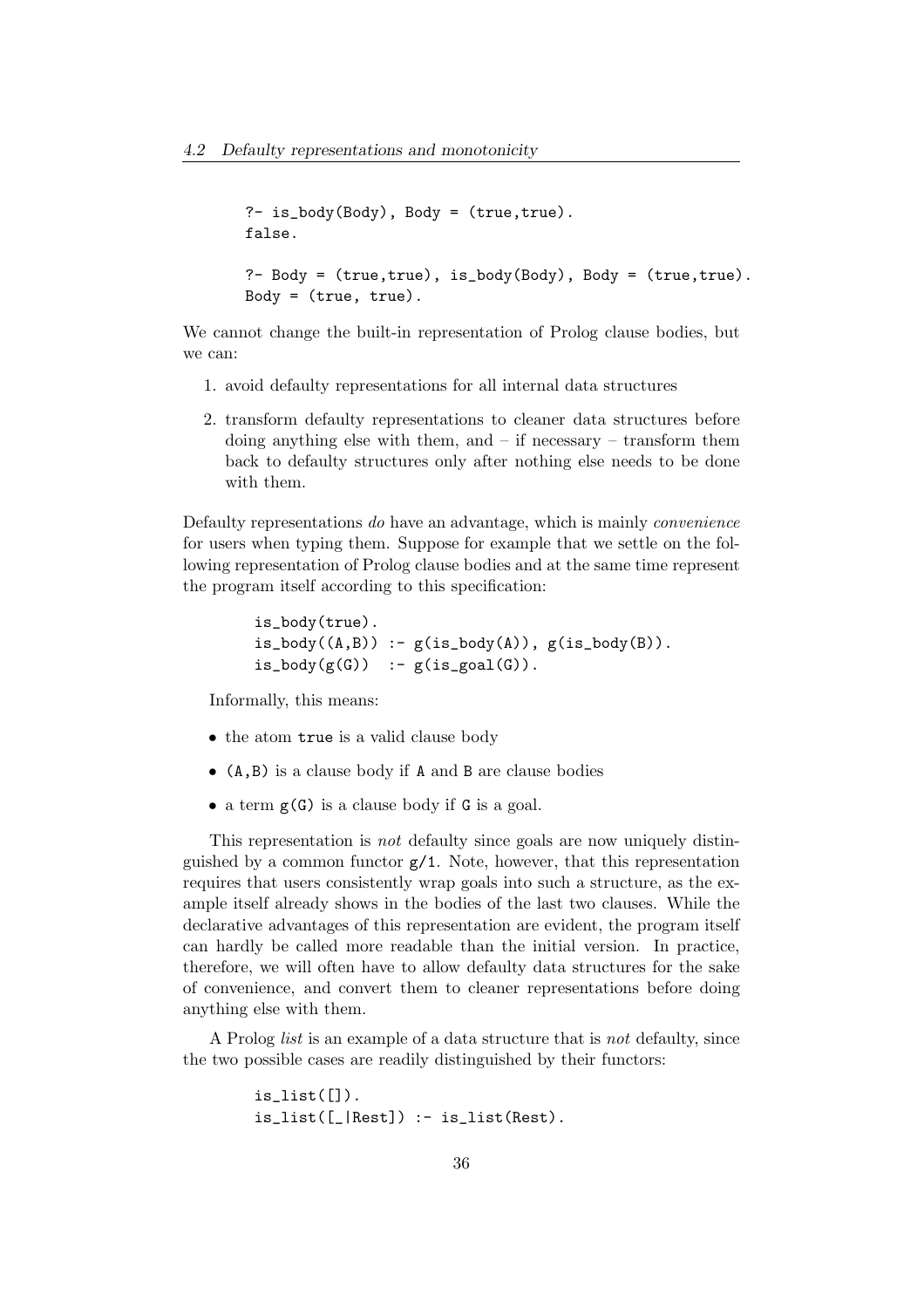A list is not a defaulty data structure even when its elements use a defaulty representation.

Throughout the implementation of our system, we use *lists* to represent conjunctions of goals, since lists can be conveniently described with Prolog's definite clause grammars (DCGs) and many built-in predicates are readily available for reasoning about lists. When actual Prolog code needs to be emitted, we use the predicate  $list_{goal}/2$  (Fig. 4.1) to convert such lists to executable Prolog goals.

```
list_goal([], true).
2 list_goal([G|Gs], Goal) :− foldl(list_goal_, Gs, G, Goal).
3
4 list_goal_(G, G0, (G0,G)).
```
Figure 4.1: Converting a list of goals to an executable Prolog goal

## 4.3 A monotonic CLP(FD) system

We discussed the notion of defaultyness and its relation to monotonicity for the following reason: All CLP(FD) systems that we describe in this thesis use a defaulty representation for finite domain expressions and are also not monotonic. We have already seen an example of GNU Prolog's nonmonotonicity in Section 3.3.1. However, there is an even deeper declarative shortcoming that all mentioned systems have in common: When a logical variable is encountered in a finite domain expression, it is implicitly constrained to integers, while declaratively, it stands for other expressions as well. Consider for example the following interaction with GNU Prolog:

$$
?
$$
  $?$   $?$   $?$   $?$   $+$   $?$   $?$   $?$   $?$   $?$   $?$   $?$   $?$   $?$   $?$   $?$   $?$   $?$   $?$   $?$   $?$   $?$   $?$   $?$   $?$   $?$   $?$   $?$   $?$   $?$   $?$   $?$   $?$   $?$   $?$   $?$   $?$   $?$   $?$   $?$   $?$   $?$   $?$   $?$   $?$   $?$   $?$   $?$   $?$   $?$   $?$   $?$   $?$   $?$   $?$   $?$   $?$   $?$   $?$   $?$   $?$   $?$   $?$   $?$   $?$   $?$   $?$   $?$   $?$   $?$   $?$   $?$   $?$   $?$   $?$   $?$   $?$   $?$   $?$   $?$   $?$   $?$   $?$   $?$   $?$   $?$   $?$   $?$   $?$   $?$   $?$   $?$   $?$   $?$   $?$   $?$   $?$   $?$   $?$   $?$   $?$   $?$   $?$   $?$   $?$   $?$   $?$   $?$   $?$   $?$   $?$   $?$   $?$   $?$   $?$   $?$   $?$   $?$   $?$   $?$   $?$   $?$   $?$   $?$   $?$   $?$ 

no

and contrast it with the result of exchanging the two goals, which makes the query succeed, violating commutativity of goals and monotonicity:

$$
?
$$
 - X = (1+2), X #= 3.  
X = 1+2  
yes

Indeed, the query succeeds for any finite domain expression X that evaluates to 3, for example  $X = (5-2)$  or  $X = (3*2-3)$ , but only if the unification is placed before the finite domain constraint. Similar declarative problems are readily found in other constraint systems as well. Clearly, there is no way to satisfy both of the following requirements at the same time: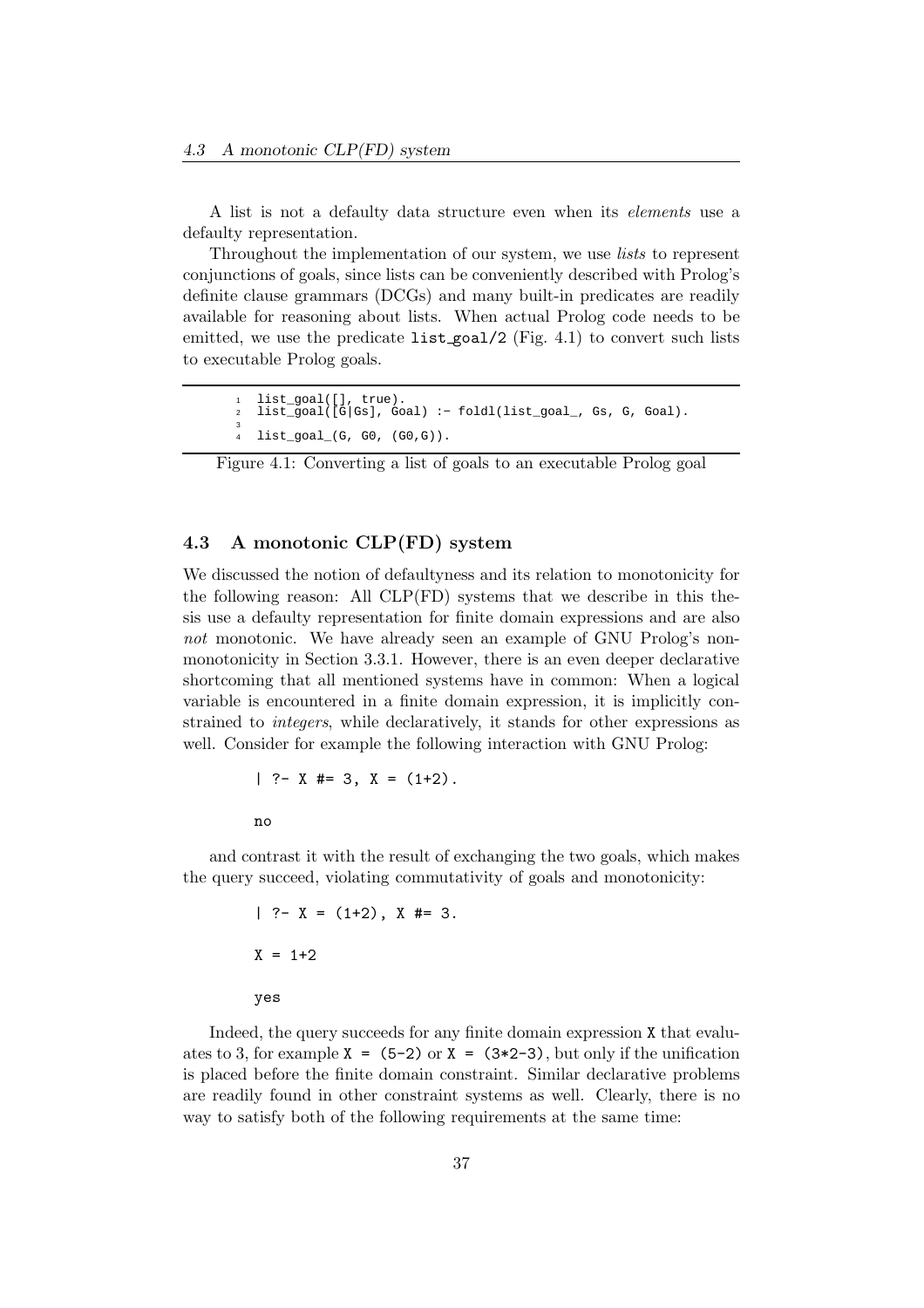- (1) the query  $X \neq 3$  must yield the fixed solution  $X = 3$
- (2) the query  $X \neq 3$  must yield as solutions all finite domain expressions X that evaluate to 3.

Requirement (1) is necessitated by the way users interact with the constraint system and expect concrete integers as solutions, and requirement (2) is necessary for obtaining commutativity of goals and monotonicity.

In our system, users can avoid this dilemma by explicitly marking finite domain variables in CLP(FD) expressions with the functor ?/1: When ?(X) appears in a finite domain expression, X is constrained to integers and cannot be any compound expression. For better readability, users can define ? as a postfix operator with the declaration

 $:$  - op(5, xf, ?).

so that ?(X) can also be written as X?. Using this syntax with our system, which we will do throughout the following sections, the above queries yield:

```
?- X? #= 3, X = (1+2).
false.
?- X = (1+2), X? #= 3.
ERROR: Type error: 'integer' expected, found '1+2'
```
Note that this type error can be replaced by silent failure while preserving declarative equivalence, but in general instantiation errors cannot. When the ?/1-syntax is used consistently in queries, our CLP(FD) system is monotonic: Posting further constraints cannot yield new solutions. For backwards compatibility with other Prolog systems, we also support plain variables in constraints, which are still implicitly constrained to integers. However, our system also provides the flag clpfd monotonic to enforce the ?/1 syntax. When this flag is set to true, then a query like

 $? - X$  #= 3.

yields an instantiation error because too little is known about X in this case: Declaratively, X stands for every finite domain expression that evaluates to 3, and there is no way to express that with residual goals when we want to obtain the single solution  $X = 3$  at the same time. When X is wrapped in ?/1, then the query succeeds as expected with the unique solution  $X = 3$ . The wrapper ?/1 can be omitted for variables that are already constrained to integers, for example:

?- X? #> 0, abs(X) #= 3. X = 3.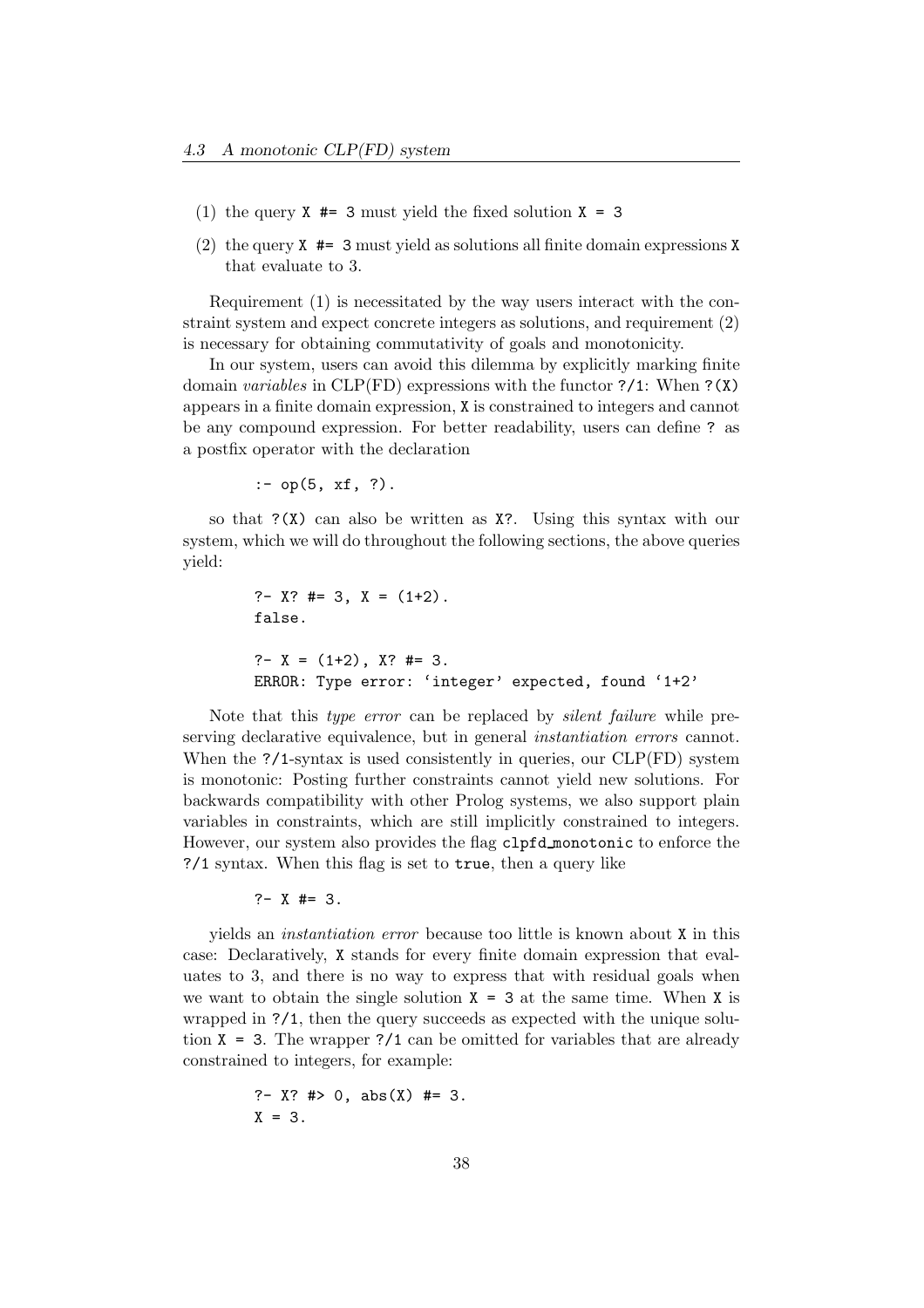### 4.4 System architecture

We now describe the architecture of our CLP(FD) system, by which we mean the interaction of its most important components. These components are in turn explained in more detail in the following sections.

We start by defining what we want from a CLP(FD) system. Speaking in most general terms, we expect:

- (a) to be able to provide a set of terms, namely constraints
- (b) to obtain again a set of terms, namely residual goals, as a result.

Between these two steps, the CLP(FD) system should make an effort to compute results that are in some sense appropriate or satisfy a property like bounds consistency. Notice that unconditional solutions, which are reported as a set of syntactic unifications, can be regarded as a special case of residual goals.

To satisfy these requirements, our constraint solver:

- (1) provides a set of predicates that implement constraints and search
- (2) performs constraint propagation on variables that are involved in constraints
- (3) transforms remaining constraints into residual goals so that they can be reported.

In these steps, the contributions that distinguish our system from others are, in no particular order:

- Constraints are monotonic if the flag clpfd monotonic is set to true.
- New domain-specific languages are used in the internal implementation of several important constraints that our system provides. These languages describe the semantics of constraint reification, compactified arithmetic, propagator selection, and parsing of expressions in arithmetic constraints and are explained throughout the following sections.
- Our system reasons over arbitrarily large integers, which yields new application opportunities that we present.
- Constraint propagation always terminates in our system. As we will show, this is an important property in several scenarios.

In typical CSPs, a constraint solver spends most of its computation time in step (2) above: This is where propagators are applied until some form of consistency is reached or it becomes clear that the problem has no solution.

In our system, we use *attributed variables* ([Hol92]) to store the constraints each variable is involved in. More precisely, each CLP(FD) variable gets an attribute of the form: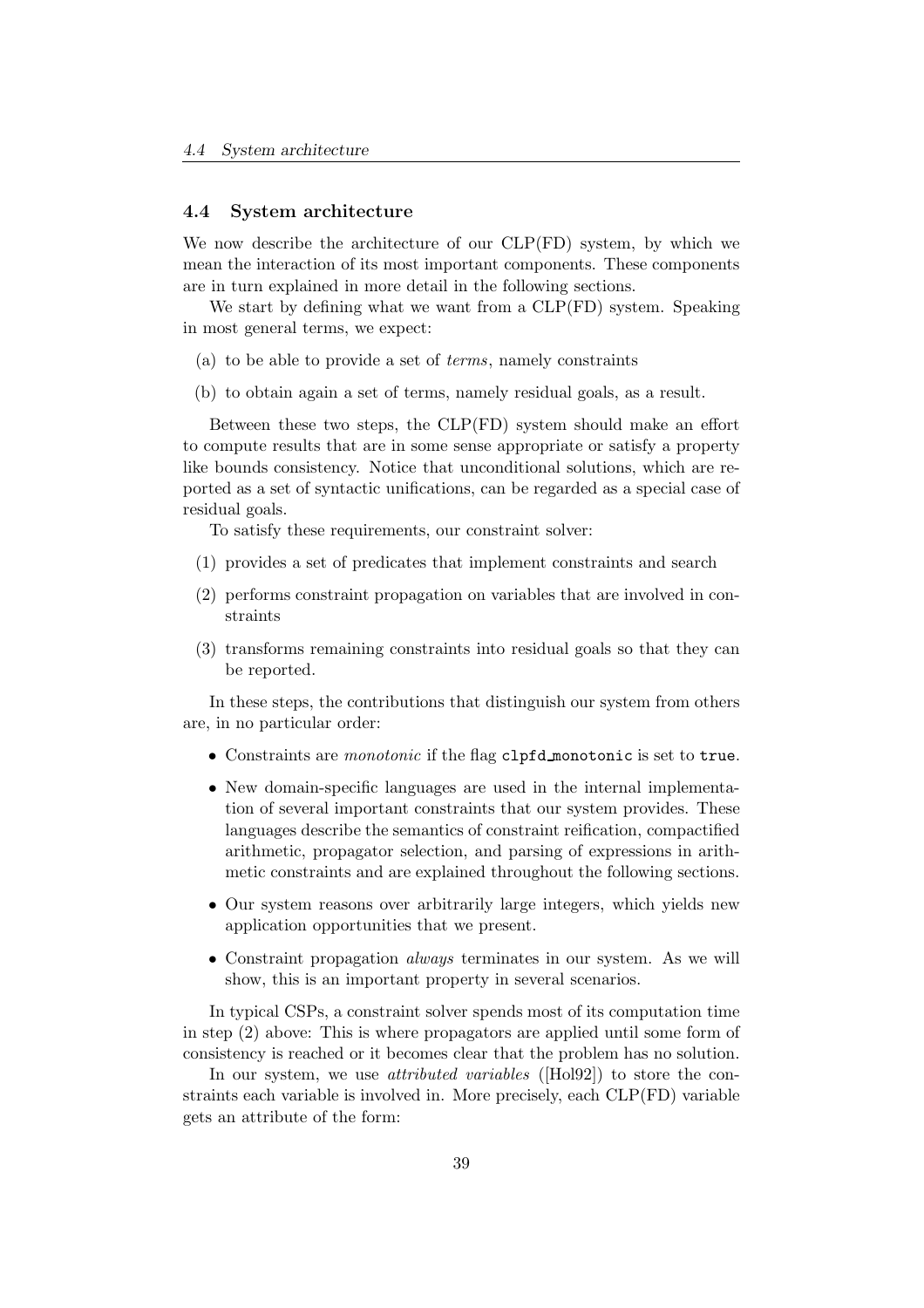```
clpfd_attr(Left, Right, Spread, Dom, Ps)
```
The purpose of Left, Right and Spread is explained in Section 4.6. Dom is the variable's domain, represented as explained in Section 4.10. Ps stores the propagators that need to be invoked when the variable is instantiated or its domain changes. Ps is a term of the form:

## fd\_props(Gs, Bs, Os)

where Gs, Bs and Os are lists of propagators that need to be invoked in different situations:

- Gs are propagators that must be invoked (only) when the variable becomes ground, i.e., instantiated to a concrete integer. An example is the propagator for disequality  $(X^2, \#)= Y^2$ , which can only perform any filtering when either of its arguments is instantiated and need not be invoked in other situations.
- Bs are propagators that must be invoked (only) when one of the domain boundaries of the variable changes. An example is the propagator for addition  $(X^2 \# = Y^2 + Z^2)$ , which ensures bounds consistency and need not be invoked in other situations.
- Os are propagators that must be invoked when the domain of the variable changes in any way. An example is the all distinct/1 constraint which we explain in Section 4.13.2.

As can be deduced from this description, all propagators that can affect a variable are invoked when the variable becomes instantiated to a concrete integer, since this means that its domain is restricted to a single element.

The propagators that need to be invoked are stored in each of these lists in the form:

## propagator(P, State)

P denotes the propagator that needs to be invoked and its arguments, for example  $pplus(X, Y, Z)$ . We show the entire source code of two propagators in Section 4.11. State is a free variable that can be used to change the state of the propagator via attributes. This can be used to avoid redundant invocations of the same propagator, or to disable future invocations of the propagator for this variable.

In our  $CLP(FD)$  system, there is a predicate run propagator/2 which must be called like:

```
run_propagator(P, State)
```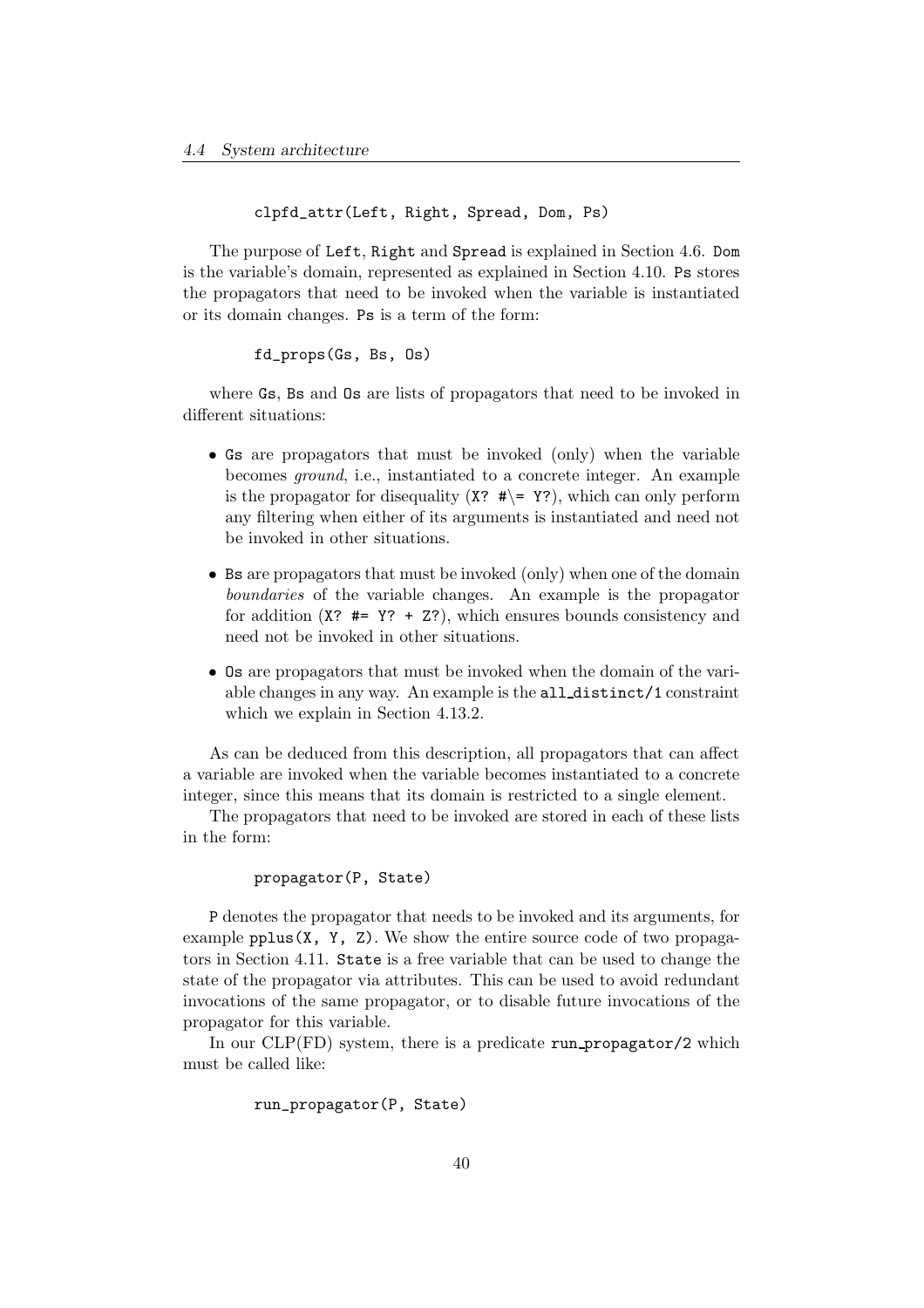when a specific propagator P needs to be invoked. Each propagator corresponds to a specific clause of this predicate, from which other predicates can be invoked as well. Users can also provide their own clauses to implement custom filtering algorithms.

As we explain in Section 4.6, propagation always terminates in our system. However, for any fixed integer  $N$ , it is easy to construct cases where run propagator/2 is invoked  $N$  times even with a fixed set of constraints. For example, the query

```
?- X? #> Y?, Y #> X, X in 0..1000.
false.
```
leads to more than 500 invocations of run propagator/2, in which the domains of both X and Y are reduced until no more elements remain.

To limit the amount of local stack space that such propagation chains require, run propagator/2 does not usually call itself recursively either directly or indirectly when further constraints need to be invoked. Instead, we maintain two global queues of propagators that still need to be invoked. We use SWI-Prolog's global backtrackable variables to store both queues in a single term of the form:

### fast\_slow(Ps1, Ps2)

Both Ps1 and Ps2 are either the atom [] or queues of the form Ps-Tail where further elements can be appended in  $\mathcal{O}(1)$  time by instantiating Tail. Ps is a list of propagators that need to be invoked. Fig. 4.2 shows how the queues are created and accessed. As can be seen from this code, when a propagator is fetched via pop queue/1, the propagators that are stored in the first argument of the global queue representation have priority over those that are stored in the second. As the functor already indicates, this is because the propagators that are stored in the first argument are typically faster. The more time consuming propagators of global constraints are only run after the faster propagators have already filtered as many domain elements as possible. It is important to reset each of the two queues to [] when no more elements remain (line 21), so that the elements that have been removed from the queue can be properly garbage collected. The predicate do queue/0 (not shown) triggers all queued propagators, until fixpoint.

We have consciously kept our system's architecture as simple as possible while trying to get acceptable performance in typical use cases. It is clear that one propagator queue is needed to perform constraint propagation in  $\mathcal{O}(1)$  local stack space. An additional, second propagator queue seems to be the bare minimum that is necessary for meaningful performance improvements. Yet, this apparently simple design already provides ample room for mistakes, as we will see in Section 5.5.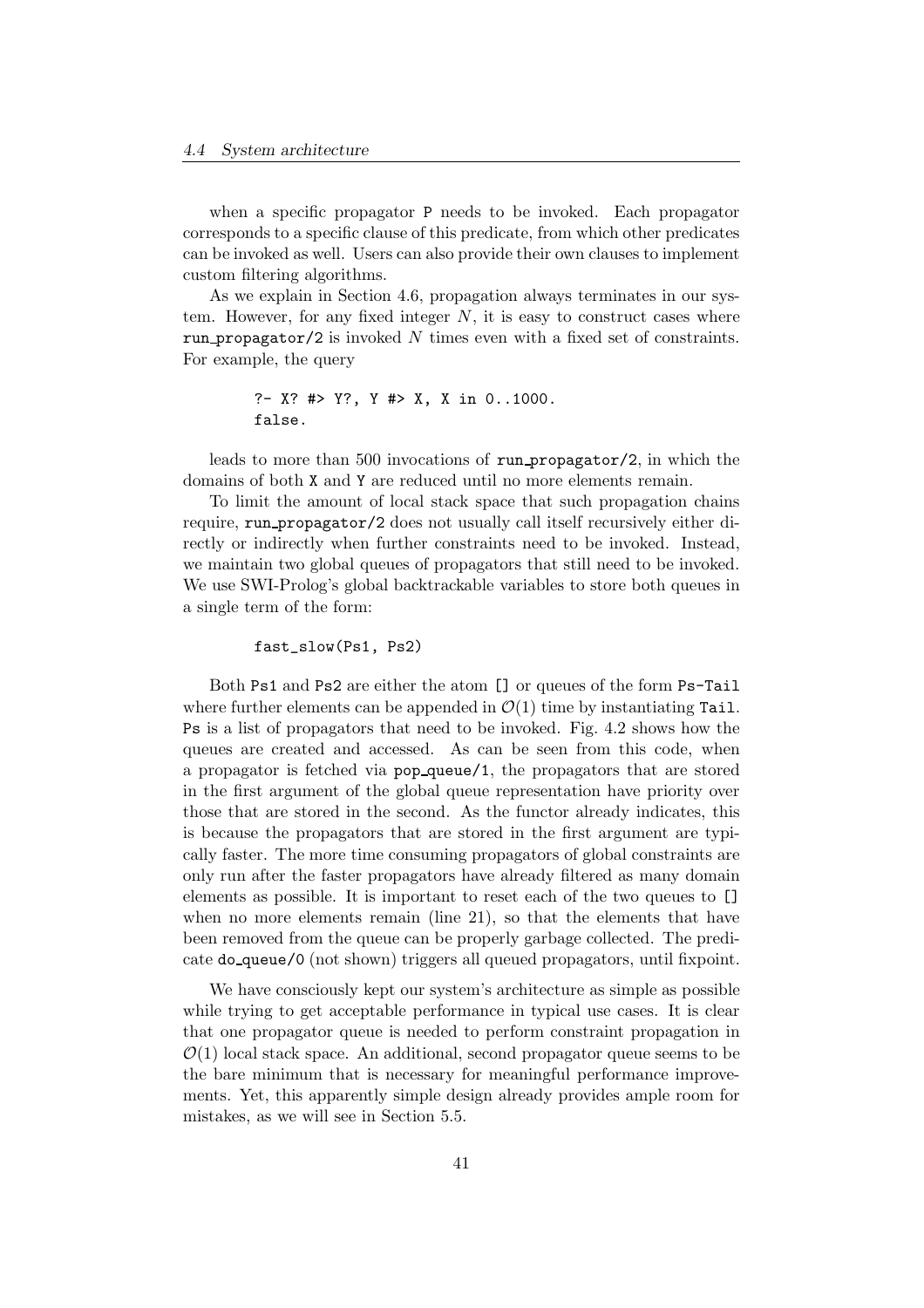```
1 make_queue :− nb_setval('$clpfd_queue', fast_slow([], [])).
2
3 push_queue(E, Which) :−
           4 nb_getval('$clpfd_queue', Qs),
           arg(Which, Qs, Q),
6 ( Q == [] −>
               7 setarg(Which, Qs, [E|T]−T)
8 ; Q = H - [E|T],
9 setarg(Which, Qs, H-T)<br>
10 ).
           ).
11
12 pop_queue(E) :-<br>13 nb gety
           nb_getval('$clpfd_queue', Qs),
14 ( pop_queue(E, Qs, 1) −> true
15 i pop_queue(E, Qs, 2)
16 ).
17
18 pop_queue(E, Qs, Which)<br>19 arg(Which, Os, J
           arg(Which, Qs, [E|NH]-T),
20 ( var(NH) −>
21 setarg(Which, Qs, [])
22 ; setarg(Which, \widetilde{Q}s, NH-T)<br>23 ).
           \lambda.
```
Figure 4.2: Accessing the propagator queues

## 4.5 Reasoning over arbitrarily large integers

As already mentioned, our CLP(FD) systems supports reasoning over arbitrarily large integers. For compatibility with SICStus Prolog, we support the atoms inf and sup in domain expressions. However, these atoms now denote the actual infinities instead of masking underlying smaller numbers. As we show in this section, supporting arbitrarily large integers yields new and interesting application opportunities for constraint solvers.

One can hardly speak of finite domain constraint solvers any more when domains can clearly be infinite as well. Still, given that there are always technological limits for the representation of any particular integer in a CLP(FD) system, calling them  $CLP(\mathcal{Z})$  seems at least equally deceiving. We therefore continue to call the systems we discuss in this thesis – including ours –  $CLP(\mathbf{FD})$  systems, since this is how they are known by convention although some of them can also represent and reason about infinite domains.

#### 4.5.1 Large integers in conventional CLP(FD) tasks

In Section 2.2, we have already seen an example where reasoning over comparatively large integers is necessary to solve a problem over rational numbers with integer arithmetic. Well-known examples of large integers that arise in conventional CLP(FD) tasks are still comparatively rare, since most CLP(FD) systems can currently reason only over quite small integers and have therefore so far not been applicable to such problems. However, large integers arise not only in contrived examples, but in interesting practical applications as well.

For instance, a Prolog library called julian is an interesting practical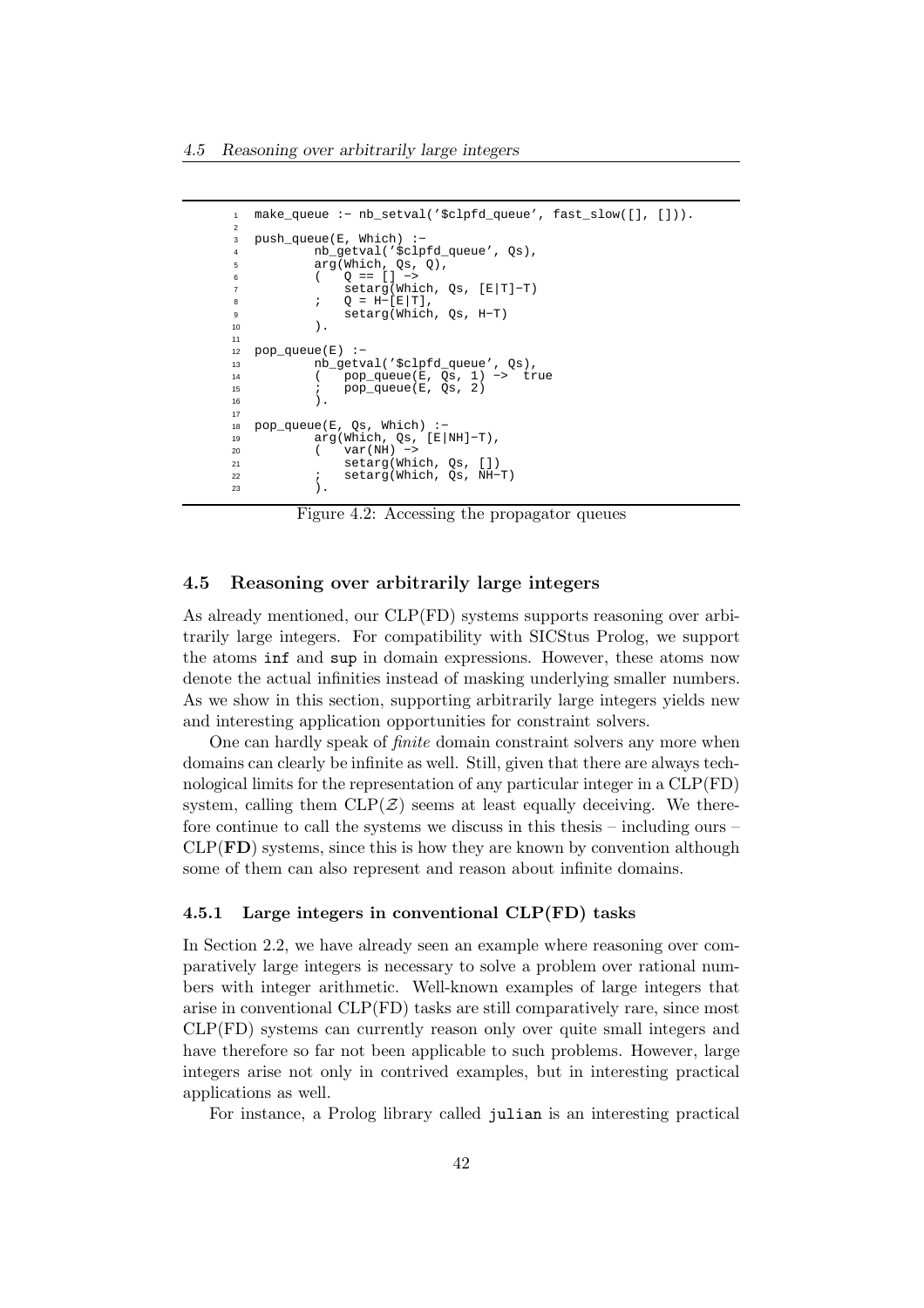example where large integers arise in the context of calculations with dates and times that can be specified up to nanosecond resolution. Internally, this library uses our CLP(FD) system to efficiently evaluate queries that can be very general. Michael Hendricks has generously made this library freely available as a package for SWI-Prolog. You can install it with SWI-Prolog 6.3 or later via:

?- pack install(julian).

When this library and our CLP(FD) system are loaded, we can for example ask: "During Dwight D. Eisenhower's presidency (1953–1961), when did the 4th of July fall on Sunday?":

> ?- form\_time([dow(sunday), Year-07-04]), Year in 1953..1961.

and obtain the system's answer:

Year =  $1954$ .

As another example, asking for the representation of *today* via:

?- form\_time(today, T).

yields an integer that determines the current day, and a finite domain variable whose domain contains every nanosecond of this day:

> $T =$  datetime(56599,  $(G299)$ , \_G299 in 0..86399999999999.

library(julian) is a great application of traditional CLP(FD) reasoning over comparatively large and naturally arising domains, and an example where our system's support for arbitrarily large integers is very useful.

### 4.5.2 Uniform integer arithmetic

Our constraint system's ability to reason over arbitrarily large integers allows you to use finite domain constraints instead of conventional built-in arithmetic with  $is/2$ ,  $>$ /2 etc. This makes integer arithmetic uniformly available via finite domain constraints.

Uniform integer arithmetic via finite domain constraints has obvious didactic advantages when teaching Prolog, since a smaller set of predicates needs to be explained and learned. At the same time, using finite domain constraints instead of low-level arithmetic can make programs significantly more general with acceptable overhead.

For example, consider the definition of **n\_factorial**/2 shown in Fig. 4.3. It uses finite domain constraints uniformly, and the predicate can therefore be used in all directions.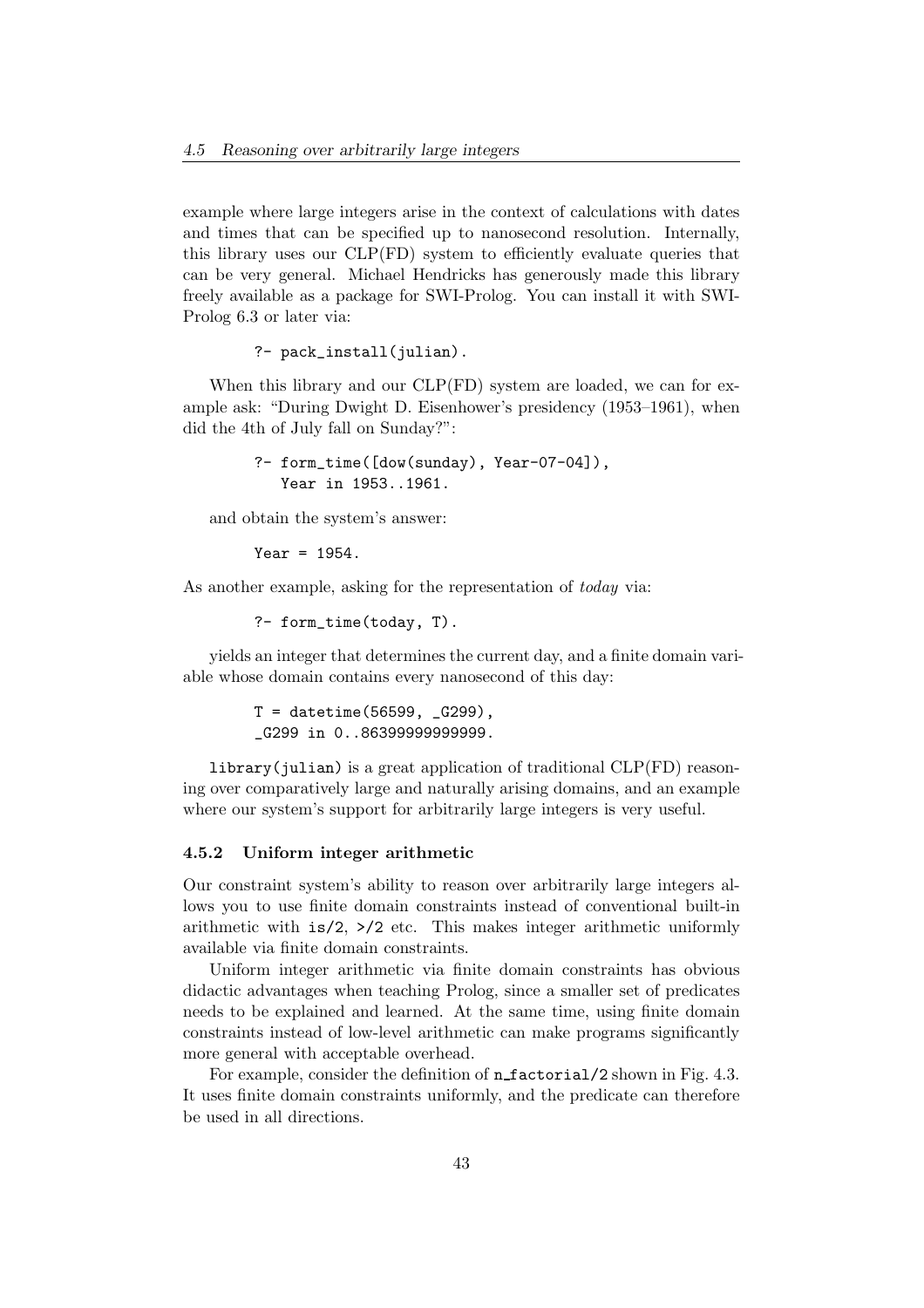```
1 n_factorial(0, 1).<br>2 n factorial(N.F)
  n_factorial(N, F) :-
3 N? #> 0,
4 N1? #= N − 1,
5 F? \# = N * F1?
6 n_factorial(N1, F1).
```


As with the conventional definition, we can ask for a number's factorial:

```
?- n_factorial(38, F).
F = 523022617466601111760007224100074291200000000 ;
false.
```
Moreover, we can now also ask in the other direction:

```
?- n_factorial(N, 3).
false.
?- n_factorial(N, 265252859812191058636308480000000).
N = 30.
```
We can also leave both arguments unspecified and still obtain solutions:

?- n\_factorial(N, F).  $N = 0, F = 1;$  $N = 1, F = 1;$  $N = 2, F = 2;$  $N = 3, F = 6$ .

A version of n factorial/2 that is deterministic when its first argument is instantiated is shown in Fig. 4.4. It uses zcompare/3, which is a CLP(FD) version of the built-in compare/3 predicate. zcompare(R, X, Y) is true if X is in relation R to Y, where R is either  $\lt$ , = or  $\gt$ .

```
n_factorial(N, F) :-
2 zcompare(R, N, 0),
3 n_factorial_(R, N, F).
4
n_{factorial} =, _{-}, 1).
6 n_factorial_(>, N, F) :−
7 F? #= F0? * N,
8 N1? #= N − 1,
9 n_factorial(N1, F0).
```
Figure 4.4: Relating N to its factorial F, deterministic when N is instantiated

To transparently bring the performance of CLP(FD) constraints closer to that of conventional arithmetic predicates when the constraints are used in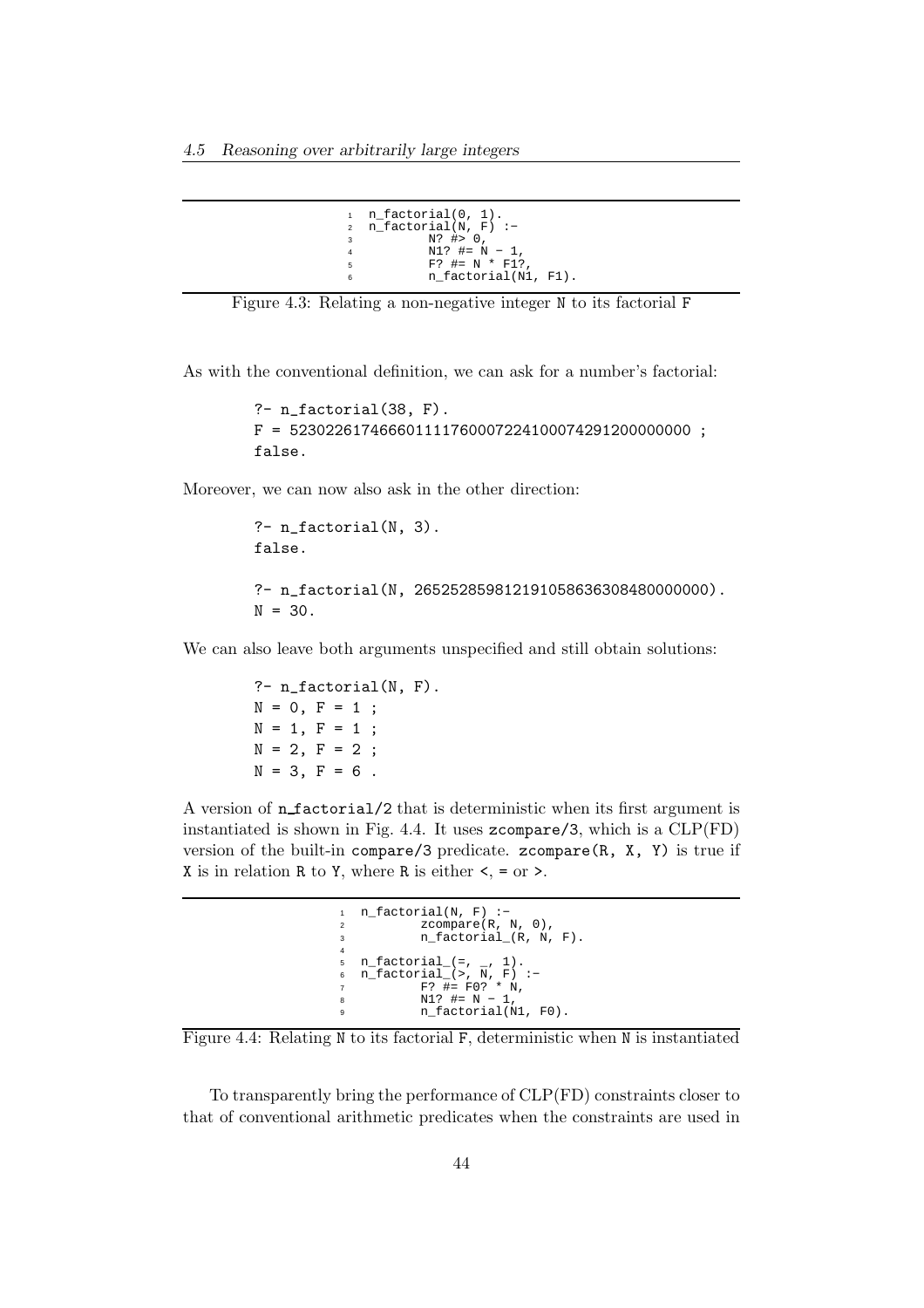modes that can also be handled by built-in arithmetic, our system uses goal expansion/2 to rewrite constraints at compilation time. Code that dynamically checks whether built-in arithmetic predicates can be used directly is transparently inserted.

CLP(FD) constraints can thus be used instead of conventional integer arithmetic with acceptable performance overhead in most programs.

## 4.6 Ensuring terminating propagation

In CLP(FD) systems that support arbitrarily large numbers, nonterminating propagation chains can arise. For example, the following queries lead to nonterminating propagation unless we take measures against it:

```
?- X? #> Y?, Y #> X, X #> 0.
?- X? #> X? * X? .
?- X? #> abs(X?).
```
Even if we were to allow unbounded propagation, we could not solve all tasks that can be expressed in our system. This is because our system can represent arbitrary Diophantine equations, which are known to be undecidable in general.

It is very desirable that constraint propagation always terminates, for the following reasons:

- when propagation cannot tell whether a set of constraints is consistent, the system should show residual goals instead of looping, so that stronger reasoners can be applied
- it significantly simplifies black-box testing (see Chapter 5), since constraints can be posted in any order, without risking nontermination
- it is a necessary condition for guaranteeing that labeling/2 always terminates (see Section 4.14)

There are three ways in which nonterminating propagation can arise: Either the lower boundary of some domain increases without bound, or the upper boundary decreases without bound, or the distance between the smallest and largest integer in a domain representation (see Section 4.10.1) increases without bound. These three cases are shown in Fig. 4.5.

In our system, we guarantee terminating propagation by allowing each of these changes to occur at most once for each domain that is still infinite. The terms Left, Right and Spread (see Section 4.4) are used to keep track of these three changes for each domain. We reset the history of these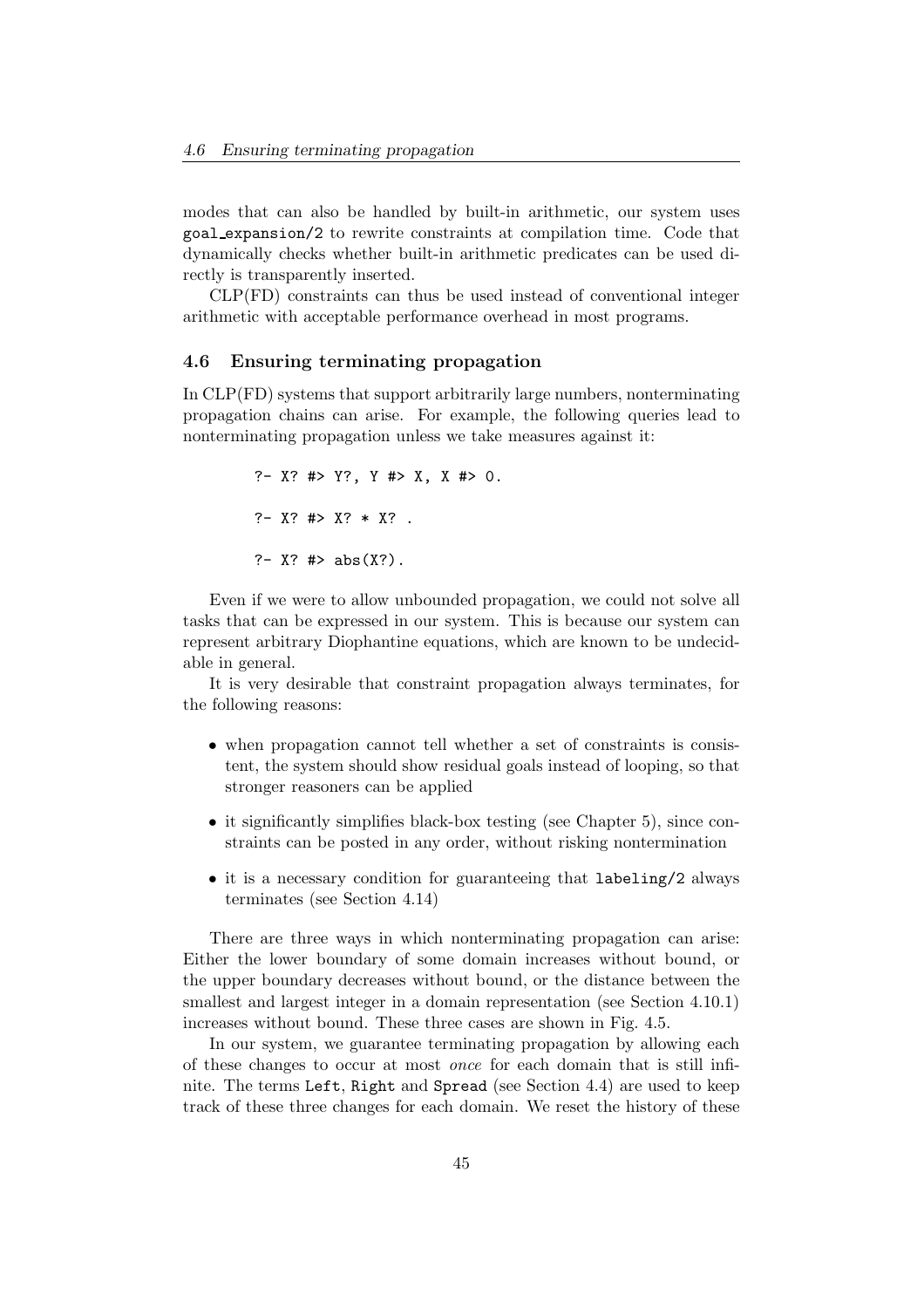changes when users post new constraints, to give each posted constraint an opportunity for propagation. So far, this simple restriction has worked acceptably well in most practical use cases we are aware of. Users who absolutely need it and are aware of the possible consequences can set the Prolog flag clpfd\_propagation to full for unrestricted propagation.



Figure 4.5: The three possible shapes of nonterminating domain changes.

## 4.7 Source code organisation

At the time of this writing, library(clpfd) comprises about 6, 400 lines of Prolog source code, including documentation and comments. The approximate number of lines of codes (LOC) that are dedicated to its most important components are shown in Table 4.1. Most of these components are explained in the following sections.

| system component                        | LOC.  |
|-----------------------------------------|-------|
| global constraints                      | 1,883 |
| propagators for arithmetic constraints  | 951   |
| reification                             | 622   |
| reasoning about domains                 | 600   |
| labeling and optimisation               | 331   |
| queue handling                          | 295   |
| compactified arithmetic                 | 185   |
| projecting attributes to residual goals | 169   |
| selecting propagators for constraints   | 164   |
| parsing arithmetic expressions          | 76    |

Table 4.1: Amount of source code for important system components

## 4.8 Domain-specific languages

Our system is entirely written in Prolog. However, we found that some of its parts are best described by dedicated domain-specific languages (DSLs), which we translate to executable Prolog code at compile-time. DSLs are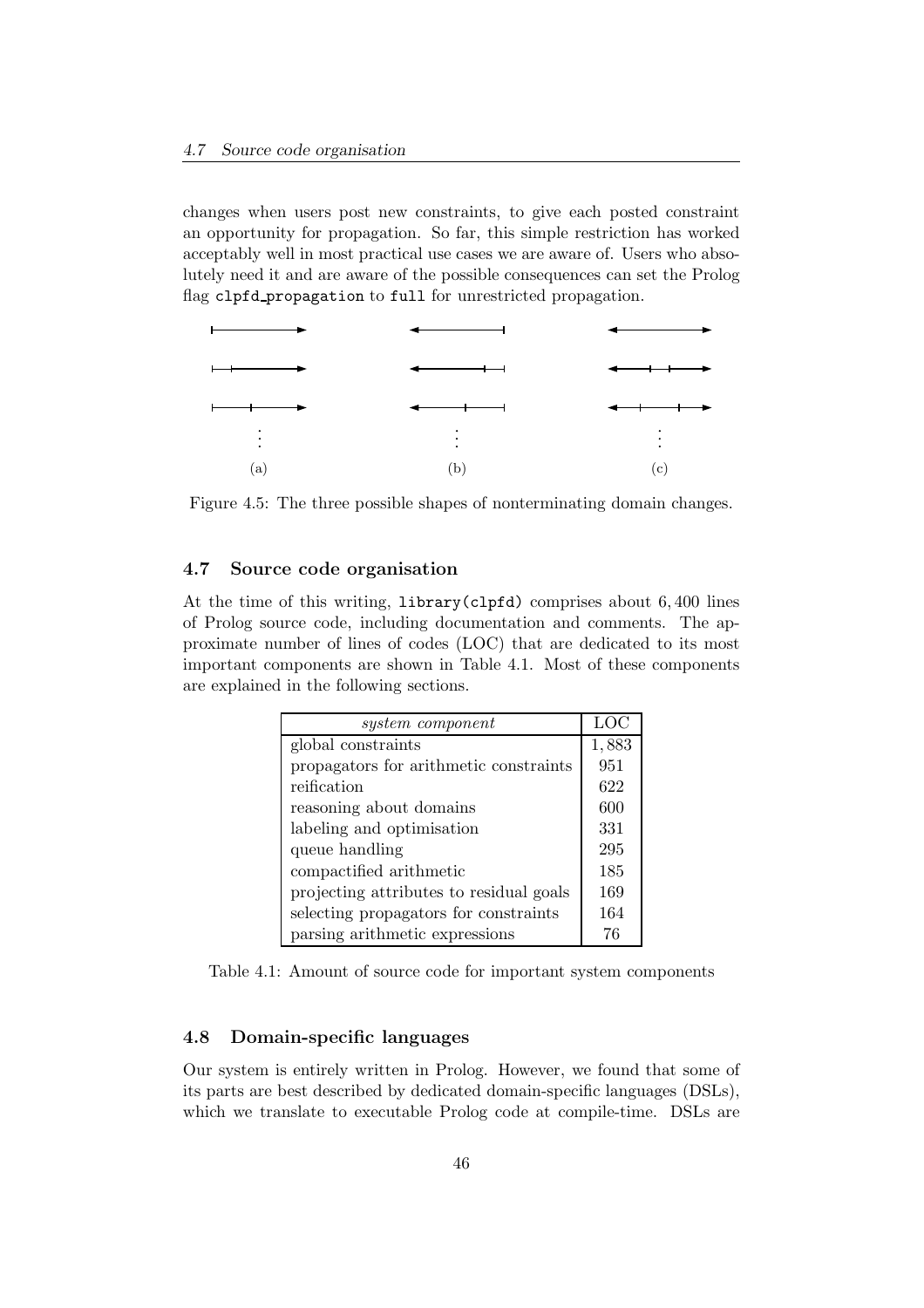typically devised with the goal of increased expressiveness and ease of use compared to general-purpose programming languages in their domains of application ([MHS05]). Examples of DSLs include lex and yacc ([JL87b]) for lexical analysis and parsing, regular expressions for pattern matching, HTML for document mark-up, VHDL for electronic hardware descriptions and many other well-known instances.

DSLs are also known as "little languages" ([Ben86]), where "little" primarily refers to the typically limited intended or main practical application scope of the language. For example, PostScript is a "little language" for page descriptions in this terminology.

Indexicals (see Section 3.3.2) are among the most prominent and wellknown examples of DSLs in CLP(FD) systems.

The usefulness of deriving large portions of code automatically from shorter descriptions also motivates the use of variable views, a DSL to automatically derive perfect propagator variants, in the implementation of Gecode ([ST08], [ST13]).

Action rules (see Section 3.7) and Constraint Handling Rules ([Frügg]) are both Turing-complete languages that are very well-suited for implementing constraint propagators and even entire constraint systems like the finite domain constraint solver of B-Prolog.

These examples of DSLs are mainly used for the description and generation of constraint propagation code in practice. In the following sections, we contribute to these uses of DSLs by presenting new DSLs that we use in new and different contexts. They allow you to concisely express compactified arithmetic, selection of propagators (which is a task that is distinct and independent of their actual underlying implementation) and constraint reification with desirable declarative properties.

### 4.9 Compactified arithmetic

The first example of a DSL that we devised when implementing our constraint solver is the simplest to explain and understand: It describes the properties of compactified integer arithmetic, which means arithmetic on the topologically compact set  $\mathbb{Z} \cup \{-\infty, +\infty\}$ . As already mentioned in Section 4.5, we support the atoms inf and sup (denoting negative and positive infinity, respectively) in domain expressions. Internal calculations for domain boundaries must be able to correctly handle these atoms. When a domain boundary is the number  $N$ , it is internally represented as the compound term n(N).

As an example of a domain calculation that arises in a solver, consider shifting a domain boundary B by an integer offset O, where S shall be the shifted result. This shifting occurs for example in the propagator for addition, when one of the summands or the sum is already instantiated. If all domain boundaries were integers, we could obtain it via: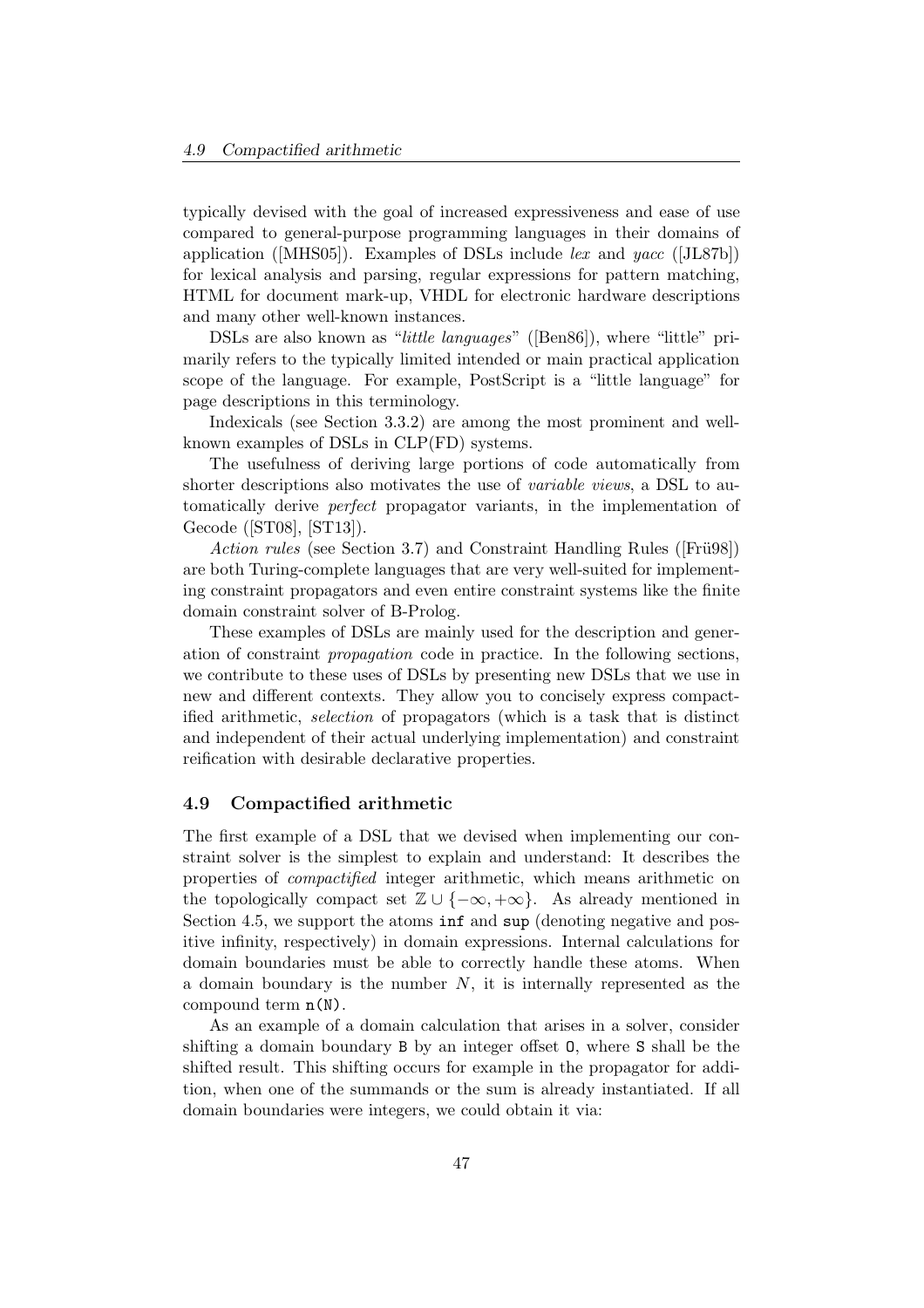## $S$  is  $B + 0$

However, B might be infinite, and therefore the built-in is/2 predicate cannot be used directly. We therefore introduced a predicate cis/2 (compactified is/2) that behaves like is/2 and correctly handles infinities in addition to numbers (with wrapper  $n/1$ ), allowing us to write:

## S cis  $B + n(0)$

In addition to  $cis/2$ , we define  $cis\_geq/2$ ,  $cis\_gt/2$ ,  $cis\_leq/2$  and cis lt/2 as infix operators that we use to evaluate and compare expressions of compactified arithmetic.

For cis/2, we adopted the convention that a variable that is not wrapped in  $n/1$  is either one of the two infinities or a number (wrapped in  $n/1$ ) at run-time, but never a compound expression. This convention lets us expand cis/2 calls to auxiliary predicates at compile-time, reducing the overhead of inspecting the expression at run-time.

Compactified arithmetic expressions are partially evaluated at compiletime by using the goal expansion/2 mechanism of SWI-Prolog as shown in Fig. 4.6. The first clause of goal expansion/2 relates the right-hand side of a cis/2 call to its left-hand side by producing a conjunction of goals that replaces the call. The other clauses of goal expansion/2 transform the different comparison operators to a few elementary cases. In contrast to cis/2, these operators cannot handle nested expressions, since there was so far no need support this in the implementation of our system.

We use the following  $\text{cis}/2$  call to illustrate the expansion mechanism:

NXU cis  $min((abs(n(Z)) + n(1)) * abs(n(Y)) - n(1)$ , XU)

This goal actually occurs in our solver during the calculation of upper boundaries of division. It is replaced by the following goals at compiletime. Variables that start with an underscore are introduced during the goal expansion phase and do not occur anywhere else:

```
cis\_abs(n(Z), G369),
cis_plus(_G369, n(1), _G375),
cis\_abs(n(Y), _G380),
cis_times(_G375, _G380, _G384),
cis_minus(_G384, n(1), _G390),
cis_min(_G390, XU, NXU))
```
To complete our implementation of compactified arithmetic, we show the Prolog definitions for arithmetic operations with infinities in Fig. 4.7 and Fig. 4.8. Due to the previous expansion phase, these predicates only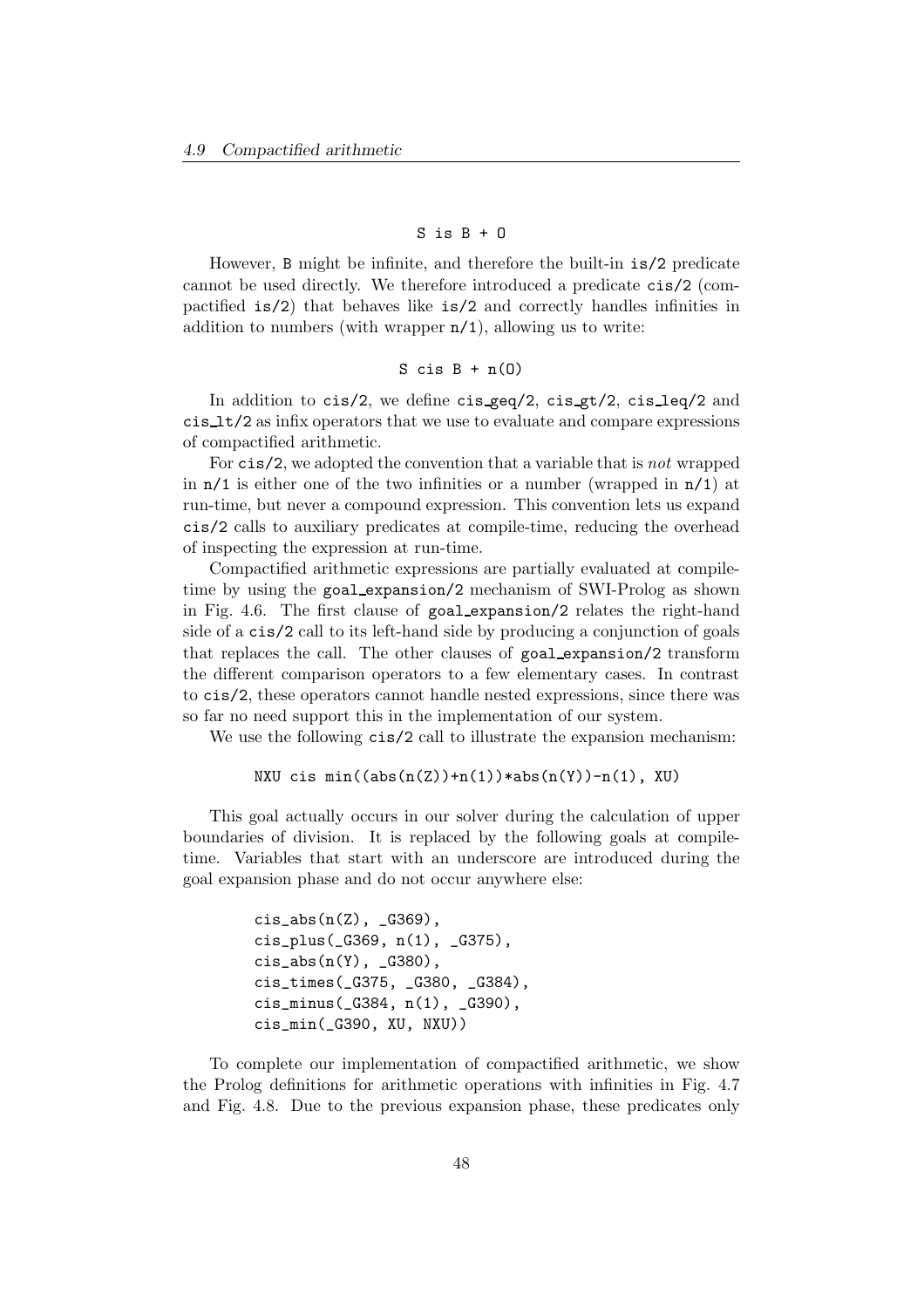```
goal_expansion(A cis B, Expansion) :-
2 phrase(cis_goals(B, A), Goals),
3 list_goal(Goals, Expansion).
   4 goal_expansion(A cis_lt B, B cis_gt A).
   5 goal_expansion(A cis_leq B, B cis_geq A).
   6 goal_expansion(A cis_geq B, cis_leq_numeric(B, N)) :−
            nonvar(A), A = n(N).
   8 goal_expansion(A cis_geq B, cis_geq_numeric(A, N)) :−
            nonvar(B), B = n(N).
10 goal_expansion(A cis_gt B, cis_lt_numeric(B, N)) :−
11 nonvar(A), A = n(N).
12 goal_expansion(A cis_gt B, cis_gt_numeric(A, N)) :−
13 nonvar(B), B = n(N).
14<br>1515 cis_goals(V, V) --> { var(V) }, !.<br>16 cis_goals(n(N), n(N)) --> [].
16 cis_goals(n(N), n(N)) --> [].<br>17 cis_goals(inf, inf) --> [].
   cis_goals(inf, inf) --> [].<br>cis_goals(sup, sup) --> [].
18 cis_goals(sup, sup) −−> [].
19 cis_goals(sign(A0), R) −−>
20 cis_goals(A0, A), [cis_sign(A, R)].
21 cis_goals(abs(A0), R)<br>22 cis goals(A0,
22 cis_goals(A0, A), [cis_abs(A, R)].<br>
23 cis_goals(-A0, R) -->
23 cis_goals(-A0, R)<br>24 cis_goals
\frac{24}{25} cis_goals(A0, A), [cis_uminus(A, R)].<br>25 cis goals(A0+B0, R) -->
   cis_goals(A0+B0, R)
26 cis_goals(A0, A), cis_goals(B0, B), [cis_plus(A, B, R)].
27 cis_goals(A0−B0, R)<br>28 cis_goals(A
             cis_goals(A0, A), cis_goals(B0, B), [cis_minus(A, B, R)].
29 cis_goals(min(A0,B0), R) --><br>30 cis goals(A0, A), ci
30 cis_goals(A0, A), cis_goals(B0, B), [cis_min(A, B, R)].<br>31 cis qoals(max(A0,B0), R) -->
31 cis_goals(max(A0,B0), R) --><br>32 cis goals(A0, A), ci
            32 cis_goals(A0, A), cis_goals(B0, B), [cis_max(A, B, R)].
33 cis_goals(A0*B0, R) −−>
34 cis_goals(A0, A), cis_goals(B0, B), [cis_times(A, B, R)].
35 cis_goals(\det(V(A0,B0), R) -->
\frac{36}{37} cis_goals(A0, A), cis_goals(B0, B), [cis_div(A, B, R)].<br>37 cis goals(A0//B0, R) -->
   cis\_goals(A0//B0, R)38 cis_goals(A0, A), cis_goals(B0, B), [cis_slash(A, B, R)].
   cis_goals(A0^B0, R)
40 cis_goals(A0, A), cis_goals(B0, B), [cis_exp(A, B, R)].
```
Figure 4.6: Goal expansion of compactified arithmetic

need to cover three elementary cases: the two infinities and numbers, but no compound expressions. Note that *indeterminate forms* like  $+\infty + (-\infty)$ are pragmatically defined by these predicates as needed for the specific use cases of our constraint solver (in this concrete case: sup+inf = sup), and may need different interpretations in other applications. As can be seen in these definitions, Prolog's built-in arithmetic with is/2 is internally used when possible, i.e., when no infinities are involved. This is where we transparently benefit from the underlying Prolog system's arbitrary precision integer arithmetic, which is available in most modern Prolog systems.

Of the DSLs presented in this chapter, the language of compactified arithmetic is maybe least applicable to other finite domain constraint systems, since only a few of them need to support expressions with symbolic infinities. Still, we consider it a valuable tool for documenting, in directly executable form, the error-prone boundary expressions for constraints like multiplication and floored division, which are much less obvious than those of addition especially when infinities are involved.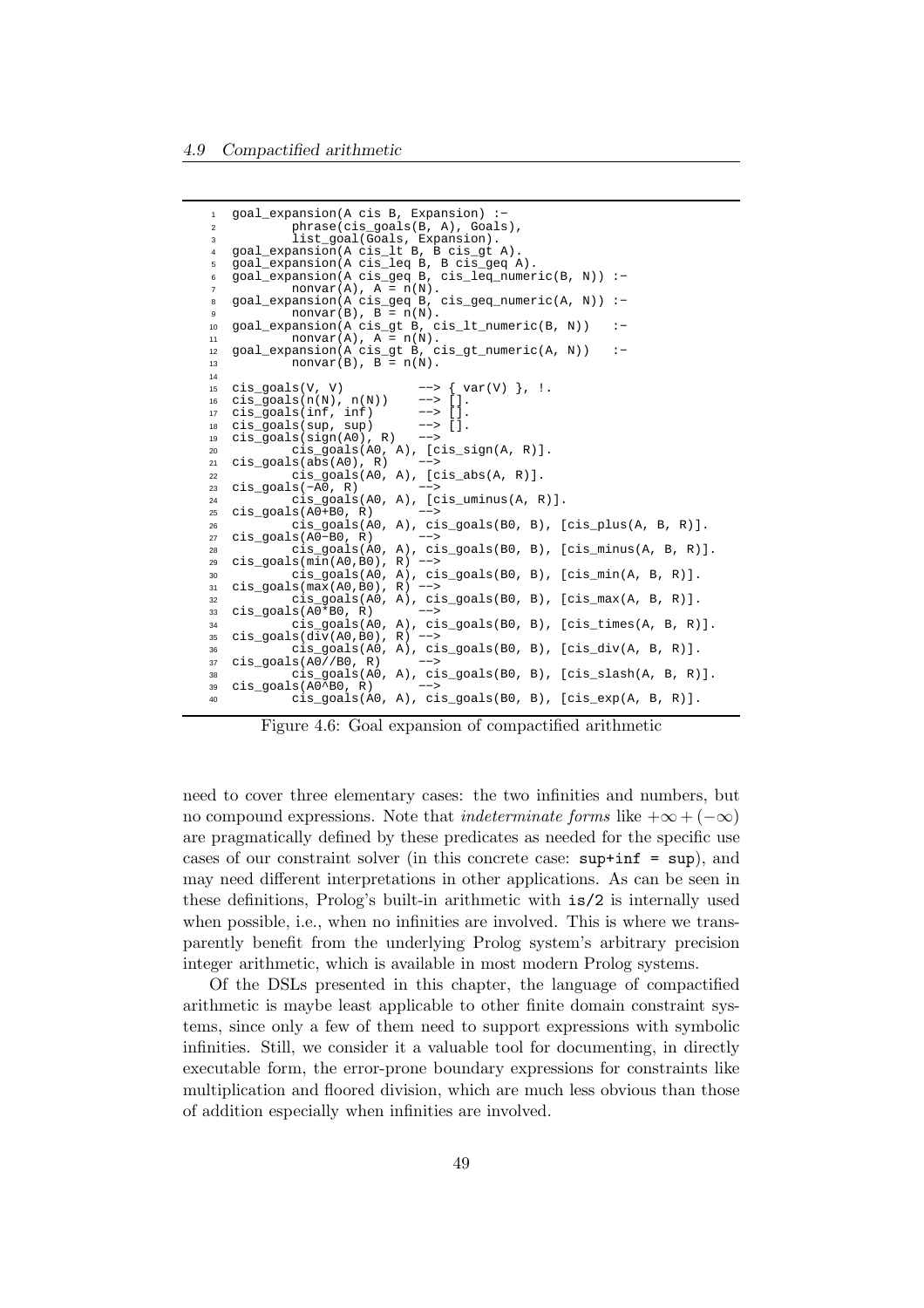```
1 cis_gt(sup, B0) :− B0 \== sup.
2 cis_gt(n(N), B) :− cis_lt_numeric(B, N).
3
4 cis_lt_numeric(inf, _).
5 cis_lt_numeric(n(B), A) :− B < A.
6
7 cis_gt_numeric(sup, _).
8 cis_gt_numeric(n(B), A) :− B > A.
\alpha10 cis_geq(inf, inf).
11 \text{ cis\_geq}(\sup, \_).12 cis_geq(n(N), B) :− cis_leq_numeric(B, N).
13
14 cis_leq_numeric(inf, _).
15 cis_leq_numeric(n(B), A) :− B =< A.
16
17 cis_geq_numeric(sup, _).
18 cis_geq_numeric(n(B), A) :− B >= A.
19
20 cis_min(inf, \overline{\phantom{a}}, inf).
21 cis_min(sup, B, B).
22 cis_min(n(N), B, Min) :− cis_min_(B, N, Min).
23
24 cis_min_(inf, _, inf).
25 cis_min_(sup, N, n(N)).
26 cis_min_(n(B), A, n(M)) :− M is min(A,B).
27
28 cis_max(sup, _, sup).
29 cis_max(inf, B, B).
30 cis_max(n(N), B, Max) :− cis_max_(B, N, Max).
31
32 cis_max_(inf, N, n(N)).<br>33 cis max (sup, , sup).
33 cis_max_(sup, _, sup).
34 cis_max_(n(B), A, n(M)) :− M is max(A,B).
35
36 cis_plus(inf, _, inf).
37 cis_plus(sup, _, sup).
38 cis_plus(n(A), B, Plus) :− cis_plus_(B, A, Plus).
39
40 cis_plus_(sup, _, sup).
41 cis_plus_(inf, _, inf).
42 cis_plus_(n(B), A, n(S)) :- S is A + B.
43
44 cis_minus(inf, _, inf).
45 cis_minus(sup, _, sup).
46 cis_minus(n(A), B, M) :− cis_minus_(B, A, M).
47
48 cis_minus_(inf, _, sup).
49 cis_minus_(sup, _, inf).
50 cis_minus_(n(B), A, n(M)) :− M is A − B.
51
52 cis_uminus(inf, sup).<br>53 cis uminus(sup, inf).
   cis_uminus(sup, inf).
54 cis\_uminus(n(A), n(B)) := B is -A.
```
Figure 4.7: Arithmetic operations with infinities (part  $1/2$ )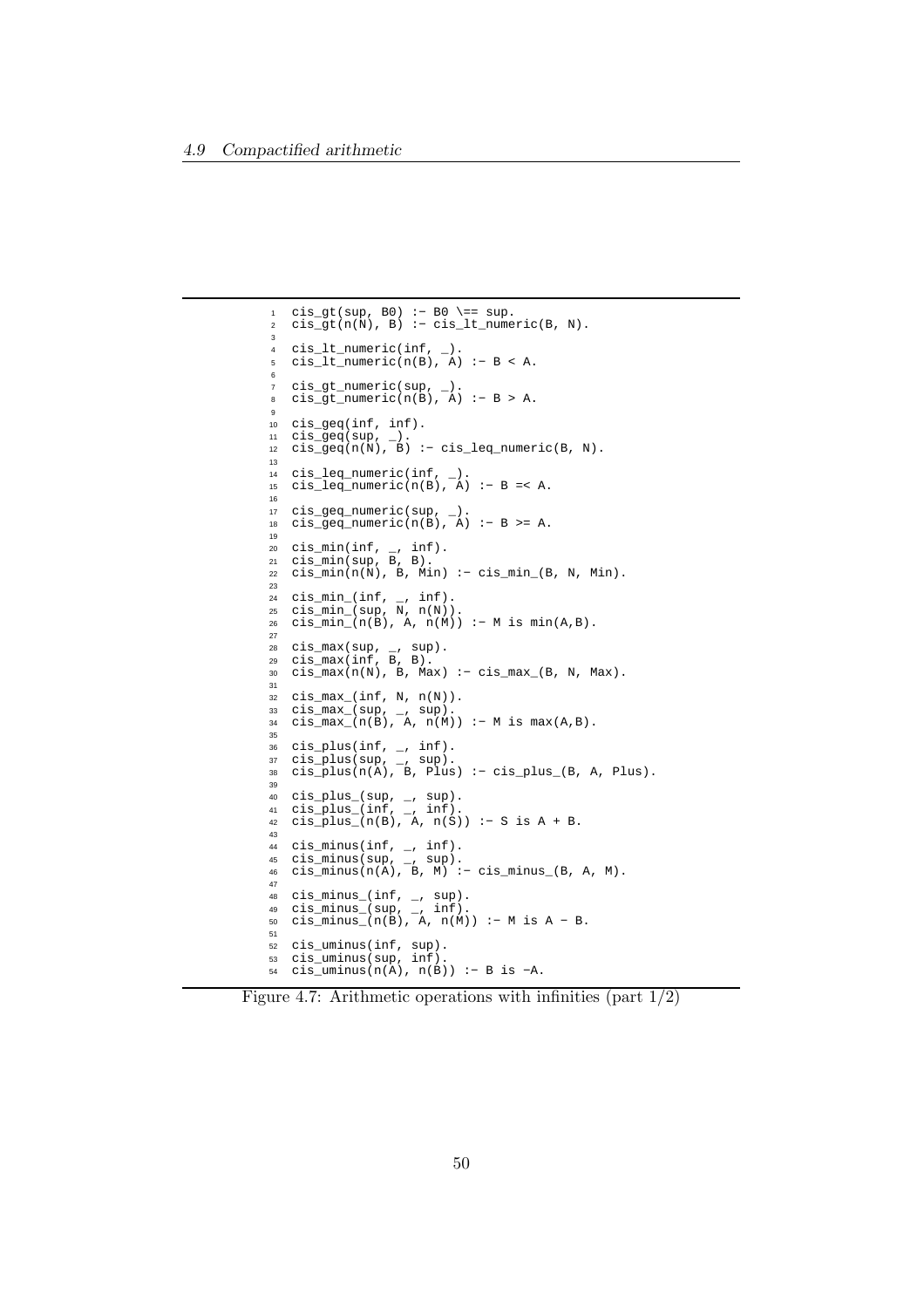```
1 cis_abs(inf, sup).
2 cis_abs(sup, sup).
3 cis_abs(n(A), n(B)) :− B is abs(A).
4
5 cis_times(inf, B, P) :−
6 ( B cis_lt n(0) −> P = sup
7 ; B cis_gt n(0) −> P = inf
8 ; P = n(0)
9 ).
10 cis_times(sup, B, P) :−
11 ( B cis_gt n(0) −> P = sup
12 ; B cis_lt n(0) −> P = inf
13 ; \quad P = n(0)14 ).
15 cis_times(n(N), B, P) :− cis_times_(B, N, P).
16
17 cis_times_(inf, A, P) :− cis_times(inf, n(A), P).
18 cis_times_(sup, A, P) :− cis_times(sup, n(A), P).
19 cis_times_(n(B), A, n(P)) :− P is A * B.
20
21 cis_exp(inf, n(Y), R) :−
22 ( even(Y) −> R = sup
23 ; R = inf<br>24 ).
24 ) .
25 cis_exp(sup, _, sup).
26 cis_exp(n(N), Y, R) :− cis_exp_(Y, N, R).
27
28 cis_exp_(n(Y), N, n(R)) :− R is N^Y.
29 cis_exp_(sup, _, sup).
30 cis_exp_(inf, _, inf).
31
32
33 cis_sign(sup, n(1)).
34 cis_sign(inf, n(−1)).
35 cis_sign(n(N), n(S)) :− S is sign(N).
36
37 cis_div(sup, Y, Z) :− ( Y cis_geq n(0) −> Z = sup ; Z = inf ).
38 cis_div(inf, Y, Z) :− ( Y cis_geq n(0) −> Z = inf ; Z = sup ).
39 cis_div(n(X), Y, Z) :− cis_div_(Y, X, Z).
40
41 cis_div_(sup, _, n(0)).<br>42 cis_div_(inf, _, n(0)).
42 cis_div_(inf, _, n(0)).
43 cis_div_(n(Y), X, Z) :−
44 ( Y =:= 0 −> ( X >= 0 −> Z = sup ; Z = inf )
45 ; Z0 is X // Y, Z = n(Z0)
46 ).
47
48 cis_slash(sup, _, sup).
49 cis_slash(inf, _, inf).
50 cis_slash(n(N), B, S) :− cis_slash_(B, N, S).
51
52 \text{ cis\_slash}(\text{sup}, \_, n(0)).53 cis\_slash\_(inf, ..., n(0)).
54 cis_slash_(n(B), A, n(S)) :− S is A // B.
```
Figure 4.8: Arithmetic operations with infinities (part 2/2)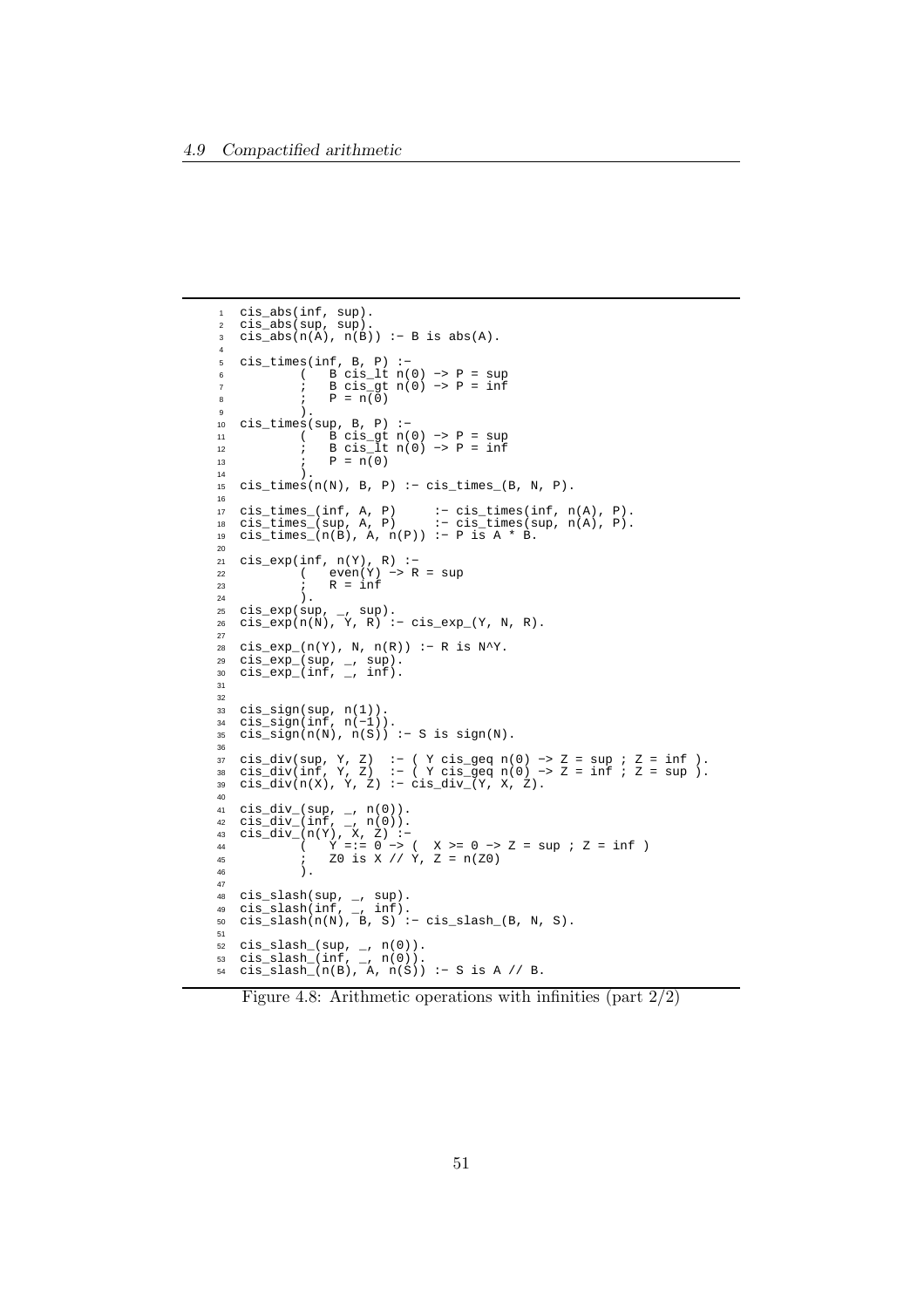### 4.10 Domains

In this section, we explain how domains are internally represented in our solver, and which predicates are available for reasoning about domains.

### 4.10.1 Domain representation

In our constraint solver over integers, a domain is a finite set of disjoint integer intervals. Internally, domains are represented as interval trees. Each node of an interval tree in our solver is one of:

- The atom empty, representing the empty set.
- A term from  $\text{to}(F, T)$ , where F and T are domain boundaries, denoting all integers  $I$  such that  $F$  cis leq  $n(I)$  and  $n(I)$  cis leq T. This definition works for finite as well as infinite boundaries. See Section 4.9 for the representation of domain boundaries with compactified arithmetic  $(n(N), inf$  and sup).
- A term split(N, Left, Right), where N is an integer, and Left and Right are domains (again represented as interval trees) whose elements are all less than and greater than N, respectively. The represented domain is the union of Left and Right. The integer N is a hole, i.e., an integer that is not an element of the domain.

Fig. 4.9 shows a Prolog "type" definition to clarify our domain representation. The type definition can be used for internal consistency checks in the constraint solver. It also serves as our first example of how the compactified arithmetic operators are used.

Our choice to represent domains as interval trees remains to some extent arbitrary and motivated for example by trying to implement global constraints like tuples in/2 efficiently. This global constraint repeatedly checks whether a domain contains a specified integer, which is implemented by domain contains/2 in our system (see Section 4.10.2). When an interval tree is (sufficiently) balanced, domain contains/2 is performed in  $\mathcal{O}(\log(n))$ time, where *n* denotes the number of intervals of the domain.

Lists of intervals, which are used for example in SICStus Prolog, are another natural Prolog representation of domains. One advantage of lists is that all required domain operations can be performed in  $\mathcal{O}(n)$  time, where n is again the number of intervals.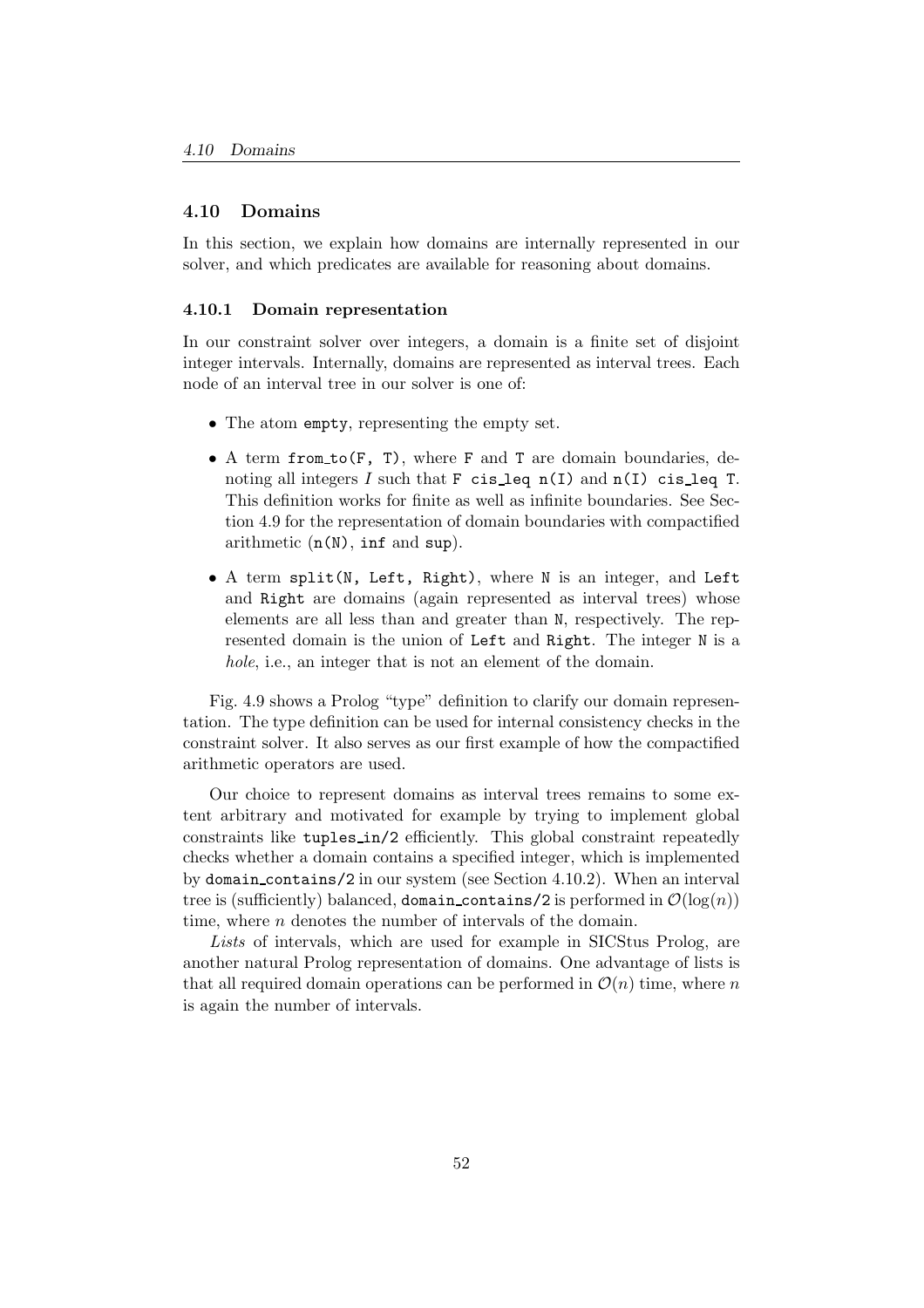```
1 is_domain(empty).
2 is_domain(from_to(From,To)) :−
3 is_boundary(From), is_boundary(To),<br>4 From cis leg To.
<sup>1</sup> From cis_leq To.<br>5 is domain(split(S. Left.
   is\_domain(split(S, Left, Right)) :-6 integer(S),
7 is_domain(Left), is_domain(Right),
8 all_less_than(Left, S),
9 all_greater_than(Right, S).
10
11 is_boundary(n(N)) :- integer(N).<br>12 is_boundary(inf).
12 is_boundary(inf).<br>13 is_boundary(sup).
   is_boundary(sup).
\frac{14}{15}15 all_less_than(empty, _).
16 all_less_than(from_to(From,To), S) :−
17 From cis_lt n(S), To cis_lt n(S).
17 b From cis_1t n(S), To cis_1t n(S).<br>
18 all_less_than(split(S0,Left,Right), S) :-<br>
50 < S,
19 S0 < S,
20 all_less_than(Left, S),
21 all_less_than(Right, S).
22
23 all_greater_than(empty, _).
24 all_greater_than(from_to(From,To), S) :−
25 From cis_gt n(S), To cis_gt n(S).
26 all_greater_than(split(S0,Left,Right), S) :−
27 SO > S,
28 all_greater_than(Left, S),
29 all_greater_than(Right, S).
```
Figure 4.9: Type definition of our domain representation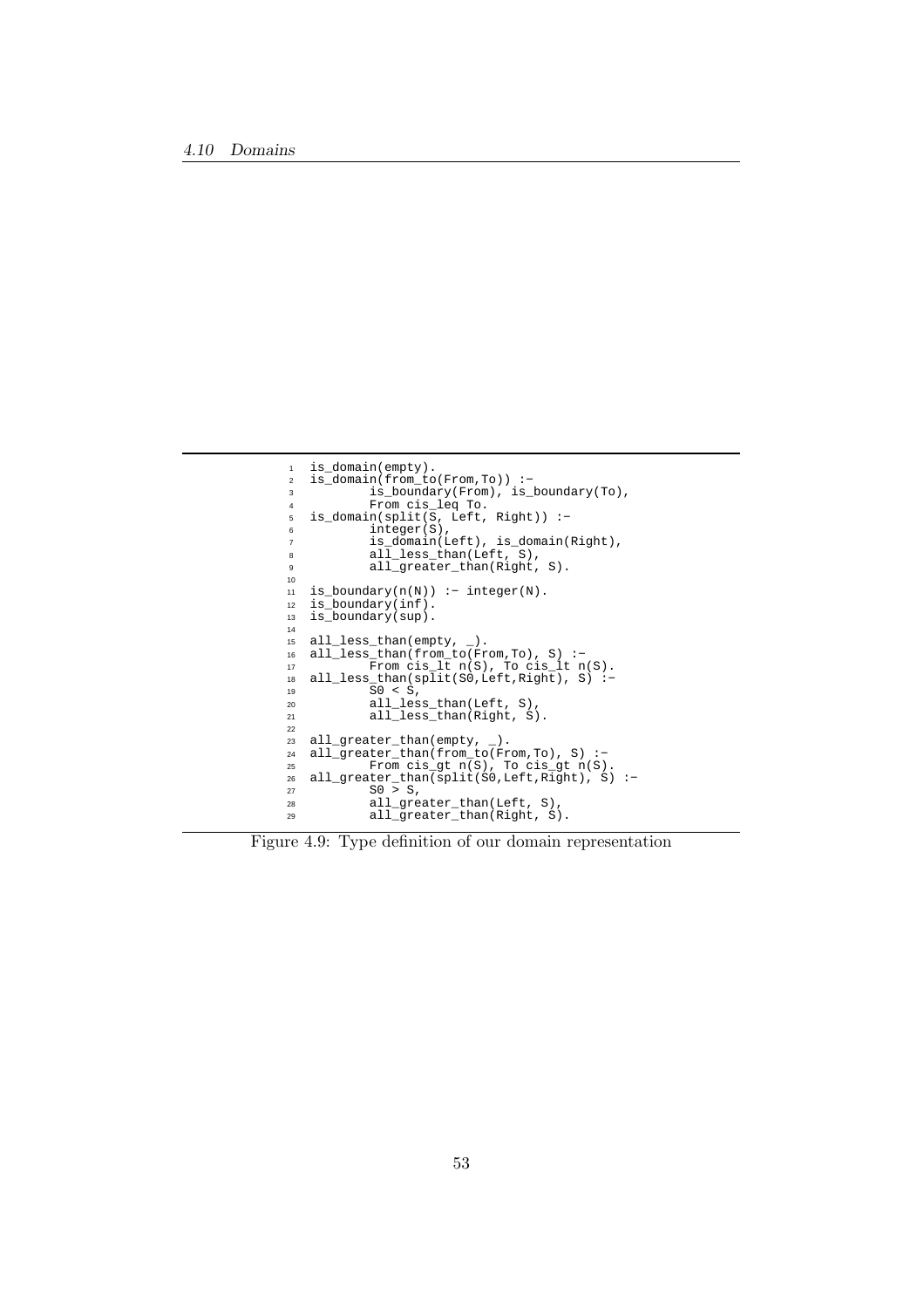### 4.10.2 Domain properties

Fig. 4.10 shows several predicates that give us useful information about domains: First of all, default domain/1 states the default domain for all finite domain variables. It is not advisable to change the default domain to a finite one, since that can lead to the loss of valid solutions without raising an error. As the names imply, domain infimum/2 and domain supremum/2 relate a domain to its infimum and supremum, domain num elements/3 gives us the number of elements of a finite domain, and domain contains/2 is true iff the domain contains the given integer. Notice that the integer must be wrapped in  $n/1$  when it is used in a cis/2 expression.

We show these definitions as examples for working with our domain representation. We do not show the Prolog definitions of all predicates that we use to test domain properties in the following sections; the remaining definitions are reasonably straight-forward, and interested readers can study them in the latest source code of our library.

```
default domain(from to(inf,sup)).
2
   domain_infimum(from_to(I, _), I).
   domain_infimum(split(_, Left, _), I) :- domain_infimum(Left, I).
5
   domain_supremum(from_to(_, S), S).
7 domain_supremum(split(_, _, Right), S) :− domain_supremum(Right, S).
8
9 domain_num_elements(empty, n(0)).<br>10 domain_num_elements(from_to(From,
   10 domain_num_elements(from_to(From,To), Num) :− Num cis To − From + n(1).
11 domain_num_elements(split(_, Left, Right), Num) :−
12 domain_num_elements(Left, NL),
13 domain_num_elements(Right, NR),
14 Num cis NL + NR.
15
16 domain_contains(from_to(From,To), I) :−
17 From cis_leq n(I), n(I) cis_leq To.
   domain_contains(split(S, Left, Right), I) :-
19 ( I < S −> domain_contains(Left, I)
20 ; I > S -> domain_contains(Right, I)<br>21 ).
           ).
```
Figure 4.10: Examples of domain properties

## 4.10.3 Relations between domains

In addition to the simple definitions of domain properties, there are of course also predicates that define relations between two or more domains. They are used for set-theoretic operations on domains like removing elements and constructing unions and intersections. Again, these predicates essentially need to consider the three possible cases (empty, from to/2, split/3) of an interval node and manipulate it accordingly.

We now present the full source code of two domain operations. The first example is one of the simplest domain operations: shifting a domain by an integer offset, shown in Fig. 4.11. Notice that as in domain contains/2, the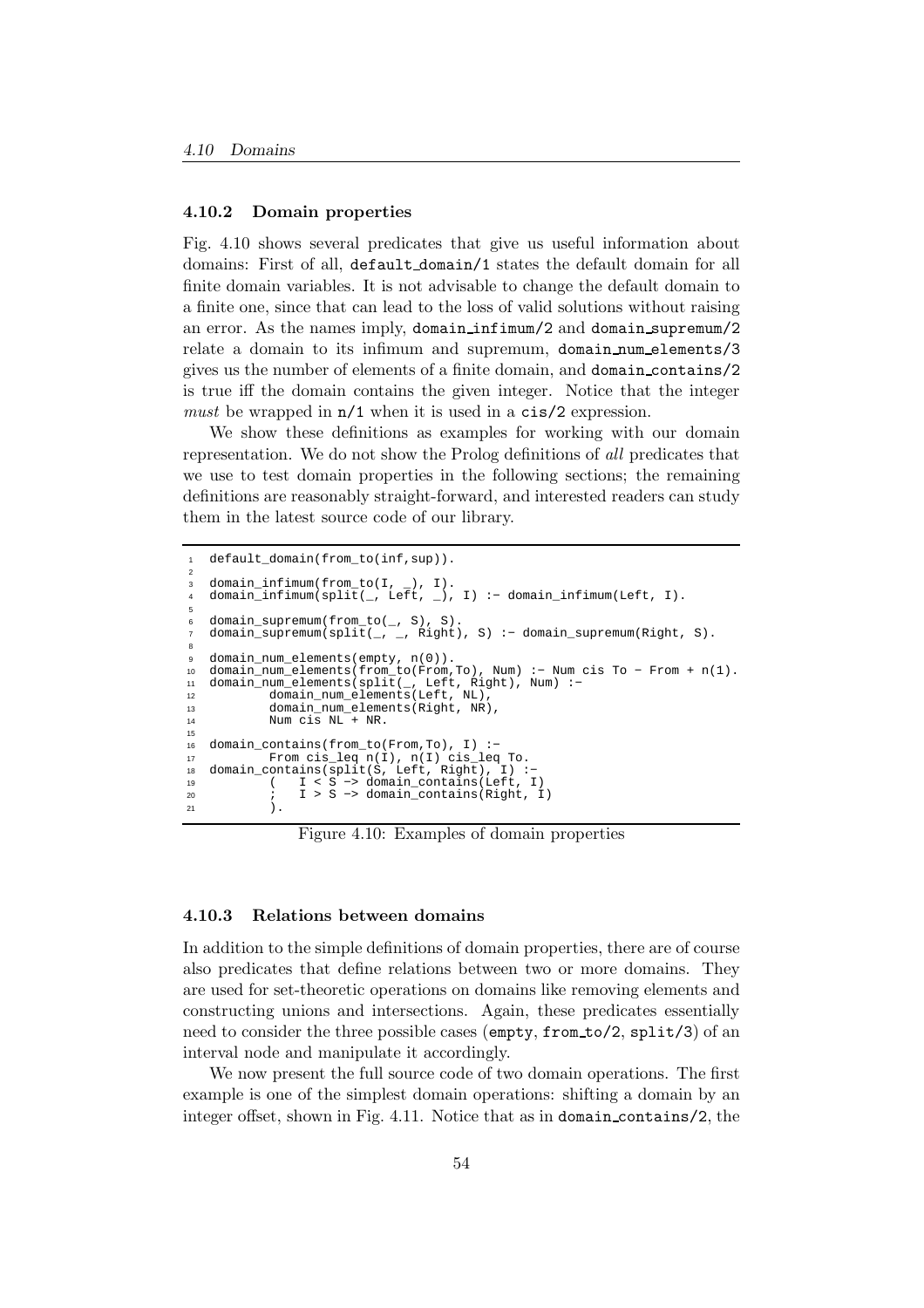second argument of the predicate is a Prolog integer, and that it again must be wrapped in n/1 when it is used in a cis/2 expression.

```
1 domain_shift(empty, _, empty).
2 domain_shift(from_to(From0,To0), O, from_to(From,To)) :−
3 From cis From0 + n(O), To cis To0 + n(O).
4 domain_shift(split(S0, Left0, Right0), O, split(S, Left, Right)) :−
          S is S0 + 0.
          domain_shift(Left0, O, Left),
7 domain_shift(Right0, O, Right).
```
Figure 4.11: Shifting a domain by an integer offset

The second example, shown in Fig. 4.12, relates two domains to their intersection. Notice that the intersection cannot be empty, since this would mean that some variable has run out of domain elements. Moreover, empty leaves are eliminated from the interval tree already when the intersection is being constructed.

Note that an interval tree representation of a domain is not uniquely determined. For example, the following terms represent the same domain:

> $split(0, from_to(n(-5),n(-3)), from_to(n(1),n(2)))$  $split(-2, from_to(n(-5),n(-3)), from_to(n(1),n(2)))$

However, our implementation of domains intersection/3 preserves the following important property, where ==/2 denotes Prolog term equivalence:

If  $T_1$  and  $T_2$  are interval trees in our representation, and  $T_1$  contains all integers that are contained in  $T_2$ , and domains intersection( $T_1, T_2, I$ ) holds, then  $I = T_1$ .

This property lets us use ==/2 to detect whether a domain has changed, provided that we adopt the following convention:

When a domain  $D1$  must be assigned to a variable X whose domain is currently D0, then we first call domains intersection(D0, D1, DN), where DN is a fresh variable, and then assign the domain DN to X.

As we will see in the next section, propagators adhere to this convention.

Other relations between domains include for example domain expand/3 and domain contract/3, which are used to scale intervals by a constant multiple, domains union/3, domain negate/2 etc. We again refer interested readers to the actual source code of our library to study these definitions.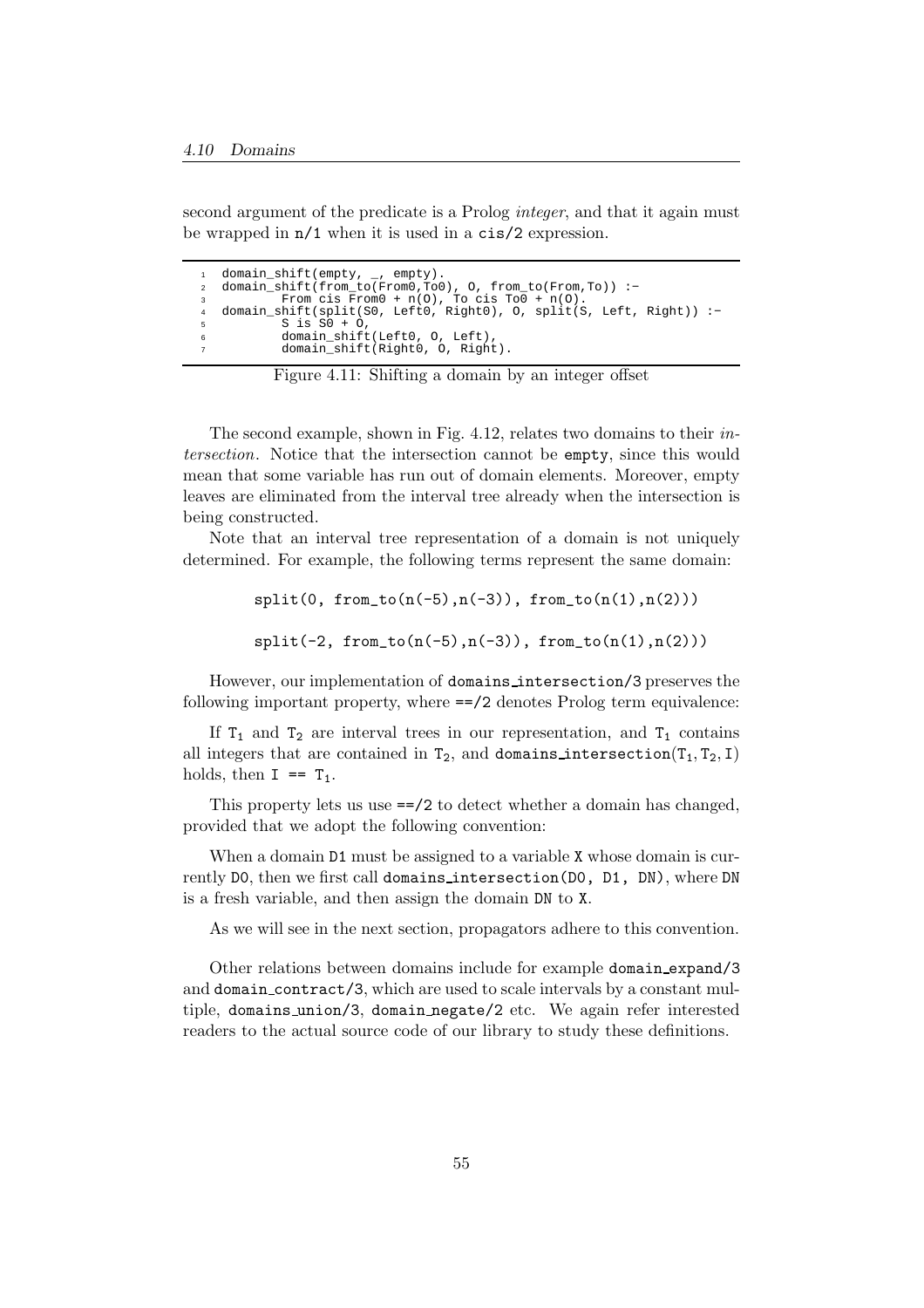| $\mathbf{1}$   | domains intersection( $D1$ , $D2$ , Intersection) :-                        |
|----------------|-----------------------------------------------------------------------------|
| $\overline{2}$ | domains intersection (D1, D2, Intersection),                                |
| 3              | Intersection $\ ==$ empty.                                                  |
| $\overline{4}$ |                                                                             |
| 5              | domains_intersection_(empty, _, empty).                                     |
| 6              | domains_intersection_(from_to( $L0, U0$ ), D2, Dom) :-                      |
| $\overline{7}$ | narrow(D2, L0, U0, Dom).                                                    |
| 8              | domains_intersection_(split(S, Left0, Right0), D2, Dom) :-                  |
| 9              | domains_intersection_(Left0, D2, Left1),                                    |
| 10             | domains_intersection_(Right0, D2, Right1),                                  |
| 11             | Left1 == $empty \rightarrow Dom = Right1$                                   |
| 12             | $Right1 == empty -> Dom = Left1$                                            |
| 13             | Dom = split(S, Left1, Right1)<br>$\ddot{i}$                                 |
| 14             | Ι.                                                                          |
| 15             |                                                                             |
| 16             | narrow(empty, $\overline{\phantom{0}}$ , $\overline{\phantom{0}}$ , empty). |
| 17             | $narrow(from to (L0, U0)$ , $From 0, To 0, Dom)$ :                          |
| 18             | Froml cis $max(From0, L0)$ , Tol cis $min(T00, U0)$ ,                       |
| 19             | Froml $cis_qt$ Tol -> Dom = empty                                           |
| 20             | $Dom = from to (From 1, To 1)$                                              |
| 21             |                                                                             |
| 22             | $narrow(split(S, Left0, Right0), From0, To0, Dom) :-$                       |
| 23             | To $\circ$ cis lt $n(S)$ -> narrow (Left0, From 0, To 0, Dom)               |
| 24             | From0 cis_qt $n(S) \rightarrow$ narrow(Right0, From0, To0, Dom)             |
| 25             | narrow(Left0, From0, To0, Left1),                                           |
| 26             | narrow(Right0, From0, To0, Right1),                                         |
| 27             | Left1 == $empty \rightarrow$ Dom = $Right1$                                 |
| 28             | $Right1 == empty -> Dom = Left1$                                            |
| 29             | $Dom = split(S, Left1, Right1)$                                             |
| 30             |                                                                             |
| 31             |                                                                             |

Figure 4.12: Intersection of two domains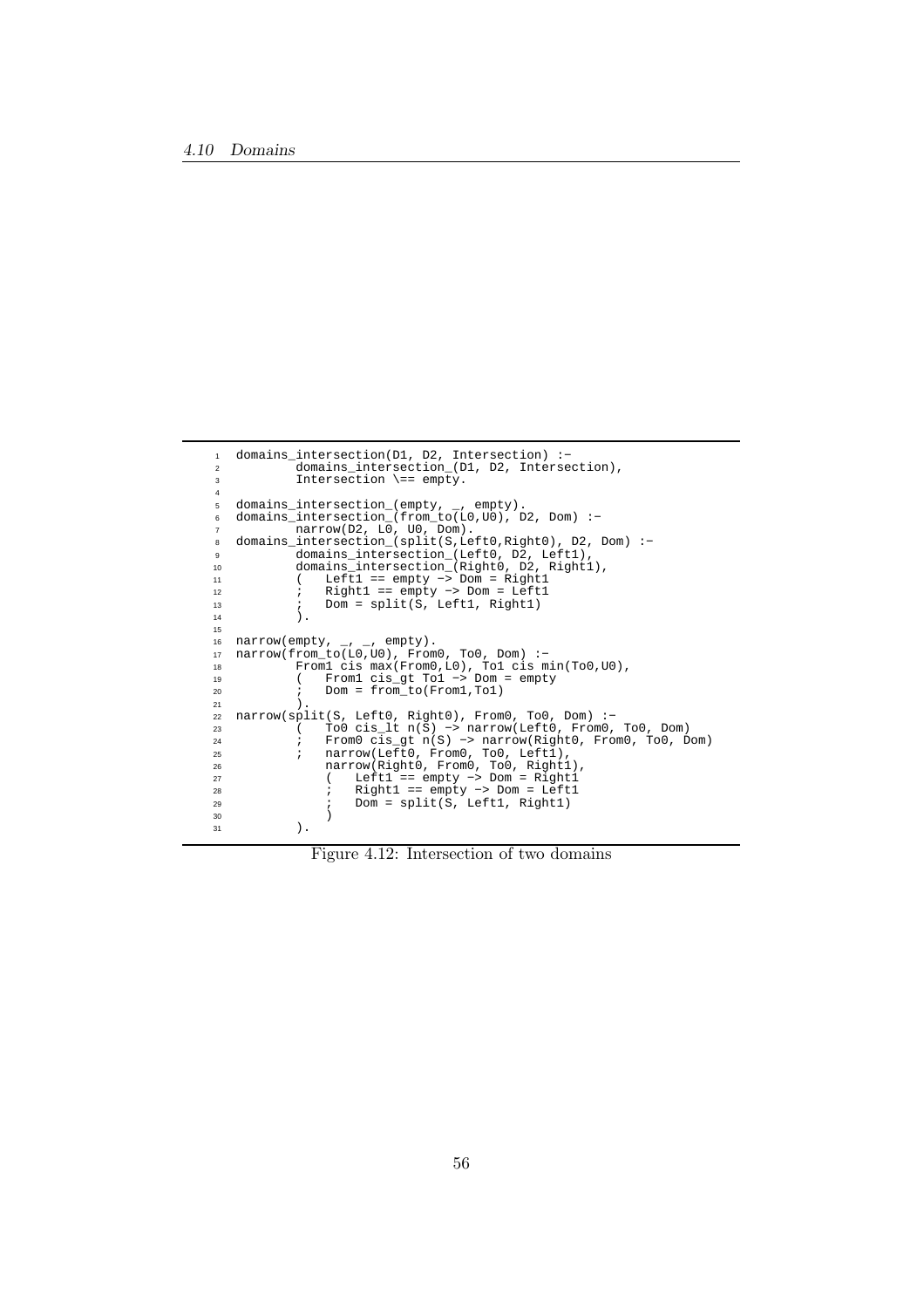## 4.11 Arithmetic constraints

We now give a more formal definition of arithmetic constraints that are implemented in our system. An arithmetic expression is one of the Prolog terms described in Table 4.2. The definition is inductive:  $expr_1$  and  $expr_2$ again denote arithmetic expressions.

| expression               | meaning                                    |
|--------------------------|--------------------------------------------|
| <i>logical</i> variable  | unknown integer (see Section $4.3$ )       |
| $?$ (Var)                | Var is a finite domain variable or integer |
| integer                  | given number                               |
| $-expr$                  | unary minus                                |
| $expr_1 + expr_2$        | addition                                   |
| $expr_1 * expr_2$        | multiplication                             |
| $expr_1 - expr_2$        | subtraction                                |
| $expr_1 \uparrow expr_2$ | exponentiation                             |
| $min(exp_1, exp_2)$      | minimum                                    |
| $max(exp_1, exp_2)$      | maximum                                    |
| $expr_1$ mod $expr_2$    | modulo induced by floored division         |
| $expr_1$ rem $expr_2$    | modulo induced by truncated division       |
| $abs(expr_1)$            | absolute value                             |
| $expr_1$ / $expr_2$      | truncated integer division                 |

Table 4.2: Arithmetic expressions

Arithmetic constraints are relations between arithmetic expressions. Table 4.3 lists arithmetic constraints that are available in all systems that we mention in this thesis.

| constraint                            | meaning                                       |
|---------------------------------------|-----------------------------------------------|
| $expr_1$ #>= $expr_2$                 | $expr_1$ is greater than or equal to $expr_2$ |
| $expr_1$ #=< $expr_2$                 | $expr_1$ is less than or equal to $expr_2$    |
| $expr_1 += expr_2$                    | $expr_1$ equals $expr_2$                      |
| $expr_1 \# \rightleftharpoons expr_2$ | $expr_1$ is not equal to $expr_2$             |
| $expr_1 \nleftrightarrow expr_2$      | $expr_1$ is strictly greater than $expr_2$    |
| $expr_1$ #< $expr_2$                  | $\exp r_1$ is strictly less than $\exp r_2$   |

Table 4.3: Arithmetic constraints

In our system, we generally aim for *bounds consistency* in the implementation of all arithmetic constraints, at least for the most common use cases. For example, addition and multiplication are always bounds consistent, and division is bounds consistent (at least) if the divisor is instantiated.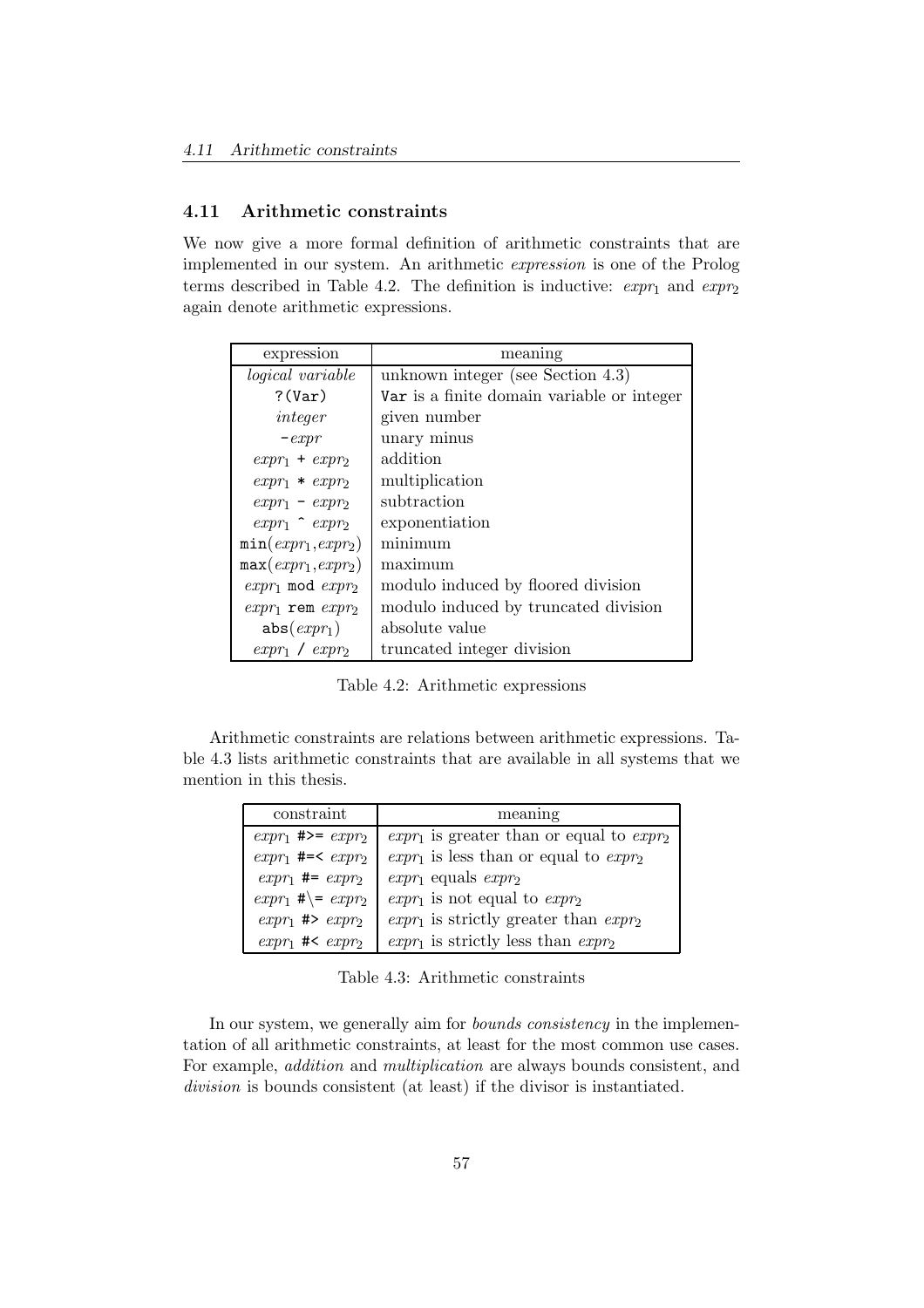### 4.11.1 Parsing arithmetic expressions

Our system provides infix operators so that arithmetic expressions and constraints can be naturally written and processed as Prolog terms. When parsing a compound arithmetic expression, we introduce auxiliary variables for subexpressions. For example, the arithmetic expressions in:

$$
X? #= Y? * Z? + D?
$$

are decomposed as follows, where T is a fresh variable:

$$
X
$$
? #= T? + D?,  
T? #= Y? \* Z?

This decomposition allows us to limit the implementation of arithmetic propagators to a few elementary cases. Hence, each arithmetic expression shown in Table 4.2 and each arithmetic constraint shown in Table 4.3 corresponds to a propagator that only needs to consider finite domain variables and integers as its arguments, but no compound expressions. The names of these propagators are built by prepending a p to the arithmetic operation, for example: pplus, ptimes, pmin etc.

We have devised a DSL for describing this decomposition of arithmetic expressions into elementary cases. The language is a list of decomposition rules of the form  $M \implies As$ , where M is a matcher and As is a list of actions that are performed when M matches the expression that is being decomposed. At compilation time, Prolog clauses are generated from this DSL.

More formally, a *matcher*  $M$  is one of the terms  $m(P)$ ,  $g(G)$  or  $?$  (X). P is a pattern that involves an arithmetic expression and its arguments, and G is a Prolog goal. A rule is applicable for a given expression E if:

- the matcher is m(P) and E is syntactically subsumed by P. Each variable in P stands for the decomposition of the corresponding subexpression of E according to the same decomposition rules. This is where the rules are applied recursively to each subexpression.
- the matcher is  $g(G)$  and G succeeds
- the matcher is  $?(X)$  and E has the form  $?(X)$ . Note that the subexpression of E that corresponds to X is not decomposed but taken exactly as it appears. This is because, as explained in Section 4.3, ?/1 is used to indicate a finite domain variable or integer, and a type error must be raised for other terms.

In a decomposition rule  $M \implies As$ , each element in the list As is one of the two actions described in Table 4.4. When a rule is applicable, its actions are performed in the order they occur in As, and no further rules are tried.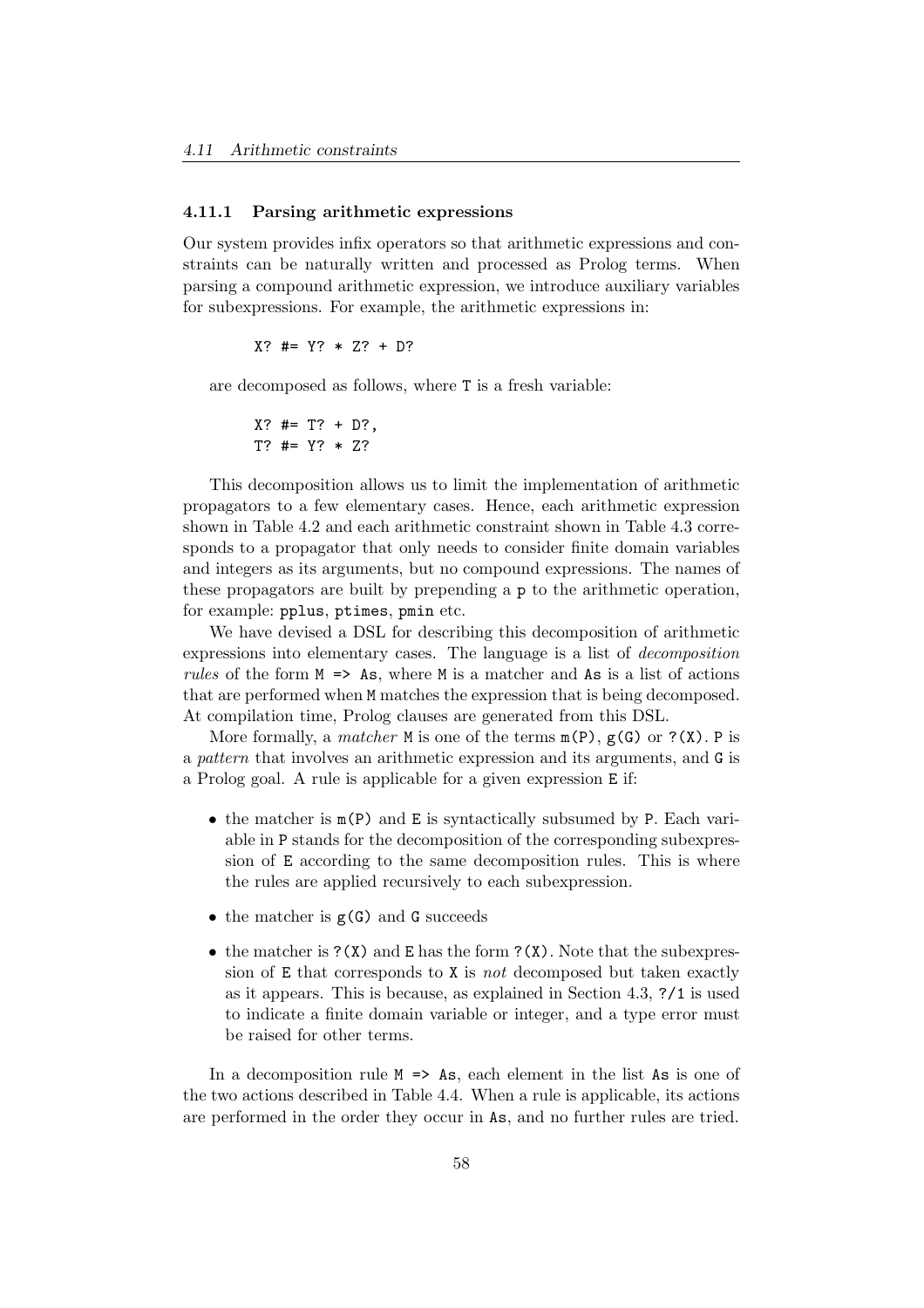| $\mid$ g(G) $\mid$ Call the Prolog goal G.                                            |
|---------------------------------------------------------------------------------------|
| $\mathbf{p}(\mathbf{P})$ Post a constraint P. This is a shorthand notation for a spe- |
| cific sequence of goals that attach a constraint to all involved                      |
| variables and trigger it.                                                             |

Table 4.4: Valid actions in a list As of a decomposition rule  $M \implies As$ 

Fig. 4.13 shows the complete declarative description of how arithmetic expressions are decomposed, using our DSL. Given expression E, the result is the finite domain variable or integer R, using the decomposition rules.

```
1 :− op(800, xfx, =>).
2
3 parse_clpfd(E, R,
4 [g(cyclic_term(E)) => [g(domain_error(clpfd_expression, E))],
          \overline{g(\text{var}(E))} => \overline{[g(\text{non-monotonic}(E))]},
           g(\text{constraint-to\_integer}(E)), g(E = R)],<br>
\{g(mnst: a \neq 0 \text{ integer}(E)), g(E = E)\}.? (E) => [g(\text{must}\_\text{be}\_\text{f\overline{d}\_\text{integer}(E)), g(\overline{R} = E)],<br>g(integer(E)) => [g(R = E)],
g(integer(E)) => [g(R = E)],9 m(−A) => [p(ptimes(-1,A,R))],
10 m(A+B) => [p(pplus(A, B, R))],
11 g(power_var_num(E, V, N)) => [p(\text{pexp}(V, N, R))],<br>
12 m(A*B) => [p(\text{ptimes}(A, B, R))],
m(A^*B) => [p(ptimes(A, B, R))],<br>
m(A^*B) => [p(ptimes(A, B, R))],<br>
m(A-B) => [p(pplus(R, B, A))],
13 m(A–B) => [p(pplus(R, B, A))]<br>
14 m(A<sup>\landB)</sup> => [p(pplus(R, B, A))]14 m(A^{\wedge}B) => [p(pexp(A, B, R))],
15 m(min(A, B)) => [g(A \#)= ?(R)), g(B \#>= R), p(pmin(A, B, R)),
16 m(max(A, B)) => [g(A \#=< ?(R)), g(B \#=< R), p(pmax(A, B, R))],
17 m(A \mod B) => [g(B \# \equiv 0), p(pmod(A, B, R))],
18 m(A rem B) => [g(B #)= 0), p(prem(A, B, R))],
19 m(abs(A)) => [g(?(R) #>= 0), p(pabs(A, R))],
20 m(A/B) => [g(B^{\#}) = 0, p(pdiv(A, B, R))],<br>21 g(ttrue) => [g(domain error(c)phied expression)[g(domain_error(clpfd_expression, E))]22 ]).
```
Figure 4.13: Parsing arithmetic expressions

As can be seen in this code, a *domain error* is raised when E is a *cuclic* term. The predicate non monotonic(X) raises an *instantiation error* if X is an unconstrained variable and the flag clpfd monotonic is set to true (see Section 4.3). constrain to integer/1 does what its name implies: It constrains a variable to integers.  $must$  be  $fd$  integer $(X)$  succeeds if its argument is a variable or an integer, and otherwise raises an exception. power\_var\_num(E, V, N) is true when E can be written as  $V^N$ . When none of the previous rules matches, a domain error is used to indicate that the given expression is not an arithmetic expression according to Table 4.2.

Parsing arithmetic expressions is comparatively straight-forward, and one may wonder whether implementing a DSL is worth the effort when using plain Prolog is almost equally convenient. Indeed we initially used Prolog for this task. However, only after using our DSL did we for example notice that subtraction can be expressed as addition (line 13). We found a different CLP(FD) system that needlessly uses one addition and one multiplication. In our experience, such improvements are easier to notice with our DSL.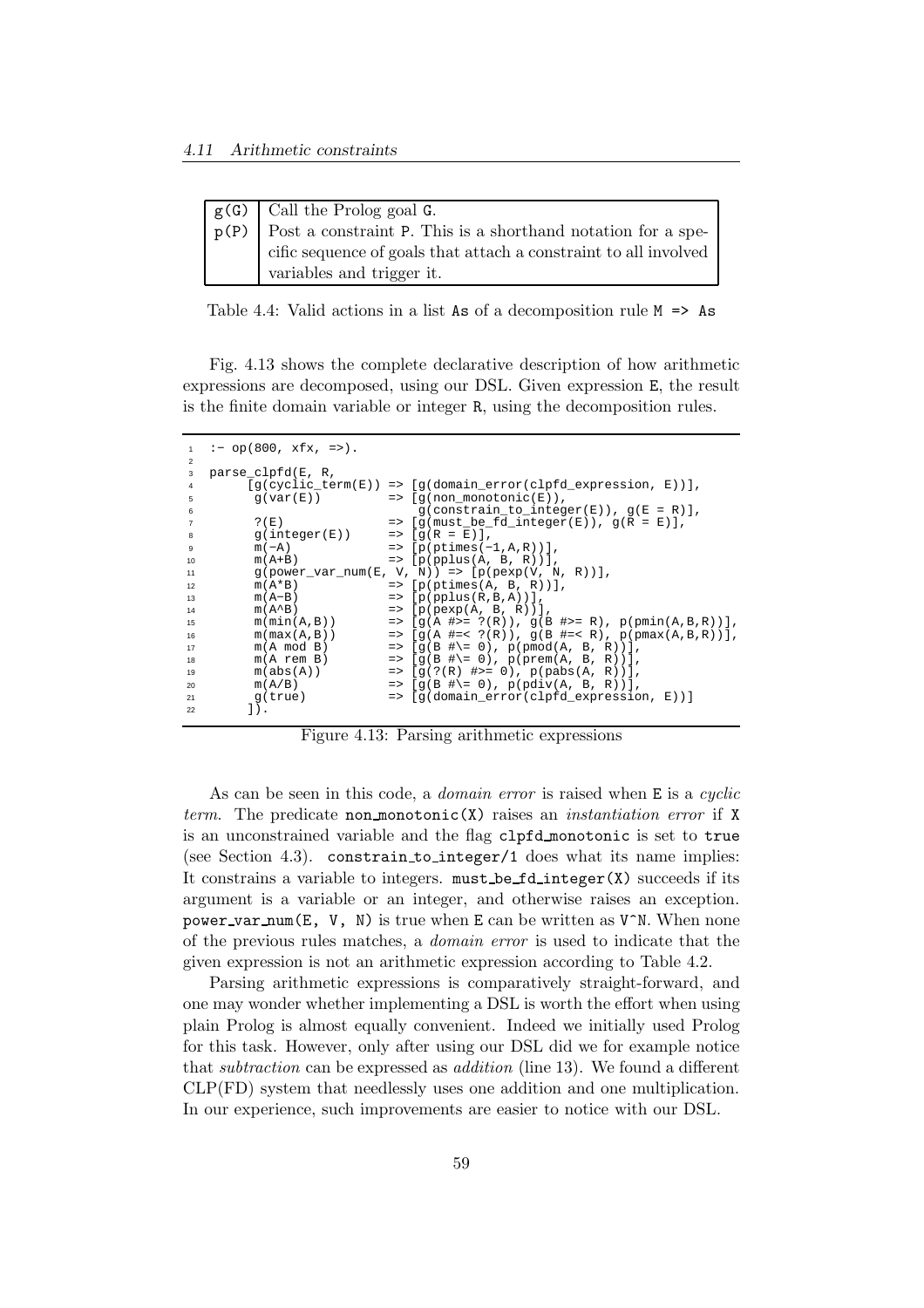### 4.11.2 Selecting propagators for constraints

Some propagators are already chosen when arithmetic expressions are decomposed as explained in the previous section. It now remains to choose suitable propagators for arithmetic constraints. First, notice that the arithmetic constraints shown in Table 4.3 can be reduced at least to the following elementary cases:  $\#>=$ ,  $\#=\$  and  $\#>=$ . The other arithmetic constraints can be expressed with them. For example, the constraint

X? #< Y?

can be written as:

Y? #>= T?, X? + 1 #= T?

One could even further reduce the set of supported elementary constraints. However, this is not advisable for performance reasons: Introducing auxiliary variables and constraints can lead to intermediate propagation steps that may not even be necessary. For example, consider the constraint:

 $X? + Y?$  #\= Z?

According to the decomposition rules shown in the previous section, we can decompose the arithmetic expression on the left-hand side and transform this constraint into:

$$
X? + Y? #= T?,
$$
  
T? #\ = Z?

The drawback of this decomposition is that significant information has been lost: In the original disequality constraint  $(\# \equiv)$ , it is clear that the propagator can only perform any filtering and therefore only needs to be invoked when either  $X + Y$  or Z are concrete integers. In the shown decomposition, X and Y are involved in an equality constraint that performs constraint propagation for addition every time a domain boundary changes, even if the variables are not yet fully instantiated.

We therefore implement more propagators than are strictly needed, giving special priority to patterns that frequently occur in practical applications. It is then left to detect when such specialized propagators can actually be applied to a given constraint expression. This is the task of selecting suitable propagators for specified constraints.

Manually selecting fitting propagators for given constraints is quite errorprone, and one has to be careful not to accidentally unify variables that occur in expressions with patterns one looks for. To simplify this task and make it less error-prone, we devised a DSL in the form of a simple committed-choice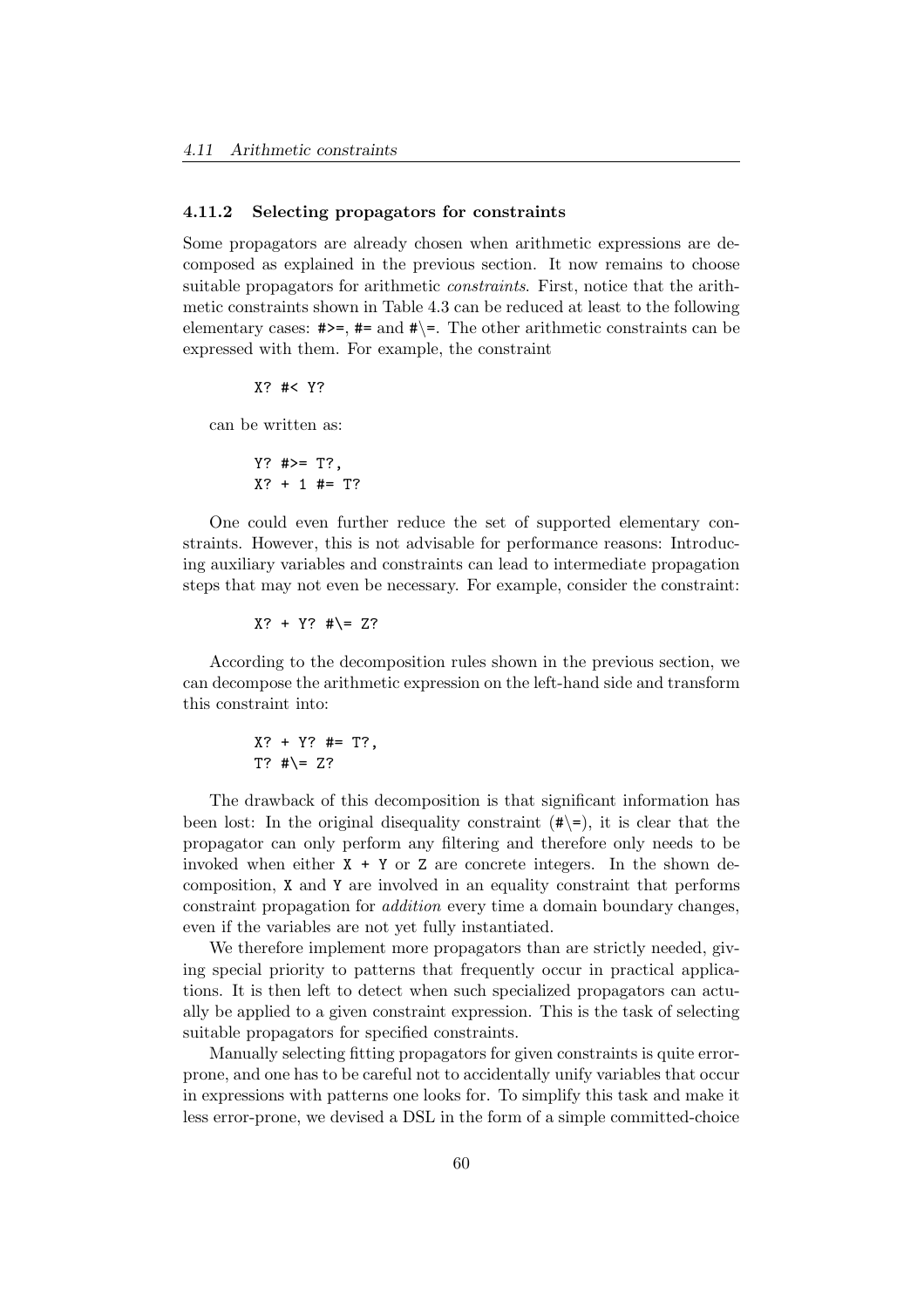language that consists of *matching rules*. As in the previous section, each rule is again a term of form  $M \geq A s$ , where M is a matcher and As is a list of actions that are performed when M matches the constraint that is being posted.

The syntax and meaning of terms are now slightly different: A matcher M is a term of the form  $m_c(P, G)$ . P is a *pattern* that involves an arithmetic constraint and its arguments, and G is a Prolog goal. The basic buildingblocks of a pattern are explained in Table 4.5. These building-blocks can be nested inside arbitrary symbolic expressions. A rule is applicable for a given constraint if the constraint is subsumed by P and its building-blocks, and additionally G succeeds. A matcher  $m_c(P, true)$ , can be more compactly written as m(P).

| any(X) | Matches any term, unifying X with it.                |
|--------|------------------------------------------------------|
| var(X) | Matches a variable or integer, unifying X with it.   |
|        | $integer(X)$ Matches an integer, unifying X with it. |

|  |  | Table 4.5: Basic building-blocks of a pattern |  |  |
|--|--|-----------------------------------------------|--|--|
|--|--|-----------------------------------------------|--|--|

In a rule  $M \Rightarrow As$ , each element in the list As is one of the actions described in Table 4.6. When a rule is applicable, its actions are performed in the order they occur in As, and no further rules are tried.

| g(G)    | Call the Prolog goal G.                                     |  |
|---------|-------------------------------------------------------------|--|
| d(X, Y) | Decompose the arithmetic expression X according to the de-  |  |
|         | composition rules of the previous section. The result is Y. |  |
|         | $p(P)$ Post a constraint propagator P.                      |  |
| r(X, Y) | Rematch the rule's constraint, using arguments X and Y.     |  |
|         | Equivalent to $g(call(F,X,Y))$ , where F is the functor of  |  |
|         | the rule's pattern.                                         |  |

Table 4.6: Valid actions in a list As of a matching rule  $M \implies As$ 

Figure 4.14 shows some of the matching rules that we use in our constraint system. We omit several actions (indicated by  $[\ldots]$ ), since they are not particularly instructive. It is more interesting to see which patterns of constraints are actually handled specially in our system. Yet, the figure is only an excerpt. For example, in our actual system, nested additions are also detected via our DSL, and handled by a dedicated propagator which includes specialized reasoning for linear equations. symmetric/1 is used to state which of the constraints are symmetric. For these constraints, the patterns are also applied symmetrically.

At compilation time, actual Prolog code is again generated from this DSL. To detect whether a pattern can be applied, the generated clauses frequently use a sequence like nonvar(T),  $T = ...$  to avoid accidentally unifying a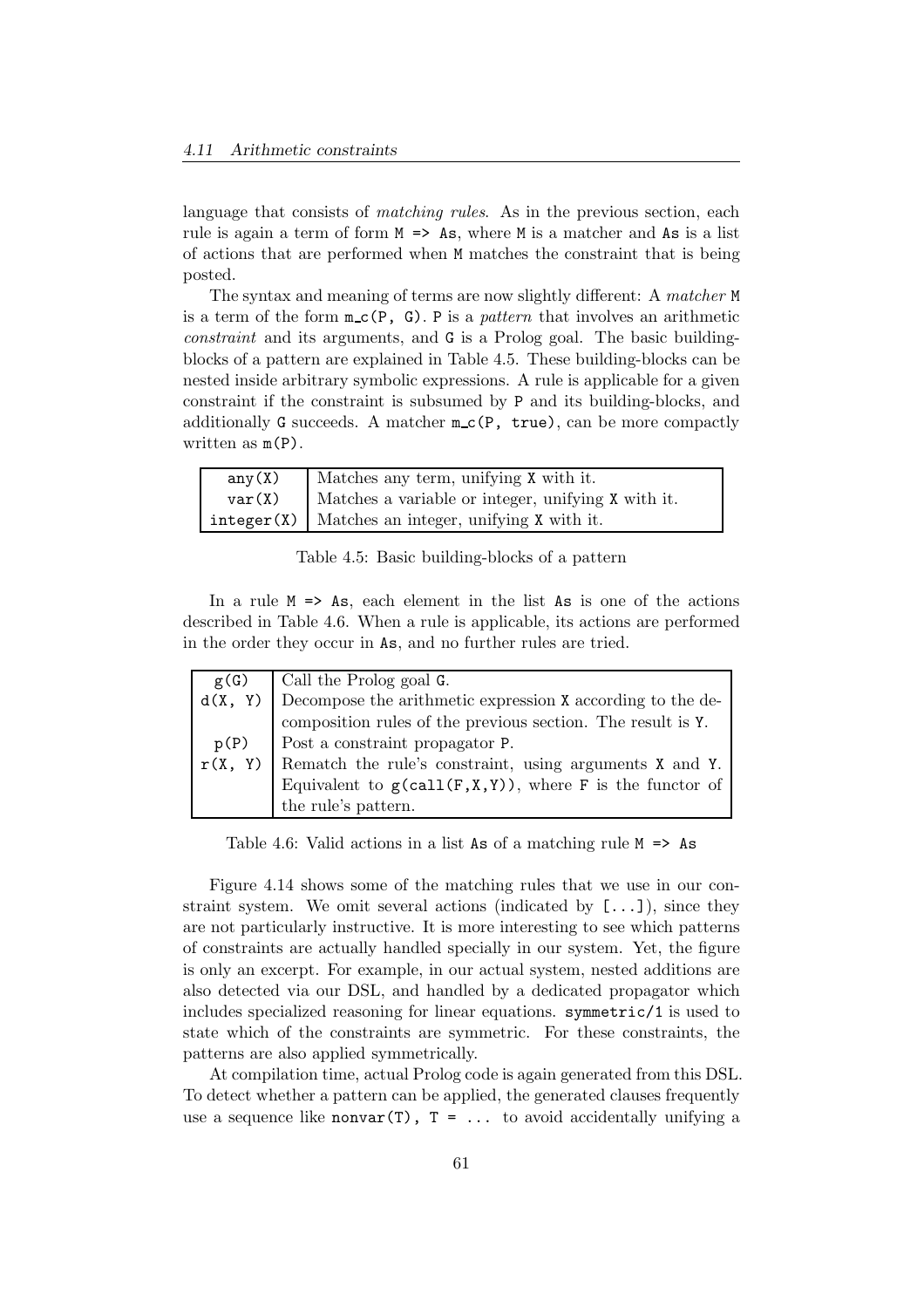variable with a term we want to detect. Such mistakes are easy to make in practice when writing matching code manually, and are then often made in only some of several clauses. By using a DSL to generate matching code mechanically in all cases, such errors are much easier to detect, because they likely affect several or even all clauses. Once corrected, all of them are correct at once.

Such a declarative description has also other advantages: First, it allows automated subsumption checks to detect whether specialized propagators are accidentally overshadowed by other rules. This is also a mistake that we found easy to make and hard to detect when manually selecting propagators. Second, when DSLs similar to the one we propose here are also used in other constraint systems, it is easier to compare supported specialized propagators, and to support common ones more uniformly across systems. Third, improvements to the expansion phase of the DSL benefits potentially many propagators at once.

We found that the languages features we introduced above for matchers and actions allow us to select a large variety of intended specialized propagators in practice, and believe that other constraint systems may benefit from this or similar syntax as well. To the best of our knowledge, our system is the first CLP(FD) solver that uses such a DSL to select propagators for constraints.

```
symmetric(#=).
2 symmetric(#\=).
3
4 matches([
\lim_{x \to \infty} \frac{1}{\max(x)} - \max(Y) #>= integer(C)) => [...],
6 m(integer(X) \neq)= any(Z) + integer(A)) \Rightarrow [...],7 m(abs(any(X)−any(Y)) #>= integer(I)) => [...],
8 m(abs(any(X)) #>= integer(I)) => [...],<br>9 m(integer(I) #>= abs(any(X))) => [...],
9 m(integer(I) \#>= abs(any(X))) => [...],
10 m(any(X) \#>= any(Y)) =>
11 [d(X, RX), d(Y, RY), g(\text{geq}(RX, RY))],
12
13 m(var(X) \# = var(Y)) => [...]
14 m(var(X) \# = var(Y)+var(Z)) \implies [p(pplus(Y, Z, X))],
15 m(var(X) #= var(Y)−var(Z)) => [p(pplus(X,Z,Y))],
16 m(var(X) \# = var(Y)*var(Z)) => [p(ptimes(Y,Z,X))],
17 m(var(X) #= −var(Z)) => [p(ptimes(−1, Z, X))],
18 m(var(X) \#= any(Y)) \Rightarrow [d(Y,X)],<br>19 m(any(X) \#= any(Y)) \Rightarrow [d(X, RX)]19 m(\text{any}(X) = \text{any}(Y)) => [d(X, RX), d(Y, RX)],20
21 m(var(X) \#)= integer(Y)) => [...],<br>22 m(var(X) \#)= var(Y)) => [...],
             m(var(X) \#)= var(\overline{Y}) => [\ldots],<br>
m(var(X) \#)= var(Y) + var(Z)) => [\ldots],23 m(var(X) \#)= var(Y) + var(Z)) => [...],<br>
24 m(var(X) \#)= var(Y) - var(Z)) => [...],
m(var(X) \#)= var(Y) - var(Z) => [...],
25 m(var(X) \#)= var(Y)*var(Z)) => [...],
26 m(integer(X) #\= abs(any(Y)−any(Z))) => [...],<br>27 m(any(X) #\= any(Y) + any(Z)) => [...],
27 m(any(X) \# = any(Y) + any(Z)) = > [...],<br>
28 m(any(X) \# = any(Y) - any(Z)) = > [...],
             m(\text{any}(X) \#)= \text{any}(Y) - \text{any}(Z)29 m(\text{any}(X) \#)= \text{any}(Y) = >
30 [d(X, RX), d(Y, RY), g(neq(RX, RY))]<br>31 ].
            1).
```
Figure 4.14: Selecting propagators for arithmetic constraints (excerpt)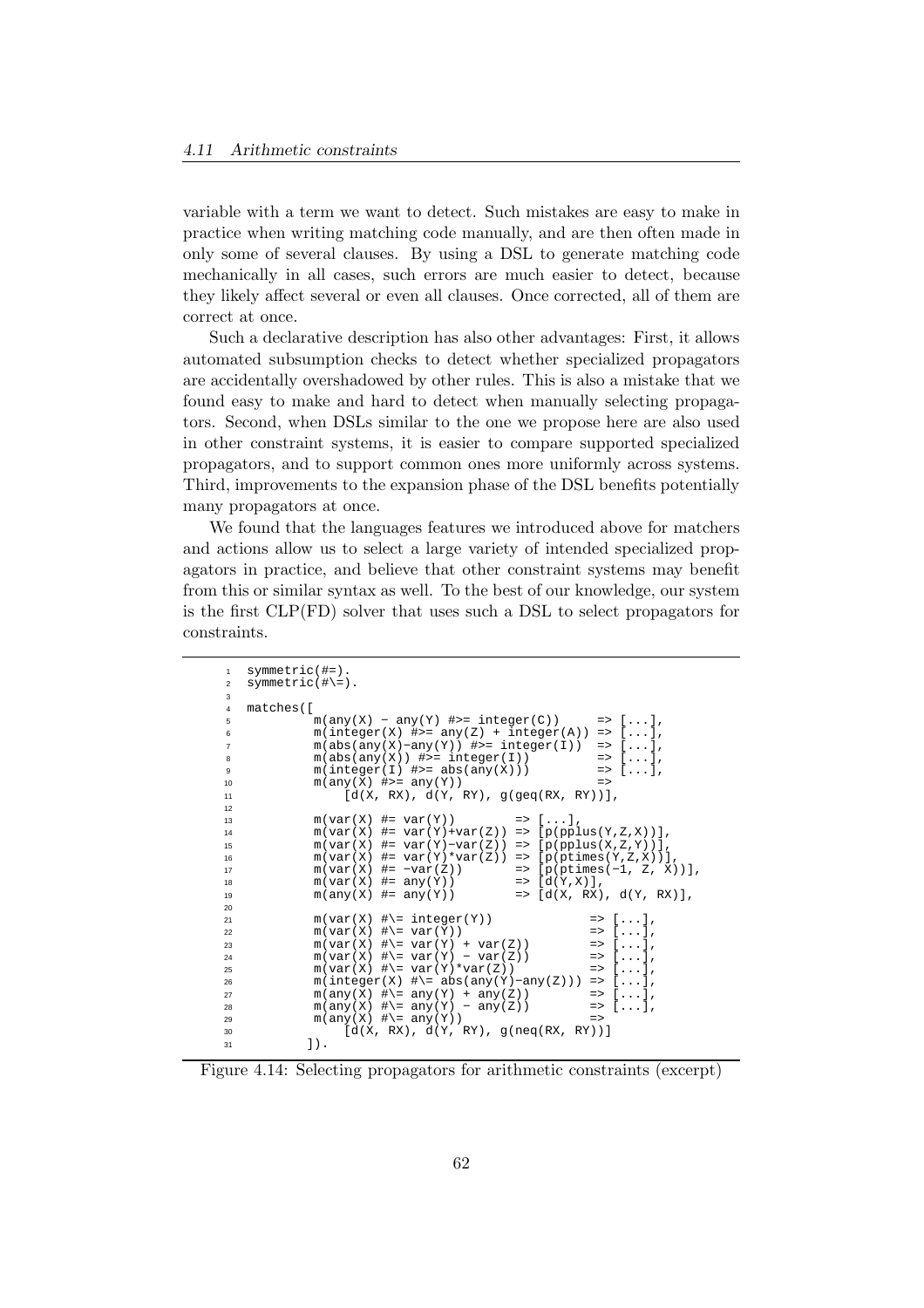## 4.11.3 Limitations of indexicals

It is sometimes desirable to dynamically take the effects of variable aliasing into account in propagators. However, this cannot be easily expressed with indexicals. As a consequence, we have for example in GNU Prolog:

> $| ? - X + X | \neq 4.$  $X = 2$ yes

which also works when different but aliased variables are used:

 $| ? - X = Y, X + Y = 4.$  $X = 2$  $Y = 2$ yes

When we exchange the goals, we obtain a different result:

 $| ?- X + Y | = 4, X = Y.$  $X = 122(0.4)$  $Y = 441(0..4)$ yes

In SICStus Prolog, we obtain:

$$
| ?- X + X #= 4.
$$
  

$$
X = 2 ?
$$

However, even when two different variables are aliased before the constraint is posted, we obtain a different result:

$$
?
$$
 - X = Y, X + Y #= 4.  
Y = X,  
X in inf..sup ?

In order to avoid such discrepancies in our system's answers, we have chosen not to use indexicals in our implementation. Instead, we implement all propagators in plain Prolog, which gives us the necessary constructs to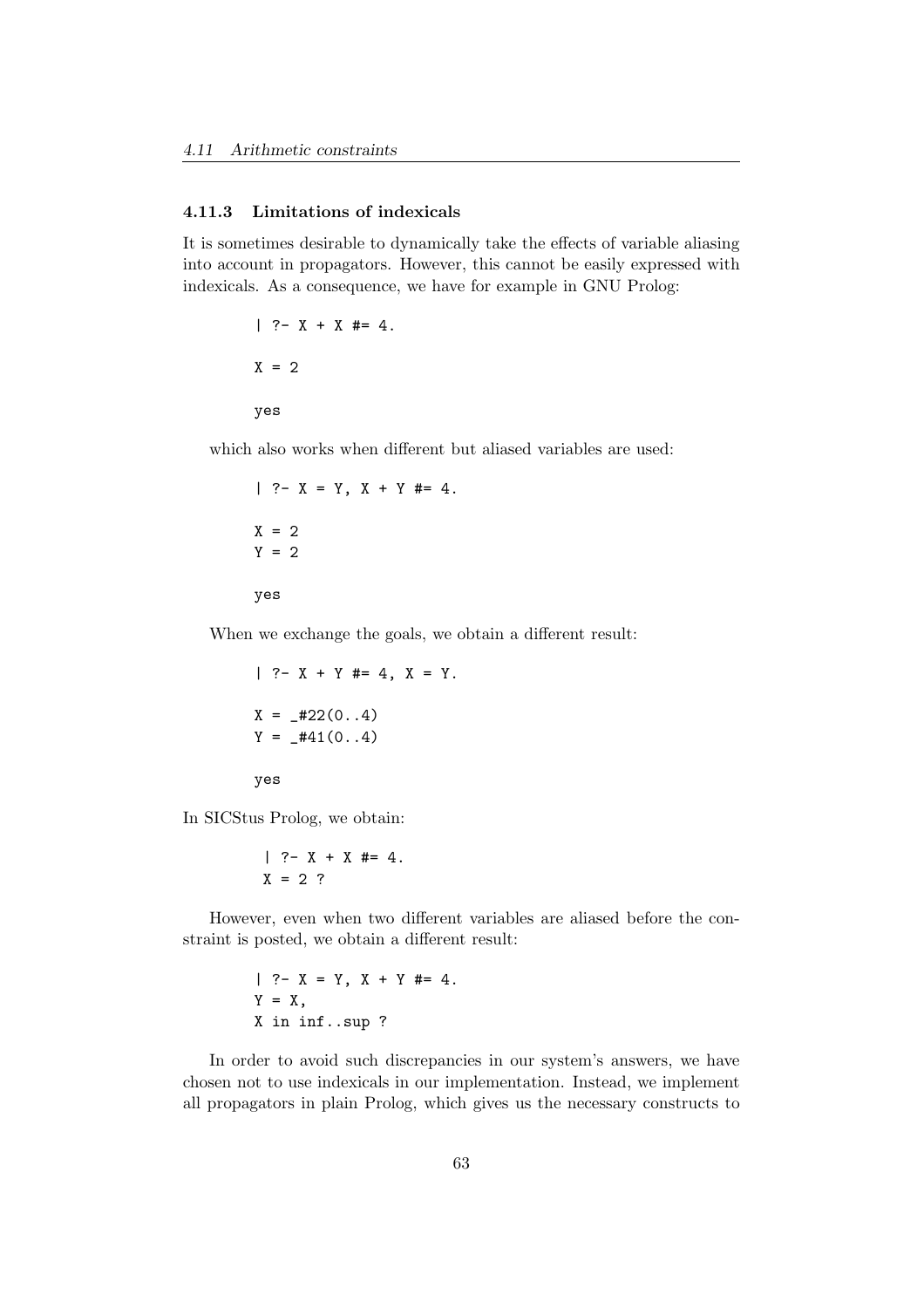handle variable aliasing and similar special cases that cannot be expressed with indexicals.

Notice also from Fig. 3.1 that indexicals become increasingly more complicated for nonlinear constraints like xy eq z. Moreover, in the case of GNU Prolog, reasoning only needs to be applied to non-negative integers. As we will see in the definition of multiplication, the boundary expressions are much more complicated when negative integers can arise as well. The corresponding indexical will also increase in complexity.

## 4.11.4 Important internal predicates

In the following sections, some predicates are used which are internally defined in our solver. Instead of providing the Prolog specification of these predicates, we describe them informally in Table 4.7. The implementation of these predicates is reasonably straight-forward, and interested readers can study their definitions in the actual source code of our system.

| goal                   | meaning                                            |
|------------------------|----------------------------------------------------|
| do_queue               | As mentioned in Section 4.4, do_queue              |
|                        | triggers all queued propagators, until fix-        |
|                        | point. This predicate is typically not in-         |
|                        | voked directly in propagators. It is called        |
|                        | for example in attr_unify_hook/2, an in-           |
|                        | ternal predicate that is called after unify-       |
|                        | ing attributed variables.                          |
| $fd\_get(X, XD, XPs)$  | Equivalent to $fd$ get $(X, \_, \_, XD, XPs)$ .    |
| fd.get(X,XL,XU,XD,XPs) | True if X is a finite domain variable with         |
|                        | domain XD, lower boundary XL, upper                |
|                        | boundary XU, and Ps are the propagators            |
|                        | that need to be invoked when the domain            |
|                        | of X changes. Fails if X is an integer.            |
| fd_put(X, XD, Ps)      | Assigns the domain XD and propagators Ps           |
|                        | to the finite domain variable X. Raises an         |
|                        | error when X is an integer. When XD dif-           |
|                        | fers from the previous domain of X and             |
|                        | constraint propagation is admissible (see          |
|                        | Section 4.6), it adds the propagators that         |
|                        | need to be invoked to the propagation              |
|                        | queues (see Section 4.4). When $XD$ con-           |
|                        | sists of a single element $I$ , it posts $X = I$ . |
| kill(State)            | Prevents further invocations of the prop-          |
|                        | agator whose state is State.                       |

Table 4.7: Important internal predicates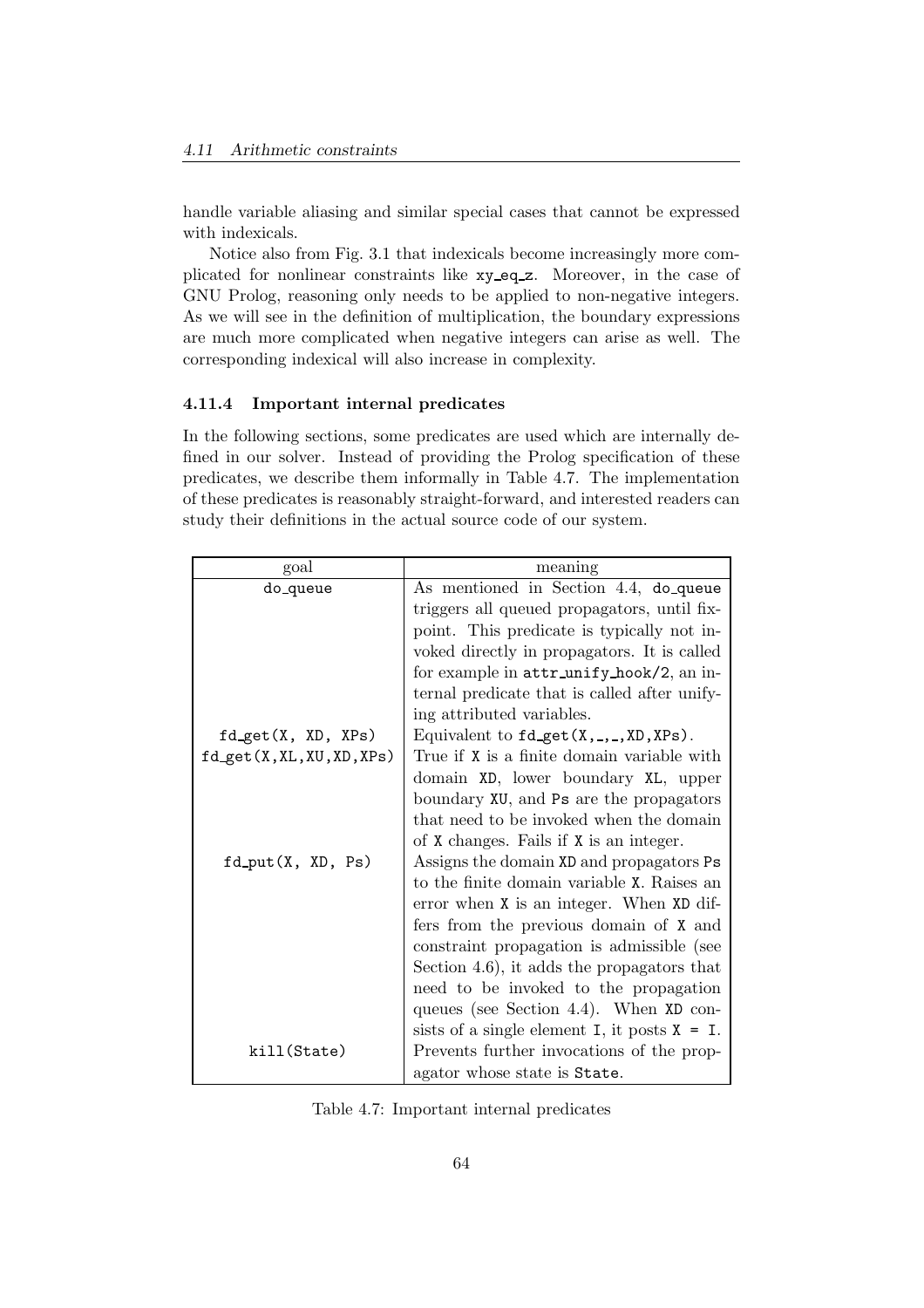#### 4.11.5 Addition

We now present the complete source code of the propagator that implements addition of arithmetic expressions in our system. Other arithmetic constraints are implemented analogously. Addition is a simple and frequently used constraint that has a comparatively straight-forward implementation because propagation proceeds in similar ways for each of the arguments.

Like all arithmetic propagators, addition only needs to handle the case of variables or integers as its arguments, since nested expressions are decomposed to elementary cases by applying our DSL. Moreover, when arithmetic propagators are triggered, these variables are already constrained to integers. Therefore, the ?/1 syntax need not be used when these variables occur in constraints that are posted within arithmetic propagators.

As explained in Section 4.4, the propagator for addition is implemented as a clause of run propagator/2. Since addition is a relation between three finite domain expressions, it is represented by a propagator with three arguments:  $pplus(X, Y, Z)$ , which means that the sum of X and Y is Z. This term is inserted into the list of propagators that each of these variables is involved in. pplus/3 is a propagator that implements bounds consistency and is only invoked when a domain boundary of any of the involved variables changes. State is a variable that is shared among all three arguments, to avoid redundant invocations of the same propagator, and also to deactivate the propagator for all variables at once when it is no longer needed.

Fig. 4.15 shows the complete source code of the propagator that implements addition in our system. We have opted for a monolithic implementation that performs filtering for all three variables in the same clause. It is possible to split the filtering logic into several distinct cases that may depend for example on whether the lower or upper domain boundaries of any variable have changed. However, this would require us to manage more propagators and to consider all possible interactions between them to ensure that propagation still works as intended in all cases. We have therefore chosen not to do this. It would be interesting to derive these distinct cases automatically from a more declarative description.

The code applies filtering as far as it can, depending on which of the arguments are already instantiated. For example, if  $nonvar(X)$  succeeds because X is instantiated, and X is 0, then the propagator is deactivated and  $Y = Z$  is posted. If both X and Y are instantiated, the propagator is deactivated and Z is unified with the arithmetic result of X+Y. The propagator is deactivated and further filtering is delegated to multiplication when X and Y are aliased.

When  $fd$ -put/3 is called, further constraints may be triggered, and we have to be careful not to accidentally invoke  $fd$ -put/3 when its first argument is instantiated. We will say more about these properties in Section 5.6.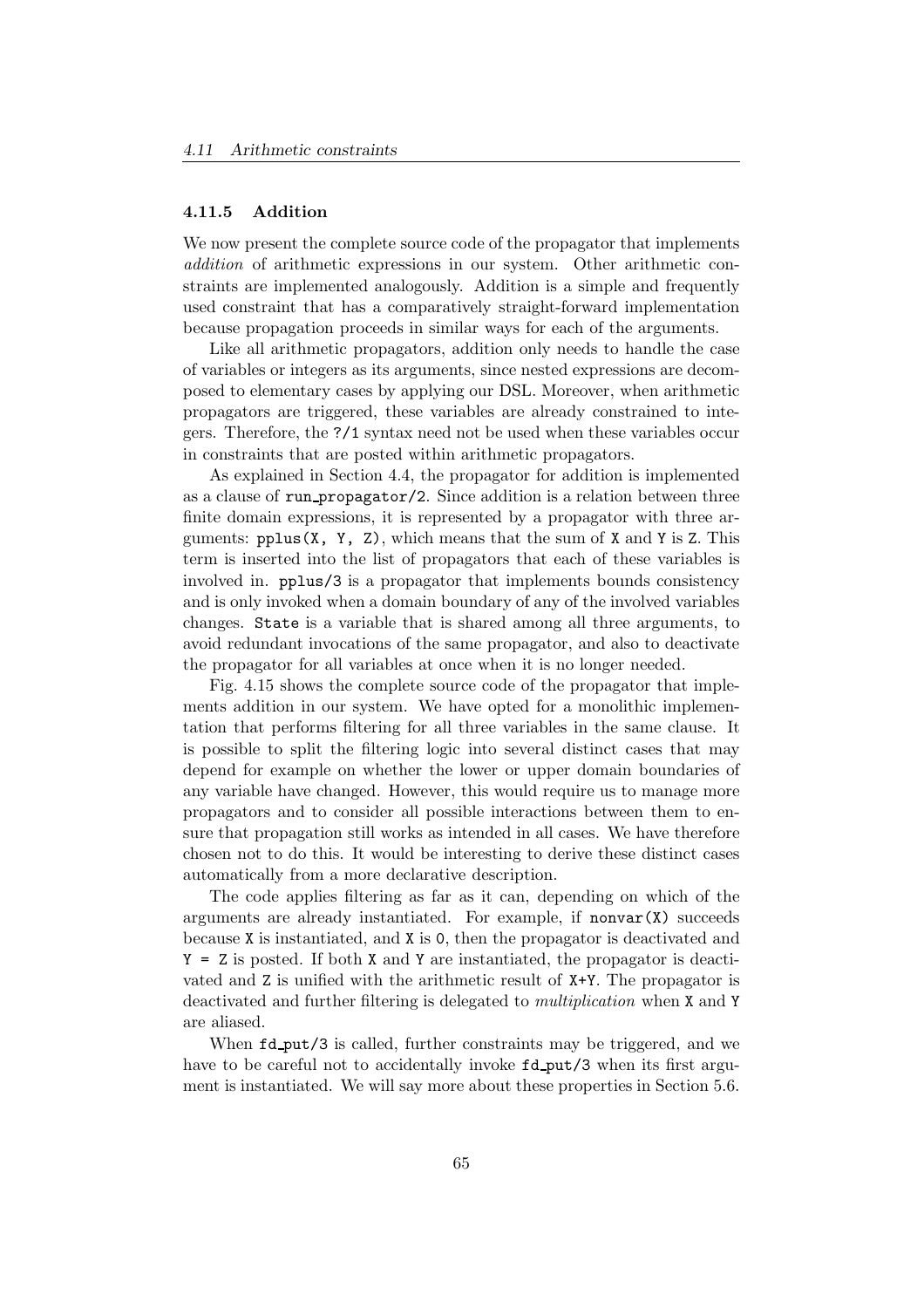```
1 run_propagator(pplus(X,Y,Z), MState) :−
2 ( nonvar(X) −>
3 ( X =:= 0 −> kill(MState), Y = Z
4 ; Y == Z −> kill(MState), X =:= 0
5 ; nonvar(Y) −> kill(MState), Z is X + Y
6 ; nonvar(Z) −> kill(MState), Y is Z − X
7 ; fd_get(Z, ZD, ZPs),
8 fd_get(Y, YD, _),
9 domain_shift(YD, X, Shifted_YD),
10 domains_intersection(ZD, Shifted_YD, ZD1),
11 fd_put(Z, ZD1, ZPs),
12 ( fd_get(Y, YD1, YPs) −>
13 O is −X,
14 domain_shift(ZD1, O, YD2),
15 domains_intersection(YD1, YD2, YD3),
16 fd_put(\overline{Y}, YD3, YPs)<br>17 <br>
; true
                 true
\overline{18} )
19 )
20 ; nonvar(Y) −> run_propagator(pplus(Y,X,Z), MState)
21 ; nonvar(Z) –><br>22 <br>(X == Y –
22 ( X = Y - > \text{kill}(\text{MState}), even(Z), X is Z // 2<br>
23 <br>
\text{fd\_get}(X, \text{XD}, \_),23 ; fd_get(X, XD, _),
24 fd_get(Y, YD, YPs),
25 domain_negate(XD, XDN),
26 domain_shift(XDN, Z, YD1),
27 domains_intersection(YD, YD1, YD2),
28 fd_put(Y, YD2, YPs),
29 ( fd_get(X, XD1, XPs) −>
30 domain_negate(YD2, YD2N),
31 domain_shift(YD2N, Z, XD2),
32 domains_intersection(XD1, XD2, XD3),
33 fd_put(X, XD3, XPs)
\frac{34}{35} ; true
35 )
36 )
37 ; ( X == Y −> kill(MState), 2*X #= Z
38 ; X == Z −> kill(MState), Y = 0
39 ; Y == Z −> kill(MState), X = 0
40 ; fd_get(X, XD, XL, XU, XPs),
41 fd_get(Y, _, YL, YU, _),
42 fd_get(Z, _, ZL, ZU, _),
43 NXL cis max(XL, ZL−YU),
44 NXU cis min(XU, ZU−YL),
45 update_bounds(X, XD, XPs, XL, XU, NXL, NXU),
46 ( fd_get(Y, YD2, YL2, YU2, YPs2) −>
47 NYL cis max(YL2, ZL−NXU),
48 NYU cis min(YU2, ZU−NXL),
49 update_bounds(Y, YD2, YPs2, YL2, YU2, NYL, NYU)
50 i NYL = n(Y), NYU = n(Y)51 ),
52 ( fd_get(Z, ZD2, ZL2, ZU2, ZPs2) −>
53 NZL cis max(ZL2,NXL+NYL),
54 NZU cis min(ZU2, NXU+NYU),<br>55 the state_bounds(Z, ZD2, ZPs
55 update_bounds(Z, ZD2, ZPs2, ZL2, ZU2, NZL, NZU)
\begin{array}{ccc} 56 & & \text{if } \\ 57 & & \text{if } \\ \end{array}57 )
58 )
59 ).
60
61 update_bounds(X, XD, XPs, XL, XU, NXL, NXU) :−
62 ( NXL == XL, NXU == XU −> true
63 \qquad ; domains_intersection(XD, from_to(NXL, NXU), NXD), 64 fd_put(X, NXD, XPs)64 fd_put(X, NXD, XPs)
65 ).
```
Figure 4.15: Propagator for addition, where  $X + Y \neq Z$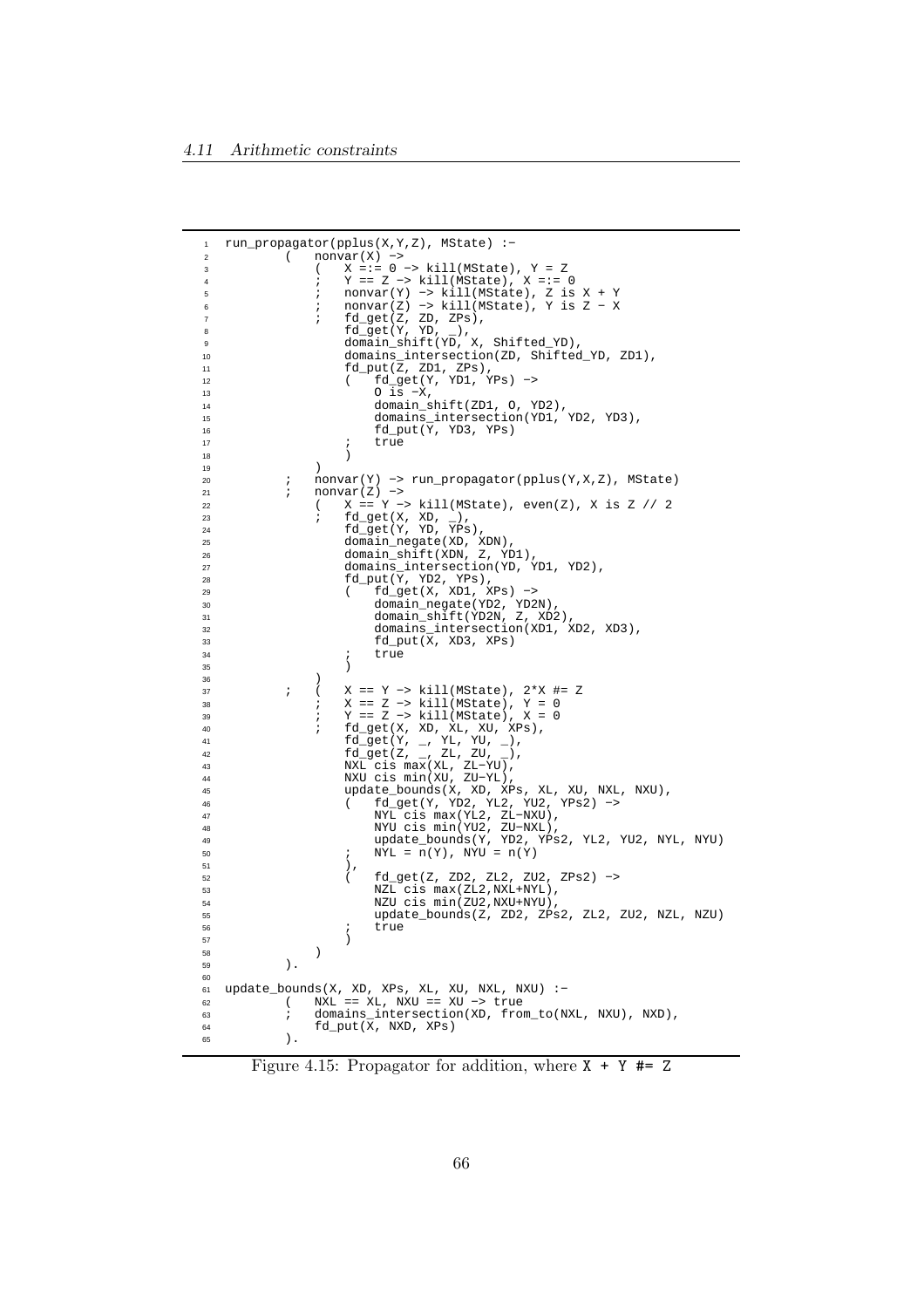#### 4.11.6 Multiplication

As the second example for an arithmetic propagator, we present the entire source code for *multiplication* in our system. The source is similar to *addition* in that it consists of a case distinction that applies filtering for all variables in a single clause, shown in Fig. 4.16. However, the code is significantly more involved and requires several auxiliary predicates which we also present.

Ensuring bounds consistency for multiplication requires us to consider more cases than one may initially expect. While computing the domain boundaries of the product of a multiplication is very simple (see Fig. 4.17), it is much harder to correctly adjust the boundaries of each of the two factors.

Several rules for propagating multiplication are given in [AZ07]. As is well-noted in the paper, these rules *fail* to enforce bounds consistency for the constraint  $x \cdot y = z$  when  $D(x)$  and  $D(y)$  are both of the form [l..h] with  $l < 0$  and  $h > 0$  while z can assume either only positive numbers, or only negative numbers. The solution that is proposed in the paper, and which we also employ in our propagator, is to temporarily split the domains in a positive interval and a negative interval. Bounds consistency is then achieved by applying the rules to the resulting subproblems, and updating the domain of each variable with the union of the domains that are computed in these subproblems. This decomposition is performed in the predicate min max factor/8, shown in Fig. 4.18. For the constraint  $x \cdot y = z$ , min max factor/8 is given, in the following order:  $l(z)$ ,  $u(z)$ ,  $l(x)$ ,  $u(x)$ ,  $l(y)$ ,  $u(y)$  and computes the new values of  $l(y)$  and  $u(y)$  in its last two arguments, where  $l$  and  $u$  denote the lower and upper boundary of its argument's domain, respectively.

An example where the decomposition into subproblems is performed internally:

?- X in -2..1, Y in -2..1, X\*Y #= 2. X in -2.. -1, X? \* Y? #= 2, Y in -2.. -1.

For all other cases, the decomposition into subproblems is not used. Instead, the predicates min factor/5 and max factor/5, both shown in Fig. 4.19, are used to compute the new  $l(y)$  and  $u(y)$  in a comparatively straight-forward way. Note though that these predicates still contain quite elaborate and error-prone conditions that distinguish the different cases. In [SS05], similar rules are defined that do not require a decomposition into subproblems. However, these rules cannot be used directly in our solver because they may lead to float overflows when dividing large arbitrary precision integers. We therefore show our own implementation, which also ensures bounds consistency, in directly executable form in these figures.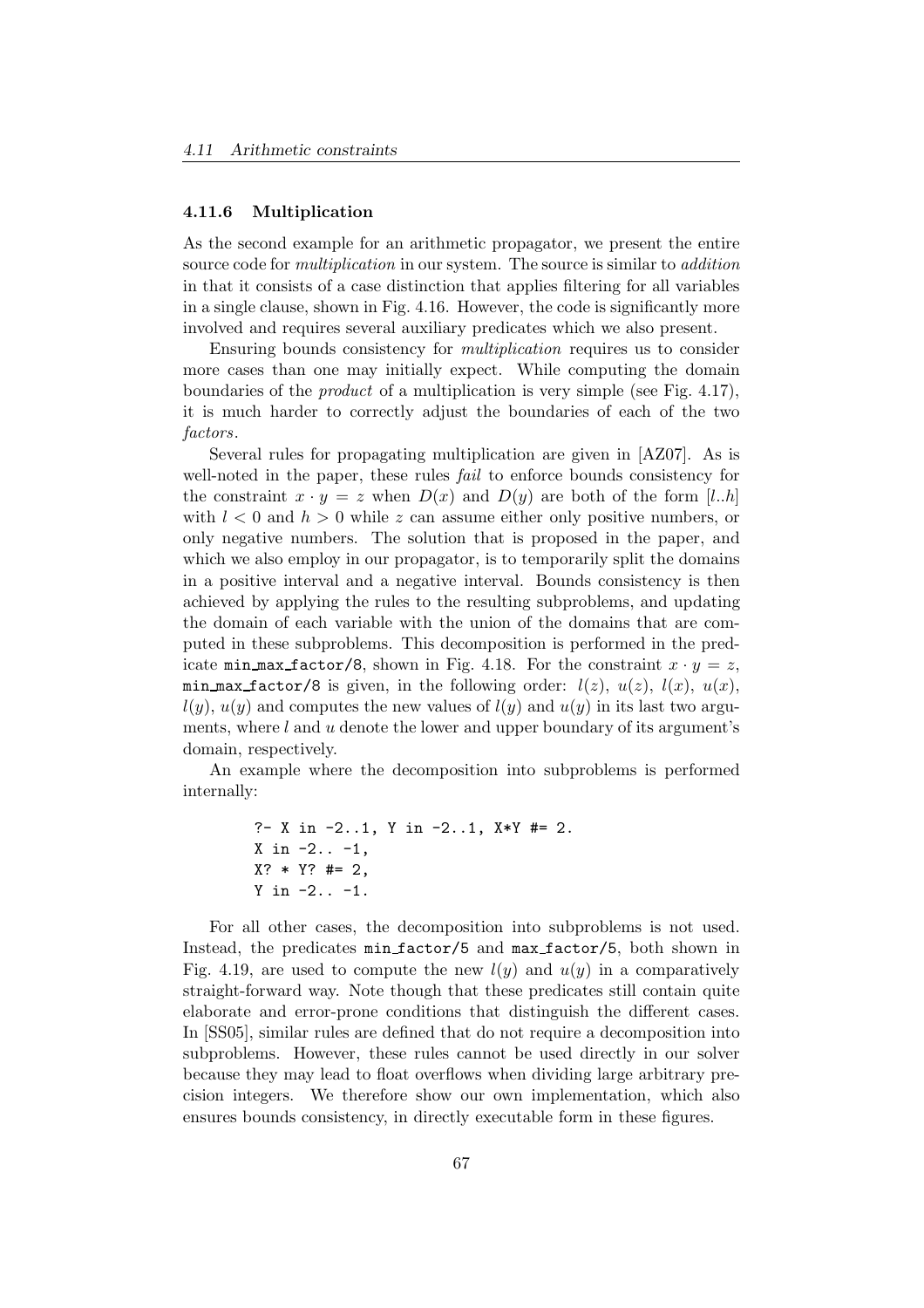```
1 run_propagator(ptimes(X,Y,Z), MState) :−
2 ( nonvar(X) −>
3 ( nonvar(Y) −> kill(MState), Z is X * Y
4 ; X =:= 0 −> kill(MState), Z = 0
5 ; X =:= 1 −> kill(MState), Z = Y
6 ; nonvar(Z) −> kill(MState), 0 =:= Z mod X, Y is Z // X
7 ; ( Y == Z −> kill(MState), Y = 0
8 i fd_get(Y, YD, _),
9 fd_get(Z, ZD, ZPs),
10 domain_expand(YD, X, Scaled_YD),
11 domains_intersection(ZD, Scaled_YD, ZD1),<br>12 domains_intersection(ZD, Scaled_YD, ZD1),<br>12 fd put(Z, ZD1, ZPS),
12 fd_put(Z, ZD1, ZPs),
13 ( fd_get(Y, YDom2, YPs2) −>
14 domain_contract(ZD1, X, Contract),<br>domains_intersection(YDom2, Contra
                         domains_intersection(YDom2, Contract, NYDom),
16 fd_put(Y, NYDom, YPs2)
17 ; kill(MState), Z is X * Y
\overline{18} )
19 )
20 )
21 ; nonvar(Y) -> run_propagator(ptimes(Y,X,Z), MState)<br>22 ; nonvar(Z) ->
22 ; nonvar(Z) −>
23 ( X == Y −>
<sup>24</sup> kill(MState),<br>
25 integer kth r
25 integer_kth_rroot(Z, 2, R),<br>
26 NR is -R,
26 \overline{NR} is -\overline{R},<br>27 \overline{X} in \overline{NR} \setminusX in NR \setminus/ R
28 ; fd_get(X, XD, XL, XU, XPs),
29 fd_get(Y, _, YL, YU, _),
30 min_max_factor(n(Z), n(Z), YL, YU, XL, XU, NXL, NXU),
31 update_bounds(X, XD, XPs, XL, XU, NXL, NXU),
32 ( fd_get(Y, YD2, YL2, YU2, YPs2) −>
33 min_max_factor(n(Z),n(Z),NXL,NXU,YL2,YU2,NYL,NYU),
34 update_bounds(Y, YD2, YPs2, YL2, YU2, NYL, NYU)<br>35 ( Y = = 0 ->
35 ; ( Y =\= 0 −>
36 0 =:= Z mod Y, kill(MState), X is Z // Y
37 ; kill(MState), Z = 0
38 )
39 )
\begin{array}{ccc} 40 & & \\ 41 & & \end{array}Z = \ = 0 \rightarrow \text{neq\_num}(X, 0), \text{neq\_num}(Y, 0)42 ; true
43 )
44 ; ( X == Y −> kill(MState), X^2 #= Z<br>45 ; fd qet(X, XD, XL, XU, XPs),
46 ; fd\_get(X, \overline{X}D, \overline{X}L, \overline{X}U, \overline{X}P\overline{s}),<br>46 fd\_get(Y, \_, YL, \overline{Y}U, \_),46 fd_get(Y, _, YL, YU, _),<br>47 fd_get(Z, _, ZL, ZU, _),
47 fd_get(Z, _, ZL, ZU, _),
48 min_max_factor(ZL, ZU, YL, YU, XL, XU, NXL, NXU),
49 update_bounds(X, XD, XPs, XL, XU, NXL, NXU),
50 ( fd_get(Y, YD2, YL2, YU2, YPs2) −>
51 min_max_factor(ZL, ZU, NXL, NXU, YL2, YU2, NYL, NYU),
52 update_bounds(Y, YD2, YPs2, YL2, YU2, NYL, NYU)
53 j NYL = n(Y), NYU = n(Y)\begin{array}{c} 54 \\ 55 \end{array} \begin{array}{c} \end{array}55 ( fd_get(Z, ZD2, ZL2, ZU2, ZPs2) −>
56 min_product(NXL, NXU, NYL, NYU, NZL),
57 max_product(NXL, NXU, NYL, NYU, NZU),
58 ( NZL cis_leq ZL2, NZU cis_geq ZU2 −> ZD3 = ZD2
59 ; domains_intersection(ZD2, from_to(NZL,NZU), ZD3),
60 fd_put(Z, ZD3, ZPs2)
61 ),
62 ( domain_contains(ZD3, 0) −> true
63 ; \text{neg\_num}(X, 0), \text{neg\_num}(Y, 0)64 )
\begin{array}{ccc} 65 & & \text{if} & \text{if} & \text{if} & \text{if} & \text{if} & \text{if} & \text{if} & \text{if} & \text{if} & \text{if} & \text{if} & \text{if} & \text{if} & \text{if} & \text{if} & \text{if} & \text{if} & \text{if} & \text{if} & \text{if} & \text{if} & \text{if} & \text{if} & \text{if} & \text{if} & \text{if} & \text{if} & \text{if} & \text{if} & \text{if} & \text{if} & \text{if} & \text{if} & \text{if} & \text{if66 )
67 )
       ).
```
Figure 4.16: Propagator for multiplication, where X\*Y #= Z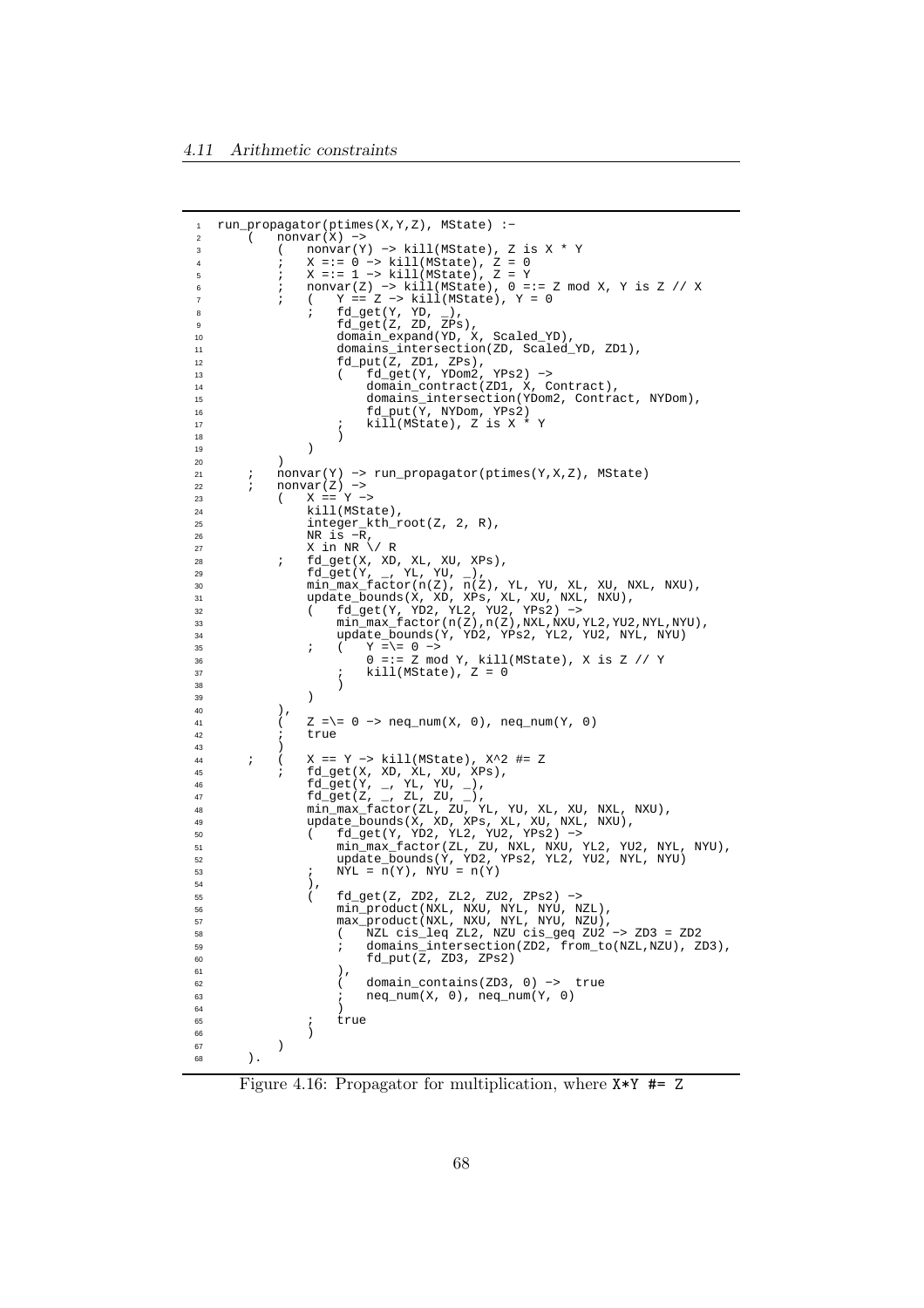```
min\_product(L1, U1, L2, U2, Min):-
         Min cis min(min(L1*L2, L1*U2),min(U1*L2, U1*U2)).
3
4 max_product(L1, U1, L2, U2, Max) :−
5 Max cis max(max(L1*L2,L1*U2),max(U1*L2,U1*U2)).
```


```
1 min_max_factor(L1, U1, L2, U2, L3, U3, Min, Max) :−
2 ( U1 cis_lt n(0),
3 L2 cis_lt n(0), U2 cis_gt n(0),
4 L3 cis_lt n(0), U3 cis_gt n(0) −>
5 maplist(in_(L1,U1), [Z1,Z2]),
6 in_(L2, n(−1), X1), in_(n(1), U3, Y1),
7 ( X1*Y1 #= Z1 −>
8 ( fd_get(Y1, _, Inf1, Sup1, _) −> true
9 ; Inf1 = n(Y1), Sup1 = n(Y1)
10 )
11 ; \inf_{12} = \inf_{12}, \sup_{12} = n(-1)12 ),
13 in_(n(1), U2, X2), in_(L3, n(−1), Y2),
14 ( X2*Y2 #= Z2 −>
15 ( fd_get(Y2, _, Inf2, Sup2, _) −> true
16 ; Inf2 = n(Y2), Sup2 = n(Y2)
17 )
18 ; \text{Inf2} = n(1), \text{ Sup2} = \text{sup}<br>19 );\frac{19}{19} ),
20 Min cis max(min(Inf1,Inf2), L3),
21 Max cis min(max(Sup1,Sup2), U3)
\frac{1}{2} ; L1 cis_gt n(0),
23 L2 cis_lt n(0), U2 cis_gt n(0),
24 L3 cis_lt n(0), U3 cis_gt n(0) −>
25 maplist(in_(L1,U1), [Z1,Z2]),<br>26 in_(L2, n(-1), X1), in_(L3, n
26 in_(L2, n(−1), X1), in_(L3, n(−1), Y1),
27 ( X1*Y1 #= Z1 −>
28 ( fd_get(Y1, _, Inf1, Sup1, _) −> true
29 ; Inf1 = n(Y1), Sup1 = n(Y1)
30 )
\int_{32}^{31} ; Inf1 = n(1), Sup1 = sup<br>32 ),
32 ),
33 in_(n(1), U2, X2), in_(n(1), U3, Y2),
34 ( X2*Y2 #= Z2 −>
35 ( fd_get(Y2, _, Inf2, Sup2, _) −> true
36 ; Inf2 = n(Y2), Sup2 = n(Y2)
37 )
\lim_{39} ; \ln f2 = \ln f, \text{Sup2} = n(-1)39 ),
40 Min cis max(min(Inf1,Inf2), L3),<br>41 Max cis min(max(Sup1,Sup2), U3)
41 Max cis min(max(Sup1,Sup2), U3)
42 ; min_factor(L1, U1, L2, U2, Min0),
43 Min cis max(L3,Min0),
44 max_factor(L1, U1, L2, U2, Max0),
\frac{1}{46} Max cis min(U3, Max0)<br>46
         \lambda.
47
48 in_(L, U, X) :−
49 fd_get(X, XD, XPs),
50 domains_intersection(XD, from_to(L,U), NXD),
51 fd_put(X, NXD, XPs).
```
Figure 4.18: Decomposing a multiplication into subproblems when necessary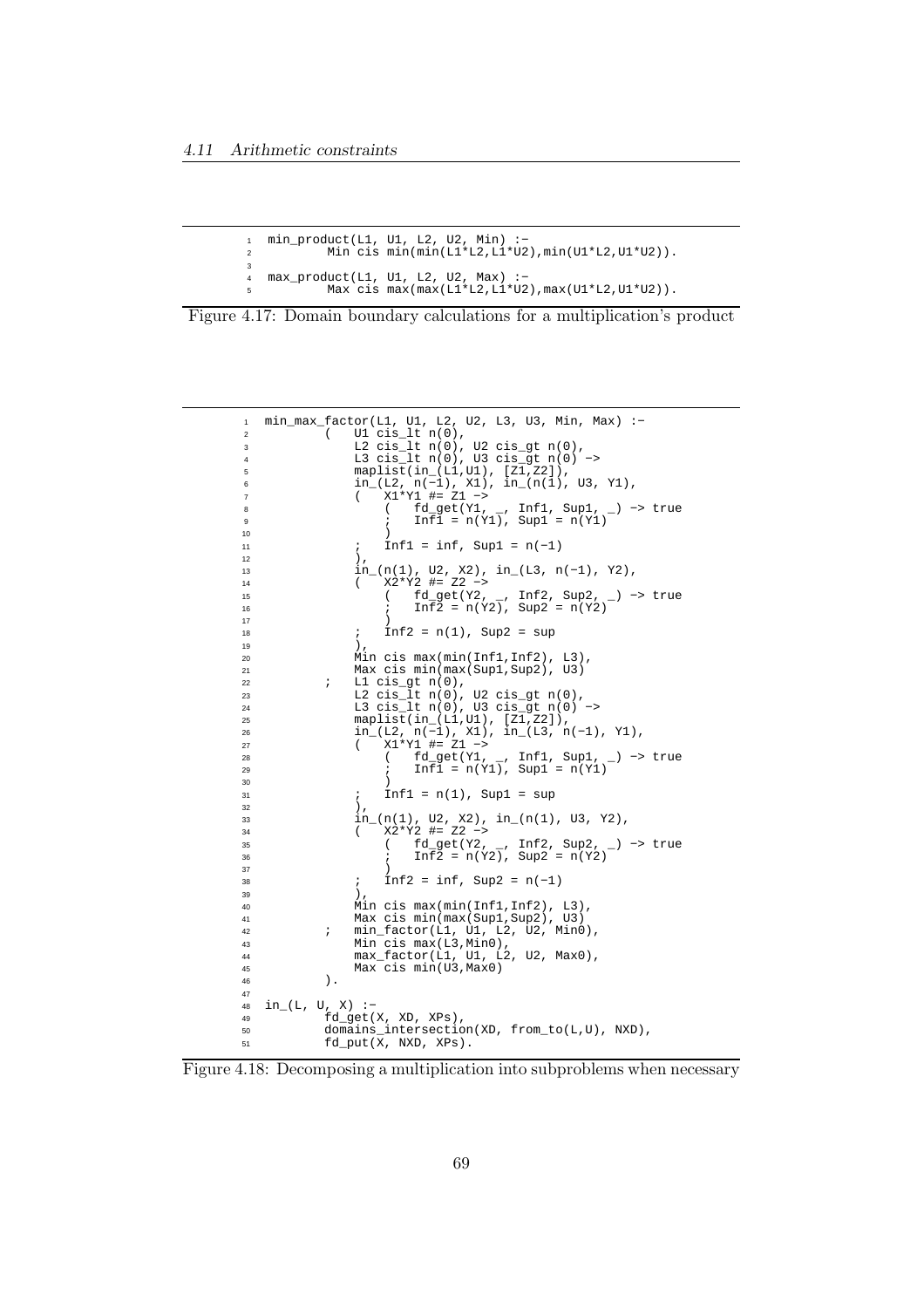```
1 min_factor(L1, U1, L2, U2, Min) :−
2 ( L1 cis_geq n(0), L2 cis_gt n(0), finite(U2) −>
3 Min cis div(L1+U2−n(1),U2)
4 ; L1 cis_gt n(0), U2 cis_lt n(0) −> Min cis div(U1,U2)
5 ; L1 cis_gt n(0), L2 cis_geq n(0) −> Min = n(1)
6 ; L1 cis_gt n(0) −> Min cis −U1
7 ; U1 cis_lt n(0), U2 cis_leq n(0) −>
8 ( finite(L2) −> Min cis div(U1+L2+n(1),L2)
9 ; Min = n(1)
10 )
11 ; U1 cis_lt n(0), L2 cis_geq n(0) −> Min cis div(L1,L2)
12 ; U1 cis_lt n(0) −> Min = L1
13 ; L2 cis_leq n(0), U2 cis_geq n(0) −> Min = inf
14 ; Min cis min(min(div(L1,L2),div(L1,U2)),
15 min(div(U1,L2),div(U1,U2)))
16 ).
17
18 max_factor(L1, U1, L2, U2, Max) :−
19 ( L1 cis_geq n(0), L2 cis_geq n(0) −> Max cis div(U1,L2)
20 ; L1 cis_gt n(0), U2 cis_leq n(0) −>
21 ( finite(L2) −> Max cis div(L1−L2−n(1),L2)
22 ; {\frac{1}{22}} ; {\frac{1}{22}} ; {\frac{1}{2}} ; {\frac{1}{2}} ; {\frac{1}{2}} ; {\frac{1}{2}} ; {\frac{1}{2}} ; {\frac{1}{2}} ; {\frac{1}{2}} ; {\frac{1}{2}} ; {\frac{1}{2}} ; {\frac{1}{2}} ; {\frac{1}{2}} ; {\frac{1}{2}} ; {\frac{1}{2}} ; {\frac{1}{2}} ; {\frac{1}{2}} ; {\frac{1}{2}}23 )
24 ; L1 cis_gt n(0) −> Max = U1
25 ; U1 cis_lt n(0), U2 cis_lt n(0) −> Max cis div(L1,U2)
26 ; U1 cis_lt n(0), L2 cis_geq n(0) −>
27 ( finite(U2) −> Max cis div(U1−U2+n(1),U2)
28 ; Max = n(−1)
29 )
30 ; U1 cis_lt n(0) -> Max cis -L1<br>31 ; L2 cis_leq n(0), U2 cis_geq n
31 ; L2 cis_leq n(0), U2 cis_geq n(0) −> Max = sup
32 ; Max cis max(max(div(L1,L2),div(L1,U2)),
33 max(div(U1, L2), div(U1, U2)))\hspace{1.6cm} 34 \hspace{1.5cm} \Big) \hspace{.1cm} .35
36 finite(n(_)).
```
Figure 4.19: Domain boundary calculations for factors of a multiplication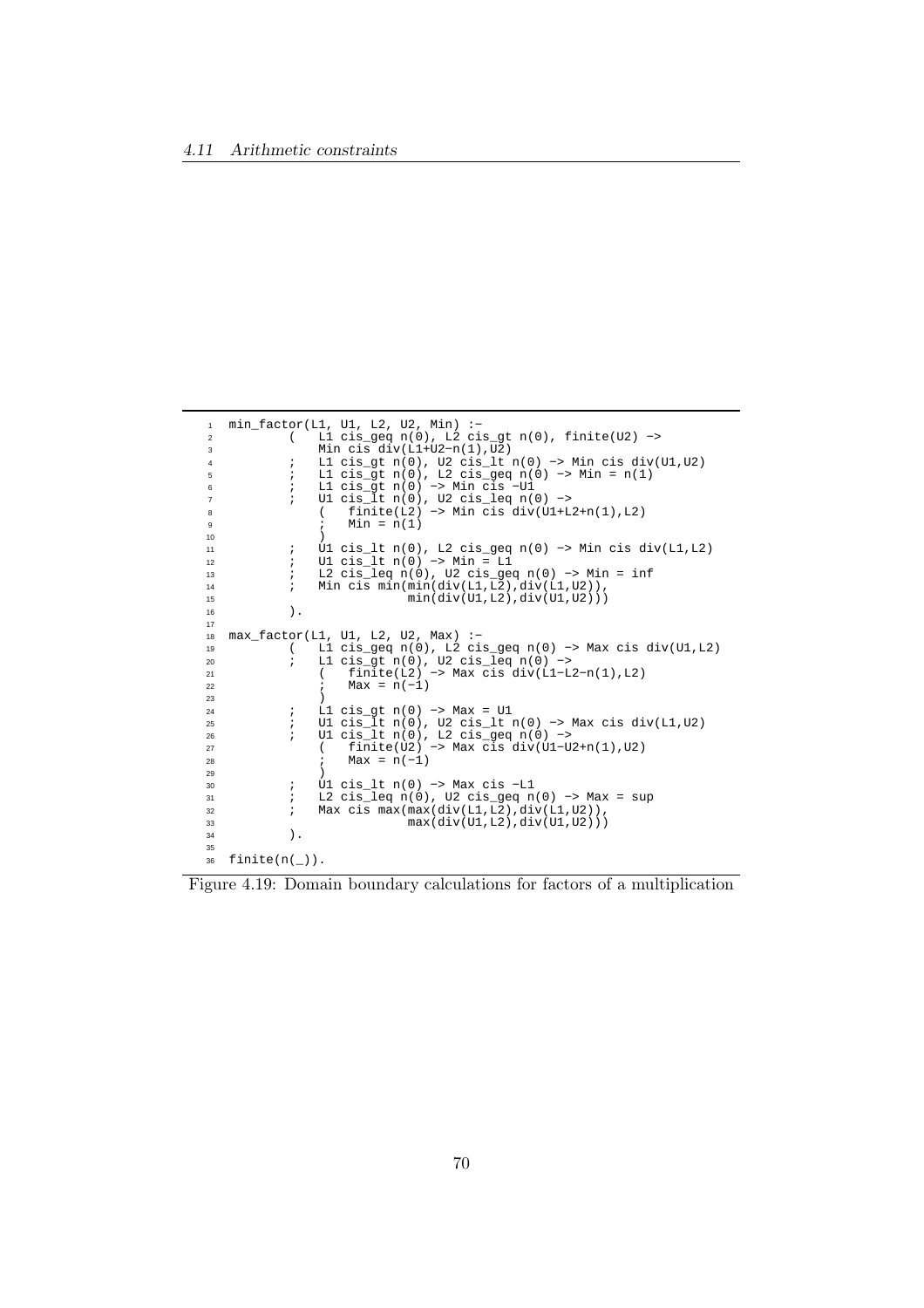#### 4.12 Reification

All arithmetic constraints that are shown in Table 4.3, as well as the constraint in/2, can be *reified*, which means reflecting their truth values into Boolean values represented by the integers 0 and 1 denoting false and true, respectively. If P and Q denote reifiable constraints or Boolean variables, then they can be subjected to the constraints shown in Table 4.8, which are themselves also reifiable.

| constraint          | meaning                                 |
|---------------------|-----------------------------------------|
| #\ $P$              | true iff $P$ is false                   |
| $P \neq \lor Q$     | true iff either $P$ or $Q$              |
| $P \# \wedge Q$     | true iff both ${\cal P}$ and ${\cal Q}$ |
| $P \neq == > Q$     | true iff $P$ implies $Q$                |
| $P \neq == Q$       | true iff $Q$ implies $\cal P$           |
| $P \neq \equiv > Q$ | true iff $P$ and $Q$ are equivalent     |

Table 4.8: Constraint reification

When implementing constraint reification, it is tempting to proceed as follows: For concreteness, consider reified equality (#=/2) of two arithmetic expressions  $E_1$  and  $E_2$ . We could introduce two finite domain variables, say  $T_1$  and  $T_2$ , and post the constraints  $T_1$  #=  $E_1$  and  $T_2$  #=  $E_2$ , thus using the constraint solver itself to decompose the (possibly compound) expressions  $E_1$  and  $E_2$ , and reducing reified equality of two *expressions* to equality of two finite domain variables (or integers), which is easier to implement. Unfortunately, this strategy yields wrong results in general. Consider for example the constraint:

$$
(X? / 0 #= Y? / 0) #<==> B?
$$

It is clear that the relation X? / 0 #= Y? / 0 cannot hold, since a divisor can never be 0. A valid, declaratively equivalent answer to the above constraint is thus for example (note that X and Y must be constrained to integers for the relation to hold):

## $B = 0$ , X in inf..sup, Y in inf..sup

However, if we decompose the equality  $X$ ? / 0  $#= Y$ ? / 0 into two auxiliary constraints  $T_1$  #= X? / 0 and  $T_2$  #= Y? / 0 and post them, then (with strong enough propagation of division) both auxiliary constraints fail, and thus the whole query incorrectly fails. While devising a DSL for reification, we found one commercial Prolog system and one freely available system that indeed incorrectly failed in this case. After we reported the issue, the problem was immediately fixed.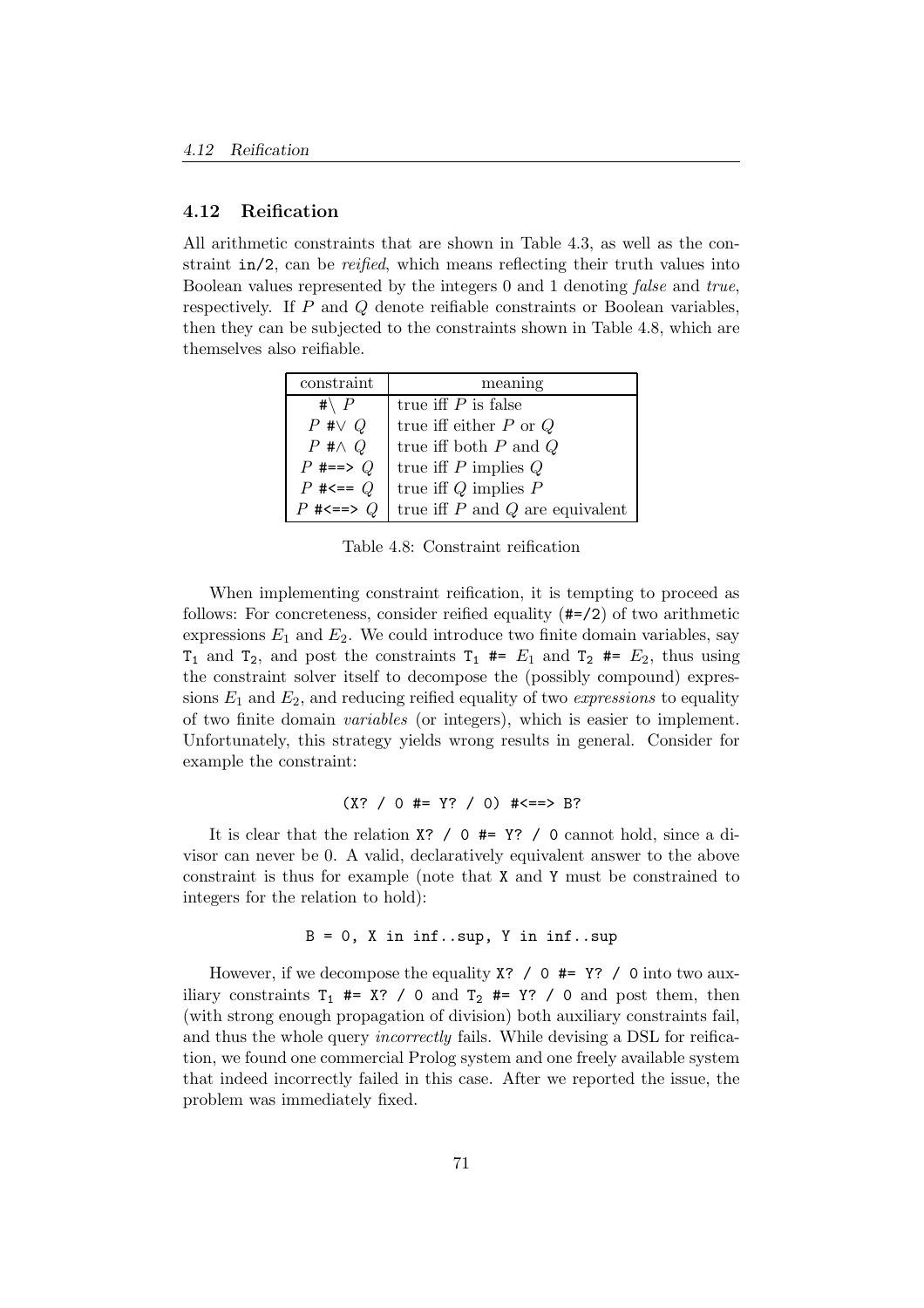To reflect the intended relational semantics, it is thus necessary to implement definedness correctly when reifying constraints. See also [FS09], where our constraint system, in contrast to others that were tested, correctly handles all reification test cases, which we attribute in part to the DSL presented in this section. Once any subexpression of a relation becomes undefined, the relation cannot hold and its associated truth value must be 0. Undefinedness can occur when  $Y = 0$  in the expressions  $X/Y$ , X mod Y, and X rem Y. Parsing an arithmetic expression that occurs as an argument of a constraint that is being reified is thus at least a ternary relation, involving the expression itself, its arithmetic result, and its Boolean definedness.

There is a fourth desirable component in addition to those just mentioned: It is useful to keep track of auxiliary variables that are introduced when decomposing subexpressions of a constraint that is being reified. The reason for this is that the truth value of a reified constraint may turn out to be irrelevant, for instance the implication  $0 \neq => C$  holds for both possible truth values of the constraint  $C$ , thus auxiliary variables that were introduced to hold the results of subexpressions while parsing  $C$  can be eliminated. However, we need to be careful: A constraint propagator may alias user-specified variables with auxiliary variables. For example, in abs(X?)  $#= T$ ?, X  $#>= 0$ , a constraint system may deduce  $X = T$ . Thus, if T was previously introduced as an auxiliary variable, and X was user-specified, then X must still retain its status as a constrained variable.

These considerations motivate the following DSL for parsing arithmetic expressions in reified constraints, which we believe can be useful in other constraint systems as well: A reification rule is a term  $M \Rightarrow$  As. A matcher M has the same syntax and semantics as a matcher in decomposition rules (see Section 4.11.1). The list As consists of actions that are described in Table 4.9. The predicate parse reified/4, shown in Figure 4.20, contains our full declarative specification for parsing arithmetic expressions in reified constraints, relating an arithmetic expression E to its result R, Boolean definedness D, and auxiliary variables according to the given rules.

The rules are applied in the order specified, committing to the first rule whose head matches. This specification is translated to Prolog code at compile-time and used in other predicates.

The deletion of auxiliary variables and constraints when they are no longer necessary is useful when introducing constraint programming to beginners, and often also for efficiency reasons. As an example, consider the query and its result:

```
?- X? #= 3 #\/ Y? #= 4 #<==> B?, Y = 4.
Y = 4,B = 1,
X in inf..sup.
```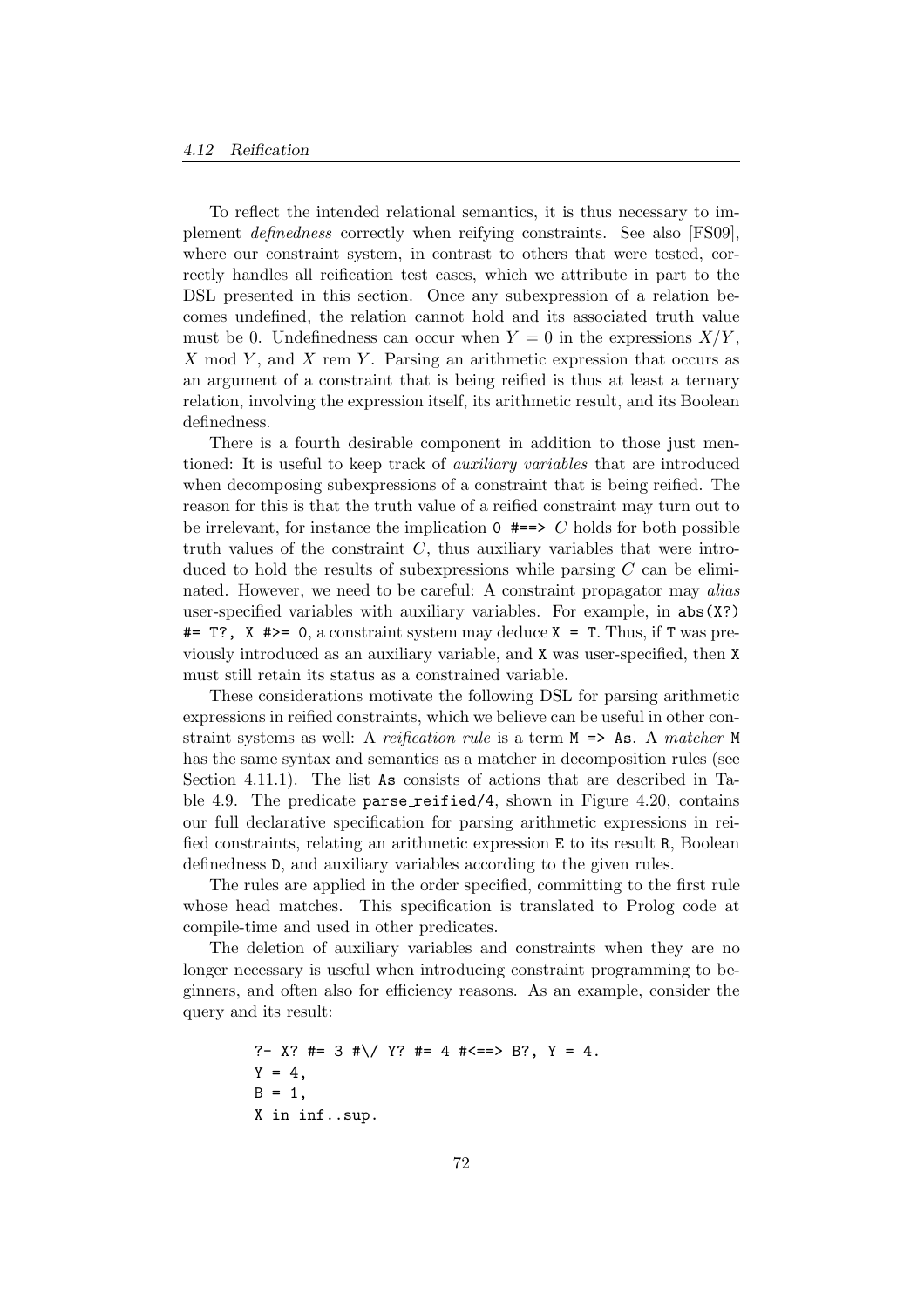| g(G)                    | Call the Prolog goal G.                                   |
|-------------------------|-----------------------------------------------------------|
| d(D)                    | D is 1 if and only if all subexpressions of E are         |
|                         | defined.                                                  |
| p(P)                    | Add the constraint propagator P to the con-               |
|                         | straint store.                                            |
| a(A)                    | A is an auxiliary variable that was introduced            |
|                         | while parsing the given compound expression E.            |
| a(X, A)                 | A is an auxiliary variable, unless A==X.                  |
| a(X, Y, A)              | A is an auxiliary variable, unless $A == X$ or $A == Y$ . |
| skeleton(X, Y, D, Z, P) | A "skeleton" propagator is posted. When Y                 |
|                         | cannot become 0 any more, it adds the prop-               |
|                         | agator $P(X, Y, Z)$ to the constraint store and           |
|                         | binds $D=1$ . When Y is 0, it binds $D=0$ . When $D=1$    |
|                         | (i.e., the constraint must hold), it posts $Y\#$ = 0.     |

Table 4.9: Valid actions in a list As of a reification rule  $M \Rightarrow$  As

Other constraint systems, such as SICStus, still retain and show an additional arithmetic constraint on the variable X in the case above although it is no longer semantically relevant. Removal of irrelevant constraints can also significantly improve performance on some benchmarks. As an example of a benchmark that uses reification extensively, we took a solution to the socalled "Nonogram"-puzzle that was generously posted to comp.lang.prolog by Bart Demoen on Jan. 22nd 2009. By dynamically removing constraints that are no longer semantically relevant, both run-time and inference count decrease by more than 30% in this case.

The code that is generated from this DSL is a DCG nonterminal called parse reified clpfd(E, R, D). It relates an arithmetic expression E to its result R and its Boolean definedness D, and describes a list of auxiliary variables and propagators that are introduced when decomposing E. The propagators that implement reified constraints (like reified and and reified or, whose implementation we omit) use this list to disable auxiliary entities when they are no longer relevant. Fig. 4.21 shows how the nonterminal is used during constraint reification. reify(E, B, Ps) relates a reifiable expression E to its Boolean truth value B and a list of auxiliary propagators and variables Ps that were introduced during the decomposition of E and its arithmetic expressions.

To the best of our knowledge, our constraint system is the first one to describe the full declarative semantics of reification in such brevity. While indexicals can be used to describe reification of individual atomic constraints, they cannot express when auxiliary constraints and variables that were introduced when decomposing nested expressions are no longer needed, in contrast to the DSL we propose in this section.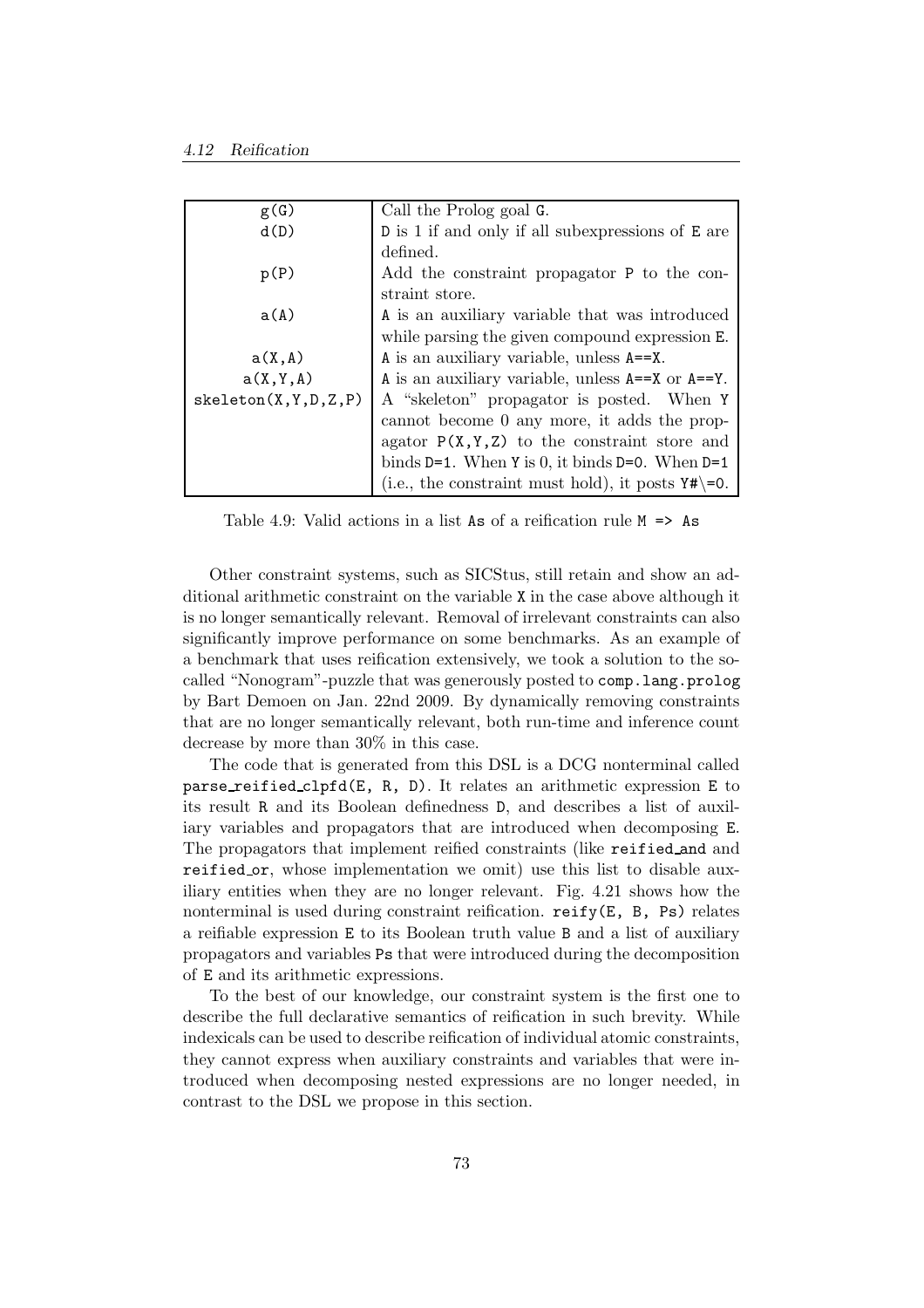|                | parse_reified(E, R, D, |                                                                              |
|----------------|------------------------|------------------------------------------------------------------------------|
| $\mathfrak{p}$ |                        | $[q(cyclic_cterm(E)) \Rightarrow [q(domain_cerror(clpfd_cexpression, E))]$ , |
| 3              |                        | $q(var(E))$ => $[q(non monotonic(E))]$ ,                                     |
| 4              |                        | $g(constraint_to_interest(F)), g(R = E), g(D=1)],$                           |
| 5              |                        | $q(integer(E)) \Rightarrow [q(R=E), q(D=1)],$                                |
| 6              | $?$ (E)                | $\Rightarrow$ [q(must_be_fd_integer(E)), q(R=E), q(D=1)],                    |
| $\overline{7}$ | $m(A+B)$               | $=$ [d(D), p(pplus(A,B,R)), a(A,B,R)],                                       |
| 8              | $m(A*B)$               | $=$ [d(D), p(ptimes(A,B,R)), a(A,B,R)],                                      |
| 9              | $m(A-B)$               | $=$ [d(D), p(pplus(R,B,A)), a(A,B,R)],                                       |
| 10             | $m(-A)$                | $\Rightarrow$ [d(D), p(ptimes(-1,A,R)), a(R)],                               |
| 11             | m(max(A,B))            | $\Rightarrow$ [d(D), p(pgeq(R, A)), p(pgeq(R, B)),                           |
| 12             |                        | $p(pmax(A,B,R))$ , $a(A,B,R)$ ],                                             |
| 13             | m(min(A, B))           | $\Rightarrow$ [d(D), p(pgeq(A, R)), p(pgeq(B, R)),                           |
| 14             |                        | $p(pmin(A,B,R))$ , $a(A,B,R)$ ],                                             |
| 15             | m(abs(A))              | $=$ $\left[ q(?(R)$ #>=0), d(D), p(pabs(A, R)), a(A,R)],                     |
| 16             | m(A/B)                 | $=$ [skeleton(A,B,D,R,pdiv)],                                                |
| 17             | $m(A \mod B)$          | $=$ [skeleton(A,B,D,R,pmod)],                                                |
| 18             | $m(A$ rem B)           | $=$ [skeleton(A,B,D,R, prem)],                                               |
| 19             | $m(A^{\wedge}B)$       | $=$ [d(D), p(pexp(A,B,R)), a(A,B,R)],                                        |
| 20             | q(true)                | $\Rightarrow$ [q(domain error(clpfd expression, E))]]                        |
| 21             |                        |                                                                              |

Figure 4.20: Parsing arithmetic expressions in reified constraints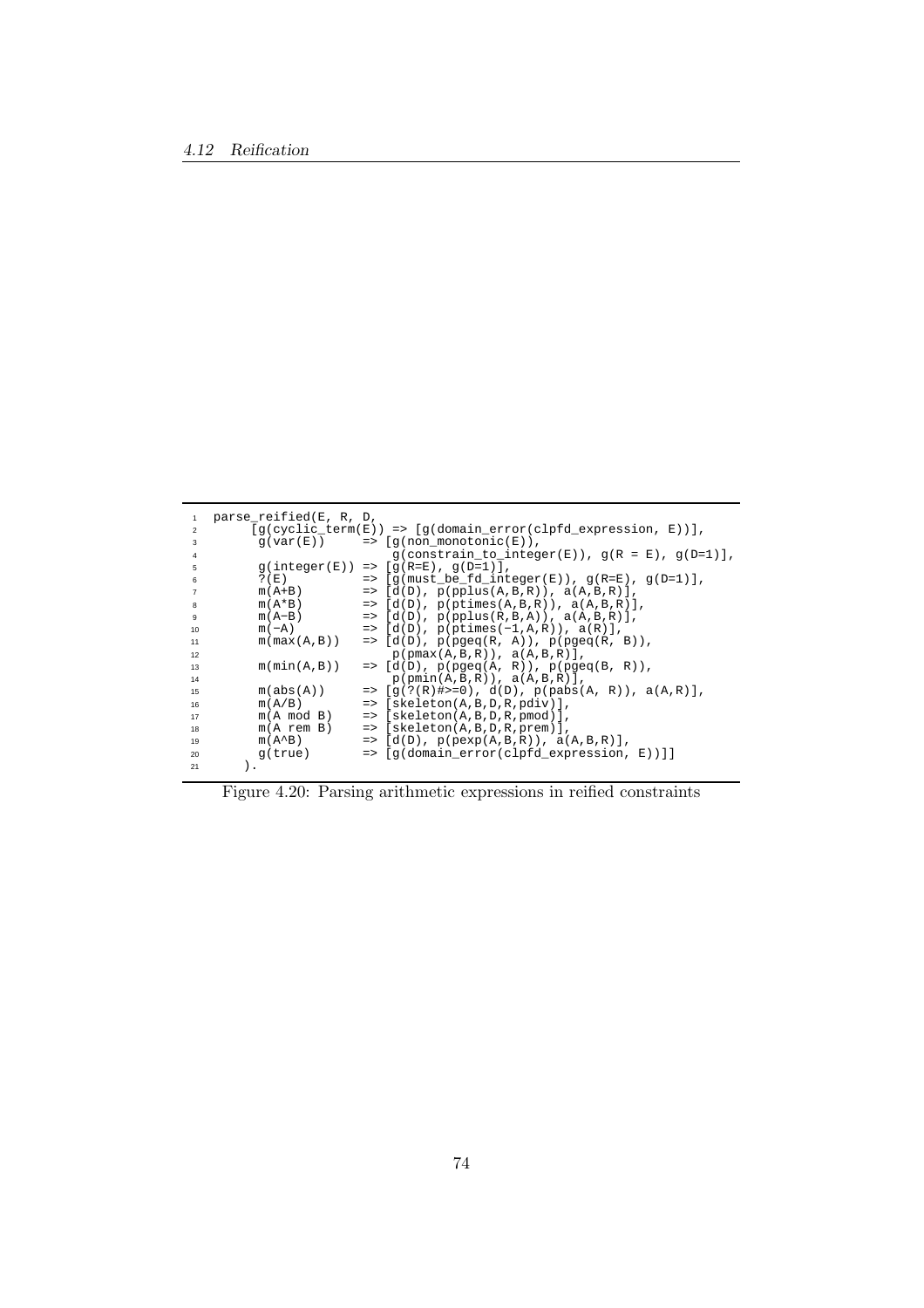```
reify(E, B) :- reify(E, B, ...).
\overline{\phantom{a}}3 reify(Expr, B, Ps) :−
             4 ( acyclic_term(Expr), reifiable(Expr) −>
 5 phrase(reify(Expr, B), Ps)
 6 ; domain_error(clpfd_reifiable_expression, Expr)
             \lambda.
8
9 reify(E, B) −−> { B in 0..1 }, reify_(E, B).
10
11 reify_(E, B) −−> { var(E), !, E = B }.
12 reify_(E, B) --> { integer(E), E = B }.
13 reify_(?(B), B) −−> [].
14 reify_(V in Drep, B) −−>
15 { drep_to_domain(Drep, Dom) },
16 propagator_init_trigger(reified_in(V,Dom,B)),
17 \t a(B).18 reify_(#\ Q, B) −−>
19 reify(Q, QR),
20 propagator_init_trigger(reified_not(QR,B)),<br>a(B).
21 a(B).<br>
22 reify_{(L \#>= R, B)}<br>
23 reify_{(L \#= R, B)}--> arithmetic(L, R, B, reified_geq).
23 reify_(L #= R, B) --> arithmetic(L, R, B, reified_eq).<br>
24 reify_(L #\= R, B) --> arithmetic(L, R, B, reified_neq)<br>
25 reify_(L #> R, B) --> reify_(L #>= (R+1), B).
24 reify_(L #\= R, B) −−> arithmetic(L, R, B, reified_neq).
25 reify_(L #> R, B) −−> reify_(L #>= (R+1), B).
26 reify_(L #=< R, B) −−> reify_(R #>= L, B).
27 reify_(L #< R, B) --> reify_(R #>= (L+1), B).
28 reify_(L #==> R, B) −−> reify_((#\ L) #\/ R, B).
29 reify_(L #<== R, B) −−> reify_(R #==> L, B).
30 reify_(L #<==> R, B) −−> reify_((L #==> R) #/\ (R #==> L), B).
31 reify_(L #/\ R, B) −−> boolean(L, R, B, reified_and).
32 reify_(L #\/ R, B) −−> boolean(L, R, B, reified_or).
33
34 arithmetic(L, R, B, Functor) −−>
35 { phrase((parse_reified_clpfd(L, LR, LD),
36 parse_reified_clpfd(R, RR, RD)), Ps),
37 Prop =.. [Functor, LD, LR, RD, RR, Ps, B] },
38 list(Ps),<br>39 propagatol
39 propagator_init_trigger([LD,LR,RD,RR,B], Prop),
            \overline{a}(\overline{B}).
41
42 boolean(L, R, B, Functor) −−>
43 { reify(L, LR, Ps1), reify(R, RR, Ps2),
44 Prop =.. [Functor,LR,Ps1,RR,Ps2,B] },
45 list(Ps1), list(Ps2),
46 propagator_init_trigger([LR,RR,B], Prop),<br>47 a(LR, RR, B).
            \overline{a(LR, RR, B)}.
48
49 a(X,Y,B) −−>
50 ( { nonvar(X) } −> a(Y, B)
51 ; { nonvar(Y) } −> a(X, B)
52 i \text{ [a(X,Y,B)]}\lambda.
54
55 a(X, B) −−>
56 ( \{ var(X) \} -> [a(X, B)]57 ; a(B)<br>58 )
            \lambda.
59
60 a(B) −−>
61 ( \{ var(B) \} \rightarrow [a(B)]<br>62 i \in [1]\ddot{\text{}}63 ).
64
65 list([]) −−> [].
66 list([L|Ls]) −−> [L], list(Ls).
```
Figure 4.21: Implementation of constraint reification. The nonterminal propagator init trigger(Vs, P) attaches the propagator P to each variable in Vs and triggers it. If Vs is omitted, all variables of P are used.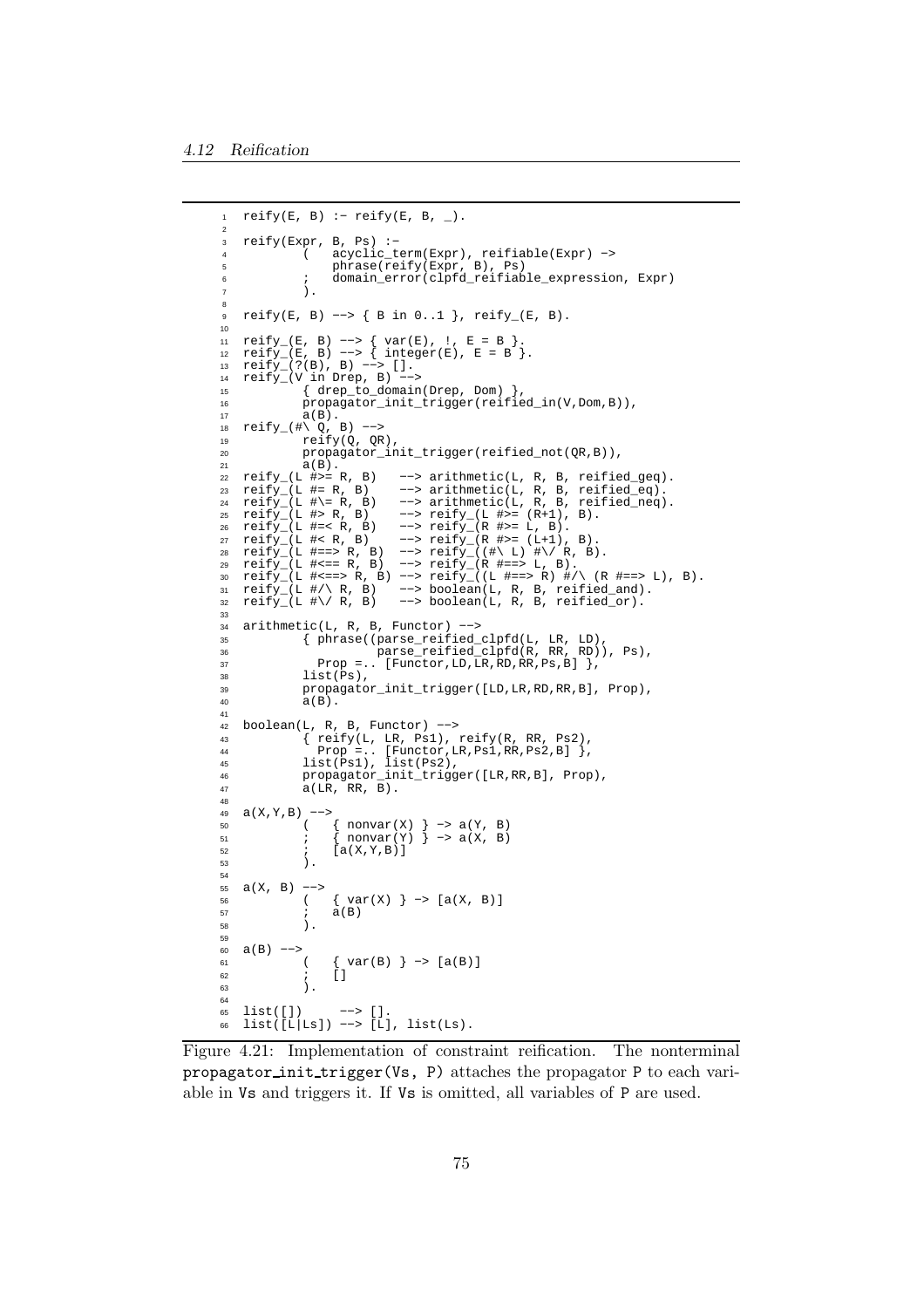# 4.13 Global constraints

Constraints that define relations between many variables at once are often called global constraints. There are at least two fundamental techniques for implementing global constraints in a CLP(FD) system:

- (a) We can decompose a global constraint into more elementary constraints and post them individually.
- (b) We can implement a dedicated propagator that applies global reasoning on all involved variables.

In this section, we present two important global constraints that illustrate both techniques:

- cumulative/2 describes a set of tasks with specific properties. It is implemented by expressing the constraint with a conjunction of simpler constraints.
- all distinct/1 describes a list of finite domain variables that are pairwise distinct. It is implemented with a dedicated filtering algorithm that is much stronger than pairwise disequalities.

Further global constraints that are available in our system include:

- automaton/8 is true if a list of finite domain variables is accepted by a finite automaton that can also be used for counting transitions. We show the implementation of a special case of this constraint in Section 6.6.
- circuit/1 is true if a list Vs of finite domain variables induces a Hamiltonian circuit. The k-th element of Vs denotes the successor of node k.
- element/3 is similar to nth1/3 with the difference that it performs deterministic filtering instead of backtracking.
- global cardinality/2 relates a list of finite domain variables to the number of occurrences of specific elements given as Key-Number pairs.
- lex\_chain/1 is true if a list of lists of finite domain variables is lexicographically non-decreasing.
- tuples in/2 is true if each tuple is an element of a given relation, like the fd\_relation/2 constraint of GNU Prolog that we used in Section 3.3.3.

These constraints are all implemented in one of the two ways described above, or with a combination of both methods.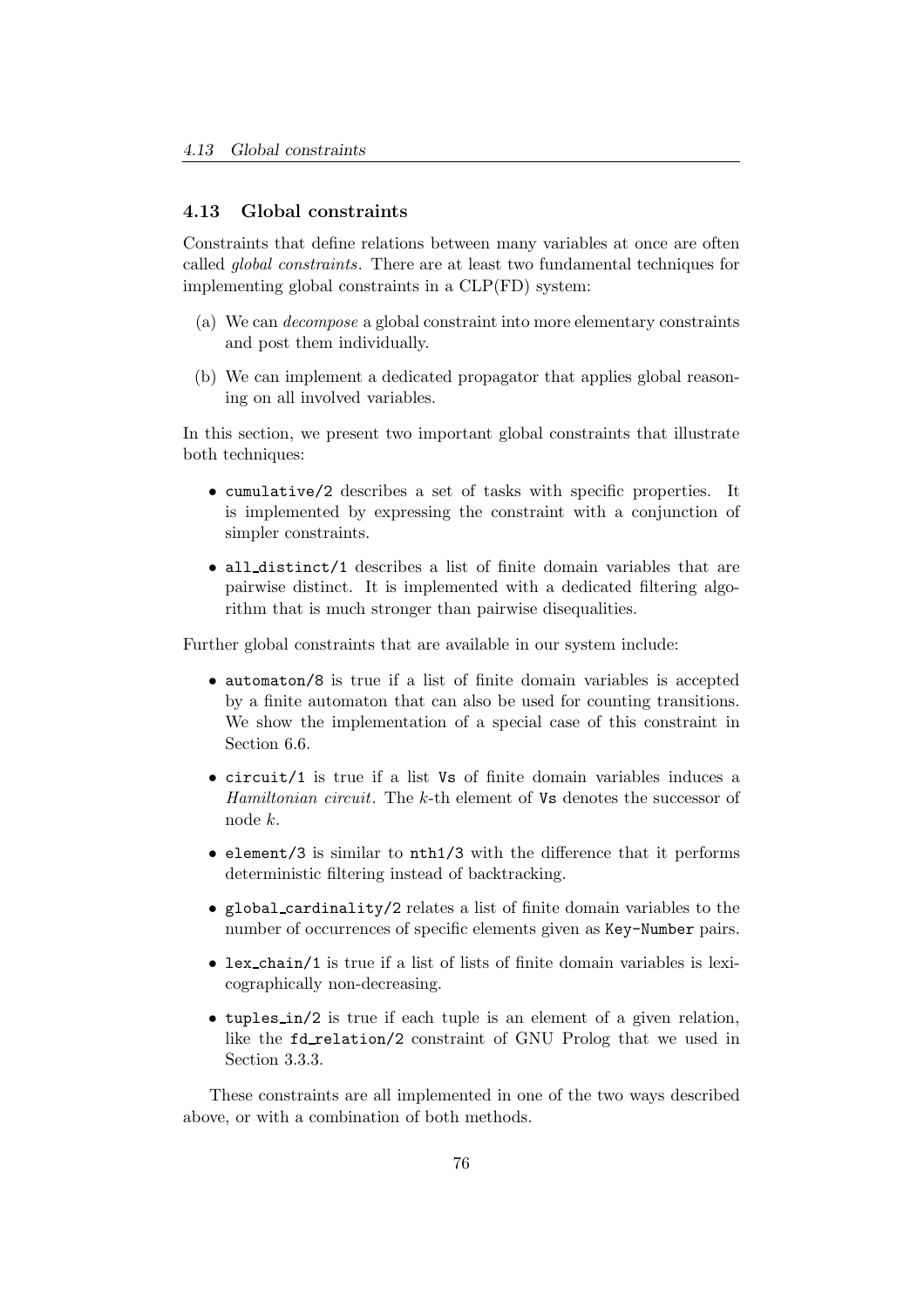Decomposing a constraint into more elementary constraints is attractive due to its simplicity. However, it typically incurs significant overhead: It means that more constraints need to be managed at run-time, and global reasoning cannot be applied because some information is usually lost during the decomposition.

On the other hand, writing dedicated propagators for global constraints involves more implementation work, and the risk of introducing mistakes is higher with complex propagators.

#### 4.13.1 cumulative/2

The cumulative/2 constraint is used as follows:

```
cumulative(Tasks, Options)
```
Tasks is a list of tasks of the form  $\text{task}(S_i,D_i,E_i,C_i,T_i)$ .  $S_i$  denotes the start time,  $D_i$  the positive duration,  $E_i$  the end time,  $C_i$  the non-negative resource consumption, and  $T_i$  the task identifier of task i. Each of these arguments must be a finite domain variable with bounded domain, or an integer. The constraint holds if at any time during the start and end of each task, the total resource consumption of all tasks running at that time does not exceed the global resource limit, which is 1 by default.

Options is a list of options. Currently, the only supported option is:

• limit(L)

The integer L is the global resource limit.

Several strong filtering algorithms for cumulative/2 appear in the literature ([MH08], [Vil09], [SW10]). At the time of this writing, we have not yet implemented any of these variants. Instead, we express the constraint as a conjunction of more elementary constraints. This formulation was kindly suggested to us by Neng-Fa Zhou, the author of B-Prolog. The main idea is to introduce a Boolean variable  $B_{ij}$  for each task i and time-slot j, which is 1 iff task *i* is active during time *j*. The constraint  $\sum_i B_{ij} \cdot C_i \leq L$  must hold for each time-slot  $j$ , where  $i$  ranges over all tasks.

Fig. 4.22 shows the complete definition of cumulative/2. Constraint reification is used in line 37 to establish the connection between a task's activity at time T and a Boolean variable B. A task's contribution to the cumulative resource consumption at time T is determined by contribution at/4 and depends on  $B_{i,j}$  and the task's resource consumption  $C_i$ . Line 20 relates the amount of consumed resources at time T0 to the global resource limit L.

Fig. 4.23 shows an example of a schedule for 8 tasks of various durations, each consuming one unit of a resource that is limited to 3. There is no way to schedule these tasks in less than 14 time-slots under this constraint.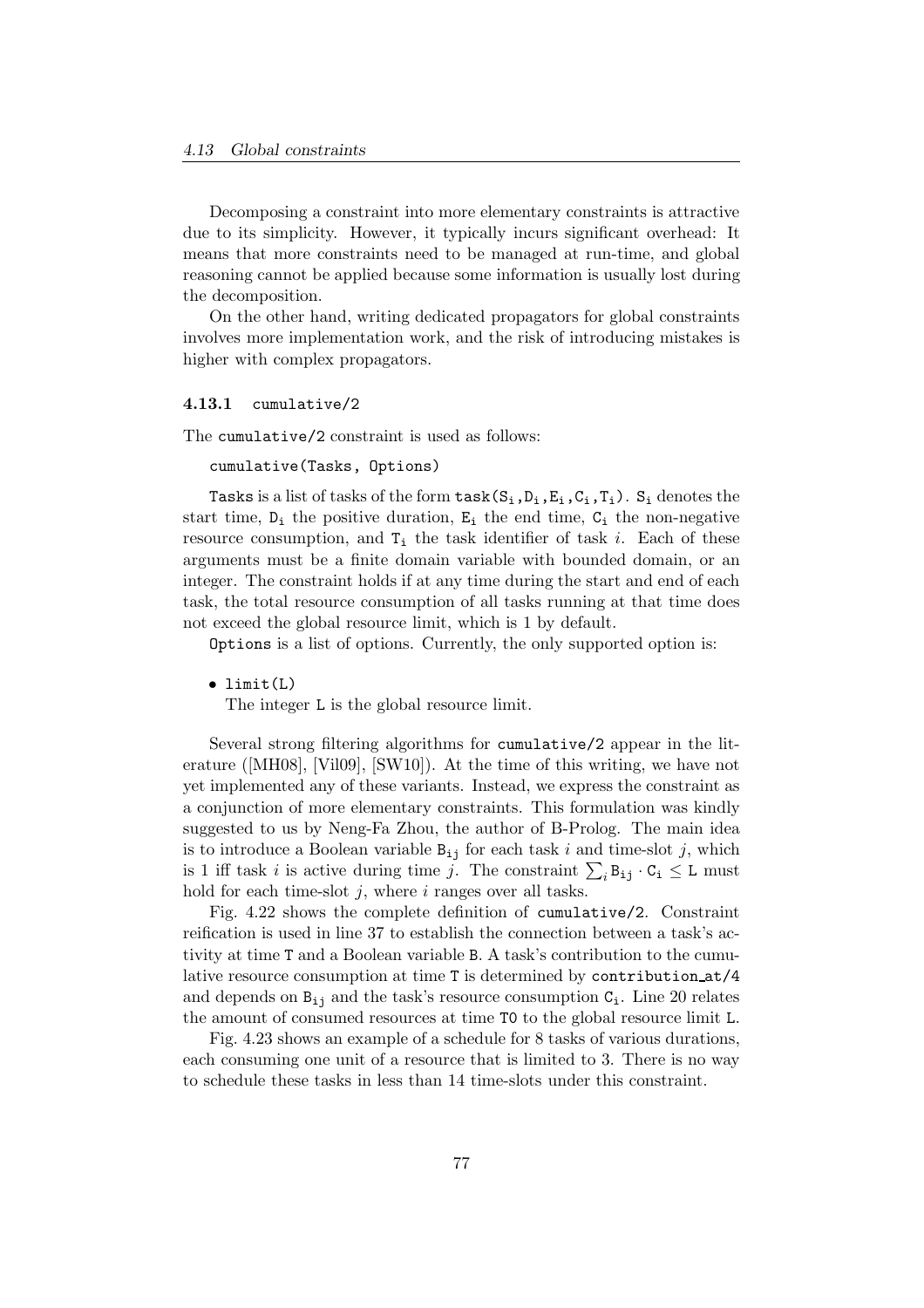```
1 cumulative(Tasks, Options) :−
2 must_be(list(list), [Tasks,Options]),
3 ( memberchk(limit(L), Options) −> must_be(integer, L)
               L = 1\begin{array}{ccc} 5 & & & \\ 6 & & & \end{array} \qquad \qquad \begin{array}{c} \\ \end{array} \qquad \qquad \begin{array}{c} \\ \end{array}6 ( Tasks = [] −> true
7 ; maplist(task_bs, Tasks, Bss),
8 maplist(arg(1), Tasks, Starts),
9 maplist(fd_inf, Starts, MinStarts),
10 maplist(arg(3), Tasks, Ends),
11 maplist(fd_sup, Ends, MaxEnds),<br>12 min list(MinStarts, Start),
12 min_list(MinStarts, Start),
13 max_list(MaxEnds, End),
14 resource_limit(Start, End, Tasks, Bss, L)
15 ).
16
17 resource_limit(T, T, _, _, _) :− !.
18 resource_limit(T0, T, Tasks, Bss, L) :−
19 maplist(contribution_at(T0), Tasks, Bss, Cs),
20 sum(Cs, #=<, L),
21 T1 is T0 + 1,
22 resource_limit(T1, T, Tasks, Bss, L).
23
24 task_bs(Task, InfStart−Bs) :−
25 Task = task(Start,D,End,_,_Id),
26 ?(D) #> 0,
27 ?(End) #= ?(Start) + ?(D),
28 maplist(finite_domain, [End,Start,D]),<br>fd_inf(Start, InfStart),
29 fd_inf(Start, InfStart),<br>30 fd sup(End, SupEnd).
30 fd_sup(End, SupEnd),
31 L is SupEnd − InfStart,
32 length(Bs, L),
33 task_running(Bs, Start, End, InfStart).
34
35 task_running([], _, _, _).
36 task_running([B|Bs], Start, End, T) :−
37 ((T #>= Start) #/\ (T #< End)) #<==> ?(B),
38 T1 is T + 1,
39 task_running(Bs, Start, End, T1).
40
41 contribution_at(T, Task, Offset-Bs, Contribution) :-<br>42 Task = task(Start,_,End,C,_),
T Task = task(Start, _,End,C, _),<br>
(2) \# >= 0,
43 ?(C) #>= 0,<br>44 fd_inf(Star
44 fd_inf(Start, InfStart),<br>45 fd sup(End, SupEnd).
45 fd_sup(End, SupEnd),
46 ( T < InfStart −> Contribution = 0
47 ; T >= SupEnd −> Contribution = 0
48 ; Index is T − Offset,
49 nth0(Index, Bs, B),
50 ?(Contribution) #= B*C
51 ).
```




Figure 4.23: A schedule for 8 tasks of various durations,  $L = 3$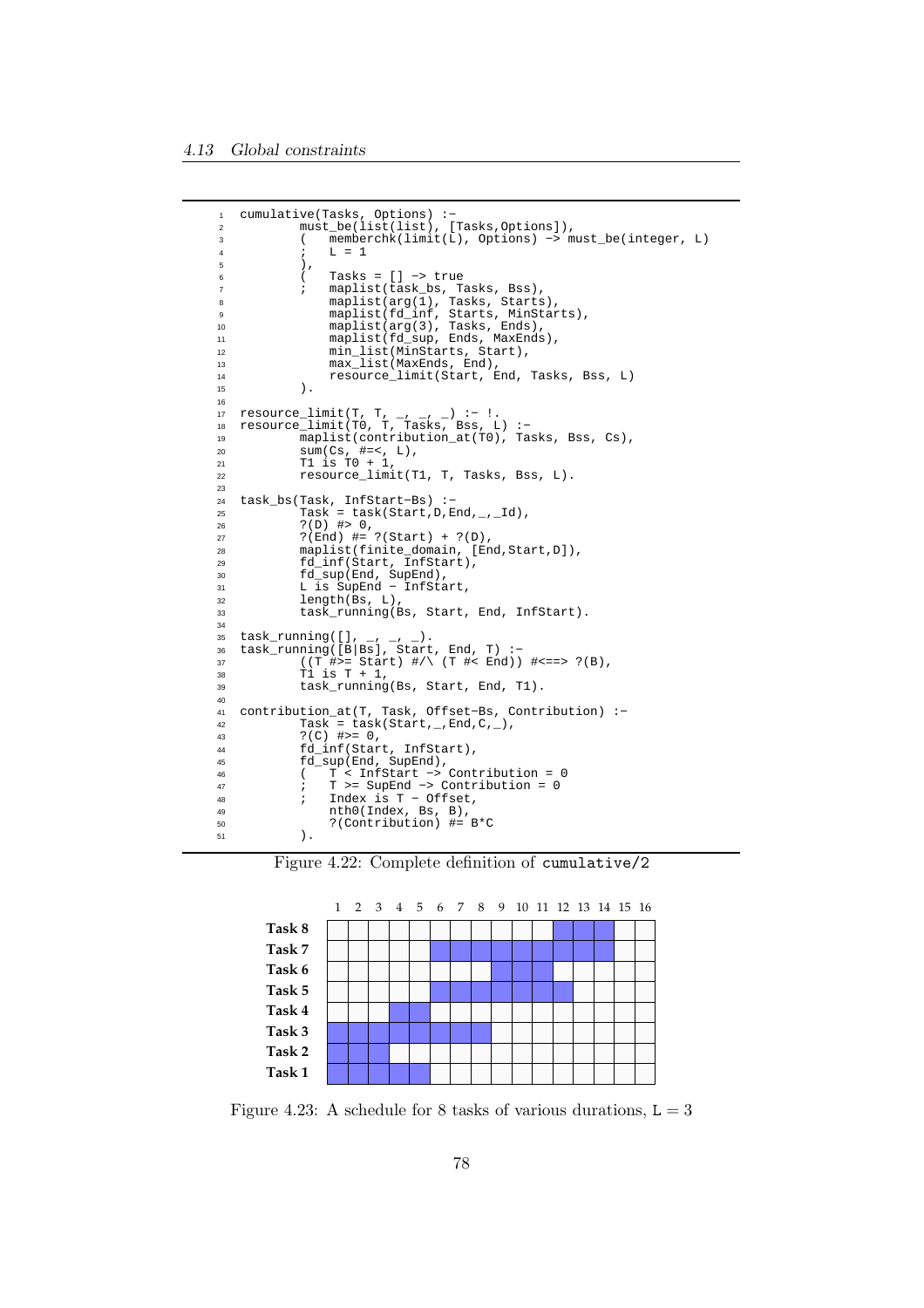#### 4.13.2 all distinct/1

The all distinct/1 constraint is true iff all elements of a list of finite domain variables are pairwise distinct. We have implemented the algorithm described by Jean-Charles Régin in [Rég94] for ensuring domain consistency of all distinct/1.

The filtering algorithm works on the so-called *value graph* of the variables that are constrained to be pairwise distinct and whose domains are finite. The value graph is a bipartite graph with:

- one node  $n_{x_i}$  for each finite domain variable  $x_i$
- one node  $n_j$  for each integer  $j \in \bigcup D(x_i)$
- an edge between  $n_{x_i}$  and  $n_j$  iff  $j \in D(x_i)$ .

Each assignment of variables to values that satisfies all distinct/1 corresponds to a *matching* that covers all nodes  $n_{x_i}$  in the value graph and is hence a maximum matching. If there is no matching that covers all nodes  $n_{x_i}$ , the constraint cannot be satisfied. Moreover, using a property due to Berge, edges that belong to no maximum matching can be detected and removed from the value graph after reasoning over the strongly connected components (see Section 4.13.3) of a related graph. For example, the query

?-  $[X, Y]$  ins 1..2, Z in 1..3, all\_distinct( $[X, Y, Z]$ ).

yields the value graphs shown in Fig. 4.24 (a) and Fig. 4.24 (b) before and after all distinct/1 propagation, respectively. This is clearly stronger than posting pairwise disequalities and also takes more computation time.



Figure 4.24: Value graph (a) before and (b) after all distinct/1

Fig. 4.25 shows how we compute a matching that covers all nodes  $n_{x_i}$ , using the Edmonds-Karp algorithm. We use attributed variables to represent the value graph, with one variable for each node. Initially, each node  $n_i$  must have the attribute free attached, to mark it as a free node on the right-hand side. The edges of each node are stored as lists in the attribute edges. Each edge is a term of the form  $flow_to(F, To)$  or  $flow_time(F, From)$ , where the variable F is used to store the edge's associated  $flow$  in an attribute called flow (which is either 0 or 1), and To and From are adjacent nodes. The parent attribute is used to reconstruct an augmenting path after a free node was found during breadth-first search.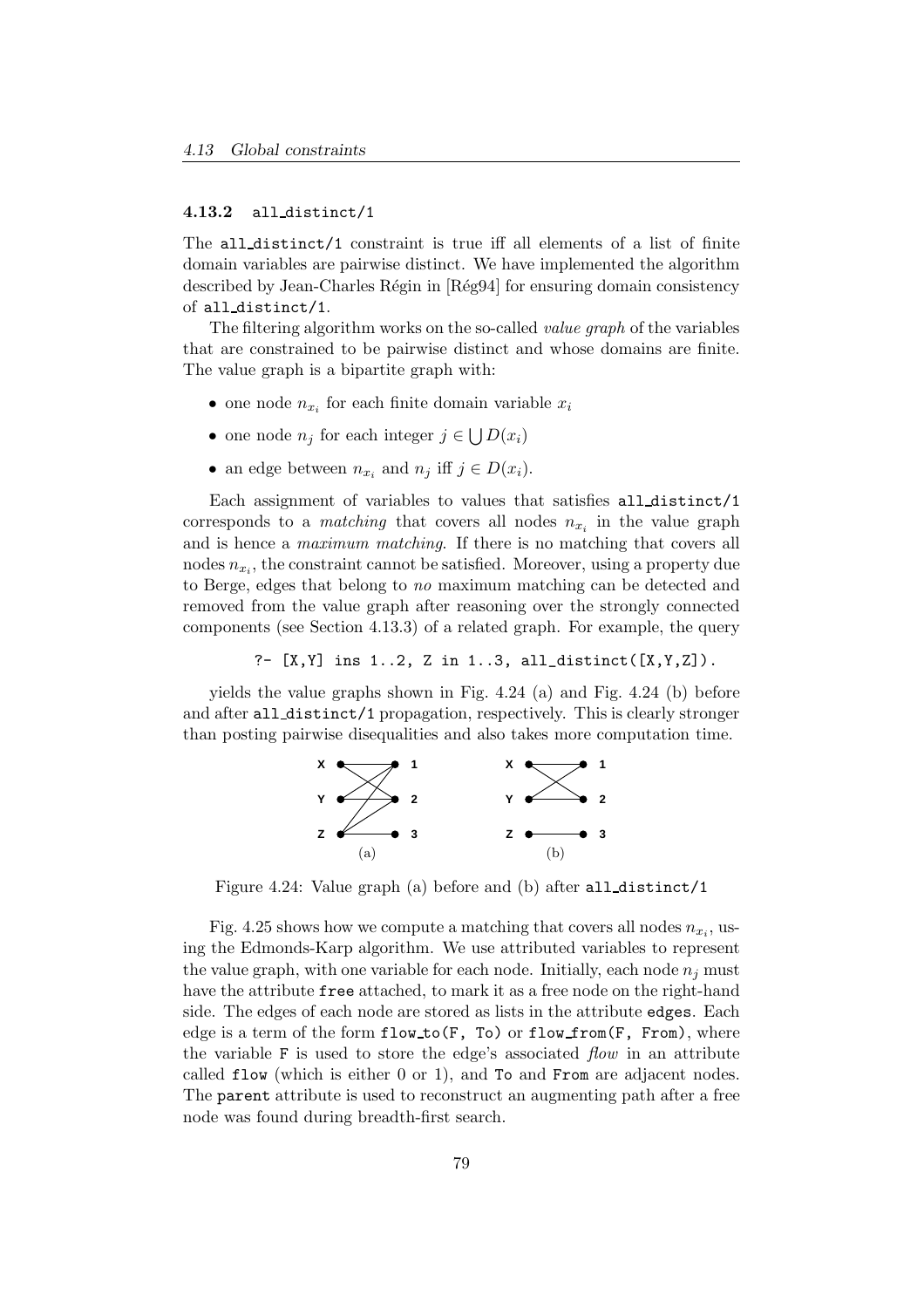```
1 maximum_matching([]).
2 maximum_matching([FL|FLs]) :−
 3 augmenting_path_to([[FL]], Levels, To),
 4 phrase(augmenting_path(FL, To), Path),
5 maplist(maplist(clear_parent), Levels),
 6 del_attr(To, free),
 7 adjust_alternate_1(Path),
8 maximum_matching(FLs).
9
10 clear_parent(V) :− del_attr(V, parent).
11
12 reachables([]) −−> [].
13 reachables([V|Vs]) −−>
14 { \qquad \qquad } { \qquad \qquad } { \qquad \qquad } { \qquad \qquad } { \qquad \qquad } { \qquad \qquad } { \qquad \qquad } { \qquad \qquad } { \qquad \qquad } { \qquad \qquad } { \qquad \qquad } { \qquad \qquad } { \qquad \qquad } { \qquad \qquad } { \qquad \qquad } { \qquad \qquad } { \qquad \qquad } { \qquad \qquad } { \qquad \qquad } { \qquad \qquad }r = \frac{1}{15} reachables (Es, V),
16 reachables(Vs).
17
18 reachables_([], _) −−> [].
19 reachables_([E|Es], V) −−>
20 edge_reachable(E, V),
21 reachables_(Es, V).
22
23 edge_reachable(flow_to(F,To), V) --><br>24 ( \{ get\_attr(F, flow, 0),24 ( { get\_attr(F, flow, 0),<br>25 ( { et\_attr(To, parent)25 \+ get_attr(To, parent, _) } ->
26 { put_attr(To, parent, V−F) },
27 [\text{To}]28 ; []
29 ).
30 edge_reachable(flow_from(F,From), V) −−>
31 ( { get_attr(F, flow, 1),
32 \+ get_attr(From, parent, _) } −>
33 { put_attr(From, parent, V−F) },
34 [From]<br>35 ; []
\begin{array}{ccc} 35 & \hspace{1.5cm} & \hspace{1.5cm} & \hspace{1.5cm} & \hspace{1.5cm} & \hspace{1.5cm} & \hspace{1.5cm} \end{array} \hspace{3cm} \begin{array}{ccc} \hspace{1.5cm} & \hspace{1.5cm} & \hspace{1.5cm} & \hspace{1.5cm} & \hspace{1.5cm} \end{array} \hspace{3cm}\lambda.
37
38 augmenting_path_to(Levels0, Levels, Right) :−
39 Levels0 = [Vs | ],
40 Levels1 = [Tos|Levels0],
41 phrase(reachables(Vs), Tos),<br>\frac{42}{100} = \begin{bmatrix} 1 & 1 \end{bmatrix}42 \text{ Tos} = \begin{bmatrix} -1 \\ -1 \end{bmatrix},<br>
43 \text{ ( member (R) }43 ( member(Right, Tos), get_attr(Right, free, true) −>
44 Levels = Levels1
45 ; augmenting_path_to(Levels1, Levels, Right)
              ).
47
48 augmenting_path(S, V) −−>
49 ( { V == S } −> []
50 ; { get_attr(V, parent, V1−Augment) },
51 [Augment],<br>52 augmenting
52 augmenting_path(S, V1)
              \lambda54
55 adjust_alternate_1([A|Arcs]) :−
56 put_attr(A, flow, 1),
57 adjust_alternate_0(Arcs).
58
59 adjust_alternate_0([]).
60 adjust_alternate_0([A|Arcs]) :−
61 put_attr(A, flow, 0),
62 adjust_alternate_1(Arcs).
```
Figure 4.25: Computing a matching that covers all variables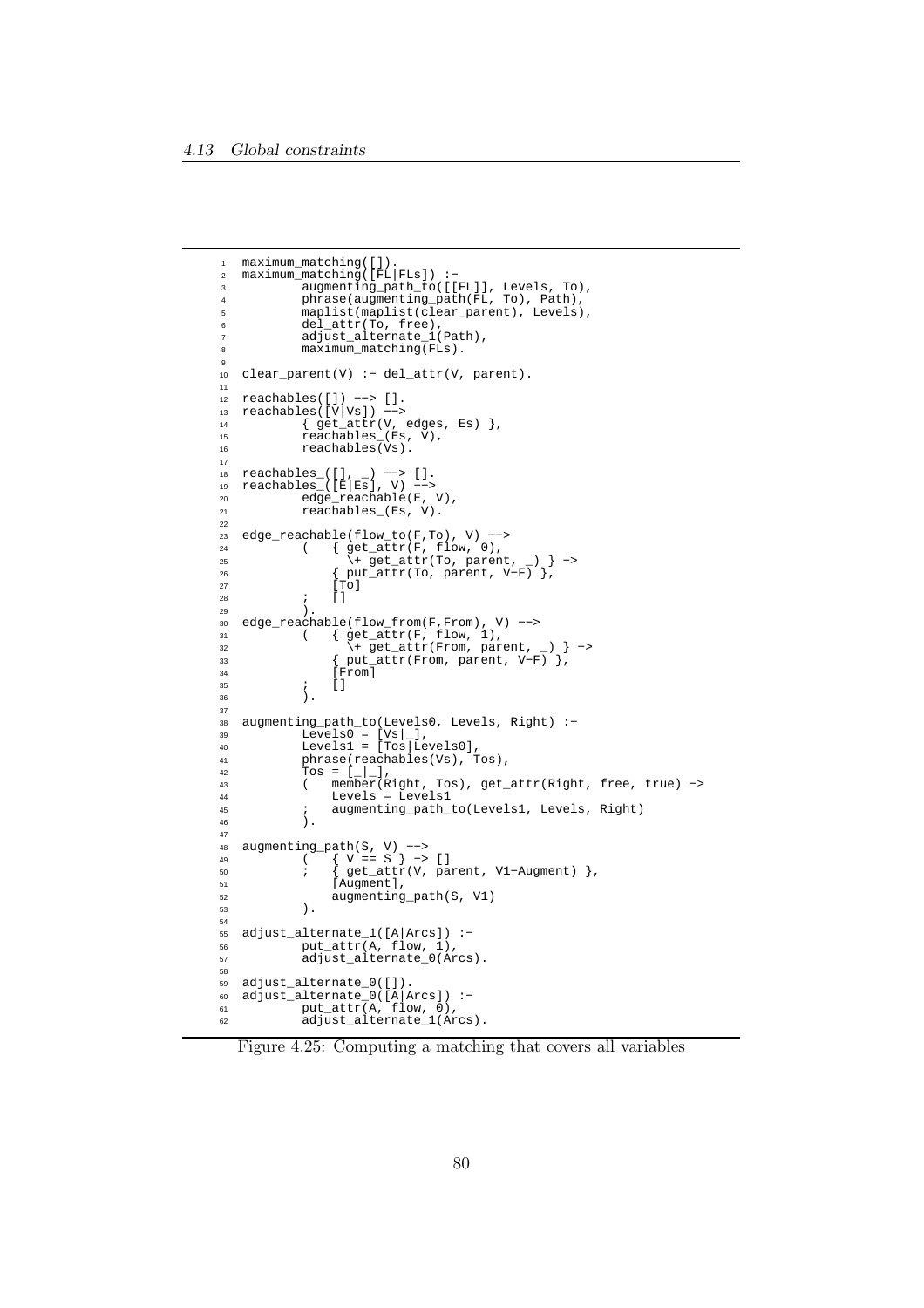#### 4.13.3 Tarjan's strongly connected components algorithm

Many of the global constraints that are implemented in our system require us to find the so-called strongly connected components (SCCs) of a graph. The strongly connected components of a directed graph are its maximal strongly connected subgraphs, which are graphs where there is a path from each vertex to every other vertex. There is a well-known algorithm for determining SCCs, described by Robert E. Tarjan in [Tar72].

Tarjan's algorithm for computing SCCs requires a global index and a global stack. To simulate a global variable in Prolog, we could pass its state to each predicate via additional arguments, representing its states before and after modification. Additional arguments typically make the code harder to follow, especially for predicates that do not even access these arguments directly, but only thread them through to other predicates that they call. We therefore use DCG notation to implicitly thread the global state through predicates that do not need to access it directly. Predicates that need to read or modify the state can use the convenient DCG nonterminals state//1 and state//2, respectively. These DCG rules are shown in Fig. 4.26. They use semicontext notation to refer to the state. The use of the nonterminal state(S) can be read as "the current state is S". The use of state(S0, S) can be read as "the current state is S0, and henceforth it is S".

| $state(S)$ , $[S] \rightarrow > [S]$ .                 |
|--------------------------------------------------------|
| $state(S0, S), [S] \rightarrow > [S0].$                |
| Figure 4.26: Accessing and modifying the state in DCGs |

Our Prolog implementation of Tarjan's algorithm is shown in Fig. 4.27. We represent the global state as a term of the form

s(Index, Stack, Succ)

where Index is the current index (an integer), Stack is the list of vertices in the stack, and Succ is a binary predicate that relates a vertex  $v$  to a list of successors, i.e., vertices that are reachable from  $v$  via a directed edge. To use this algorithm, the predicate scc/2 is called with a list of vertices and a predicate name for finding successors. Each vertex must be represented by a logical variable, and the algorithm uses variable attributes to store information about each vertex. Notably, it uses the attribute in stack to determine in  $\mathcal{O}(1)$  time whether a vertex is currently in the stack. After the algorithm terminates, vertices that belong to the same SCC have the same integer value stored in their lowlink attribute, starting with 0.

Our implementation is linear in the number of vertices and edges and is thus an asymptotically optimal implementation of Tarjan's algorithm.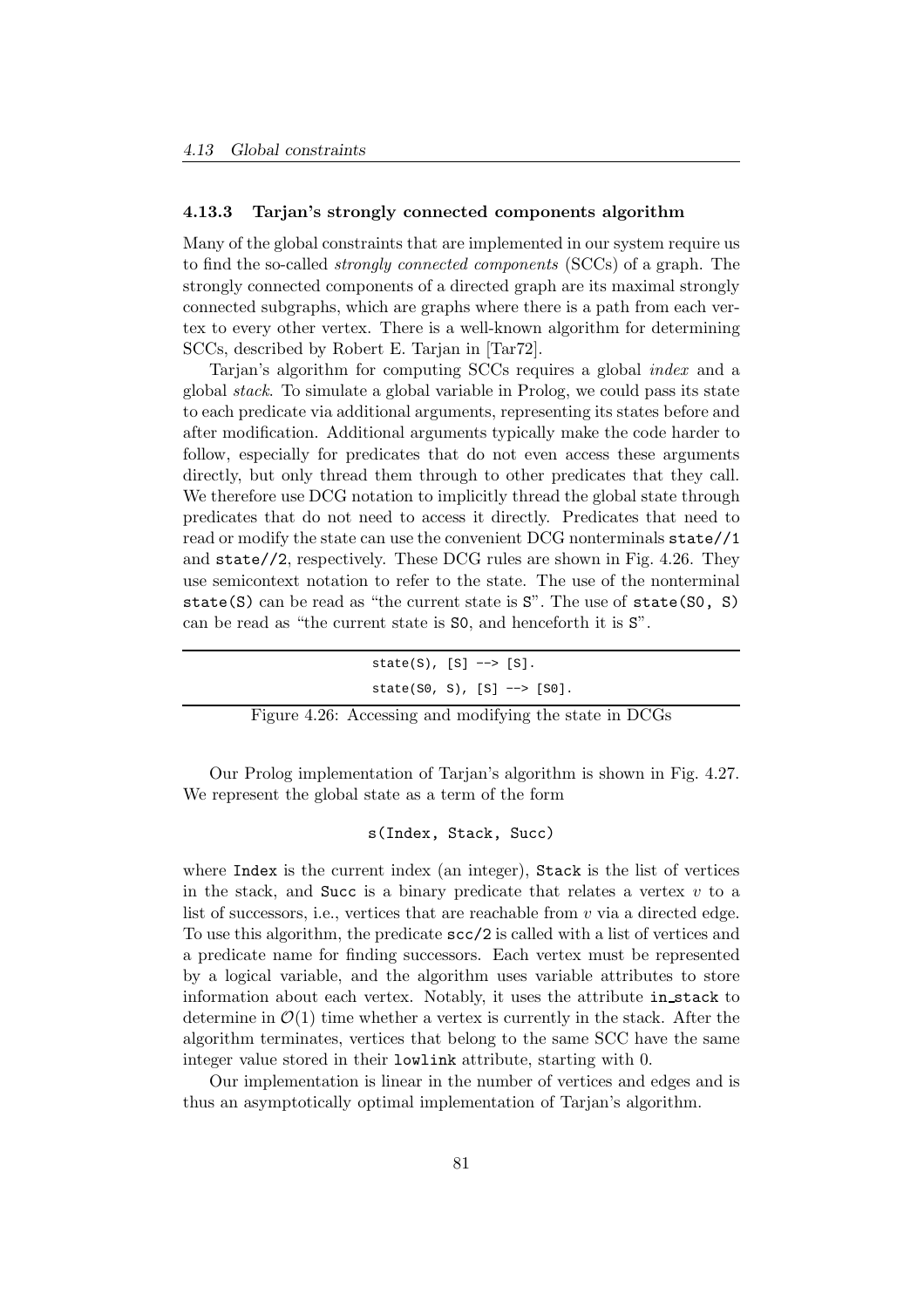```
1 scc(Vs, Succ) :− phrase(scc(Vs), [s(0,[],Succ)], _).
2
3 scc([]) −−> [].
4 scc([V|Vs]) −−>
5 ( vindex_defined(V) −> scc(Vs)
6 i \sec_{-}(V), \sec(Vs)7 ).
8
9 scc_(V) −−>
10 vindex_is_index(V),
11 vlowlink_is_index(V),<br>12 index plus one.
            index_plus_one,
13 s push(V).
T_{\text{2}} successors(V, Tos),<br>15 each edge(Tos, V),
15 each_edge(Tos, V),<br>16 (\{ get\_attr(V,16 \left\{\begin{array}{c} \frac{1}{\sqrt{2}} & \text{get\_attr}(V, \text{ index, VI}), \\ \text{get\_attr}(V, \text{ lowlink, VI}) & \text{if } V \end{array}\right.17 get_attr(V, lowlink, VI) } −> pop_stack_to(V, VI)
18 ; []
19 )
20
21 vindex_defined(V) --> { get_attr(V, index, _) }.
22
23 vindex_is_index(V) --><br>24 state(s(Index,
24 state(s(Index,_,_)),
25 { put_attr(V, index, Index) }.
26
27 vlowlink_is_index(V) −−>
28 state(s(Index, _{-1})),
29 { put_attr(V, lowlink, Index) }.
\overline{30}31 index_plus_one --><br>32 state(s(I,
32 state(s(I,Stack,Succ), s(I1,Stack,Succ)),
33 { I1 is I+1 }.
34
\begin{array}{cc}\n 35 & \text{s} \text{push}(V) & \text{-->} \\
 36 & \text{state}(V)\n \end{array}36 state(s(I,Stack,Succ), s(I,[V|Stack],Succ)),<br>37 { put_attr(V, in_stack, true) }.
            { \put_{\_}attr(V, in_{\_}stack, true) \}.38
39 vlowlink_min_lowlink(V, VP) −−>
40 { get_attr(V, lowlink, VL),
41 get_attr(VP, lowlink, VPL),
42 VL1 is min(VL, VPL),
43 put_attr(V, lowlink, VL1) }.
44
45 successors(V, Tos) −−> state(s(_,_,Succ)), { call(Succ, V, Tos) }.
46
47 pop_stack_to(V, N) −−>
48 state(s(I,[First|Stack],Succ), s(I,Stack,Succ)),<br>{del attr(First, in stack) }
49 { del_attr(First, in_stack) },
50 ( { First == V } −> []
51 \qquad \qquad ; \qquad \{ \text{put\_attr}(\text{First, lowlink, N}) \}52 pop_stack_to(V, N)
53 ).
54
55 each_edge([], _) −−> [].
56 each_edge([VP|VPs], V) −−>
57 ( vindex_defined(VP) −>
58 ( v_1 \overline{in\_stack(VP) } \rightarrow59 vlowlink_min_lowlink(V, VP)
60 ; []
61 )
62 i SCC_{N} (VP),
63 vlowlink_min_lowlink(V, VP)
64 ),<br>65 each
            each_edge(VPs, V).
6667 v_in_stack(V) −−> { get_attr(V, in_stack, true) }.
```
Figure 4.27: Tarjan's strongly connected components algorithm in Prolog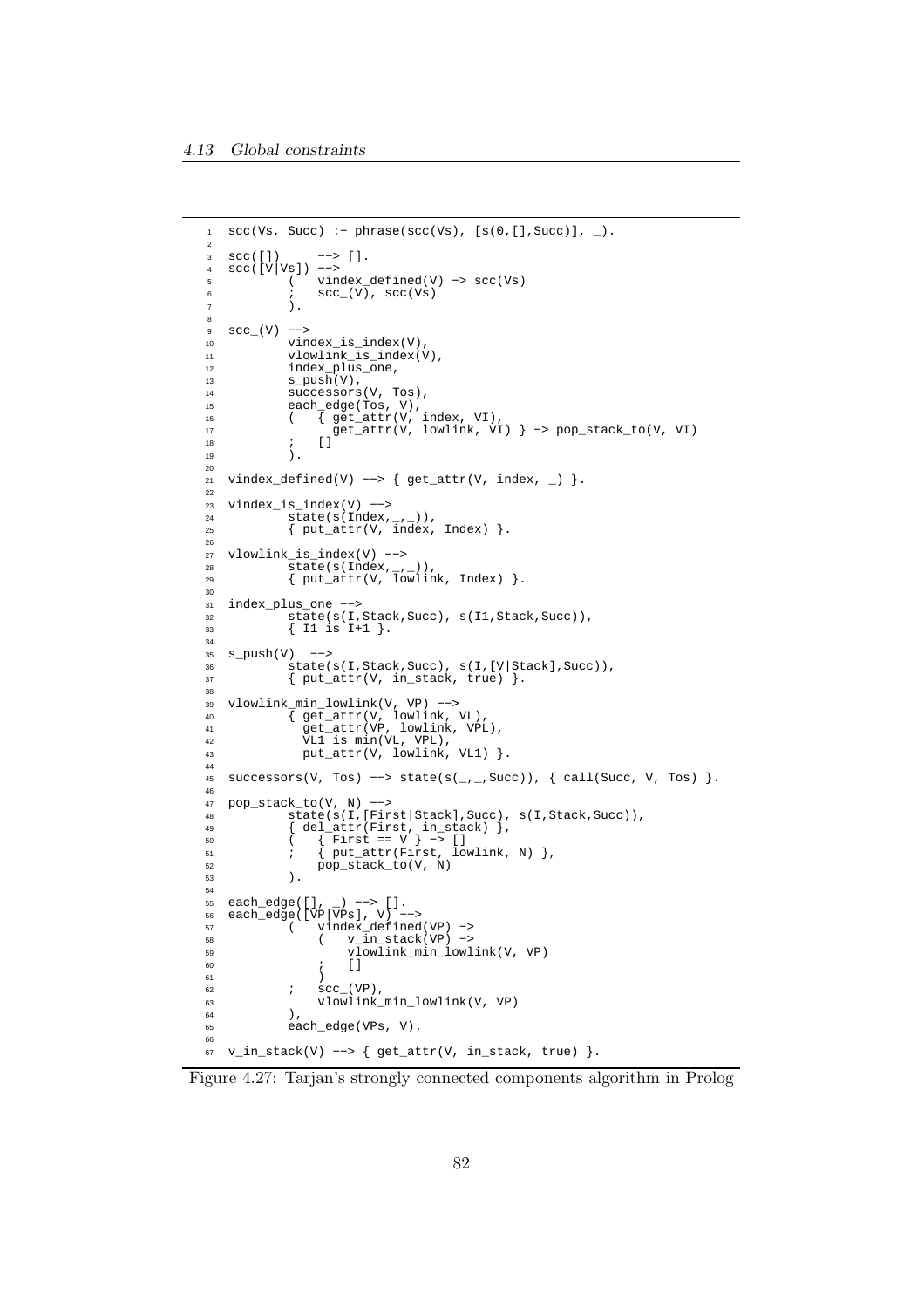## 4.14 Properties of labeling/2

As already mentioned in Section 2.5, labeling means systematically trying out values for variables. Our system provides a predicate called labeling/2 that is used as labeling(Options, Vs) and labels the list of finite domain variables Vs according to Options. This predicate is largely compatible with that of SICStus Prolog (see Section 2.6), but there are two important differences. In our system, labeling/2:

- *always* terminates
- is *always* complete.

Both properties are independent of any specified options. We discuss the advantages of these properties in the following two sections.

The code for labeling/2 is reasonably straight-forward, and interested readers can study its definition in the source code of our library.

#### 4.14.1 labeling/2 always terminates

A CLP(FD) program can often be decomposed into two distinct parts:

- (1) the posting of all relevant constraints
- (2) the search for concrete solutions via labeling/2.

It is good practice ([Neu97]) to separate these parts by using a dedicated predicate for part (1).

When such a program is executed, it is very common that part (1) takes very little computation time, and part (2) takes a very long time, for example several weeks or even years in the case of unresolved interesting theoretical or practical problems. It is thus very desirable to know for certain at every point in time that a constraint solver is still searching for concrete solutions, and is not entangled in an infinite propagation chain. In other words, it is desirable to guarantee the following property: If part (1) terminates, which can often be easily observed, then the whole program terminates.

In our  $CLP(FD)$  system, this property holds because labeling/2 always terminates. To guarantee this property, it is necessary that constraint propagation always terminates, since labeling triggers constraint propagation. For example, in CLP(FD) systems that do not guarantee terminating propagation, the equivalent of the following query correctly produces a conditional solution for  $B = 0$ , and then leads to nontermination on backtracking:

?- (X? #> abs(X?)) #<==> B?, labeling([], [B]).

As in SICStus Prolog, labeling/2 raises an instantiation error when the domain of any variable in Vs is infinite at the time of the call.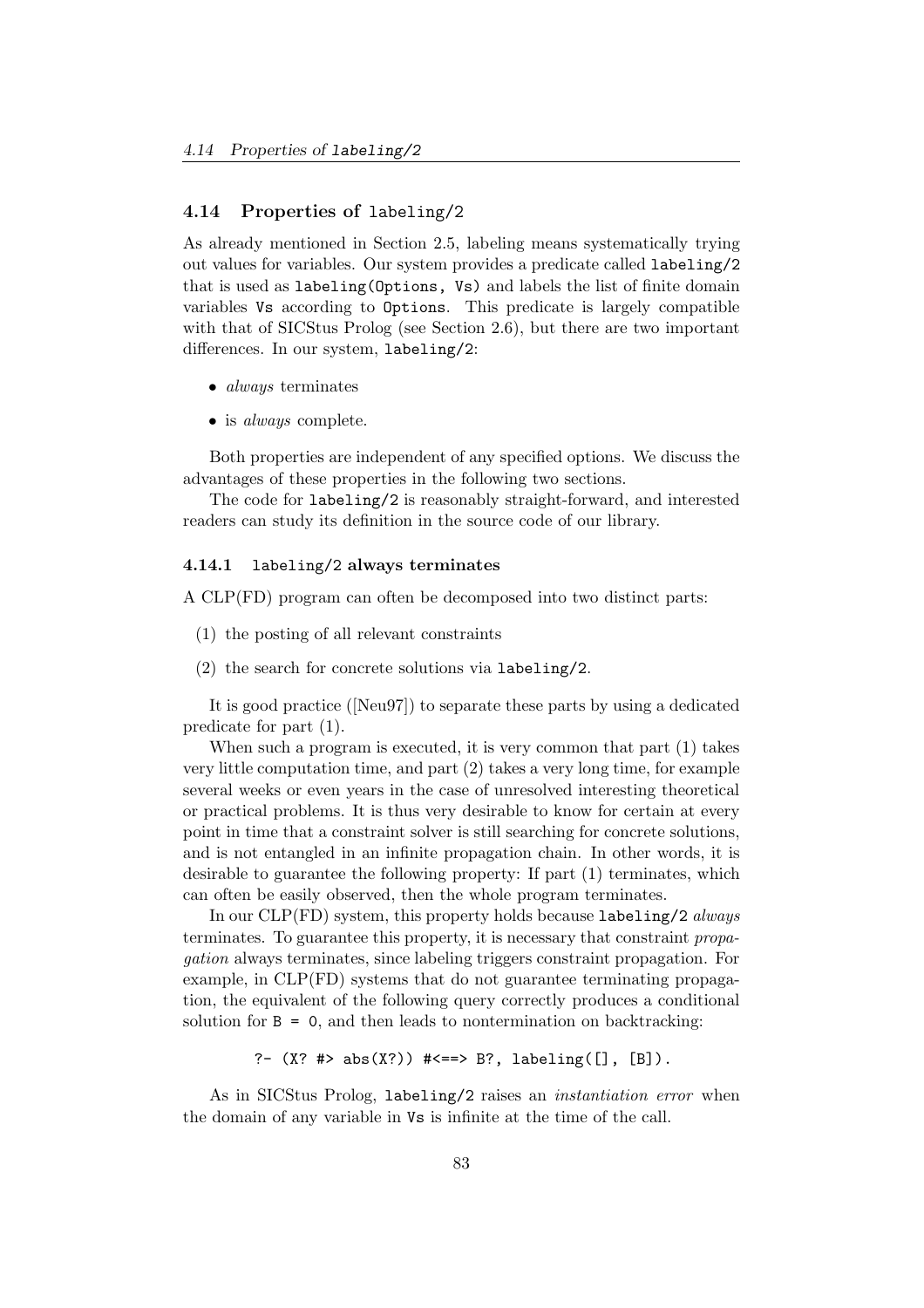#### 4.14.2 labeling/2 is always complete

In several  $CLP(FD)$  systems, there are *optimisation* options for labeling/2. For example, in SICStus Prolog, minimize(E) and maximize(E) can be used as labeling options to minimize or maximize the value of the arithmetic expression E.

To the best of our knowledge, all systems that provide such options commit to the first optimal solution that they find. This makes labeling/2 incomplete in general.

In our system, labeling/2 is *always* complete. When the optimisation options  $min(E)$  or  $max(E)$  are used, then the solutions are given in increasing and decreasing order with respect to the value of E, respectively.

The incomplete behaviour of other systems can be easily emulated with our system by simply committing to the first solution. It is much harder to obtain a complete predicate from an incomplete one. The importance of completeness is not only theoretical: In many cases, there are several different optimal solutions, and users may prefer some of them according to other criteria. Therefore, they may want to see all solutions for specific optima or within given margins.

Fig. 4.28 shows the Prolog code we use for optimising the value of expressions given in Whats as explained above, using the variables Vs and options Options for labeling/2. When the time limit is exceeded, we report the best solution found so far.

```
optimise(Vars, Options, Whats) :
               Whats = [What|WhatsRest],Extremum = extremum(none)4 ( catch(store_extremum(Vars, Options, What, Extremum),
                            time_limit_exceeded,
               false)<br>Fxtremum = e
                    Extremum = extremum(n(Val)),<br>arq(1, What, Expr),
                             What, Expr),
9 append(WhatsRest, Options, Options1),<br>
\frac{10}{x} Expr #= Val.
                          Expr #= Val.
11 labeling(Options1, Vars)
12 ; Expr #\= Val,<br>13 coptimise(Vars
13 optimise(Vars, Options, Whats)
14 )
\overline{15} ).
16
17 store_extremum(Vars, Options, What, Extremum) :−
18 catch((labeling(Options, Vars), throw(w(What))), w(What1), true),
19 functor(What, Direction, _),
20 maplist(arg(1), [What,What1], [Expr,Expr1]),
21 optimise(Direction, Options, Vars, Expr1, Expr, Extremum).
22
23 optimise(Direction, Options, Vars, Expr0, Expr, Extremum) :-<br>24 must_be(ground, Expr0),
24 must_be(ground, Expr0),
25 nb_setarg(1, Extremum, n(Expr0)),
26 catch((tighten(Direction, Expr, Expr0),
27 labeling(Options, Vars),
28 throw(v(Expr))), v(Expr1), true),
28 throw(v(Expr))), v(Expr1), true),<br>29 optimise(Direction, Options, Vars, Expr1, Expr, Extremum).
30
31 tighten(min, E, V) :− E #< V.
32 tighten(max, E, V) :− E #> V.
```
Figure 4.28: Optimisation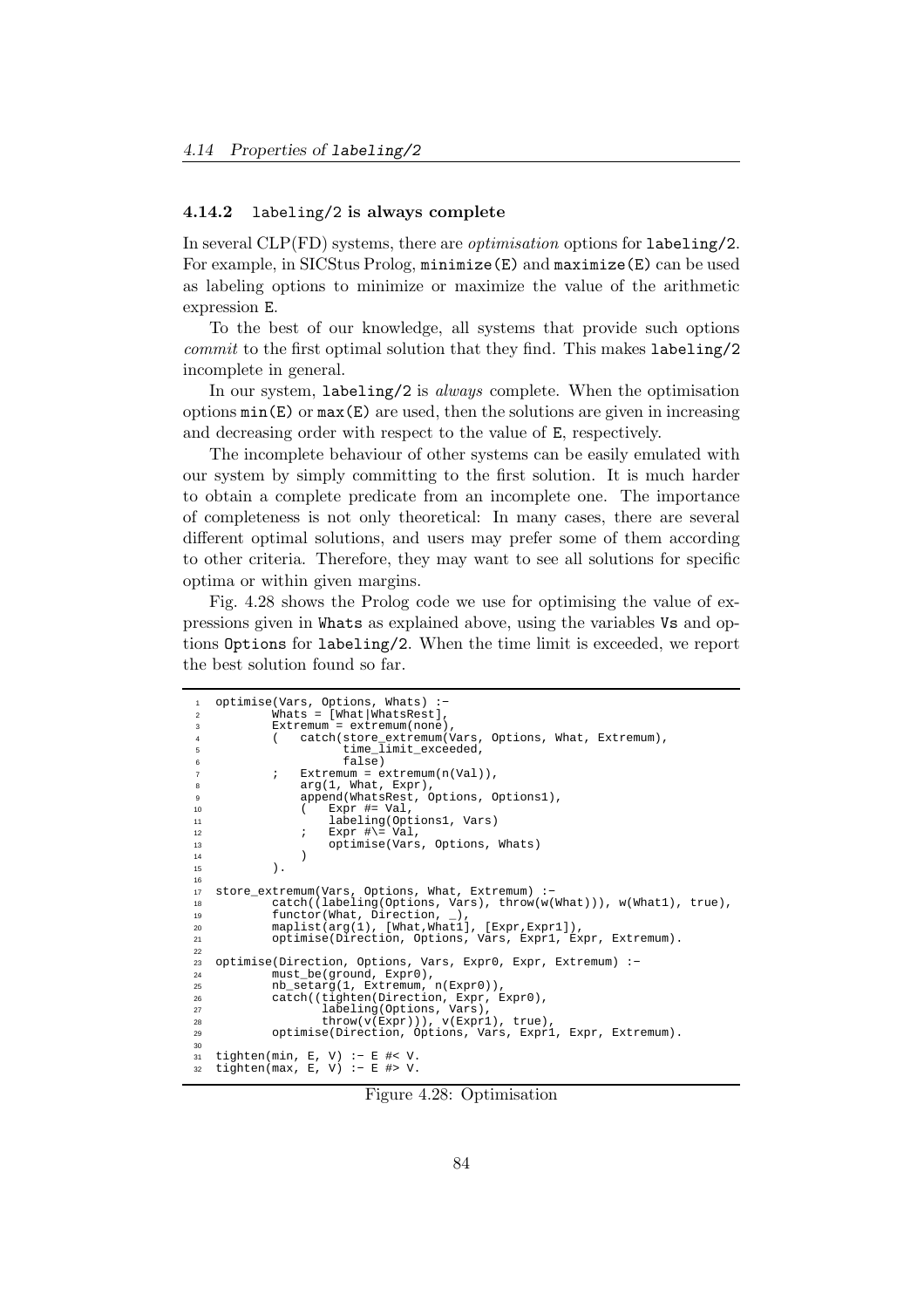### 4.15 Performance

Neng-Fa Zhou, the author of B-Prolog, has kindly integrated our constraint solver in his benchmarks<sup>1</sup>, which we reproduce in Table 4.10. The results show that our solver is on average two orders of magnitude slower on these benchmarks than the fastest system (B-Prolog itself), and about 30 times slower than the constraint solver of SICStus Prolog.

In part, this may certainly be attributed to the fact that SWI-Prolog itself (i.e., the system without the finite domain constraint solver) is already more than 4 times slower than B-Prolog (and more than 3 times than SICStus) on average on benchmarks that are deemed to be in some sense representative of a Prolog system's performance, and which are also available on the website. Our library is written in Prolog and is thus heavily influenced by the speed of the underlying Prolog system itself. We found that both sets of benchmarks are already faster with YAP ([CRD12]) by more than a factor of 2 on average.

On the other hand, if large integers are needed, our CLP(FD) solver is the only option of all tested systems and can not be compared to any others at all in this case.

While the comparatively slow speed of our constraint solver will certainly rule out its usage in many industrial settings, it is already being used at several universities in France, Germany, Italy, Austria and other countries for teaching and research purposes and has so far shown more than acceptable performance for these use cases.

| benchmark | <b>B-Prolog</b> | ECLiPSe | <b>GNU</b> Prolog | <b>SICStus</b> | <b>SWI</b> |
|-----------|-----------------|---------|-------------------|----------------|------------|
| alpha     | 1               | 8.80    | 1.21              | 3.78           | 92         |
| bridge    | 1               | 3.02    | 0.85              | 6.06           | 174        |
| cars      | 1               | 4.68    | 0.93              | 1.97           | 125        |
| color     | 1               | 8.68    | 0.97              | 2.97           | 114        |
| eq10      | 1               | 4.38    | 3.03              | 3.94           | 128        |
| eq20      | 1               | 4.27    | 1.73              | 2.74           | 72         |
| magic3    | 1               | 6.54    | 1.09              | 2.83           | 134        |
| magic4    | 1               | 7.52    | 1.56              | 3.87           | 137        |
| olympic   | 1               | 9.43    | 1.61              | 2.76           | 134        |
| queens1   | 1               | 13.19   | 1.18              | 12.61          | 264        |
| sendmoney | 1               | 6.20    | 2.62              | 5.55           | 156        |
| sudoku81  | 1               | 7.45    | 1.35              | 4.52           | 103        |
| zebra     | 1               | 5.96    | 1.66              | 7.04           | 95         |
| mean      | 1               | 6.93    | 1.52              | 4.66           | 133        |

Table 4.10: Performance on different benchmarks

<sup>&</sup>lt;sup>1</sup> available from  $http://www.probp.com/performance.htm$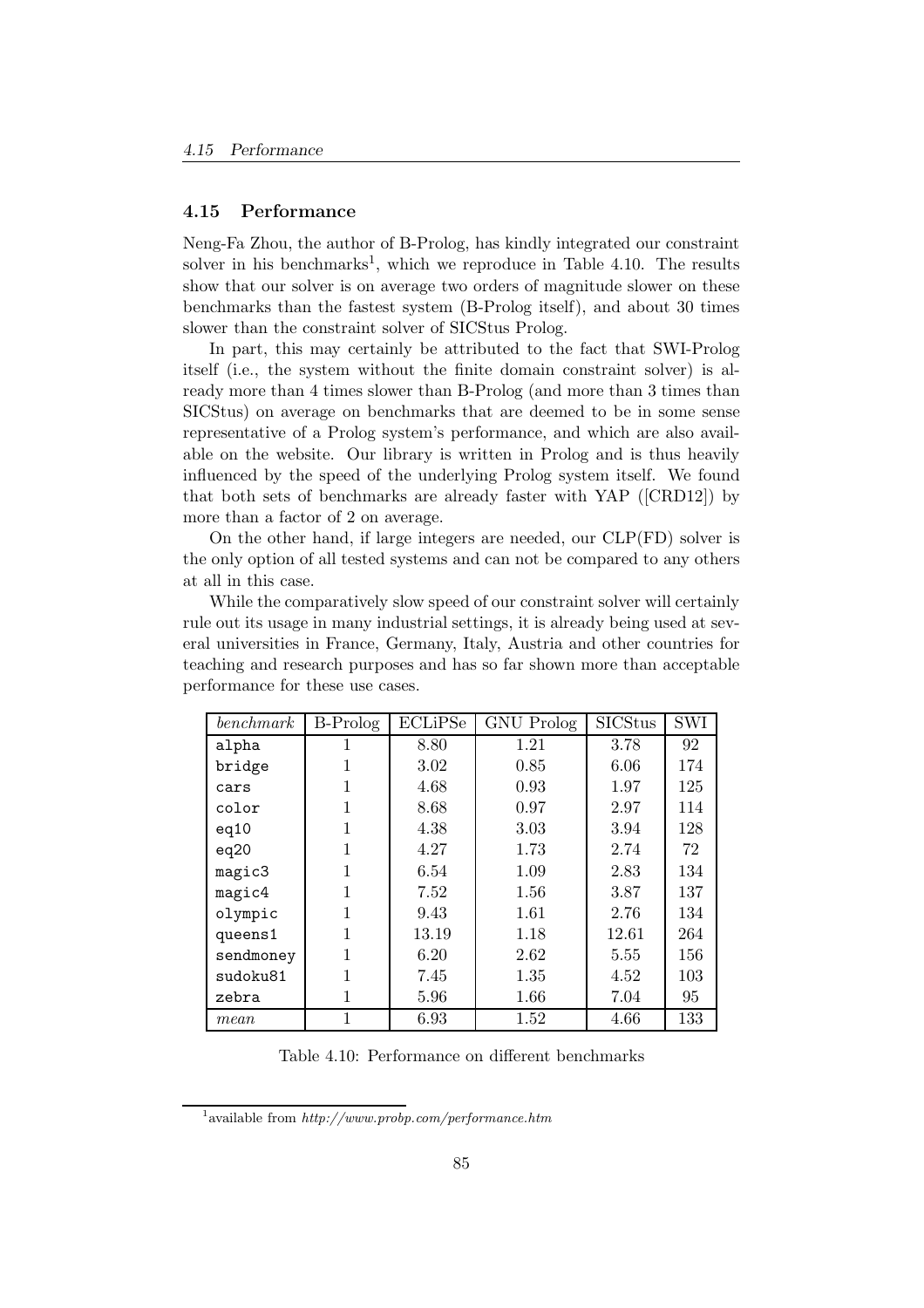# 5 Testing a CLP(FD) system

# 5.1 Introduction

Authors of CLP(FD) systems should ask themselves: How can we make sure that our CLP(FD) system yields the results that we intended? In this section, we present two basic methods that we used to test our constraint system:

- (1) tests of behaviour
- (2) analysis of source code.

Prolog is well-suited for both approaches: First, built-in backtracking and Prolog's interactive toplevel let us concisely express and rapidly run collections of test cases. We consider this one of Prolog's most intriguing features, and – more generally – find that a programming language's practical usefulness is strongly related to its expressiveness and ease of use in the area of testing programs written in that language. Second, Prolog is a homoiconic language (meaning that Prolog source code is naturally represented as Prolog terms), and its homoiconicity and reflective abilities let us conveniently inspect and analyse the source code of individual propagators with the host language itself. Contrast this with a constraint solver written in a programming language that is not homoiconic, and the difficulty of then using the same language for analysing the solver's source code.

Method  $(1)$  is also known as *black-box* testing. Since our system guarantees monotonicity and terminating propagation, black-box testing can be applied more extensively than for other CLP(FD) systems.

Method (2) is related to white-box testing. To the best of our knowledge, we are the first to apply abstract interpretation to the source code of propagators to establish further guarantees about our system.

### 5.2 Properties of logical variables

Among the concepts that distinguish Prolog from many other programming languages is its support for logical variables. A logical variable can actually be uninstantiated. When testing or analysing a Prolog predicate, we therefore not only have to take into account concrete possible values of its variables, but also think about cases in which the predicate is used with any or all of its arguments uninstantiated, as is the case for most finite domain constraints and their propagators. This language feature by itself can make Prolog programs much more general than users of other languages may be used to. It also significantly increases the number of possible cases we have to take into account when testing Prolog predicates compared to, say, functions in other languages, where we at least know that each variable at all times stands for some concrete value and will never be uninstantiated.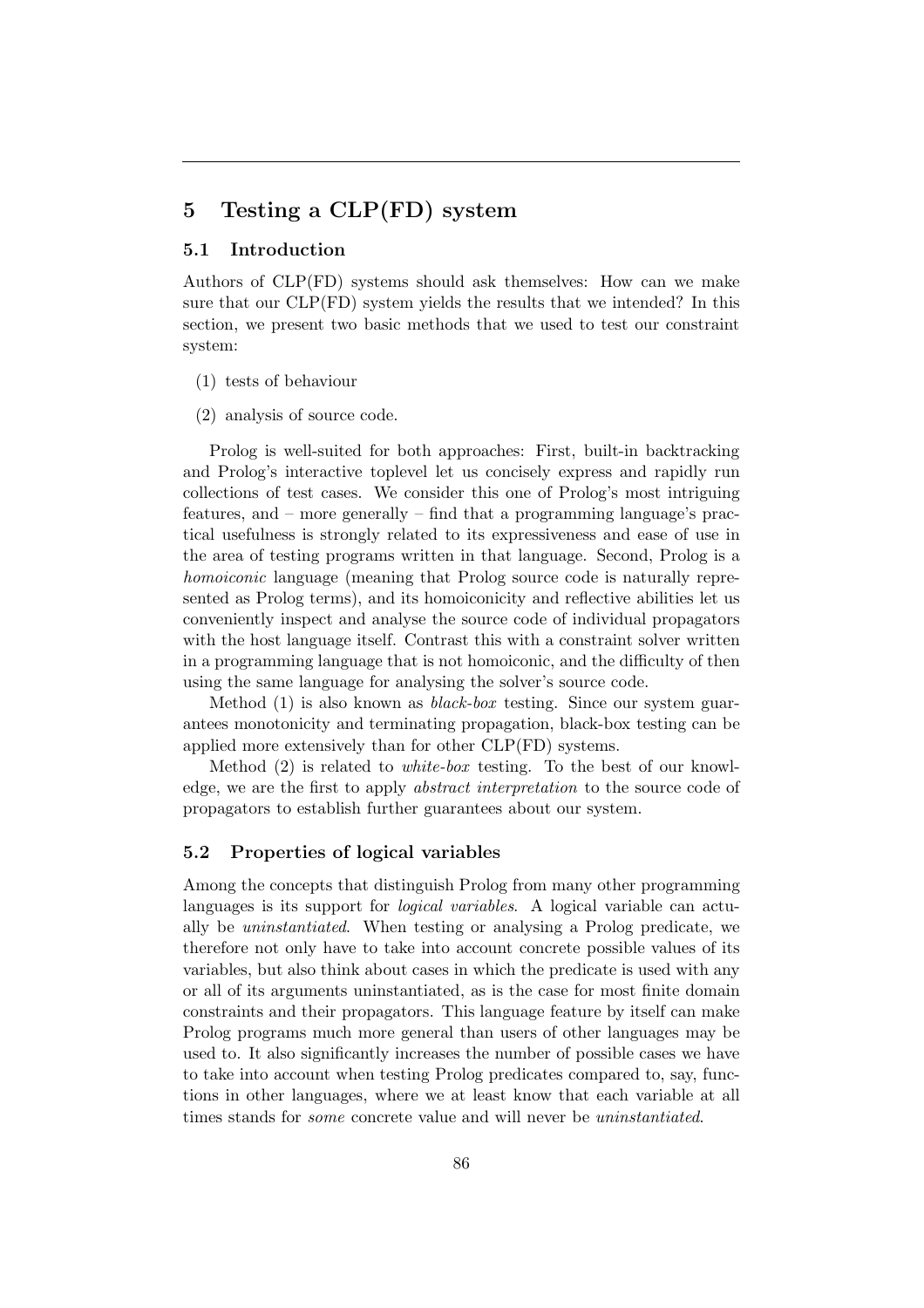Moreover, two variables may both be uninstantiated, but *aliased* by constraints that unify them. So in addition to taking into account uninstantiated variables, we also have to consider the possibility of syntactically distinct variables that are semantically the same.

These issues provide a rich source of potential mistakes when writing propagators, since human authors typically cannot think of all possible cases at the same time and may forget to handle cases that arise in rare contrived cases as well as in practical applications.

# 5.3 Systematic test cases for a CLP(FD) system

It is very hard to verify the semantics of individual propagators. For example: Does the propagator for multiplication, which is shown in Fig. 4.16, really establish bounds consistency, or have we maybe forgotten to handle a case in Fig. 4.19? Verifying whether a CLP(FD) system actually establishes bounds consistency in a given example essentially requires us to emulate the filtering that the system is supposed to do. Basically, this would require us to write or use another  $CLP(FD)$  system to test a given system, which would raise the same questions.

However, we can test other guaranteed properties of a CLP(FD) system without reasoning about the semantics of individual propagators. For example, to the best of our knowledge, our CLP(FD) system is the first widely available system that guarantees monotonicity, and hence this property can be tested via black-box tests: For two monotonic constraints A and B, the goals (A, B) and (B, A) must yield semantically equivalent results. In particular, it must never be the case that one of them succeeds unconditionally, and the other one fails. It is for example admissible that one of them succeeds, and the other one raises an exception. Notice that unification is also monotonic, and hence we can use unification for syntactic substitutions of terms. This makes formulating black-box tests easier than in systems that do not allow such dynamic substitutions (see also Section 4.3). Other systems guarantee this property only to a limited extent, and we can therefore test them only in limited ways with this approach. Still, as we will see, the general method is useful throughout all available CLP(FD) systems.

In general, the black-box tests we use for testing our system only terminate when they find a mistake. Otherwise, they generate increasingly complex expressions and compare the results of goals that must be semantically equivalent. This testing methodology may seem unusual at first. However, it is well-justified since – as we have seen in Section  $3.3.3$  – mistakes can surface also after weeks of computation time.

When posting various constraints in different ways, it is very useful to know that constraint propagation always terminates in our system (see Section 4.6). Hence, the system will never be entangled in an infinite propagation chain, regardless of the order we use for posting constraints.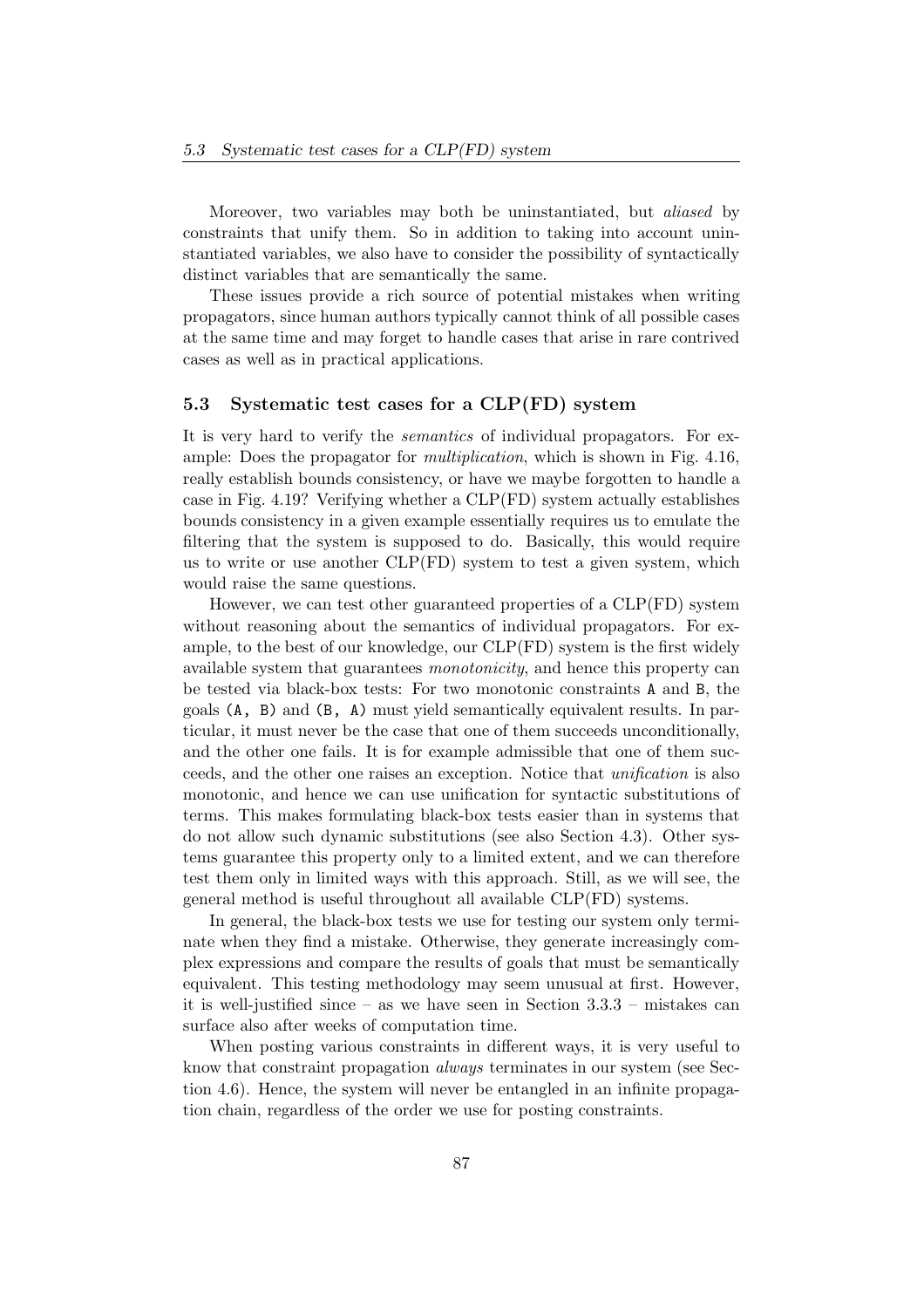Fig. 5.1 shows an example of systematic black-box tests that we use to test our system. These tests are applicable to other systems as well since they do not generate large integers and only require very limited support for dynamic syntactic substitutions. The predicate run/0 systematically generates reifiable constraints C of increasing depth. Finite domain variables that appear in arithmetic expressions are constrained to integers between −3 and 3 in this example. Each generated constraint C and its variables Vs are then used in three declaratively equivalent ways:

- C is posted, then Vs are labeled
- $?$ (X)  $\# == > C$  and X  $\# = 1$  are posted, then Vs are labeled
- $\# \ \forall$  C is posted, then Vs are labeled

The three lists of corresponding solutions are then compared, and an error is raised if they are not the same. In line 35, we ensure that the implication 0 #==> C succeeds, which must always hold.

| 1<br>$\overline{2}$<br>3<br>4<br>5<br>6<br>$\overline{7}$<br>8<br>9        | $:- d_{exp(D, A), d_{exp(D, B)}.$<br>$d_c(D, A \# > B)$<br>$d_c(D, A \neq B)$<br>:- d_exp(D, A), d_exp(D, B).<br>$d_{C}(D, A \#= B)$<br>$: -d$ exp(D, A), d exp(D, B).<br>$d_c(D, A \neq = < B)$<br>$:- d_{exp(D, A), d_{exp(D, B)}.$<br>$d_c(D, A \#>= B)$<br>$:$ - d_exp(D, A), d_exp(D, B).<br>$d_c([2]D], A \#/ \ B)$<br>:- $d_c(D, A), d_c(D, B).$<br>$d_{c}([1]D], A \# \vee B)$<br>$: d_c(D, A), d_c(D, B).$<br>$d_c([l]D], A \nparallel = > B)$ :- $d_c(D, A), d_c(D, B)$ .<br>$d_c([ D], A \# \le = > B)$<br>:- $d_c(D, A), d_c(D, B).$                                                                                                                                                                                                                                           |
|----------------------------------------------------------------------------|--------------------------------------------------------------------------------------------------------------------------------------------------------------------------------------------------------------------------------------------------------------------------------------------------------------------------------------------------------------------------------------------------------------------------------------------------------------------------------------------------------------------------------------------------------------------------------------------------------------------------------------------------------------------------------------------------------------------------------------------------------------------------------------------|
| 10<br>11<br>12<br>13<br>14<br>15<br>16<br>17<br>18<br>19<br>20<br>21<br>22 | $:$ $-$ X in $-33$ .<br>$d$ <sup><math>\exp</math></sup> $, X$<br>$:-$ N in $-33$ , indomain(N).<br>$d$ exp $($ , N)<br>:- X in -33, between(-3, 3, N), X #\= N.<br>$d$ <sup><math>\exp</math></sup> $, X$<br>$d$ _exp([_ D], A+B)<br>$:$ - d_exp(D, A), d_exp(D, B).<br>$d_{exp}([l]D], A-B)$ :- $d_{exp}(D, A), d_{exp}(D, B)$ .<br>$d_{exp}([\square]D)$ , $A*B$ ) :- $d_{exp}(D, A)$ , $d_{exp}(D, B)$ .<br>$d_{exp}([l]D], A/B)$ :- $d_{exp}(D, A), d_{exp}(D, B)$ .<br>$d_{exp}([ D], abs(A))$ :- $d_{exp(D, A)}$ .<br>$d_{exp}([ D], min(A,B)) := d_{exp(D, A)}, d_{exp(D, B)}.$<br>$d$ exp( $[$   D], max(A,B)) :- $d$ exp(D, A), $d$ exp(D, B).<br>$d_{exp}([ D], A \mod B)$ :- $d_{exp}(D, A), d_{exp}(D, B)$ .<br>$d_{exp}([ D], A_{rem B})$ :- $d_{exp(D, A), d_{exp(D, B)}$ . |
| 23                                                                         |                                                                                                                                                                                                                                                                                                                                                                                                                                                                                                                                                                                                                                                                                                                                                                                            |
| 24<br>25                                                                   | $run:$ -<br>$length(D, L)$ ,                                                                                                                                                                                                                                                                                                                                                                                                                                                                                                                                                                                                                                                                                                                                                               |
| 26                                                                         | $portray\_clause(L)$ ,                                                                                                                                                                                                                                                                                                                                                                                                                                                                                                                                                                                                                                                                                                                                                                     |
| 27                                                                         | $d c(D, C)$ ,                                                                                                                                                                                                                                                                                                                                                                                                                                                                                                                                                                                                                                                                                                                                                                              |
| 28                                                                         | term_variables(C, Vs),                                                                                                                                                                                                                                                                                                                                                                                                                                                                                                                                                                                                                                                                                                                                                                     |
| 29                                                                         | findall(Vs, $(C, label(Vs))$ , Sols1),                                                                                                                                                                                                                                                                                                                                                                                                                                                                                                                                                                                                                                                                                                                                                     |
| 30                                                                         | findall(Vs, $(? (X)$ #==>C,X#=1,label(Vs)), Sols2),                                                                                                                                                                                                                                                                                                                                                                                                                                                                                                                                                                                                                                                                                                                                        |
| 31                                                                         | findall(Vs, $(\# \ H \ C$ , label(Vs)), Sols3),                                                                                                                                                                                                                                                                                                                                                                                                                                                                                                                                                                                                                                                                                                                                            |
| 32                                                                         | $Sols1 == Sols2, Sols1 == Sols3 -> true$<br>$\left($                                                                                                                                                                                                                                                                                                                                                                                                                                                                                                                                                                                                                                                                                                                                       |
| 33                                                                         | $i$ throw $(C)$                                                                                                                                                                                                                                                                                                                                                                                                                                                                                                                                                                                                                                                                                                                                                                            |
| 34                                                                         | ),                                                                                                                                                                                                                                                                                                                                                                                                                                                                                                                                                                                                                                                                                                                                                                                         |
| 35                                                                         | $0$ #==> C, label(Vs) -> true<br>$\left($                                                                                                                                                                                                                                                                                                                                                                                                                                                                                                                                                                                                                                                                                                                                                  |
| 36                                                                         | $\text{throw}(0\text{#}==>C)$<br>$\mathcal{L}$                                                                                                                                                                                                                                                                                                                                                                                                                                                                                                                                                                                                                                                                                                                                             |
| 37                                                                         | ),                                                                                                                                                                                                                                                                                                                                                                                                                                                                                                                                                                                                                                                                                                                                                                                         |
| 38                                                                         | false.                                                                                                                                                                                                                                                                                                                                                                                                                                                                                                                                                                                                                                                                                                                                                                                     |
|                                                                            |                                                                                                                                                                                                                                                                                                                                                                                                                                                                                                                                                                                                                                                                                                                                                                                            |

Figure 5.1: Testing reification of arithmetic constraints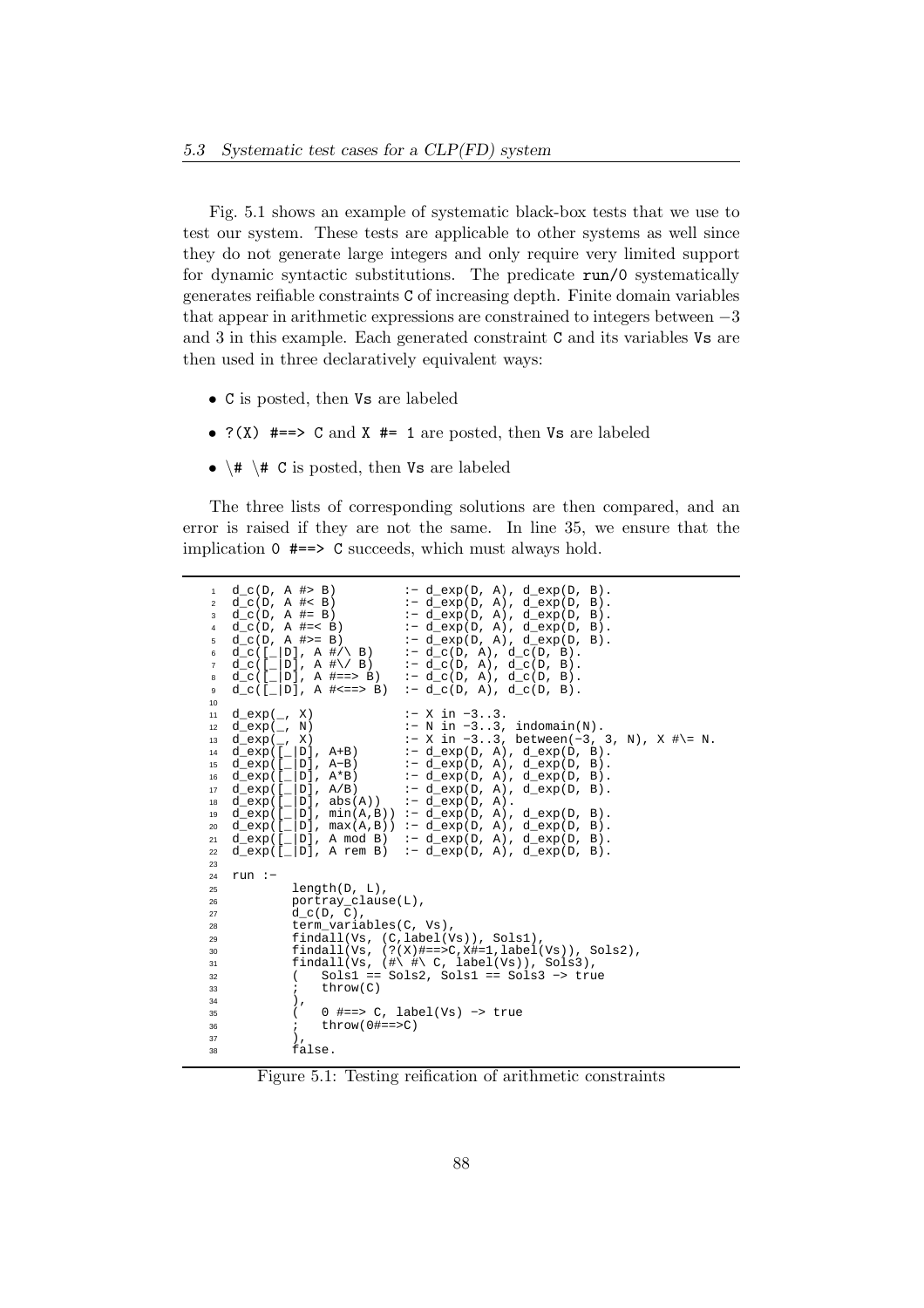## 5.4 Advantages of black-box testing

Black-box testing is attractive because it is easy to formulate test cases based on algebraic properties, and Prolog's built-in backtracking and all-solutions predicates make it convenient to generate increasingly complex cases and to compare their results. When expressions are generated exhaustively, one can even derive some guarantees about the system's behaviour after it successfully passes each level of black-box tests.

Black-box tests can also be applied to other CLP(FD) systems, and can be used to test propagators that are comparatively difficult to analyse in other ways. For instance, we cannot tell from the outside whether all distinct/1 internally computes a maximum matching and the SCCs of a graph. However, desirable properties of the constraint's observable behaviour are easy to test. For example, when Vs is a list of variables with finite domains, we require that  $\text{(all-distinct(Vs)}$ , label(Vs)) and (label(Vs), all distinct(Vs)) yield exactly the same solutions. Fig. 5.2 shows how this property can be systematically tested for increasingly longer lists Vs and systematic variations of domains. This property may seem selfevident at first glance. However, it makes sense to test global constraints in this way: When all arguments are ground, as they are after labeling, the propagator is reduced to a simple checker and usually works correctly. Hence it can be used as a reference. It is the actual filtering, which may involve complex computations on a CSP's value graph, that is more likely to contain programming mistakes. Similar tests can be applied to other propagators as well.

```
1 neqs([], _) −−> [].
2 neqs([N|Ns], X) −−> neqs(Ns, X), ( [] ; [X #\= N] ).
3
   disequalities([], ]) --> [].
   5 disequalities([V|Vs], Ns) −−> disequalities(Vs, Ns), neqs(Ns, V).
6
   7 run :−
8 length(Vs, LVs), portray_clause(LVs)
9 numlist(1, LVs, Ns), phrase(disequalities(Vs,Ns), Cs),
10 Vs ins 1..LVs, maplist(call, Cs),
11 findall(Vs, (label(Vs), all_distinct(Vs)), L1),<br>findall(Vs, (all_distinct(Vs), label(Vs)), L2),
12 findall(Vs, all\_distinct(Vs), label(Vs)), L2),<br>
13 (LI = I.2 \rightarrow true13 ( L1 == L2 −> true
14 \vdots throw((maplist(call, [Vs ins 1..LVs |Cs|)))
15 ),
16 false.
```
Figure 5.2: Testing all distinct/1

#### 5.5 Limitations of black-box testing

The interaction between propagators can be quite complex in a constraint system, and black-box tests are unlikely to find all mistakes since they can only ever cover a finite subset of an infinite search space. For example, recall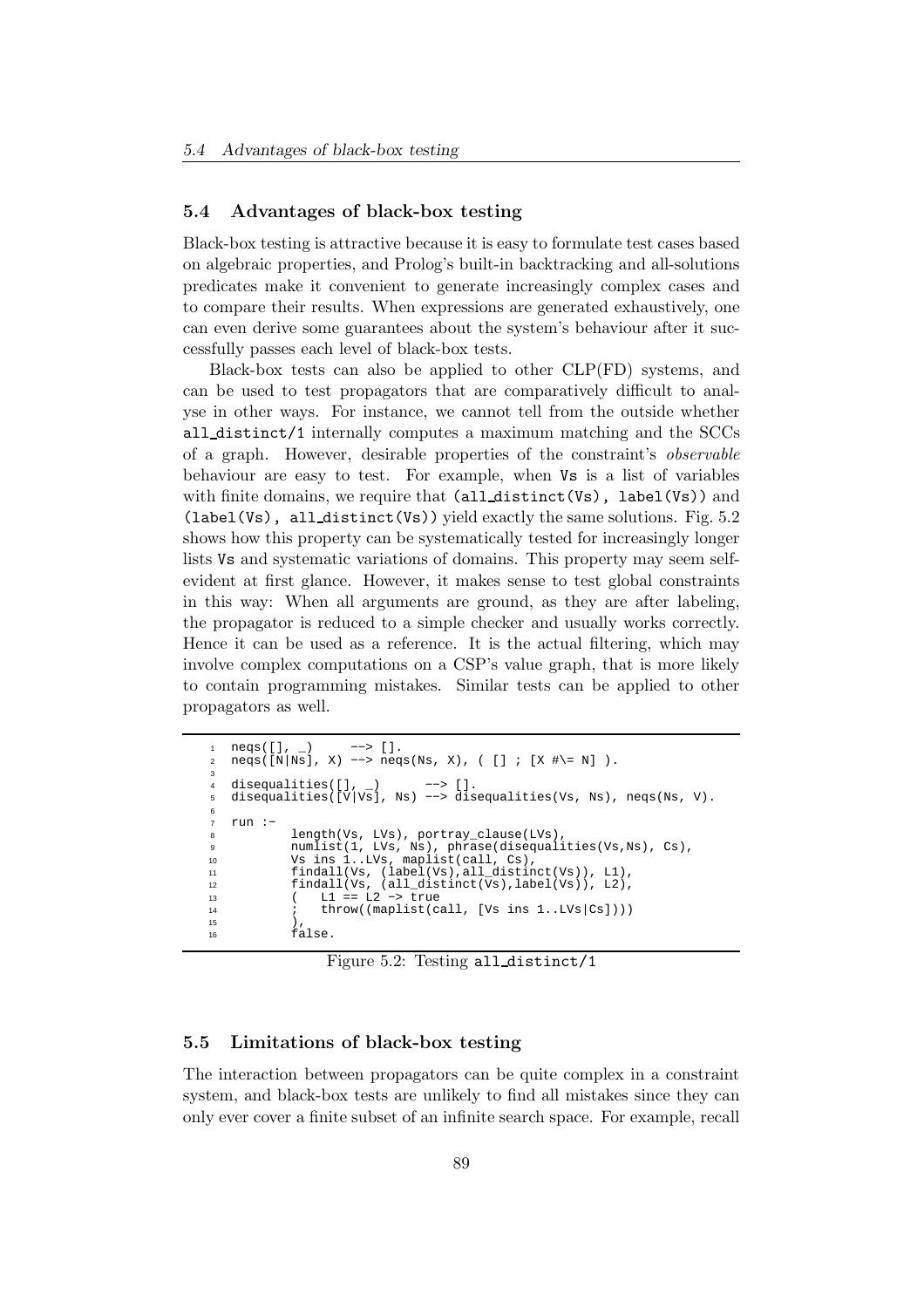from Section 4.4 that we use two kinds of queues for scheduling the invocation of propagators in our system: one queue for fast propagators, and one for slower propagators. For some constraints that require complex filtering algorithms, it is advantageous to use two propagators: one simple and fast propagator that is inserted into the former queue, and one more complex and slower propagator, scheduled in the latter queue. We actually use this strategy in the implementation of the global cardinality/2 constraint in our system (see Section 4.13): gcc check/1 is a propagator that performs rudimentary and fast filtering, and gcc global/1 is a complex and slower propagator that reasons about a specific graph. Importantly, gcc global/1 relies on gcc check/1 to remove all variables that have become instantiated from internal lists, so that gcc global/1 only needs to reason about variables. Consider now how these propagators interact with the tuples in/2 constraint in the following query:

?- tuples\_in([[A,C,B]], [[3,1,3],[4,2,4]]),  
global-cardinality([A,B,D], [3-1,4-2]),  

$$
A = 4
$$
.

The unification  $A = 4$  causes gcc\_check/1 and gcc\_global/1 to be queued in the fast and slow queue, respectively. The propagator corresponding to tuples in/2 is also queued in the fast queue. Then, constraint propagation starts. First, gcc check/1 is invoked and cannot perform any filtering. Next, the propagator corresponding to tuples in/2 is invoked and detects that the only fitting binding is  $[A, C, B] = [4, 2, 4]$ . It thus simultaneously instantiates C and B (to 2 and 4, respectively). Critically, tuples in/2 is thus capable of instantiating two or more variables at once while propagators are scheduled in the queues. Instantiation of C causes a do queue (see Section 4.11.4) in  $\text{attr\_unity\_hook}/2$ . Notice that  $\texttt{gcc\_check}/1$  is not (yet) queued again because C does not participate in the global cardinality/2 constraint. However, do queue next invokes the  $\texttt{gcc\_global/1}$  propagator that is still in the queue. Since  $\texttt{gcc\_check/1}$ has not yet had a chance to run due to the unification mechanism's first handling the constraints C is involved in,  $\gcd(\log 1)$  must take into account that some of the variables it reasons about have become instantiated but gcc check/1 was not invoked.

Therefore, gcc check/1 must always be called also in gcc global/1. However, a single call of gcc check/1 is not enough, as can be shown with an analogous test case. It is also necessary to re-invoke the fixpoint computation via do queue to really remove all remaining integers from the list of variables.

Black-box tests cannot be used to guarantee such properties, since the absence of a counterexample in a finite subset of an infinite search space does not imply that none at all exists. It is therefore desirable to formulate relevant properties of our code and verify them in other ways, as we will do in the next section.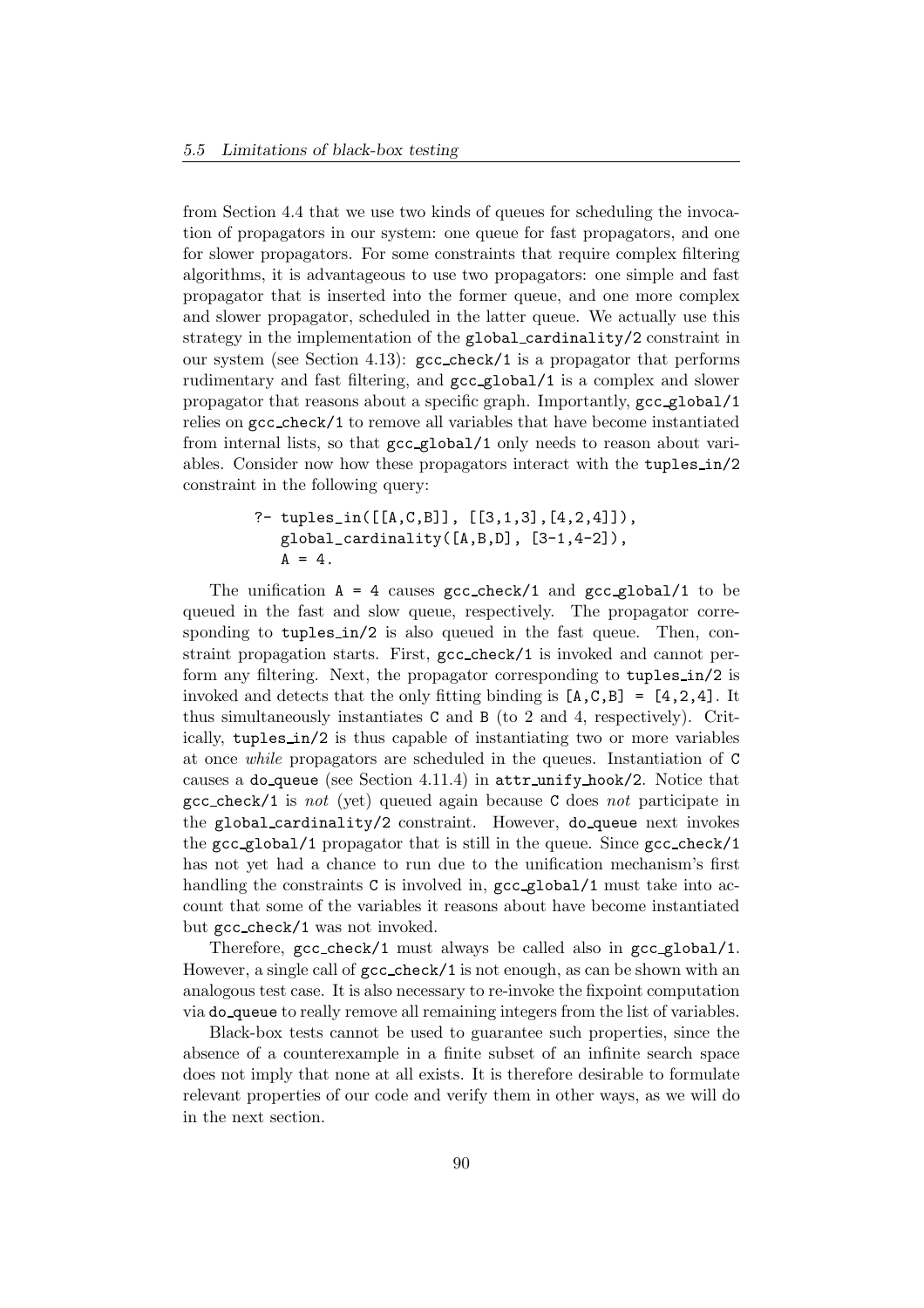## 5.6 Automated analysis of individual propagators

We now analyse the *source code* of propagators to give stronger guarantees. The source code is finite and can be analysed in its entirety. However, source code can also be quite complex and use many different language features, which also makes its analysis complex.

Our goal in this section is to present a self-contained example of an analyser that ensures the following properties of the propagators for addition and *multiplication* (shown in Fig.  $4.15$  and Fig.  $4.16$ , respectively):

- (1) Domain operations (domain shift/3, domain expand/3 etc.) are always used with the correct argument types. For example, a goal like domain contains( $D$ ,  $n(0)$ ) must not occur in a propagator because the second argument is not an integer. Note how easy it is to accidentally write such a goal instead of the intended domain contains(D, 0) when writing a propagator, because the wrapper  $n/1$  must be used for numbers that occur in a cis/2 expression. See Section 4.9 for more information about compactified arithmetic with cis/2, and Section 4.10.3 for predicates over domains. In the following, we assume that these predicates are correctly implemented.
- (2) Explicit unifications (using =/2) always unify terms of the same kind. By this we mean for example that a finite domain variable may only be unified with another finite domain variable or integer. Note how easy it is to accidentally write a goal like  $Z = n(Y)$  instead of the intended  $Z = Y$  when writing a propagator because the  $n/1$  wrapper *must* be used in cis/2 expressions. Consider also that the propagator code for multiplication (Fig. 4.16) contains unifications that involve Y as well as  $n(Y)$ , which further increases the likelihood of such mistakes.

A unification that succeeds syntactically may of course still fail semantically due to other constraints that are not part of the propagator code itself. For example, the unification  $X = 0$  that appears in the code of a propagator fails if  $0 \notin D(X)$ .

(3) The last argument of domain shift/3, domain expand/3 and other relations between domains is always a variable at run-time before the goal is called. As a necessary but not sufficient condition, it must of course also be a Prolog variable in the source code of the propagator.

It is easy to accidentally reuse a source-level variable when computing new domains. For example, the following must not occur in a propagator, because YD1 is accidentally reused:

```
( fd_get(Y, YD1, YPs) ->
   0 is -X,
   domain_shift(ZD1, O, YD1)
```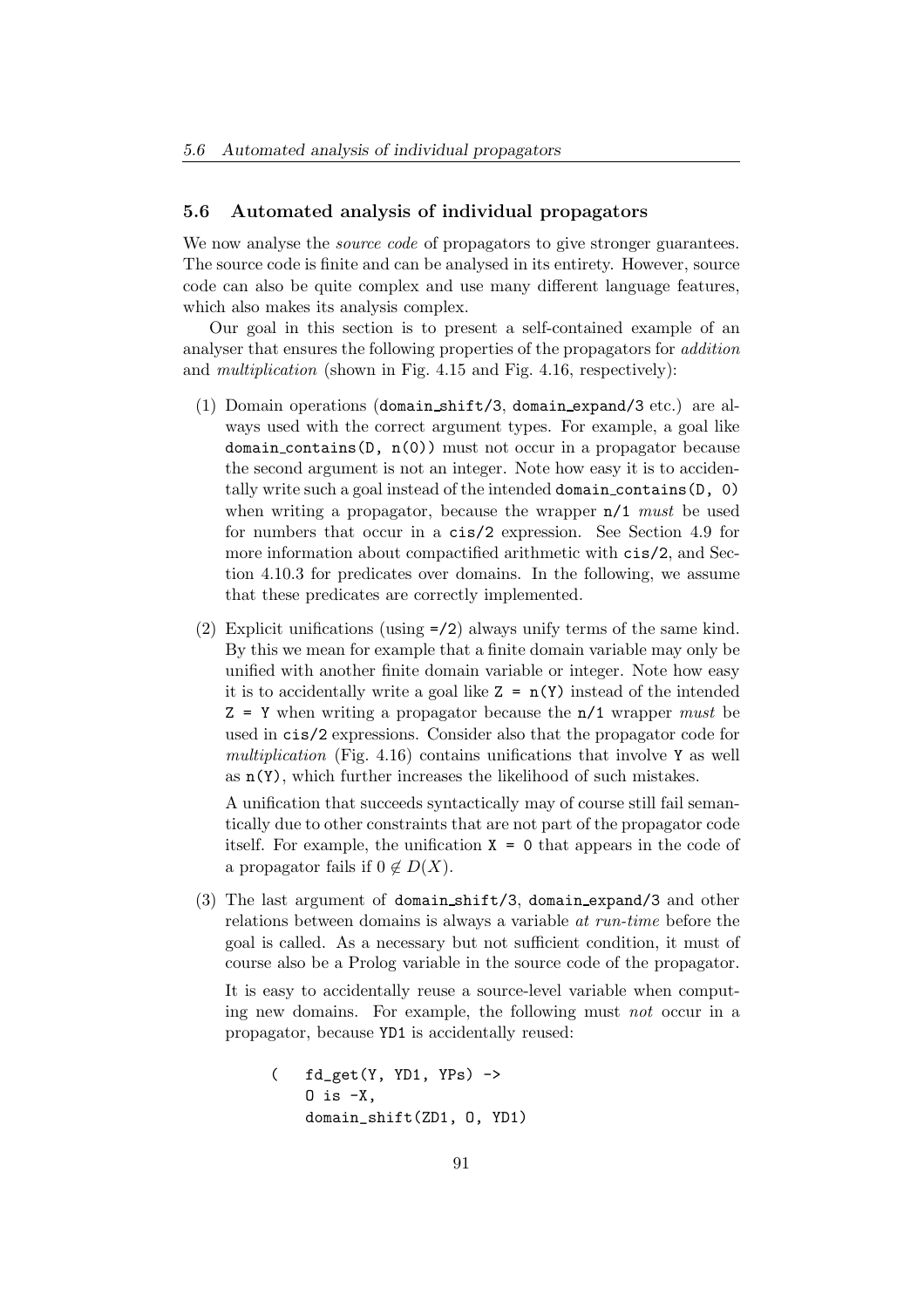After this is corrected by replacing YD1 with the fresh variable YD2, this snippet actually occurs in the propagator for addition. As a consequence, accidentally reusing YD1 is a mistake that can easily occur at that place.

(4) Similarly, the first argument of  $fd$ -put/3 is always a variable at runtime when the predicate is called. This must be so because if the builtin predicate put attr/3 is accidentally called with an instantiated first argument, a so-called uninstantiation error is raised because an uninstantiated variable is expected for attaching attributes. Note that a previously successful call of fd get/3 does not in general guarantee that a variable is still uninstantiated, because constraint propagation may be invoked due to goals between the two calls.

Properties (3) and (4) are very similar, but there is an important difference between them: Property (3) can be reduced to a simple static analysis of the propagator by ensuring that the last argument of the mentioned relations is always a fresh variable in the source code. As a consequence, it is always a variable at run-time. Property (4) requires a more elaborate analysis, because the first argument of fd put/3 is typically a variable that is involved in several constraints and may, as mentioned, become instantiated because certain goals can trigger further propagators.

Properties (1) and (2) can also be guaranteed by type systems for Prolog, while properties (3) and (4) require reasoning about instantiations and would require a *mode system* that can detect unexpected instantiations. Note that any constrained variable that a propagator reasons about may or may not become instantiated by  $fd$ -put/3 and subsequent constraint propagation. Even the powerful assertion language of Ciao ( $[\text{HBC}^+12]$ ) cannot express this non-local effect. In addition, and as we will now demonstrate, all of the above properties can be ensured by providing enough information about the predicates that are directly used in the propagator code, whereas type and mode systems typically require more information or analysis of indirectly used predicates as well and thus may make it harder to establish relevant properties of selected propagators in isolation.

At first glance, writing a program that checks all the above properties may seem a daunting task. After all, the control flow inside propagators can get quite complicated due to several nested conditions, and all branches of the computation need to be checked while keeping track of which conditions are satisfied in each branch. Luckily though, we need not do this explicitly. Instead, we use Prolog's built-in backtracking and unification to walk through the source code while implicitly keeping track of the conditions and bindings that hold in each branch.

We use *abstract interpretation* ([CC92]) on propagators to check all properties. This means that instead of running the code with concrete instantia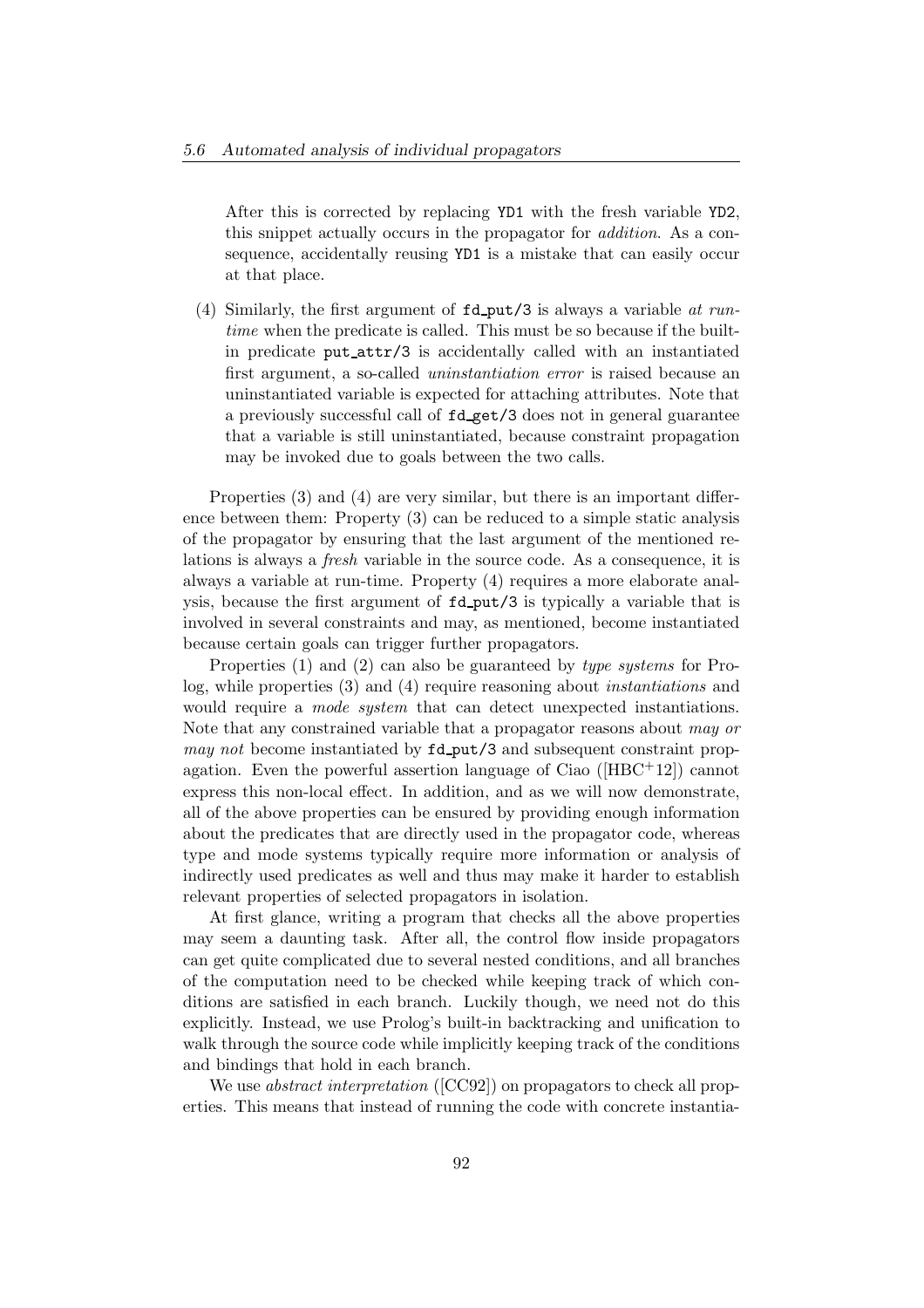tions of variables, we use abstract elements to denote the kind of terms that each variable stands for. We use the following atoms as abstract elements:

- b represents a domain boundary
- d represents a domain
- i represents an integer

When unifications are to be performed, we can use these abstract elements to describe many possible concrete terms at once.

As already mentioned, the source code of each propagator is naturally represented as a Prolog term. Variables that occur in the propagator code are also variables in the term representation and can hence be used for unifications with abstract elements. All we have to do is to declaratively describe what each language construct means in terms of this abstract domain of types. Fig. 5.4 gives the complete source code that describes each language element that occurs in the propagators of addition and multiplication (see Fig. 4.15 and Fig. 4.16). A DCG is used to transparently thread an implicit argument through the code: It is necessary to keep track of all arguments of the propagator that is being processed, because each of these arguments may be instantiated to a concrete integer every time further propagators are triggered. This can happen for example in  $fd$ -put/3 and update\_bounds/7. If a language construct is encountered that cannot be handled or any of the properties  $(1)$ – $(4)$  is violated, the program raises an *exception*.

Fig. 5.5 shows necessary additional definitions. Notably, var or int/1 is a nondeterministic predicate, which succeeds if its argument is a variable, and binds it to i on backtracking, corresponding to the fact that a variable may or may not become instantiated during constraint propagation.

The built-in clause/2 predicate allows us to obtain the Prolog term representation of a specific clause. We now use this predicate to analyse the clause body of the pplus propagator, which implements addition. The clause body of this propagator can be obtained as Body via:

#### clause(clpfd:run\_propagator(pplus(X, Y,Z), \_), Body)

Since the shown analyser can only handle the unexpanded source code, we must set the Prolog flag clpfd goal expansion to false before loading the library. Otherwise, the finite domain constraints that are used in propagators are expanded via goal expansion/2, and the analyser has to be extended to handle further language elements like integer/1 and var/1.

When the propagator is invoked during actual constraint propagation, each of its arguments is initially either a variable or integer. We therefore use  $var\_or\_int/1$  to simulate each possibility. With the following query, we try to find a counterexample to correctness, i.e., a case where any of the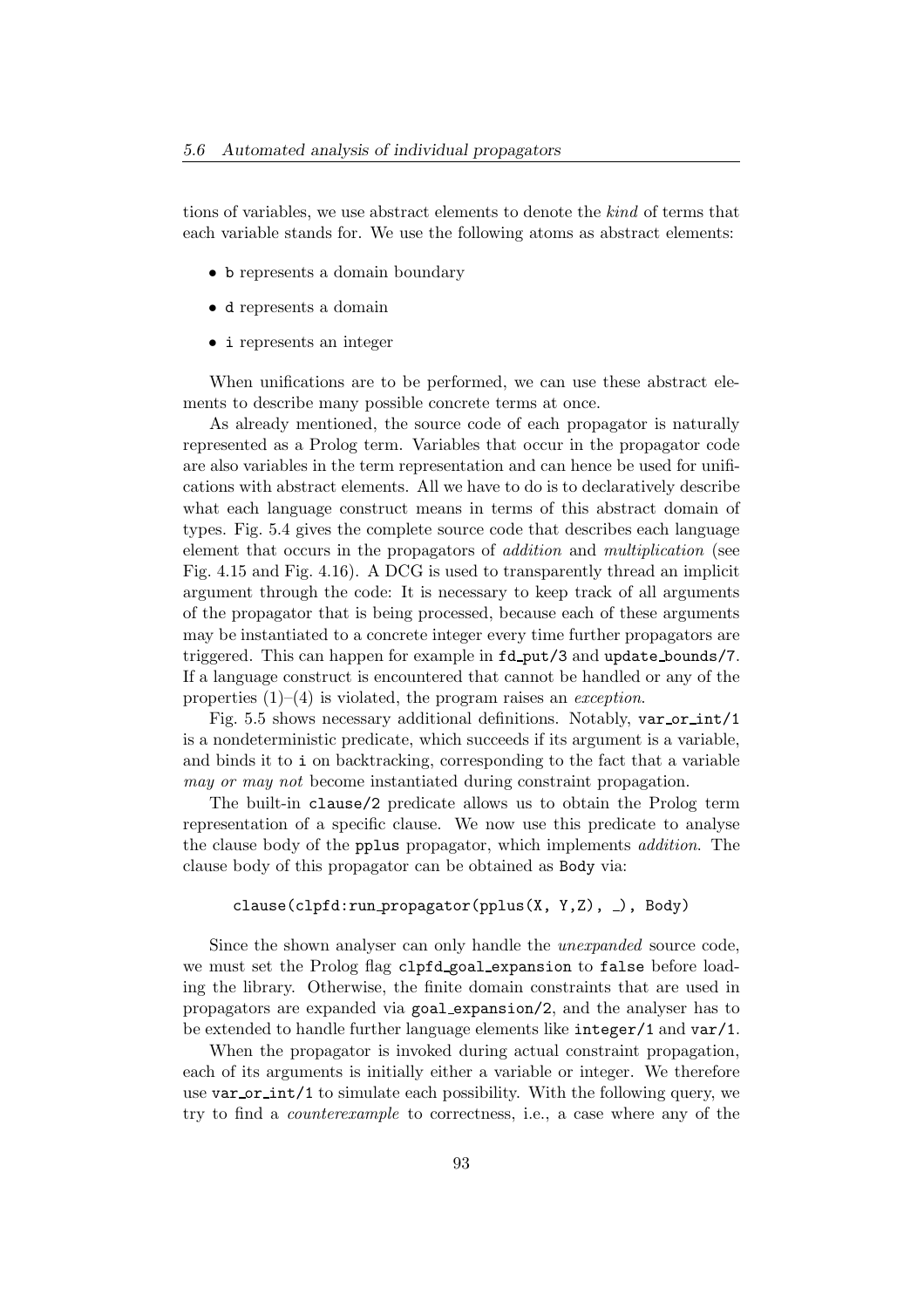properties (1)–(4) is violated and the program therefore raises an exception. Forced backtracking via false leads us through each possible branch of the propagator:

```
?- Vars = [X, Y, Z],
   P = . . [pplus|Vars],
   clause(clpfd:run_propagator(P, _), Body),
   maplist(var_or_int, Vars),
   phrase(walk(Body), [Vars], _),
   false.
```
yielding:

false.

Since this query fails, we can conclude that, if the analyser is correct and the variables are not aliased, properties  $(1)$ – $(4)$  hold for the propagator that implements addition. An analogous query can be used to establish these properties for ptimes and also for the case of any aliasing between the three variables for both propagators. With suitable additional definitions, we have verified these properties for all arithmetic propagators that are implemented in our system.

Fig. 5.3 shows an intermediate state that arises when abstractly interpreting the propagator for addition. In this concrete case, the first argument is instantiated to an abstract integer, and several variables are already instantiated to abstract domains, which are indicated by the atom d.

```
1 run_propagator(pplus(i, Y, Z), MState) :−
2 ( nonvar(i) −>
3 ( i =:= 0 −> kill(MState), Y = Z
4 ; Y == Z −> kill(MState), i =:= 0
5 ; nonvar(Y) −> kill(MState), Z is i + Y
6 ; nonvar(Z) −> kill(MState), Y is Z − i
                        fd\_get(Z, d, ZPs),
8 fd_get(Y, d, _),
9 domain_shift(d, i, d),
10 domains_intersection(d, d, d),
11 fd_put(Z, d, ZPs),
12 ( fd_get(Y, d, YPs) −>
13 i \frac{1}{1} i \frac{1}{1} = -1, domain s
14 domain_shift(d, i, d)<br>domains intersection(
15 domains_intersection(d, d, d),
16 fd_put(Y, d, YPs)
\begin{array}{ccc} \n 17 & \quad & \quad & \quad \quad & \quad \quad & \quad \quad & \quad \quad & \quad \quad & \quad \quad & \quad \quad & \quad \quad & \quad \quad & \quad \quad & \quad \quad & \quad \quad & \quad \quad & \quad \quad & \quad \quad & \quad \quad & \quad \quad & \quad \quad & \quad \quad & \quad \quad & \quad \quad & \quad \quad & \quad \quad & \quad \quad & \quad \quad & \quad \quad & \quad \quad & \quad \quad &amp\overline{18} )
19 ...
```
Figure 5.3: Abstract interpretation of the pplus propagator

To the best of our knowledge, this is the first time that abstract interpretation is applied to individual propagators of a CLP(FD) system to verify the properties we have formulated above. Abstract interpretation is easily applicable for our system since it is written in Prolog.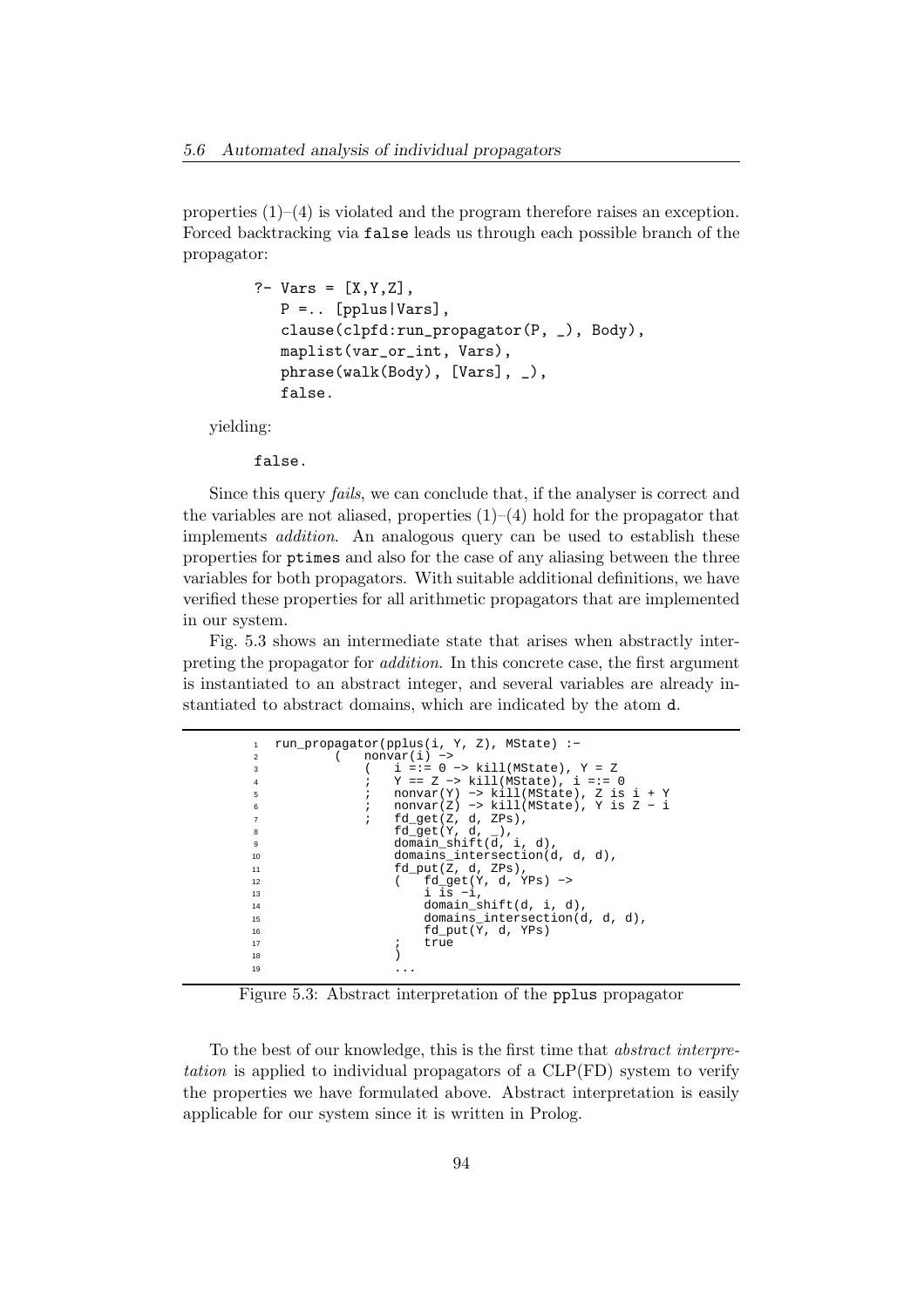```
walk((If -> Then ; Else)) --> !2 ( walk(If), walk(Then)
3 ; \text{walk}(\setminus + \text{If}), \text{walk}(\text{Else})4 ).
5 walk(Either ; Or) −−> !, ( walk(Either) ; walk(Or) ).
6 walk(\+ (Either ; Or)) --> !, walk(\+ Either), walk(\+ Or).
7 walk(X = Y) −−> !,
8 { ( ( var(X) ; var(Y) )−> X = Y
9 ; X == i −> i(Y)
10 ; throw(unif−(X=Y))
11 ) \}.
12 walk(Rel) ->
13 \{ \text{functor}(\text{Rel}, F, 2), \text{memberchk}(F, [-=,-:=,-]=,->,>,>,-,>,]) \}, 1.<br>14 \text{walk}(\setminus + \text{Rel}) -->
14 walk(\setminus + Rel)<br>15 {fu
   15 { functor(Rel, F, 2), memberchk(F, [==,=:=,=\=,>=,<,>]) }, !.
16 walk( _ in _), [Vars] −−> !, [Vars], { maplist(var_or_int, Vars) }.
16 walk( _ in _), [Vars] --> !,<br>17 walk(i is _) --> !.<br>18 walk(_ #= _) --> !.
18 walk(_ #= _) −−> !.
19 walk((A,B)) −−> !, walk(A), walk(B).
20 walk(\+ (A,B)) −−> !, ( walk(\+ A) ; walk(A), walk(\+ B) ).
21 walk(fd_get(X, XD, _)) −−> !, { fresh(d, XD), var(X) }.
22 walk(\+ fd_get(i, _, _)) −−> !.
23 walk(fd_get(X, XD, XL, XU, _)) −−> !,
\text{walk}(\text{fd\_get(X, XD, \_)}), \{ \text{maplist}(\text{fresh(b)}, \text{[XL, XU]}) \}.25 walk(\+ fd_get(i, _, _, _, _)) --> !.<br>26 walk(fd_put(X, _, _)) --> !, fd_put(X).
26 walk(fd_put(X, _, _)) --> !, fd_put(X).
27 walk(nonvar(i)) −−> !.
28 walk(\+ nonvar(X)) --> !, { var(X) }.<br>29 walk(kill()) --> !.
29 walk(kill(_)) --> !.<br>29 walk(kill(_)) --> !.<br>30 walk(true) --> !.
30 walk(true) --\ge !.<br>31 walk(run propagator( , )) --\ge !.
   walk(run\_propagator(_ -, -))32 walk(even(I)) −−> !, { i(I) }.
33 walk(domain_shift(D,I,D1)) −−> !, { d(D), i(I), fresh(d, D1) }.
34 walk(domain_expand(D,I,D1)) −−> !, { d(D), i(I), fresh(d, D1) }.
35 walk(domain_negate(D, D1)) --> !, { d(D), fresh(d, D1) }.
36 walk(domain_contract(D,I,D1)) −−> !, { d(D), i(I), fresh(d, D1) }.
37 walk(domain_contains(D,I))
38 walk(\+ domain_contains(_,_)) −−> !.
39 walk(domains_intersection(D1,D2,D)) −−> !,
40 { d(D1), d(D2), fresh(d, D) }.
41 walk(Cis) -><br>42 {Cis =..
42 \{ \text{Cis } = \dots \text{ [F, A, B, C]} \}<br>43 memberchk\{ \text{F. [cis]}43 memberchk(F, [cis_minus,cis_plus,cis_times,<br>44 cis_max.cis_minl). !
44 cis_max,cis_min]), \downarrow,<br>\downarrow, \downarrow, \downarrow, \downarrow, \downarrow, \downarrow, \downarrow, \downarrow, \downarrow, \downarrow, \downarrow, \downarrow, \downarrow, \downarrow, \downarrow, \downarrow, \downarrow, \downarrow, \downarrow, \downarrow, \downarrow, \downarrow, \downarrow, \downarrow, \downarrow, \downarrow, \downarrow, \down45 b(A), b(B), fresh(b, C) }.
46 walk(cis_geq(A,B)) −−> !, { b(A), b(B) }.
47 walk(\+ cis_geq(_,_)) −−> !.
48 walk(update_bounds(X,_,_,XL,XU,NXL,NXU)) −−> !,
49 { maplist(b, [XL,XU,NXL,NXU]) },
50 fd_put(X).
51 walk(integer_kth_root(I, K, R)) −−> !, { i(I), i(K), fresh(i, R) }.
52 walk(neq_num(_, N)) −−> !, { i(N) }.
53 walk(min_max_factor(L1,U1,L2,U2,L3,U3,Min,Max)) −−> !,
54 { maplist(b, [L1,U1,L2,U2,L3,U3]),
55 maplist(fresh(b), [Min,Max]) }.
56 walk(min_product(XL,XU,YL,YU,Min)) -->
57 { maplist(b, [XL,XU,YL,YU]), fresh(b, Min) }.
58 walk(max_product(XL,XU,YL,YU,Max)) −−> !,
59 \overline{\{\text{maplist(b, [XL, XL, YU, YU)]}, \text{ fresh(b, Max)}\}}.60 walk(Code) −−> [Vars], { throw(unknown−Code−Vars) }.
```
Figure 5.4: Abstract interpretation of a propagator's clause body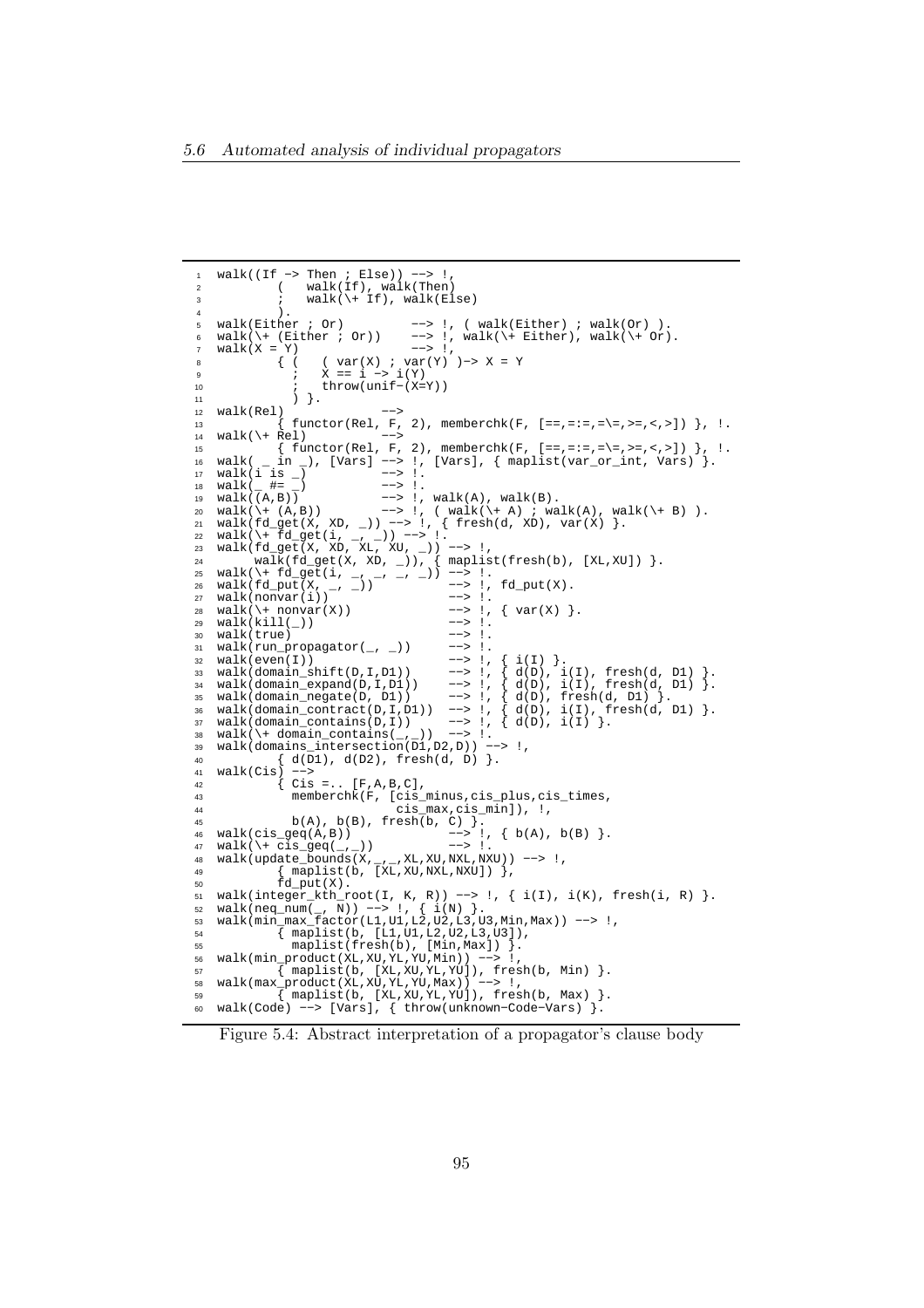```
1 fd_put(X), [Vars] --> [Vars],<br>2 { must be(var. X).
 2 { must_be(var, X),
 3 maplist(var_or_int, Vars) }.
4
 5 var_or_int(X) :− var(X).
6 var_or_int(i).
7
b(B) :=\begin{array}{lll} \text{9} & \text{must\_be}(\text{nonvar, B}), \\ \text{10} & (\text{B == b -> true}) \end{array}10 ( B == b −> true
11 ; B = n(I) −> i(I)
12 ; B == inf −> true
13 ; B == sup −> true
14 ; throw(nonboundary−B)<br>15 ).
            ) .
16
17 d(D) :−
18 must_be(nonvar, D),
19 ( D == d −> true
20 ; D = from_to(B1,B2) −> b(B1), b(B2)
21 ; D = split(S,X,Y) −> i(S), d(X), d(Y)
22 ; throw(nondomain−D)
23 ).
\frac{24}{25}25 fresh(What, N) :-<br>26 (What =
26 ( What == b, nonvar(N), N = n(X) -> must_be(var, X), X = i<br>
27 ; must_be(var, N), N = What
27 ; must_be(var, N), N = What<br>28 ).
            \lambda.
29
30 i(I) :− ( I == i -> true ; integer(I) -> true ; throw(nonint-I) ).
```
Figure 5.5: Additional definitions for analysing propagator code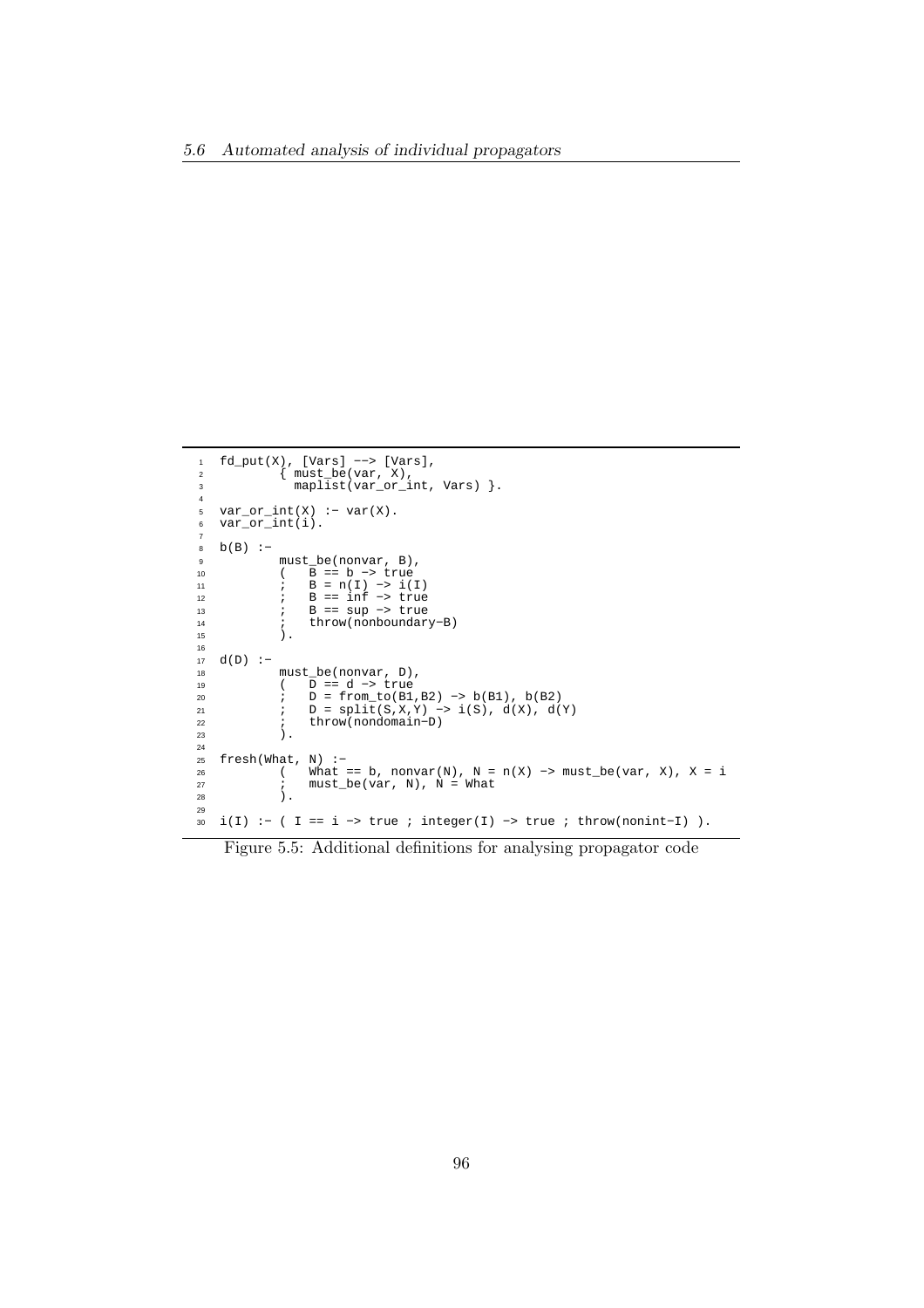# 6 Application: Rotating workforce scheduling

The measure and purpose of every constraint system is its ability to solve problems of practical relevance. While the main subject of this thesis are correctness considerations in CLP(FD) systems, we feel it would be incomplete without presenting a concrete use case of our solver. As one of many possible examples, we present a new software application for rotating workforce scheduling that we are implementing at our institute.

As we have seen in Section 4.15, we cannot directly compete in the area of performance with our CLP(FD) system. However, as we outline in the following sections, we benefit from the use and implementation of our system in the following ways, which likely apply to other situations as well:

- First, we use our system for prototyping. Since our system is freely available and supports many important constraints that are also available in other CLP(FD) systems, it can be readily used to experiment with different constraint formulations and to get a preliminary impression about which formulations are promising. The very convenient development tools that are available in SWI-Prolog, such as its graphical tracer, make/0 facility and execution profiler, make this phase especially productive. Once a suitable model is found, we can run the formulation in other and faster Prolog systems with little effort.
- Second, our CLP(FD) system is implemented entirely in Prolog. This allows us to port the formulation of several constraints to systems that do not support them yet. We show an example of this in Section 6.6, where we use our formulation of the automaton/3 constraint to make it available in B-Prolog and GNU Prolog with negligible effort.
- Third, as we saw in Section 4.4, the architecture of our CLP(FD) system is so simple that mistakes are less likely than in other systems, which need to take into account the subtle interactions of several mechanisms that improve performance (see for example Section 3.3.3). Moreover, due to the properties we guarantee in our system and since it is written in Prolog, we can test it more extensively (see Chapter 5) and can be more confident about its correctness. Hence, we use our own CLP(FD) system as a reference to check answers of other systems.
- Fourth, and as we will demonstrate, our system's strong filtering for several global constraints allows us to even solve some problems more efficiently than other CLP(FD) systems, which have chosen not to implement such strong filtering.

This combination of available CLP(FD) systems yields very competitive results, which we have published as: Markus Triska and Nysret Musliu,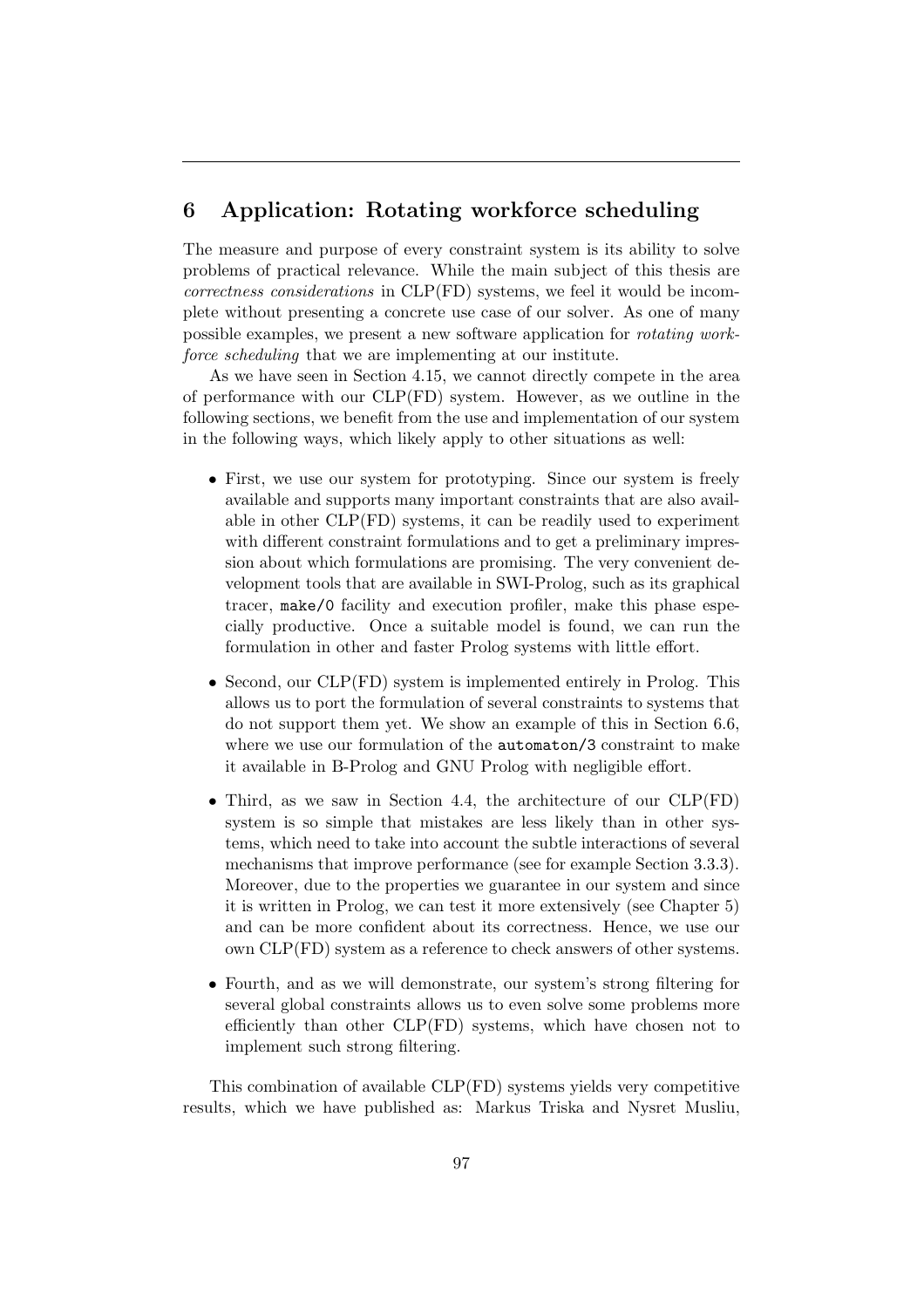A Constraint Programming Application for Rotating Workforce Scheduling, EA/AIE 2011, Studies in Computational Intelligence 363 (2011), pp. 83–88, on which this chapter is based.

# 6.1 Introduction

Computerized workforce scheduling has interested researchers for more than 30 years. To solve rotating workforce scheduling problems, different approaches have been used in the literature, including exhaustive enumeration ([NHS73], [But78]), constraint (logic) programming, genetic algorithms ([MM04]) and local search methods.

In this chapter, we describe CP-Rota, a new constraint application for rotating workforce scheduling that is currently being developed at our institute to solve real-life problems from industry. It is intended to complement FCS, a previously developed application that is currently commercially used in many companies in Europe. CP-Rota builds upon, contributes to and improves previous constraint programming approaches to rotating workforce scheduling in the following ways:

- CP-Rota is written in portable Prolog and will eventually be released under a permissive licence to benefit both researchers and practitioners. Much of its code is already available on request at the time of publication.
- CP-Rota implements new allocation strategies (available as options for users to choose) that we discovered and discuss in this chapter, which yield significantly improved performance on some real-life instances.
- Our benchmarks on real-life instances underline the potential of constraint programming in rotating workforce scheduling, also and especially due to using different language implementations where they excel.

## 6.2 Related work

Many different approaches for solving rotating workforce instances are documented in the literature. Balakrishnan and Wong [BW90] solved a problem of rotating workforce scheduling by modeling it as a network flow problem. Laporte [Lap99] considered developing the rotating workforce schedules by hand and showed how the constraints can be relaxed to get acceptable schedules. Musliu et al. [MGS02] proposed and implemented a method for the generation of rotating workforce schedules, which is based on pruning the search space by involving the decision maker during the generation of partial solutions. The algorithms have been included in a commercial product called First Class Scheduler (FCS) [GMS01], which is used by many companies in Europe. In [Mus06], Musliu applied a min-conflicts heuristic in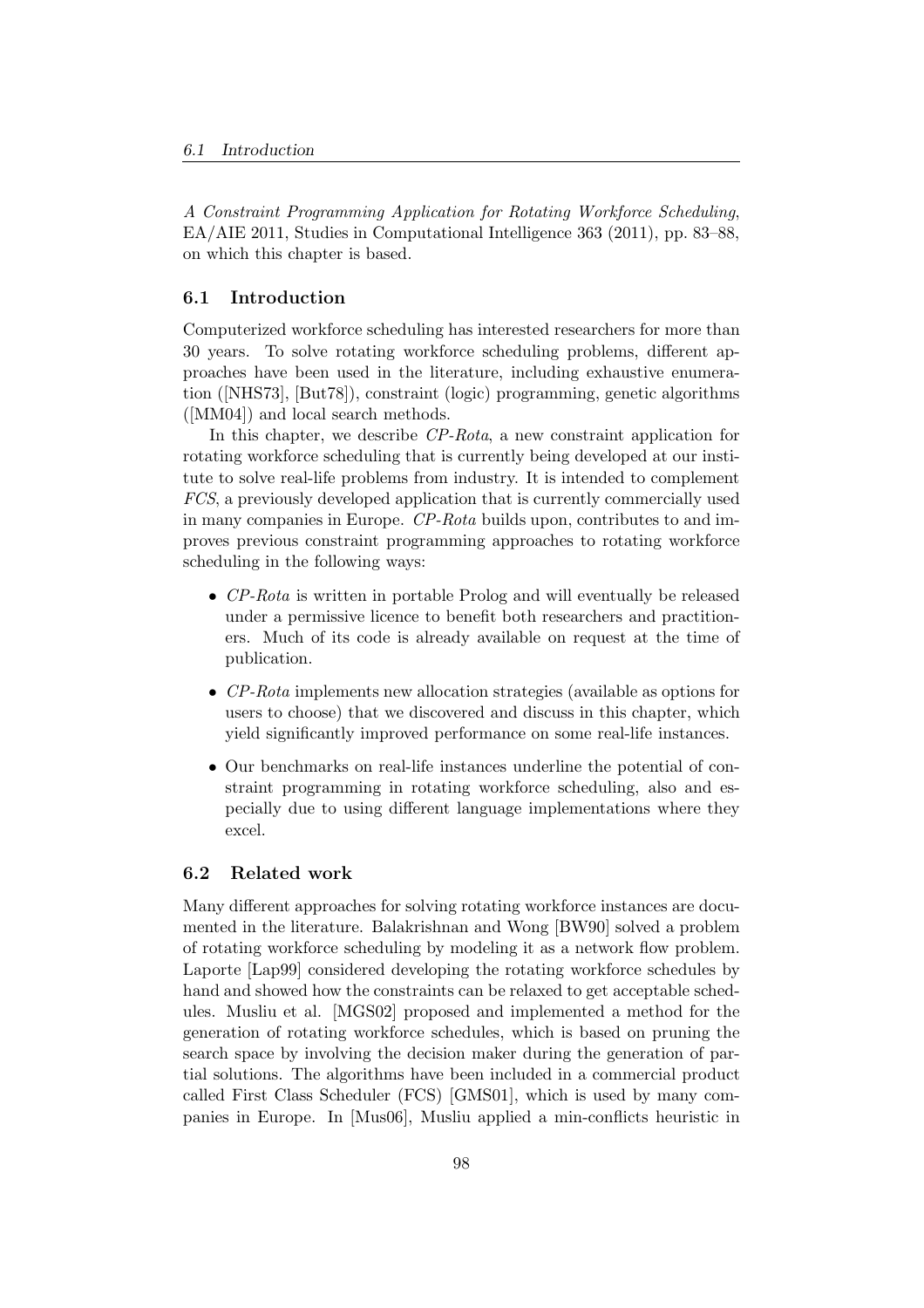combination with tabu search. Although this yields good performance on many instances, the resulting search method is incomplete and its results are therefore not directly comparable with FCS. This paper also introduced 20 real-life problems collected from different areas in industry and the literature.<sup>2</sup>

The use of constraint logic programming for rotating workforce scheduling was first shown by Chan in [WGC01]. Laporte and Pesant [LP04] have also proposed a constraint programming algorithm for solving rotating workforce scheduling problems, implemented in ILOG and requiring custom extensions.

#### 6.3 The rotating workforce scheduling problem

With CP-Rota, we focus on a specific variant of a general workforce scheduling problem, which we formally define in this section. The following definition is from [MGS02] and proved to be able to satisfactorily handle a broad range of real-life scheduling instances in commercial settings. A rotating workforce scheduling *instance* as discussed in the present section consists of:

- $n:$  Number of employees.
- A: Set of m shifts (activities) :  $a_1, a_2, \ldots, a_m$ .
- w: Length of the schedule. A typical value is  $w = 7$ , to assign one shift type for each day of the week to each employee. The total length of a planning period is  $n \times w$  due to the schedule's cyclicity as discussed below.
- R: Temporal requirements matrix, an  $m \times w$ -matrix where each element  $R_{i,j}$  shows the required number of employees that need to be assigned shift type i during day j. The number  $o_i$  of day-off "shifts" for a specific day  $j$  is implicit in the requirements and can be computed as  $o_j = n - \sum_{i=1}^n R_{i,j}$ .
- Sequences of shifts not permitted to be assigned to employees. For example, one such sequence might be ND (Night Day): after working in the night shift, it is not allowed to work the next day in the day shift. A typical rotating workforce instance forbids several shift sequences, often due to legal reasons and safety concerns.
- $MIN<sub>s</sub>$  and  $MAX<sub>s</sub>$ : Each element of these vectors shows, respectively, the required minimal and permitted maximal length of periods of consecutive shifts of the same type.

 $2$ These examples with three additional other examples previously proposed in the literature are available from http://www.dbai.tuwien.ac.at/staff/musliu/benchmarks/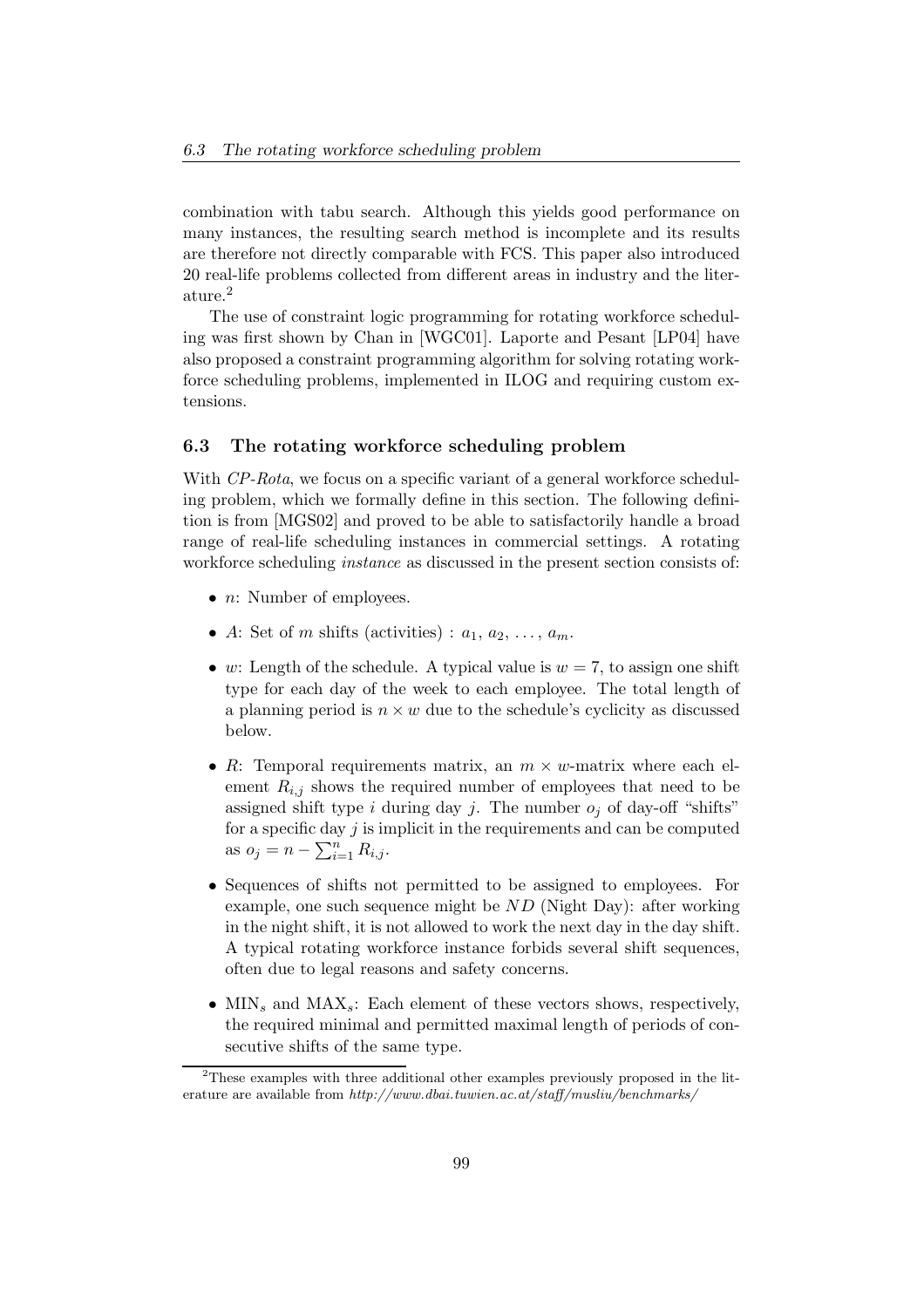• MIN<sub>w</sub> and MAX<sub>w</sub>: Minimal and maximal length of blocks of consecutive work shifts. A work block is a sequence consisting only of working shifts (without days-off in between). This constraint limits the number of consecutive days on which the employees can work without having a day off.

The task in rotating workforce scheduling is to construct a cyclic schedule, which we represent as an  $n \times w$  matrix  $S_{n,w} \in A \cup \{\text{day-off}\}\$ . Each element  $S_{i,j}$  denotes the shift that employee i is assigned during day j, or whether the employee has time off. In a cyclic schedule, the schedule for one employee consists of a sequence of all rows of the matrix S.

The task is called *rotating* or *cyclic* scheduling because the last element of each row is adjacent to the first element of the next row, and the last element of the matrix is adjacent to its first element. Intuitively, this means that employee  $i$   $(i < n)$  assumes the place (and thus the schedule) of employee  $i+1$ after each week, and employee  $n$  assumes the place of employee 1. This cyclicity must be taken into account for the last three constraints above.

Figure 6.1 shows an example of a rotating workforce instance as specified by our customers and a possible solution.



Figure 6.1: (a) A rotating workforce instance and (b) a valid schedule

In the literature and in practice, different variants of workforce scheduling problems also appear. Such problems include for example nurse scheduling, where soft constraints like individual preferences of employees are of high importance.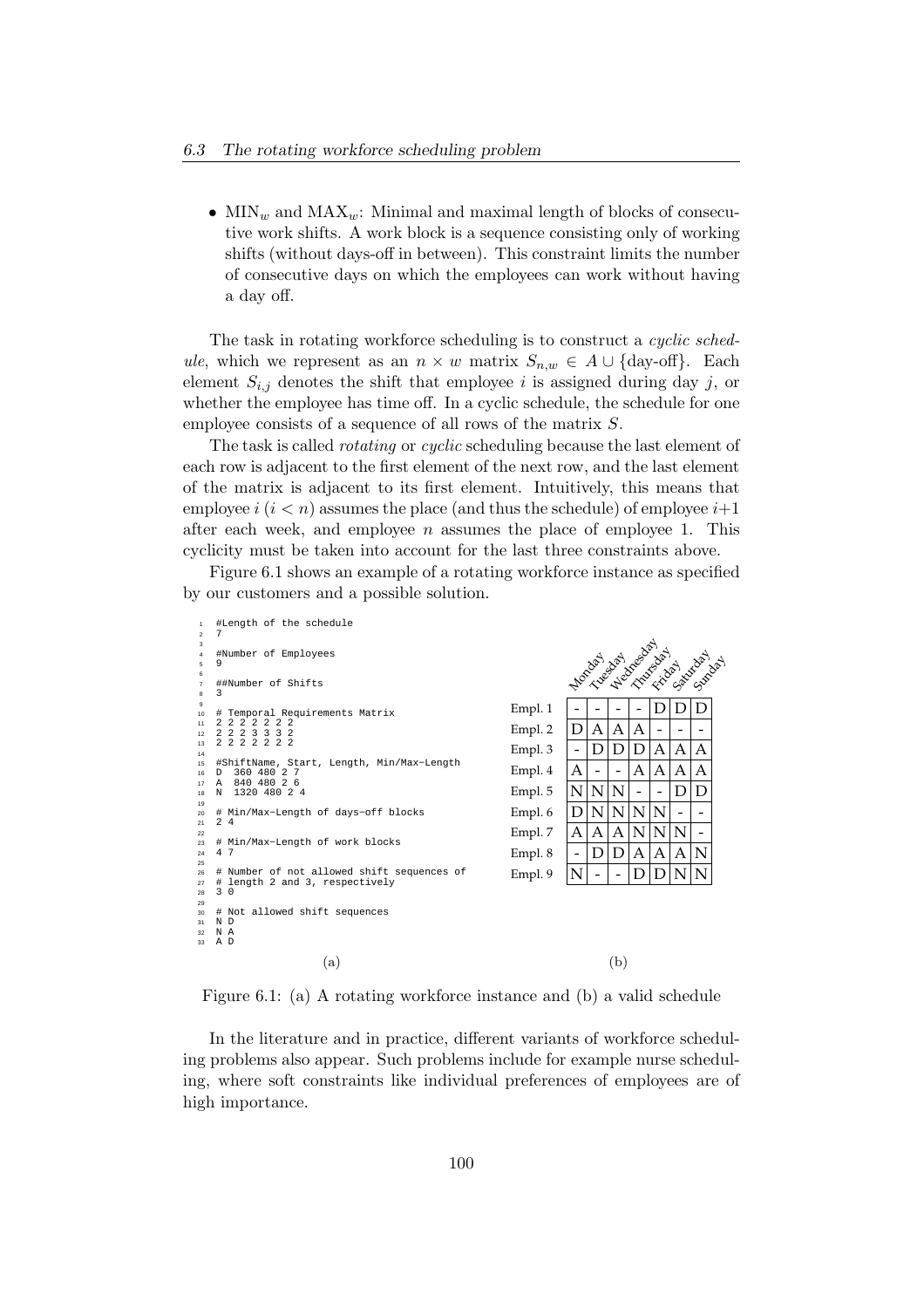Note that in [MGS02], finding as many non-isomorphic cyclic schedules as possible that satisfy all constraints, and are optimal in terms of weekends without scheduled work shifts (weekends off), are required. In the present section, we consider the generation of a single schedule that satisfies all the hard constraints given in the problem definition. Fulfilling all these constraints is usually sufficient in practice. The same constraints that we use in this section are used in the commercial software FCS for generating rotating workforce schedules. This system has been used since 2000 in practice for many companies in Europe and the scheduling variant we discuss in this section proved to be sufficient for a broad range of uses.

## 6.4 A new system for rotating workforce scheduling

FCS has been in commercial use since 2000 in several companies and proved to be a good solution for many applications in practice. However, the following reasons have motivated us to investigate other approaches as well:

- The code base of *FCS* has gotten quite large and hard to maintain. This makes user modifications difficult and error-prone.
- FCS is implemented in *Visual Basic* and thus depends on essentially a single supported language implementation, which is in addition also not freely available. This complicates the sharing of code with other researchers and practitioners for joint development and turns every mistake in the language implementation into a potentially show-stopping problem.
- From [Mus06], it is known that local search approaches although incomplete and thus not applicable in some use cases – can significantly outperform FCS on some instances. We thus aimed to improve the running times of FCS to more closely match competing approaches while retaining the completeness of the search.

When we started to work on a different approach for the above reasons, we initially looked into constraint programming in the hope to significantly reduce the size of the code base. The promise of constraint programming was to just state the necessary requirements with high-level constraints and to then use built-in enumeration methods to search for solutions.

In addition, many available constraint logic platforms already support the same types of constraints and other built-in predicates. There was thus hope that we could free the new system from its dependence on a single language implementation. We thus implemented our application using the portable constraint programming model described in Section 6.5. The resulting new system performs competitively (see Section 6.9) and even outperforms FCS on several instances, making constraint logic programming a promising approach for this problem. We call the new system CP-Rota.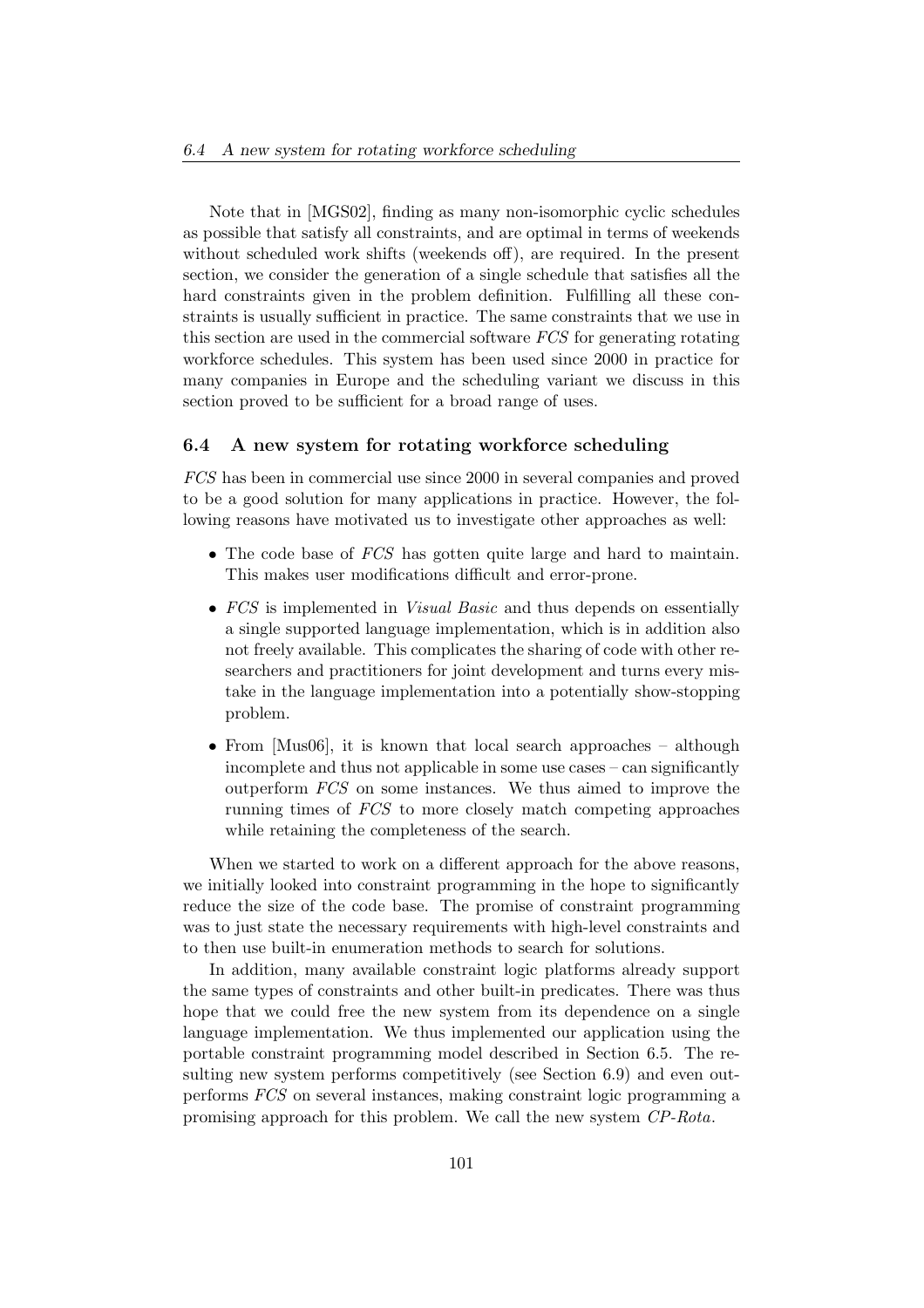# 6.5 A CLP(FD) model for rotating workforce scheduling

We chose Prolog (with finite domain extension) as a suitable implementation language for CP-Rota. Having the goal of portability in mind to free CP-Rota from a single language implementation, we tried to use commonly available constraints wherever possible.

Our initial development environment was SWI-Prolog, which we chose due to its convenient libraries, tools and workflow, and also because it is freely available. We then ported the model to GNU Prolog due to its much better performance, and because it is also freely available. This required only comparatively simple changes, with the exception of the automaton/3 constraint that we used, and whose implementation in GNU Prolog we describe in Section 6.6.

When experimenting with custom allocation strategies (Section 6.8), GNU Prolog's lack of garbage collection hindered testing with larger instances, and we therefore ported the model also to B-Prolog, which is also a very efficient Prolog implementation and available free of charge for personal use. In all these systems, we model the rotating workforce problem as follows:

- The schedule is represented as a list of lists, and each element is a finite domain variable that denotes the shift type scheduled for this position.
- The temporal requirements are enforced via global cardinality/2 constraints on the columns of the schedule. In GNU Prolog, the builtin fd exactly/3 constraint is used instead.
- The minimal/maximal-length constraints on consecutive shifts of the same type are enforced via automaton/3.
- Reified constraints are used to map shifts of all types to either "work" or "day-off", and a second automaton/3 constraint is used on these reified variables to limit the number of consecutive work and day-off shifts.
- Reified constraints are also used to express forbidden patterns. For example, if "0 4 3" is forbidden, the constraint is:

$$
X_k \#= 0 \# \wedge X_{k+1} \#= 4 \# ==> X_{k+2} \# \geq 3
$$

for all variables  $X_k$ , also taking into account the schedule's cyclicity. In B-Prolog, notin/2 (negated extensional) constraints are used for better performance.

It only took a few days to implement this basic model (700 LOC, including a 50 LOC parser for instance specification files and 50 LOC for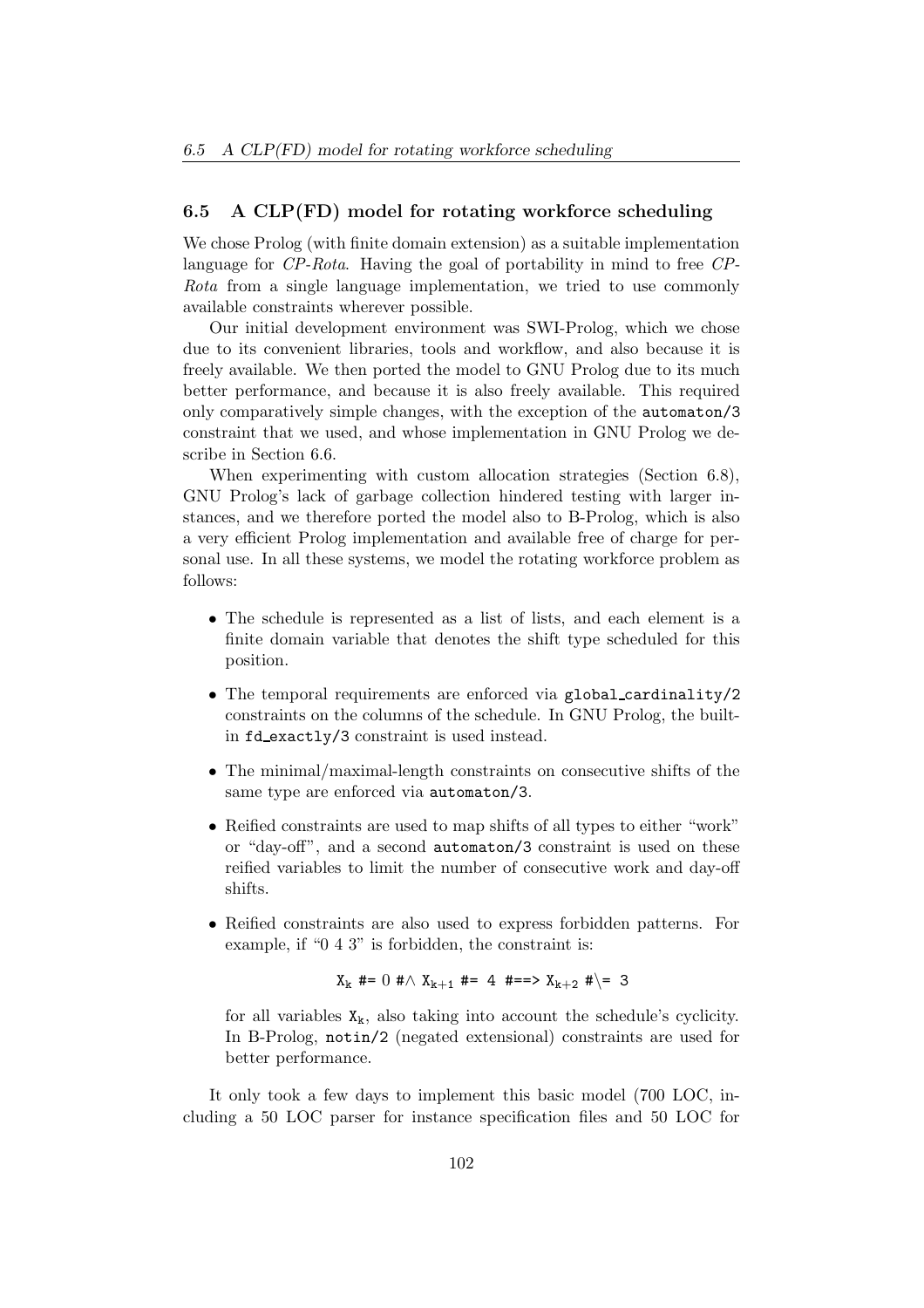visualisations) and to get it to run on all of the above Prolog implementations. Only built-in constraints are used in all systems. In contrast, the development of *FCS* took several months.

### 6.6 The automaton/3 constraint

The automaton/3 constraint (sometimes also called regular), first introduced in [Pes04], constrains a list of finite domain variables to be a member of a regular language described by a finite automaton. It is a built-in constraint in (among others) SICStus Prolog and described in its manual. For GNU Prolog, we used the code shown in Figure 6.2. We simply ported our implementation from SWI-Prolog to express the constraint in terms of the fd relation/2 constraint, a built-in constraint in GNU Prolog. We omit the definition of the auxiliary predicates maplist/3 and include/3, which are defined as in SWI-Prolog. We used the same implementation in B-Prolog with minor modifications.

```
automaton(Sigs, Ns, As) :-
2 memberchk(source(Source), Ns),
          include(sink, Ns, Sinks0), maplist(arg(1), Sinks0, Sinks),
          phrase((arcs_relation(As, Relation),
                 5 nodes_nums(Sinks, SinkNums0),
6 node_num(Source, Start)), [[]−0], _),
7 phrase(transitions(Sigs, Start, End), Tuples),
8 maplist(fd_relation(Relation), Tuples),
          fd_domain(End, SinkNums0).
10
11 transitions([], S, S) −−> [].
12 transitions([Sig|Sigs], S0, S) −−> [[S0,Sig,S1]],
13 transitions(Sigs, S1, S).
14
15 nodes_nums([], []) −−> [].
16 nodes_nums([Node|Nodes], [Num|Nums]) −−> node_num(Node, Num),
          nodes_nums(Nodes, Nums).
18
19 arcs_relation([], []) −−> [].
20 arcs_relation([arc(S0,L,S1)|As], [[From,L,To]|Rs]) −−>
21 node_num(S0, From), node_num(S1, To),
22 arcs_relation(As, Rs).
23
24 node_num(Node, Num), [Nodes−C] −−> [Nodes0−C0],
25 { ( member(N−I, Nodes0), N == Node −> Num = I, C = C0,
26 Nodes = Nodes0<br>27 1 Num = CO C is
27 ; Num = C0, C is C0 + 1, Nodes = [Node−C0|Nodes0]
28 ) }.
29
  sink(sink(\_)).
```
Figure 6.2: An implementation of automaton/3 for GNU Prolog

### 6.7 Visualising the search

Analogous to Section 2.7, we show the PostScript code (Fig. 6.3) that we used to visualise the constraint solving process, tailored for the specific case of rotating workforce scheduling. Fig. 6.4 shows an example of its usage and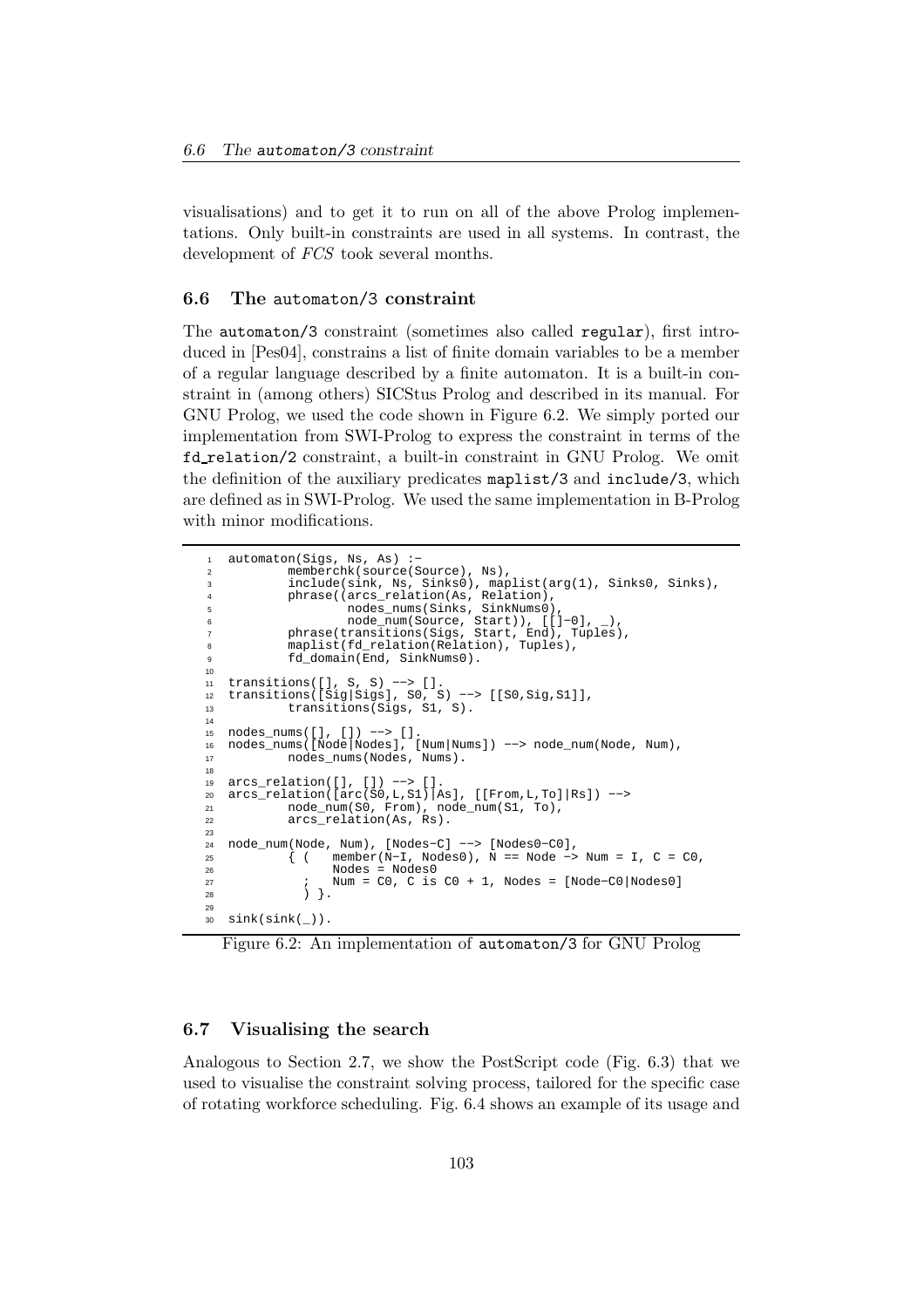the resulting picture. In this case, we simply emit PostScript instructions every time a concrete shift is assigned to a specific position in the schedule. On backtracking, the position is cleared. Fig. 6.5 shows the Prolog for emitting PostScript instructions.

Again, observing the constraint solving process in real-time can give valuable hints about which other strategies might be worth trying.

/init { /NRows exch def /NCols exch def 5 5 translate <sup>2</sup> 600 NCols NRows max div dup scale 0 setlinewidth <sup>3</sup> 0 1 NCols { dup 0 moveto NRows lineto stroke } for <sup>4</sup> 0 1 NRows { dup 0 exch moveto NCols exch lineto stroke } for <sup>5</sup> /Palatino−Roman .75 selectfont −1 0 translate } bind def <sup>6</sup> /s { gsave NRows exch sub translate .5 .25 moveto names exch get <sup>7</sup> dup stringwidth pop −2 div 0 rmoveto show grestore } bind def <sup>8</sup> /c { NRows exch sub 1 1 4 copy 1 setgray rectfill <sup>9</sup> 0 setgray rectstroke } bind def

Figure 6.3: Rudimentary PostScript definitions for visualising the search



Figure 6.4: (a) PostScript instructions and (b) the resulting picture

| 1              | animate rows( $[]$ , ).                                          |
|----------------|------------------------------------------------------------------|
| $\overline{2}$ | $animate\_rows([Row Rows], NumRow0) :-$                          |
| 3              | animate cols (Row, NumRow0, 1),                                  |
| 4              | NumRow1 $\#$ = NumRow0 + 1,                                      |
| 5              | animate rows (Rows, NumRowl).                                    |
| 6              |                                                                  |
| $\overline{7}$ | animate $cols([], , , )$ .                                       |
| 8              | $animate_{cols}([V Vs], NumRow, NumCol0) :-$                     |
| 9              | $freeze(V, show shift(NumRow, NumCol0, V)),$                     |
| 10             | NumColl $\#$ = NumCol0 + 1,                                      |
| 11             | animate cols(Vs, NumRow, NumColl).                               |
| 12             |                                                                  |
| 13             | show shift(Row, Col, V) :- format("~w ~w ~w s\n", [V,Col,Row]).  |
| 14             | show shift(Row, Col, ) :- format("~w ~w c\n", [Col,Row]), false. |
|                |                                                                  |

Figure 6.5: Emitting PostScript instructions for each assigned shift type

### 6.8 Labeling and allocation strategies

The default strategy in CP-Rota is to first label the (reified) work/"day-off" Boolean variables. Then, all original variables of the schedule are labeled with the "first-fail" option. We call this strategy  $S_1$ . When  $S_1$  did not yield a solution within 1000 seconds, we used Strategy  $S_2$ , which is to label all schedule variables from left to right, trying their values from lowest to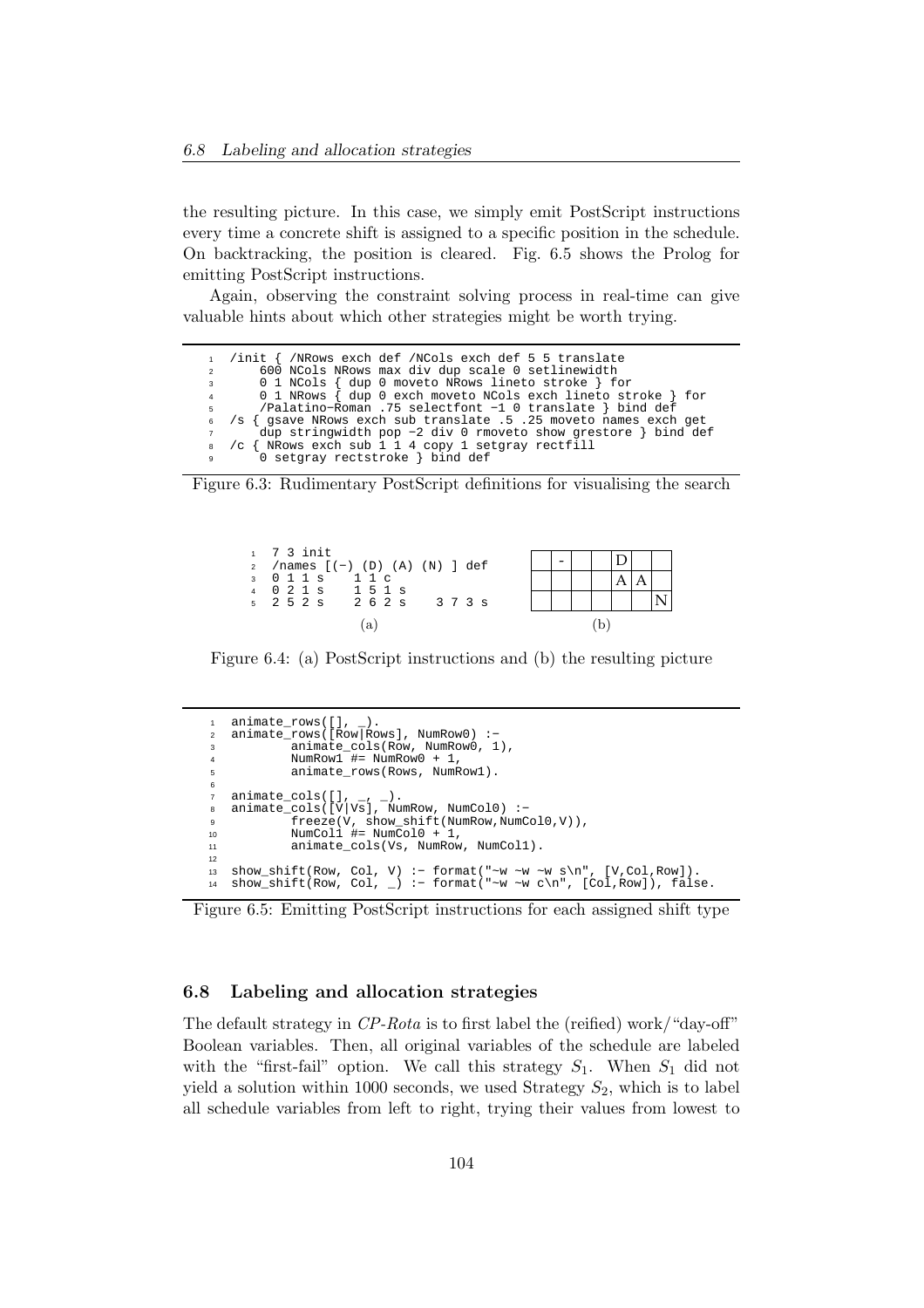highest. If this does not yield a solution within 1000 seconds,  $S_3$  is used: Reified constraints are used to compute, for each column, the number of still missing shifts of each type. Processing the columns in order, we then choose the shift type that misses the least number of elements in that column, and assign it to a feasible variable with *smallest* domain. When  $S_3$  also fails to find a solution within 1000 seconds,  $S_4$  is used: It is similar to  $S_3$ , except the columns are not processed from left to right, but in descending order of their number of still missing shifts of any type.

### 6.9 Comparison with the commercial system FCS

To the best of our knowledge, FCS is a state-of-the-art commercial system for generating rotating workforce schedules. To make the performance of CP-Rota directly comparable to the numbers that are published in [Mus06] and other papers which refer to these numbers, we tested all instances on a Pentium 4, 1.8 GHZ, 512 MB RAM.

Table 6.1 compares the performance of CP-Rota with that of FCS on 20 real-life instances that appear in [Mus06]. We used the latest versions of GNU Prolog and SWI-Prolog when we performed these benchmarks in January 2011 for our publication. Our experiments show that these timings are also valid for more recent versions. Except where stated otherwise, timing results are from GNU Prolog. Note that while GNU Prolog is typically much faster than SWI-Prolog, instances 9 and 17 are solved faster with SWI-Prolog due to its much stronger filtering for the global cardinality/2 constraint. We could not port this constraint to GNU Prolog so far because our implementation of this constraint uses SWI-Prolog's attributed variables for its filtering algorithm. Once attributed variables become available in GNU Prolog, it is trivial to port this constraint to GNU Prolog as well. This will likely further improve these running times. As already mentioned, we used our own system to check answers that are emitted by GNU Prolog.

The table shows that CP-Rota performs competitively and complements FCS so that 3 more instances can now be solved. On 7 instances, CP-Rota outperforms  $FCS$  already with its default strategy  $S_1$ , the converse holds for 6 instances. Faster times are shown in bold. Note that every time one of the systems is faster, it outperforms the other by several factors.

We cannot compare our results with the solver developed by Pesant and Laporte [LP04] which was used for solving similar rotating workforce scheduling problems. According to private communication with the authors, their solver can as of yet only be used for a limited number of the problems we solve in this section due to their slightly different formulation.

It would be interesting to perform a more detailed comparison with upcoming SMT formulations ([EM13]) for this task, and to perform and publish future benchmarks for all available systems on more recent hardware. The large relative differences will likely be reproducible with any hardware.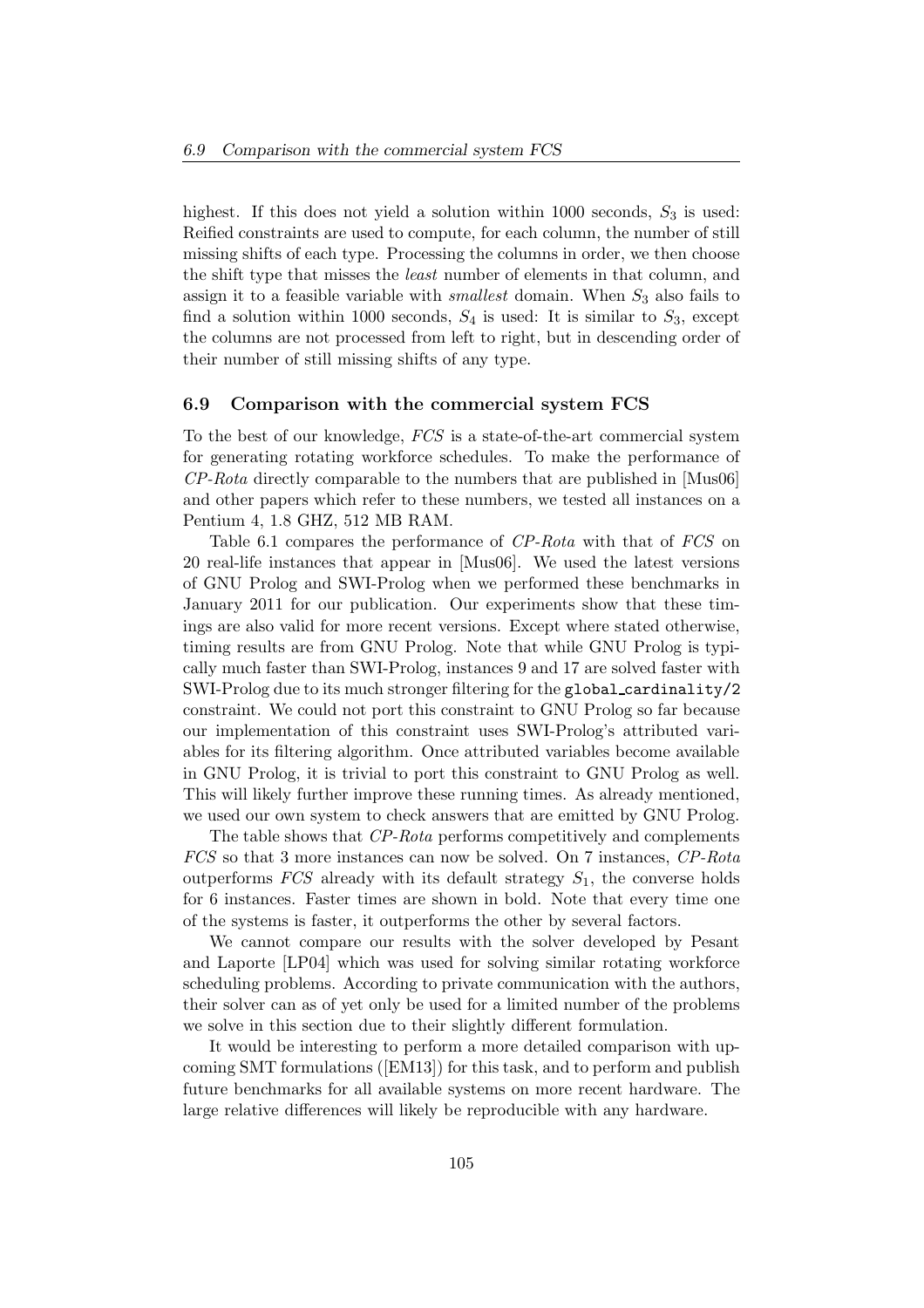| Ex.            | $\boldsymbol{n}$ | $FCS$ (time in sec) | $CP-Rota$ (sec) | Strategy        |
|----------------|------------------|---------------------|-----------------|-----------------|
| $\mathbf{1}$   | 9                | 0.9                 | 0.02            | $S_1$           |
| $\overline{2}$ | 9                | 0.4                 | $\bf 0.02$      | $S_1$           |
| 3              | 17               | 1.9                 | 0.24            | $S_1$           |
| $\overline{4}$ | 13               | $1.7\,$             | 0.03            | $\mathcal{S}_1$ |
| $\overline{5}$ | 11               | $3.5\,$             | 0.98            | $S_1$           |
| 6              | 7                | $\overline{2}$      | $\bf 0.02$      | $\mathcal{S}_1$ |
| 7              | 29               | 16.1                | 0.07            | $\mathcal{S}_2$ |
| 8              | 16               | 124                 | 964             | $\mathcal{S}_1$ |
| 9              | 47               | >1000s              | 19              | SWI, $S_4$      |
| 10             | $27\,$           | 9.5                 | $>1000s$        |                 |
| 11             | 30               | 367                 | >1000s          |                 |
| 12             | 20               | >1000s              | >1000           |                 |
| 13             | 24               | >1000s              | 114             | $\mathcal{S}_1$ |
| $14\,$         | 13               | 0.54                | 940             | $\mathcal{S}_1$ |
| 15             | 64               | >1000s              | $>1000s$        |                 |
| 16             | 29               | 2.44                | 216             | $S_1$           |
| 17             | 33               | ${>}1000\mathrm{s}$ | 18              | SWI, $S_3$      |
| 18             | 53               | 2.57                | $>1000s$        |                 |
| 19             | 120              | >1000s              | $>1000s$        |                 |
| $20\,$         | 163              | >1000s              | >1000s          |                 |

Table 6.1: Comparison between FCS and CP-Rota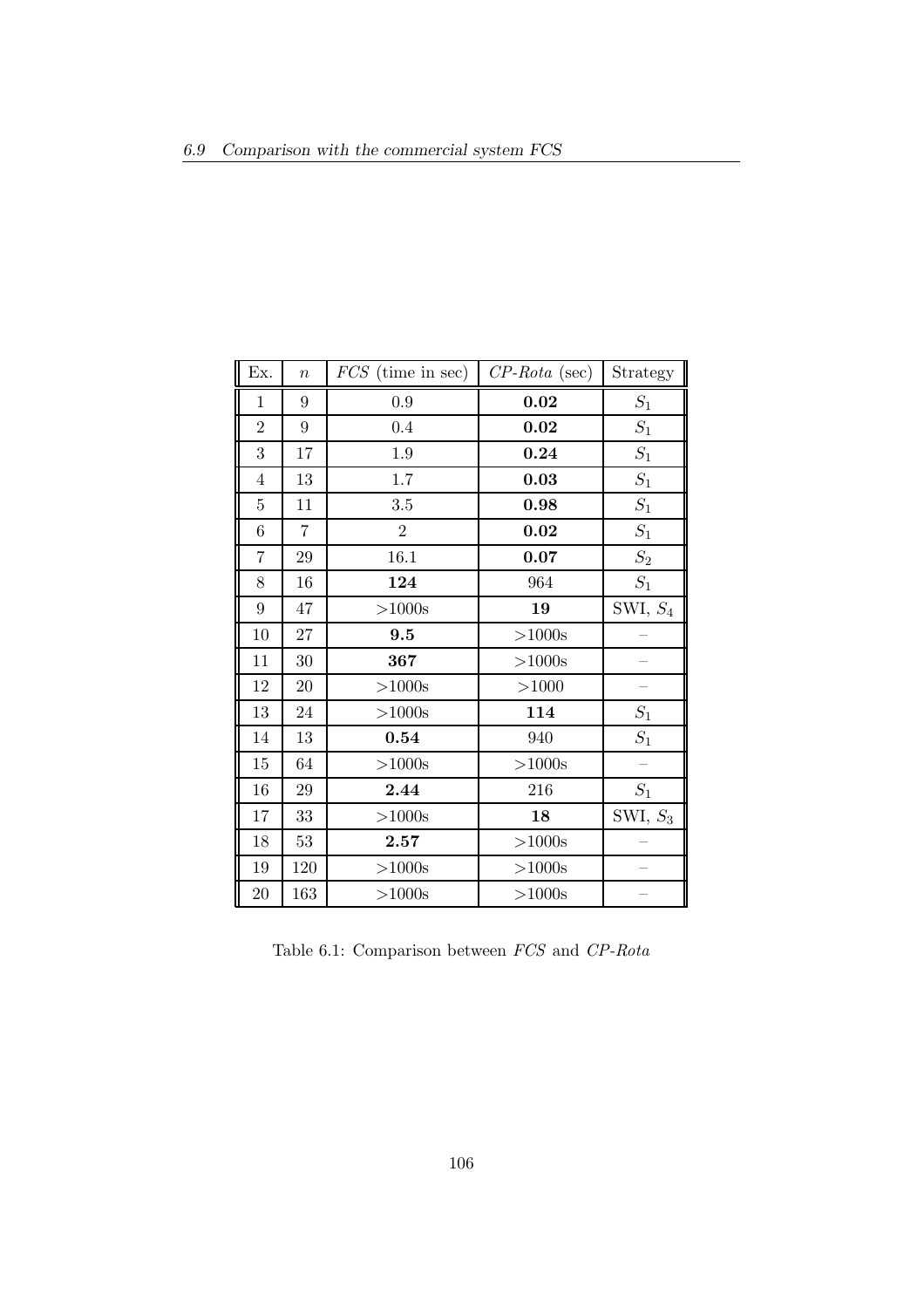### 7 Conclusion and future work

We have presented common limitations and mistakes of several widely used constraint systems to raise awareness of these issues among authors and users of these systems. These limitations may often be due to conscious decision, eventually sacrificing correctness for performance.

Among authors of common constraint systems, there is a tendency to compete in the area of performance instead of correctness. With the material presented in this thesis, we hope to shift the balance towards giving more consideration to questions that should in our opinion enjoy high priority:

- What are the limitations of our systems, and should we strive to remove them?
- What do we guarantee in our systems?
- How can we more extensively test our systems?

In particular, we encourage authors of constraint systems to guarantee algebraic properties like commutativity and monotonicity, since they simplify reasoning about programs and are hence useful for declarative debugging and automated tests.

As we have shown in this thesis, allowing arbitrarily large integers in finite domain constraints is also very useful and yields new application opportunities for constraint solvers. In particular, uniform integer arithmetic via finite domain constraints allows us to omit the explanation of lowerlevel arithmetic predicates in introductory Prolog courses and leads to more general and easier to understand programs.

Guaranteeing terminating propagation is important for black-box tests, to prevent the entanglement in an infinite propagation chain when constraints are posted. As we have seen in Section 4.14.1, it is also necessary for guaranteeing that labeling always terminates.

Based on these considerations, we have presented a new CLP(FD) system that gives several strong guarantees:

- It reasons over arbitrarily large integers.
- Constraint propagation always terminates.
- The system is *monotonic* if the flag clpfd\_monotonic is true.

To the best of our knowledge, ours is the first widely available CLP(FD) system that gives any of these guarantees.

With new domain-specific languages for reification, compactified arithmetic, parsing arithmetic expressions and propagator selection, we have declaratively expressed parts of our system whose implementation would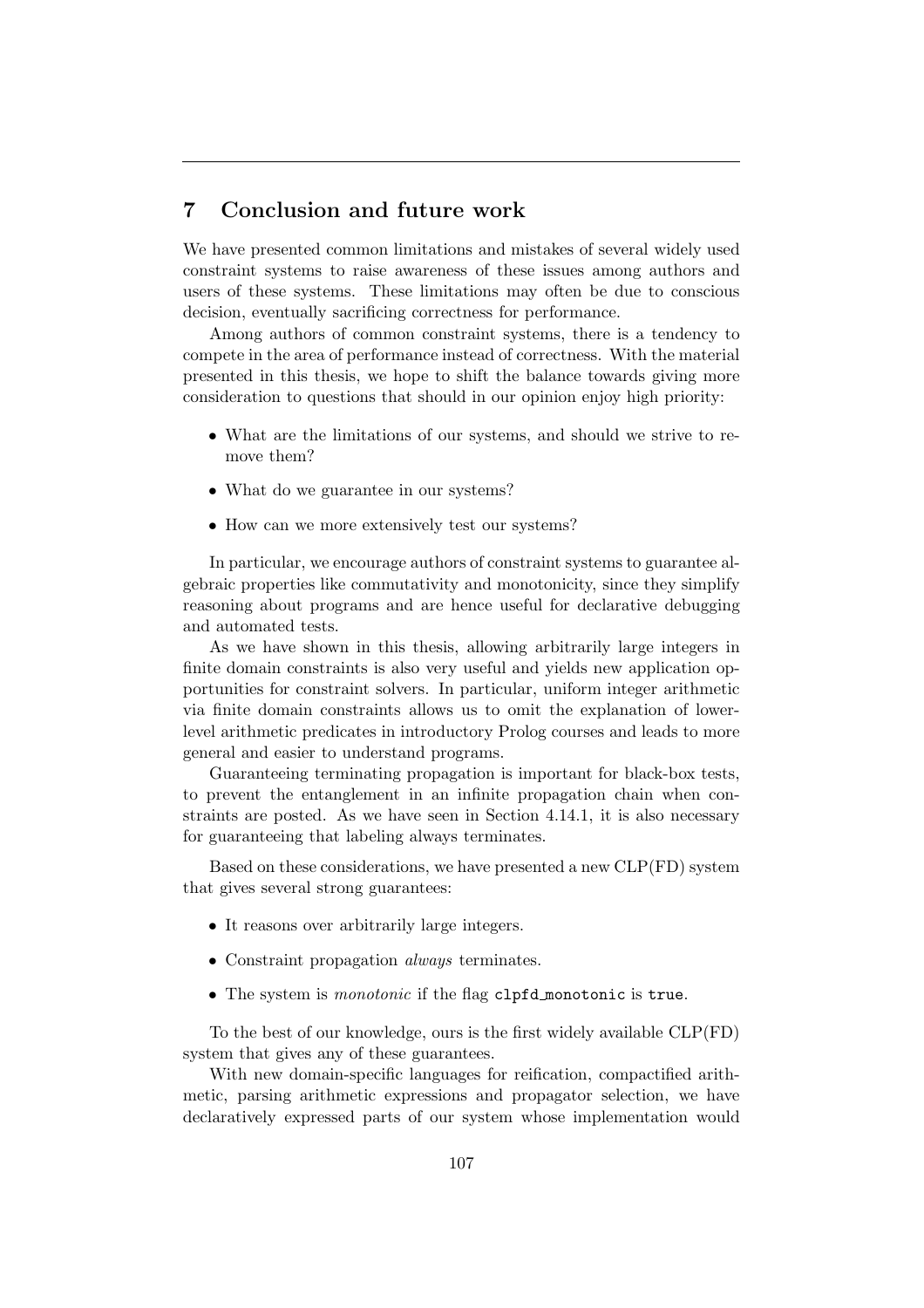otherwise be difficult and error-prone. Large portions of our system are generated from these specifications. If there is any mistake in the expansion phase, it is likely to affect several parts of our system at once and is thus easier to find. These languages may be useful in other constraint systems as well and may improve their correctness and efficiency.

Systematic test cases that we have presented are useful for testing other constraint systems as well, and automated analysis of individual propagators has helped to verify several important properties.

Applying our system to rotating workforce scheduling instances further underlines the usefulness of constraint programming for this task. Since our system is entirely implemented in Prolog, we could easily port its relevant parts to other Prolog systems and benefit from their higher performance, while using our system as a reference that is more likely correct due to its simple design and due to the testing methodologies we described in Chapter 5. In addition, we could even solve some instances faster than with other implementations due to the strong filtering for several global constraints that are implemented in our system. These filtering algorithms can be easily ported to other systems as well as soon as they provide an interface to attributed variables.

Before we give an outlook of what users can expect from our constraint system in the future, we briefly look back on the development history of our system, which started in 2007, in the hope that authors of other systems can learn from the mistakes we have already made. First of all: Yes, also the CLP(FD) system we present in this thesis had several mistakes in early versions. Most of them could have been avoided if we had developed the methods we describe in Chapter 5 earlier, since each of these mistakes either led to the violation of an algebraic property like monotonicity or commutativity, or was caused by violating one of the properties we formulated and verified for individual propagators. Unfortunately, we had for several years not noticed how easily abstract interpretation can be applied to individual propagators to establish several important properties.

Also, we had been delaying the implementation of several global constraints like all distinct/1 because they seemed not amenable to readable and efficient Prolog implementations. Two important observations allowed us to efficiently implement these filtering algorithms in our system: First, as explained in Section 4.13.2, graphs can be represented via attributed variables, which makes many important operations on them efficiently computable. Second, DCGs can be used to implicitly thread rarely used arguments through several predicates (see Section 4.13.3). This makes the code more readable and allows for easy and virtually verbatim transcriptions of algorithms that are specified imperatively, as they often are in the literature. Black-box tests as described in Section 5.3 significantly helped us to find mistakes in the implementations of these algorithms during development.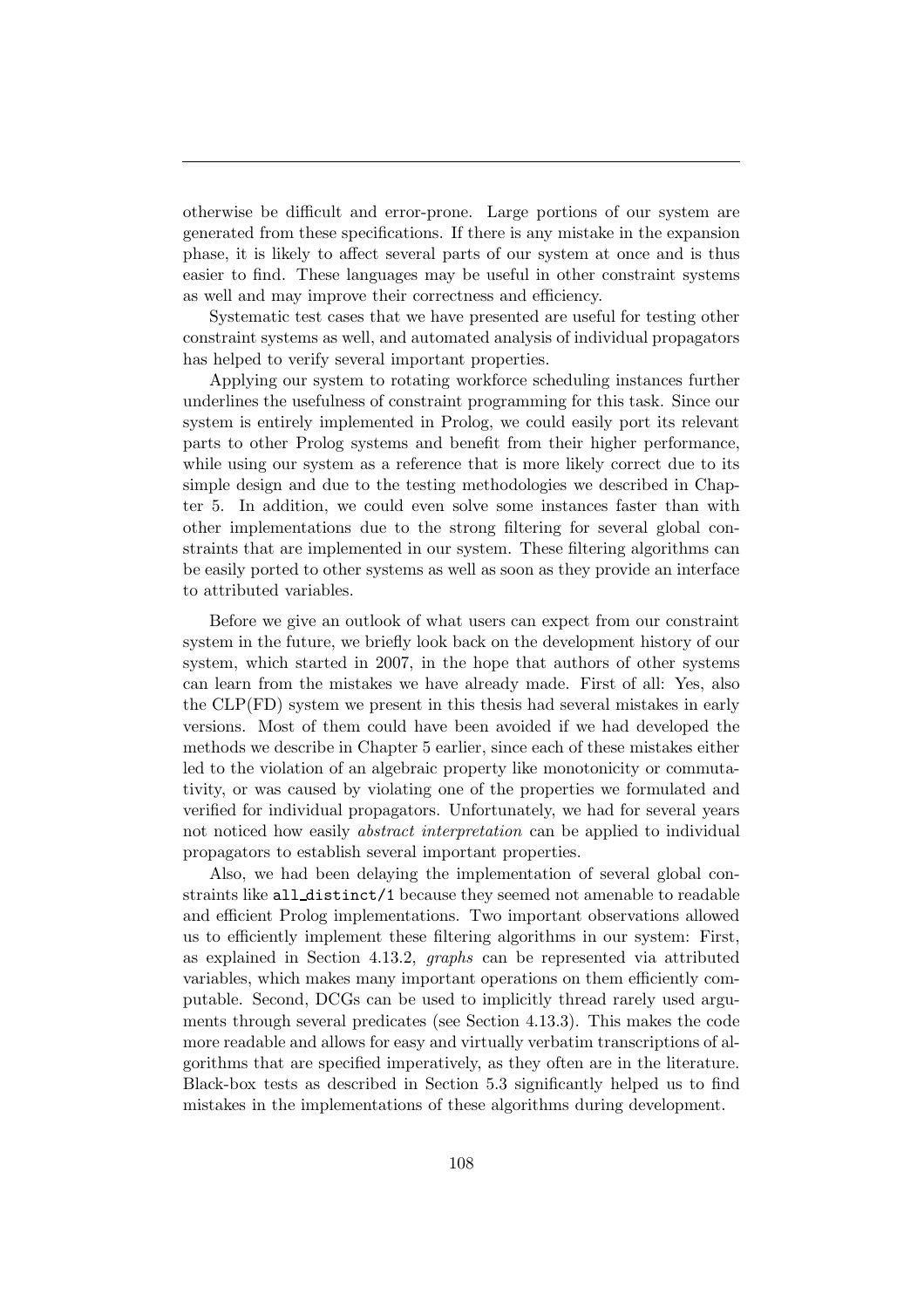In February 2010, Salvador Fandiño García found the most recently reported mistake in our CLP(FD) system. The mistake was that aliased variables were not handled correctly in the global cardinality/2 constraint. Since then, no mistake was reported by users, while at the same time – judging from searches on the Internet – the usage of our system among academic users and hobbyists alike has been increasing. Of course, we have further improved our system since then and implemented for example stronger filtering for several arithmetic constraints after feedback from users.

In future work, we will generalise and extend the ideas that we have presented throughout this thesis in the following ways:

- 1. We will devise new DSLs and use them to describe remaining parts of our system in more declarative ways. This concerns in particular the implementation of individual propagators for arithmetic operations like addition and multiplication. The language we envision for this task will not describe the actions a propagator has to perform to filter inconsistent domain elements. Instead, we will axiomatically describe the arithmetic properties of these operations. Appropriate filtering actions for each argument shall then be automatically derived from these descriptions, and the propagator code we show for example in Fig. 4.15 and Fig. 4.16 shall be generated. Generating more code automatically will make any mistakes of the generation phase less isolated and thus easier to find. The language of set theory is one declarative way to express these operations and will serve as a useful starting point for this approach.
- 2. We will formulate and establish for example via abstract interpreta $tion$  – further invariants that hold in our system. Going beyond the analysis of individual propagators (Section 5.6), we will verify properties regarding the interaction of different propagators. We have seen an example of such an invariant in Section 5.5: gcc check/1 must always be called before gcc global/1.
- 3. We will make our system faster while retaining its declarative properties and portability to other Prolog systems. In several benchmarks, our system currently does a lot of work that turns out to be unnecessary. For example, propagators are sometimes scheduled and then deactivated while they are still in the queue, and hence the overhead for managing propagators can even outweigh the time spent on propagation itself. Deactivating unnecessary propagators is similar to removing auxiliary variables and constraints in reified expressions (see Section 4.12) and can be described in an analogous way.

In addition, we will implement and test more global constraints and apply our system on further tasks of practical relevance.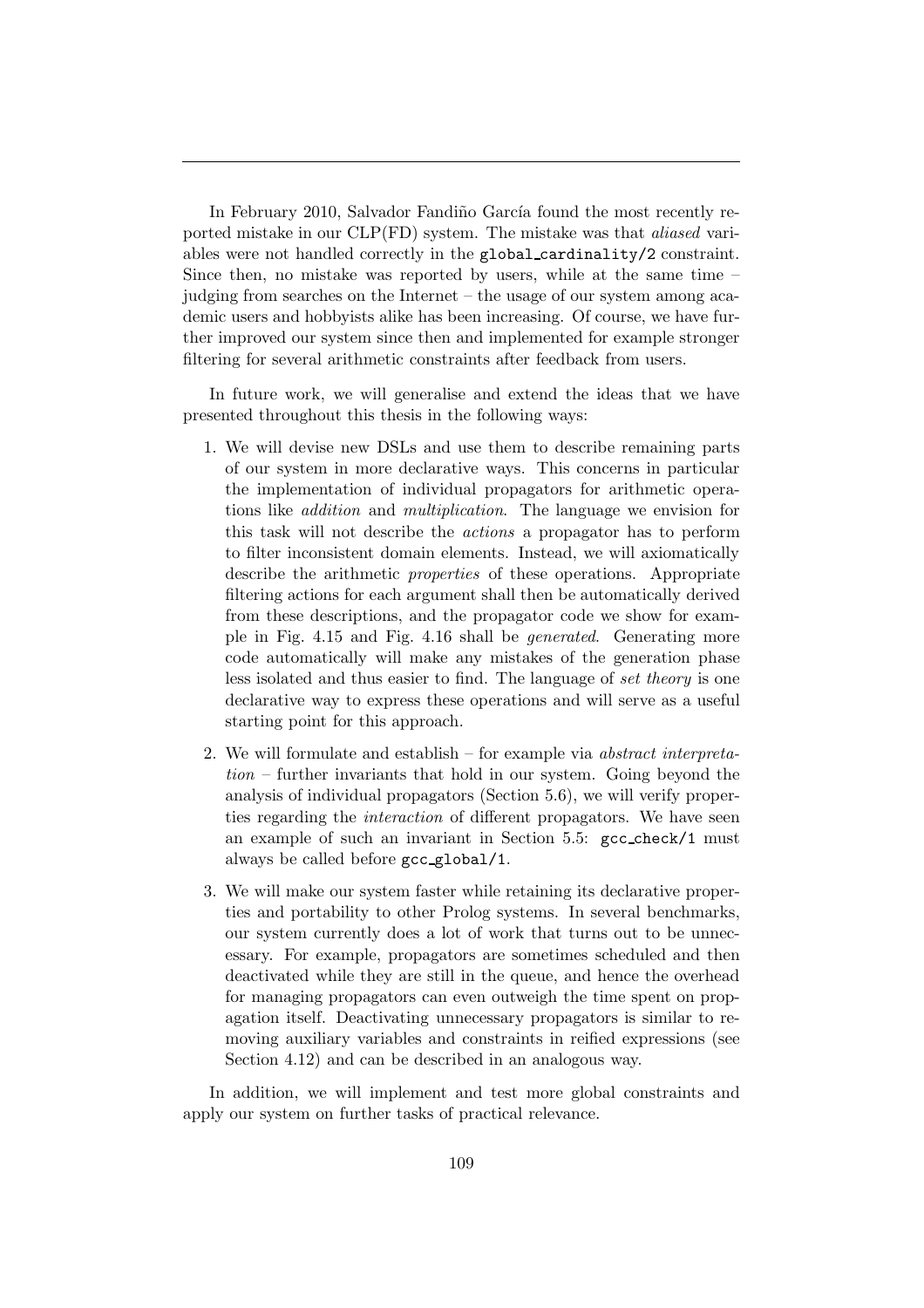## 8 Bibliography

## References

- [AZ07] K. R. Apt and P. Zoeteweij. An analysis of arithmetic constraints on integer intervals. Constraints, 12(4):429–468, 2007.
- [Bar99] Roman Barták. Constraint programming: In pursuit of the holy grail. In Proceedings of the Week of Doctoral Students (WDS), Prague, Czech Republic, 1999.
- [Ben86] J. Bentley. Little languages. Communications of the ACM, 29(8):711–21, 1986.
- [But78] B. Butler. Computerized manpower scheduling. Master's thesis, University of Alberta, Canada, 1978.
- [BW90] Nagraj Balakrishnan and Richard T. Wong. A network model for the rotating workforce scheduling problem. In Networks, volume 20, pages 25–42, 1990.
- [CC92] P. Cousot and R. Cousot. Abstract interpretation and application to logic programs. Journal of Logic Programming, 13(2– 3):103–179, 1992.
- [CD96a] Philippe Codognet and Daniel Diaz. Compiling constraints in clp(FD). J. Log. Program., 27(3):185–226, 1996.
- [CD96b] C. H. Colbourn and J. H. Dinitz. The CRC Handbook of Combinatorial Designs. CRC Press, 1996.
- [CHLS06] Chiu Wo Choi, Warwick Harvey, J. H. M. Lee, and Peter J. Stuckey. Finite domain bounds consistency revisited. In Australian Conference on Artificial Intelligence, pages 49–58, 2006.
- [CM12] Mats Carlsson and Per Mildner. SICStus Prolog the first 25 years. TPLP, 12(1-2):35–66, 2012.
- [Col99] Charles J. Colbourn. A Steiner 2-design with an automorphism fixing exactly  $r+2$  points. J. of Comb. Designs, 7:375–380, 1999.
- [CRD12] Vítor Santos Costa, Ricardo Rocha, and Luís Damas. The YAP Prolog system. TPLP, 12(1-2):5–34, 2012.
- [DAC12] Daniel Diaz, Salvador Abreu, and Philippe Codognet. On the implementation of GNU Prolog. TPLP, 12(1-2):253–282, 2012.
- [DC01] D. Diaz and Ph. Codognet. Design and implementation of the GNU Prolog System. J. of Funct. and Logic Prog., 2001(6), 2001.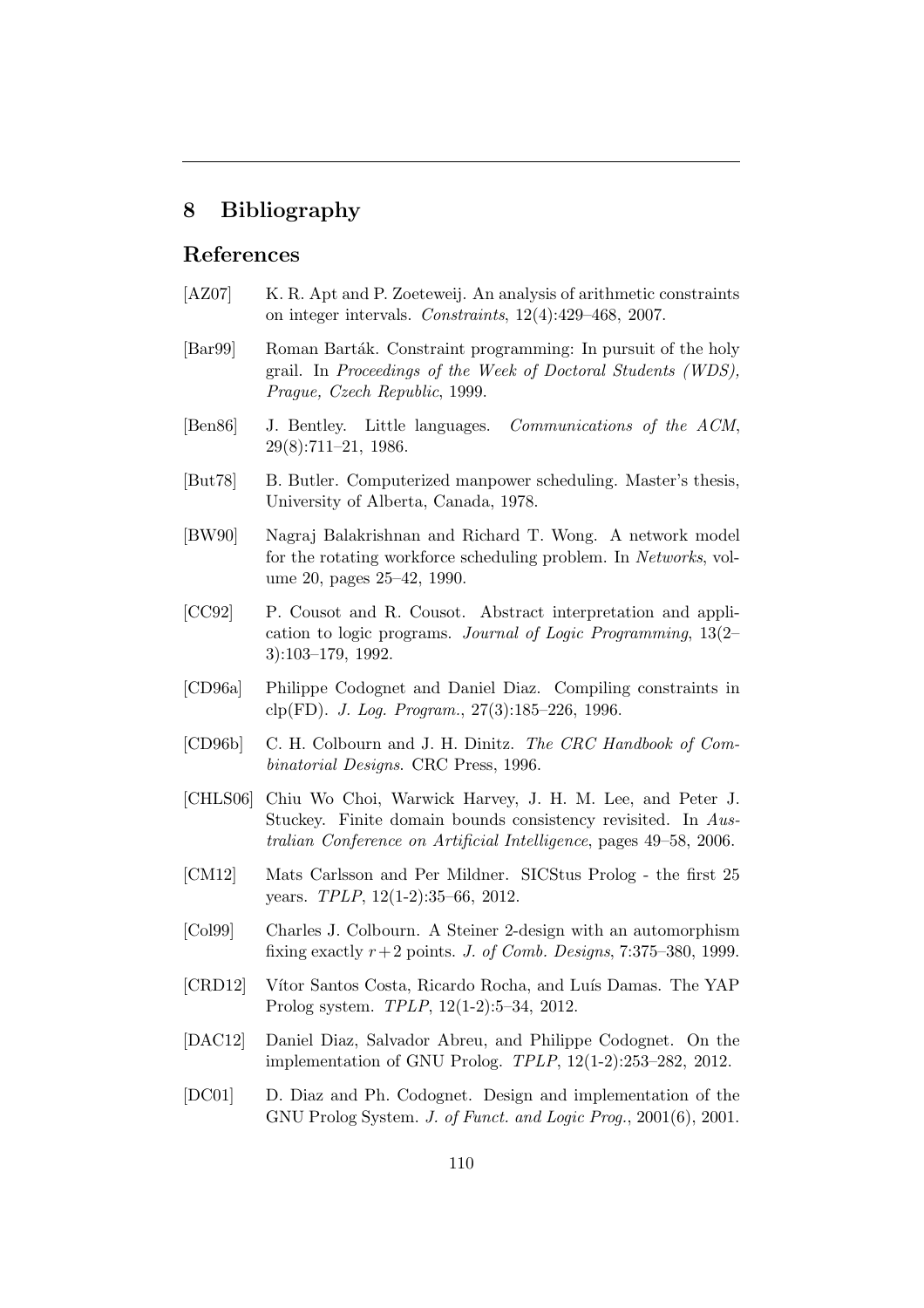- [DL02] M. Ducassé and L. Langevine. Automated analysis of CLP(FD) program execution traces. In CP'02, volume 2401 of LNCS, 2002.
- [EM13] Christoph Erkinger and Nysret Musliu. Rotating workforce scheduling as satisfiability modulo theories. under review, 2013.
- [Ert90] M. Anton Ertl. Coroutining und Constraints in der Logik-Programmierung. Diplomarbeit, Technische Universität Wien, Austria, 1990. In German.
- [Frügg] Thom W. Frühwirth. Theory and practice of constraint handling rules. J. Log. Program., 37(1-3):95–138, 1998.
- [FS09] Alan M. Frisch and Peter J. Stuckey. The proper treatment of undefinedness in constraint languages. In Ian P. Gent, editor, CP 2009, volume 5732 of LNCS, pages 367–382. Springer, 2009.
- [FSC04] François Fages, Sylvain Soliman, and Rémi Coolen. CLPGUI: A generic graphical user interface for constraint logic programming. Constraints, 9(4):241–262, 2004.
- [Gal85] Hervé Gallaire. Logic programming: Further developments. In SLP, pages 88–96, 1985.
- [GMS01] Johannes Gärtner, Nysret Musliu, and Wolfgang Slany. Rota: A research project on algorithms for workforce scheduling and shift design optimisation. In Artificial Intelligence Communications, volume 14(2), pages 83–92, 2001.
- [HBC<sup>+</sup>12] M. V. Hermenegildo, F. Bueno, M. Carro, P. López-García, E. Mera, J. F. Morales, and G. Puebla. An overview of Ciao and its design philosophy. TPLP, 12(1-2):219–252, 2012.
- [HE80] R. M. Haralick and G. L. Elliot. Increasing tree search efficiency for constraint satisfaction problems. Artificial Intelligence, 14:263–313, 1980.
- [Hol92] Christian Holzbaur. Metastructures versus attributed variables in the context of extensible unification. In PLILP, volume 631, pages 260–268. Springer-Verlag, 1992. LNCS 631.
- [HSD98] Pascal Van Hentenryck, Vijay A. Saraswat, and Yves Deville. Design, implementation, and evaluation of the constraint language cc(FD). J. Log. Program.,  $37(1-3):139-164$ , 1998.
- [JL87a] Joxan Jaffar and Jean-Louis Lassez. Constraint logic programming. In POPL, pages 111–119, 1987.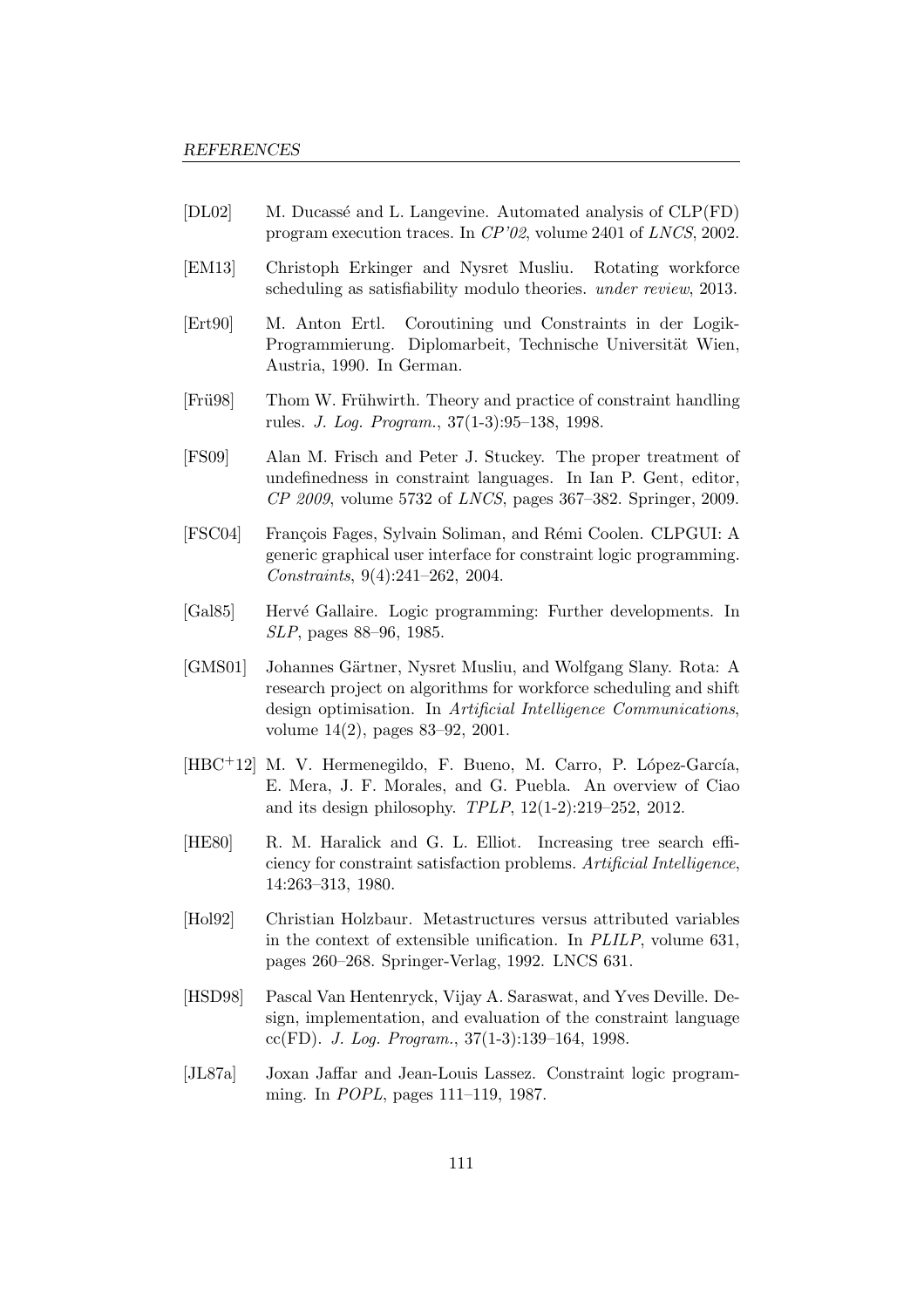- [JL87b] S. C. Johnson and M. E. Lesk. Language development tools. Bell System Technical Journal, 56(6):2155–2176, 1987.
- [Lap99] G. Laporte. The art and science of designing rotating schedules. In J. of the Op. Res. Society, volume 50, pages 1011–1017, 1999.
- [LP04] G. Laporte and G. Pesant. A general multi-shift scheduling system. In J. of the Op. Res. Society, volume  $55/11$ , pages  $1208-$ 1217, 2004.
- [MGS02] Nysret Musliu, Johannes Gärtner, and Wolfgang Slany. Efficient generation of rotating workforce schedules. In Discrete Applied Mathematics, volume 118(1-2), pages 85–98, 2002.
- [MH08] L. Mercier and P. Van Hentenryck. Edge finding for cumulative scheduling. INFORMS J. on Computing, 20(1):143–153, 2008.
- [MHS05] Marjan Mernik, Jan Heering, and Anthony M. Sloane. When and how to develop domain-specific languages. ACM Comput. Surv., 37:316–344, December 2005.
- [MM04] Michael Mörz and Nysret Musliu. Genetic algorithm for rotating workforce scheduling. In Proceedings of second IEEE Int. Conf. on Comp. Cybernetics, Vienna, Austria, pages 121–126, 2004.
- [MTC12] Gary McGuire, Bastian Tugemann, and Gilles Civario. There is no 16-clue sudoku: Solving the sudoku minimum number of clues problem. CoRR, abs/1201.0749, 2012.
- [Mus06] Nysret Musliu. Heuristic methods for automatic rotating workforce scheduling. In International Journal of Computational Intelligence Research, volume 2, pages 309–326, 2006.
- [Neu97] U. Neumerkel. Teaching Prolog and CLP (tutorial). ICLP, 1997.
- [NHS73] J. McEwen N. Heller and W. Stenzel. Computerized scheduling of police manpower. In St. L. Police Dep., St. Louis, MO, 1973.
- [NRS97] Ulrich Neumerkel, Christoph Rettig, and Christian Schallhart. Visualizing solutions with viewers. In Workshop on Logic Programming Environments, pages 43–50, 1997.
- [Pes04] Gilles Pesant. A regular language membership constraint for finite sequences of variables. In CP, pages 482–495, 2004.
- [PG83] Paul Pritchard and David Gries. The seven-eleven problem. Technical Report TR83-574, Cornell University, Computer Science Department, September 1983.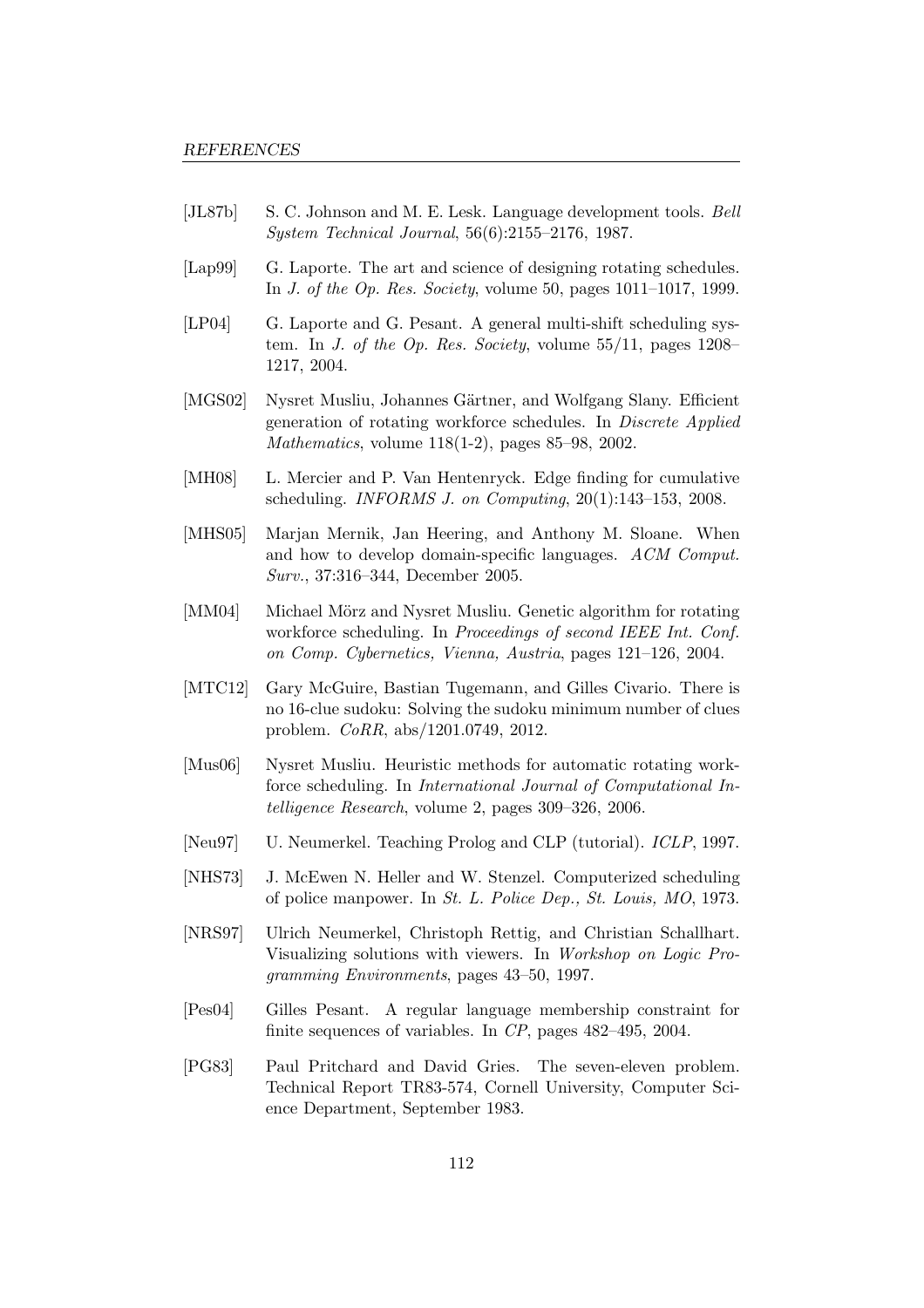- [Rég94] Jean-Charles Régin. A filtering algorithm for constraints of difference in CSPs. In AAAI, pages 362–367, 1994.
- [SF94] Daniel Sabin and Eugene C. Freuder. Contradicting conventional wisdom in constraint satisfaction. In ECAI, pages 125–129, 1994.
- [SS05] Christian Schulte and Peter J. Stuckey. When do bounds and domain propagation lead to the same search space? ACM Trans. Program. Lang. Syst., 27(3):388–425, May 2005.
- [SS12] Joachim Schimpf and Kish Shen. Ecl<sup>1</sup>ps<sup>e</sup> from LP to CLP. TPLP, 12(1-2):127–156, 2012.
- [ST08] Christian Schulte and Guido Tack. Perfect derived propagators. In CP, pages 571–575, 2008.
- [ST13] Christian Schulte and Guido Tack. View-based propagator derivation. Constraints, 18(1):75–107, 2013.
- [STL10] Christian Schulte, Guido Tack, and Mikael Z. Lagerkvist. Modeling and programming with gecode, 2010.
- [Sut63] I. E. Sutherland. SKETCHPAD: A Man-Machine Graphical Communications System. Technical Report 296, MIT, 1963.
- [SW10] Andreas Schutt and Armin Wolf.  $^{2}\log n)$  notfirst/not-last pruning algorithm for cumulative resource constraints. In CP, pages 445–459, 2010.
- [Tar72] R. E. Tarjan. Depth-first search and linear graph algorithms. SIAM Journal on Computing 1 (2), pages 146–160, 1972.
- [Vil09] Petr Vilím. Edge finding filtering algorithm for discrete cumulative resources in  $\mathcal{O}(kn \log n)$ . In CP, pages 802–816, 2009.
- [Wal75] D. L. Waltz. Understanding line drawings of scenes with shadows. In P. Winston, editor, The Psychology of Computer Vision. McGraw-Hill, New York, 1975.
- [WGC01] P. Weil G. Chan. Cyclical staff scheduling using constraint logic programming. In PATAT 2000, LNCS, volume 2079, pages 159– 175, 2001.
- [Zho06] Neng-Fa Zhou. Programming finite-domain constraint propagators in Action Rules. TPLP, 6(5):483–507, 2006.
- [Zho12] Neng-Fa Zhou. The language features and architecture of B-Prolog. TPLP, 12(1-2):189–218, 2012.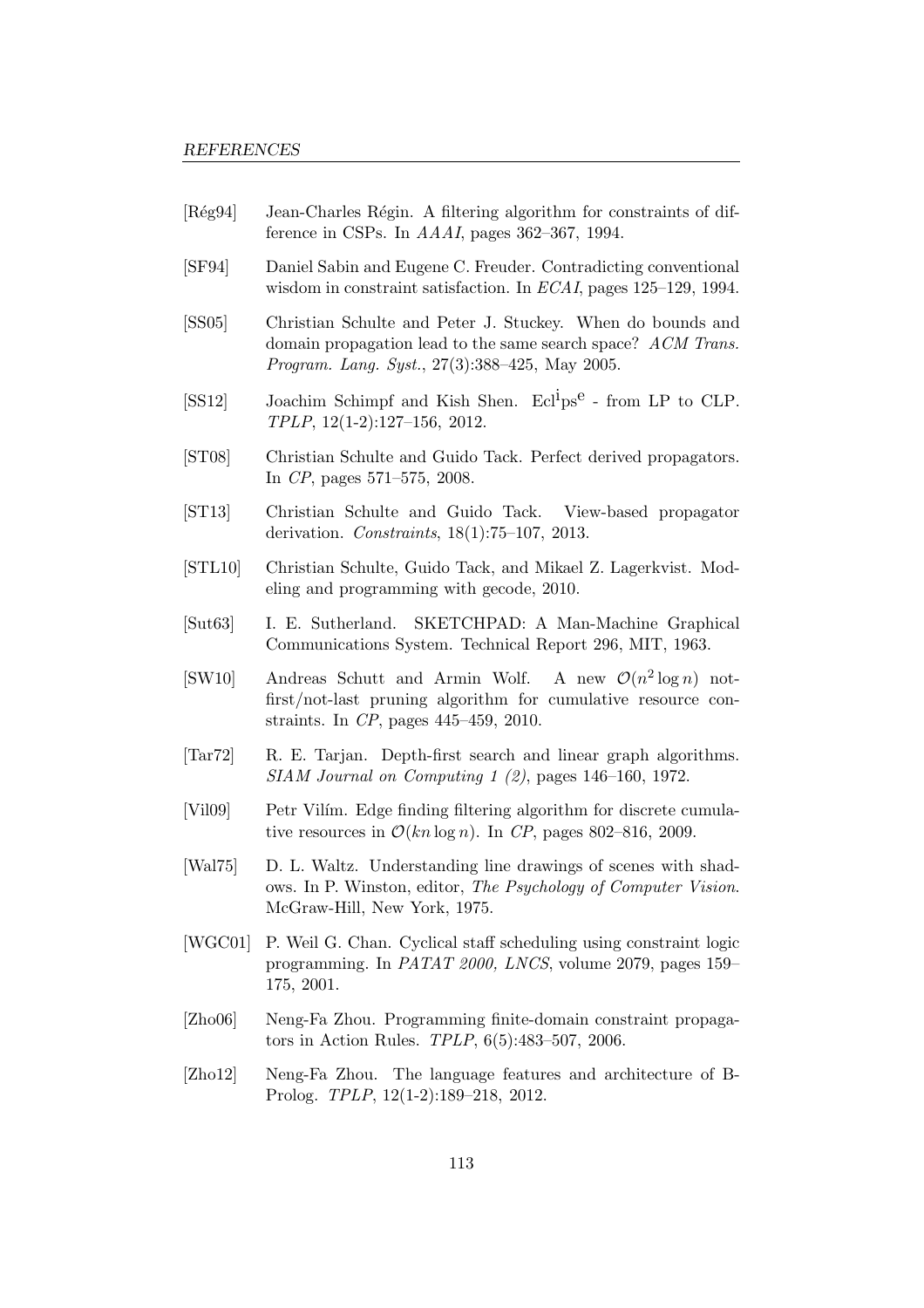# 9 About the author

## Contact

# Education

| $2002 - 2006$ | Software Engineering (Vienna University of Technol-<br>ogy), Bachelor of Science     |
|---------------|--------------------------------------------------------------------------------------|
| $2006 - 2008$ | Computational Intelligence (Vienna University of Tech-<br>nology), Master of Science |
| since 2008    | doctoral studies (Vienna University of Technology)                                   |

## Work

| internships   | Siemens, Allianz, Generali                          |
|---------------|-----------------------------------------------------|
| $2007 - 2008$ | Vienna University of Technology, teaching assistant |
| since $2008$  | Federal Ministry of Finance, IT project management  |

# Homepage

http://www.logic.at/prolog/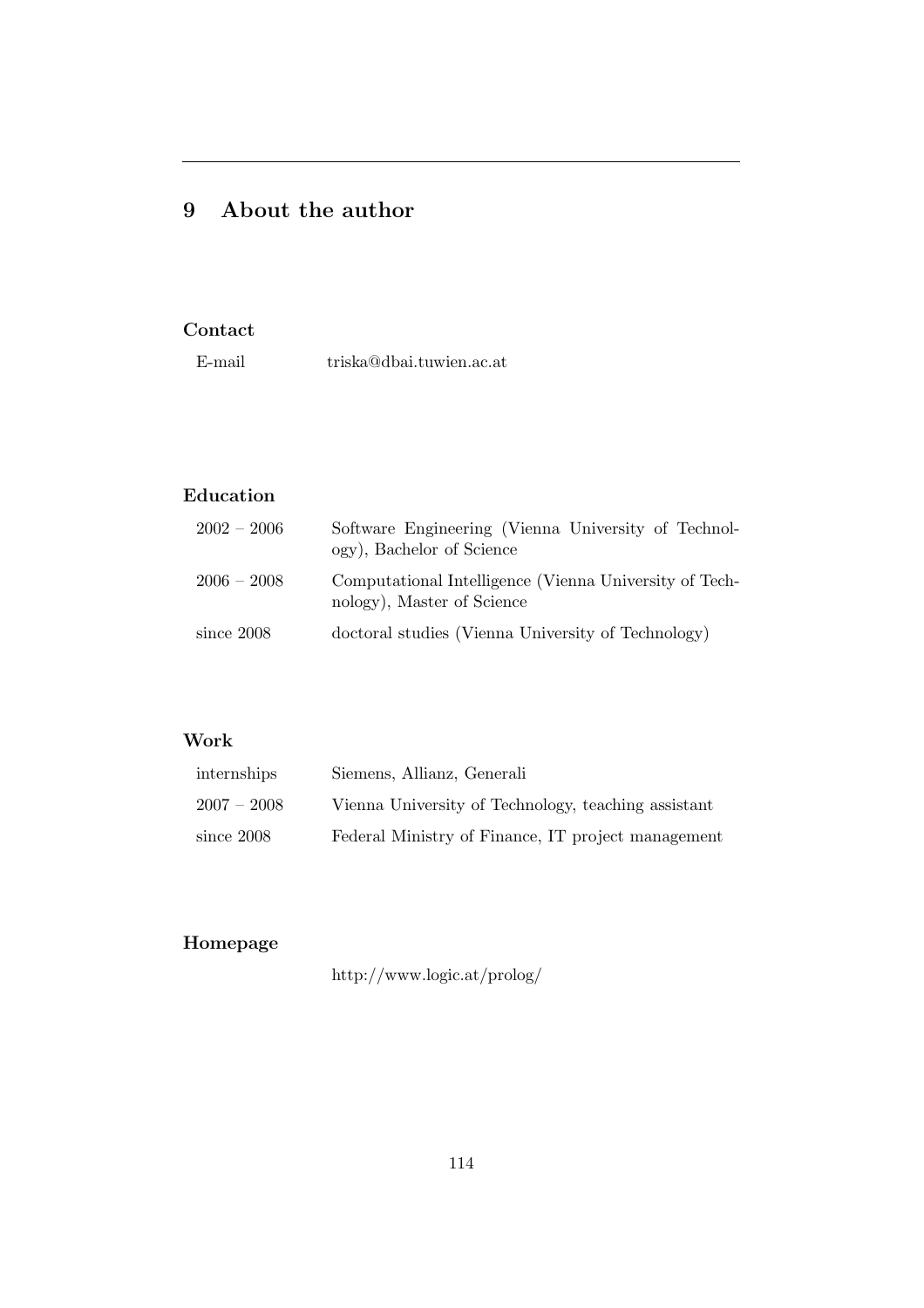## Index

?/1, 38 all different/1, 10 all distinct/1, 79 automaton/3, 103 circuit/1, 76 cis/2, 48 clause/2, 93 clpfd monotonic, 38 cumulative/2, 77 do queue/0, 64 false, 19 fd get/3,  $64$ fd\_put/3,  $64$ global cardinality/2, 76 in/2, 28 inf, 28 is/2, 28, 48 kill/1, 64 n/1, 48 sup, 28, 47 true, 34, 36 tuples in/2, 76 zcompare/3, 44 action rules, 33 addition, 65 aliased, 87 and-list, 34 answer, 19 arithmetic constraint, 57 backtracking, 16 benchmarks, 85 bipartite graph, 79 black-box testing, 86 block, 24 Boolean, 71, 77 bounds consistent, 11, 39, 57, 67 C, 28 CHR, 47

clause body, 34 CLP, 8  $CLP(FD), 8$ system, 19 commutativity, 4, 22, 35, 38 components, see SCC computation time, 13, 25, 79, 83 consistency, 11 consistent, 10 constraint, 8 propagation, 11 propagator, 11 solver, 8, 11 CP, 8 CP-Rota, 101 CSP, 8, 13  $D(x)$ , see domain DCG, 37 decomposable, 24 defaulty, 34 design, 24 theory, 24 domain, 8 consistent, 10, 79 DSL, 46 ECLiPSe, 31 edge, 79 exception, 19 expression, 37, 57 factor, 67 factorisation, 9 first-fail, 13, 14 free software, 6, 20 Gecode, 31 global constraint, 76 goal, 34 graph, 10, 81 GUPU, 15